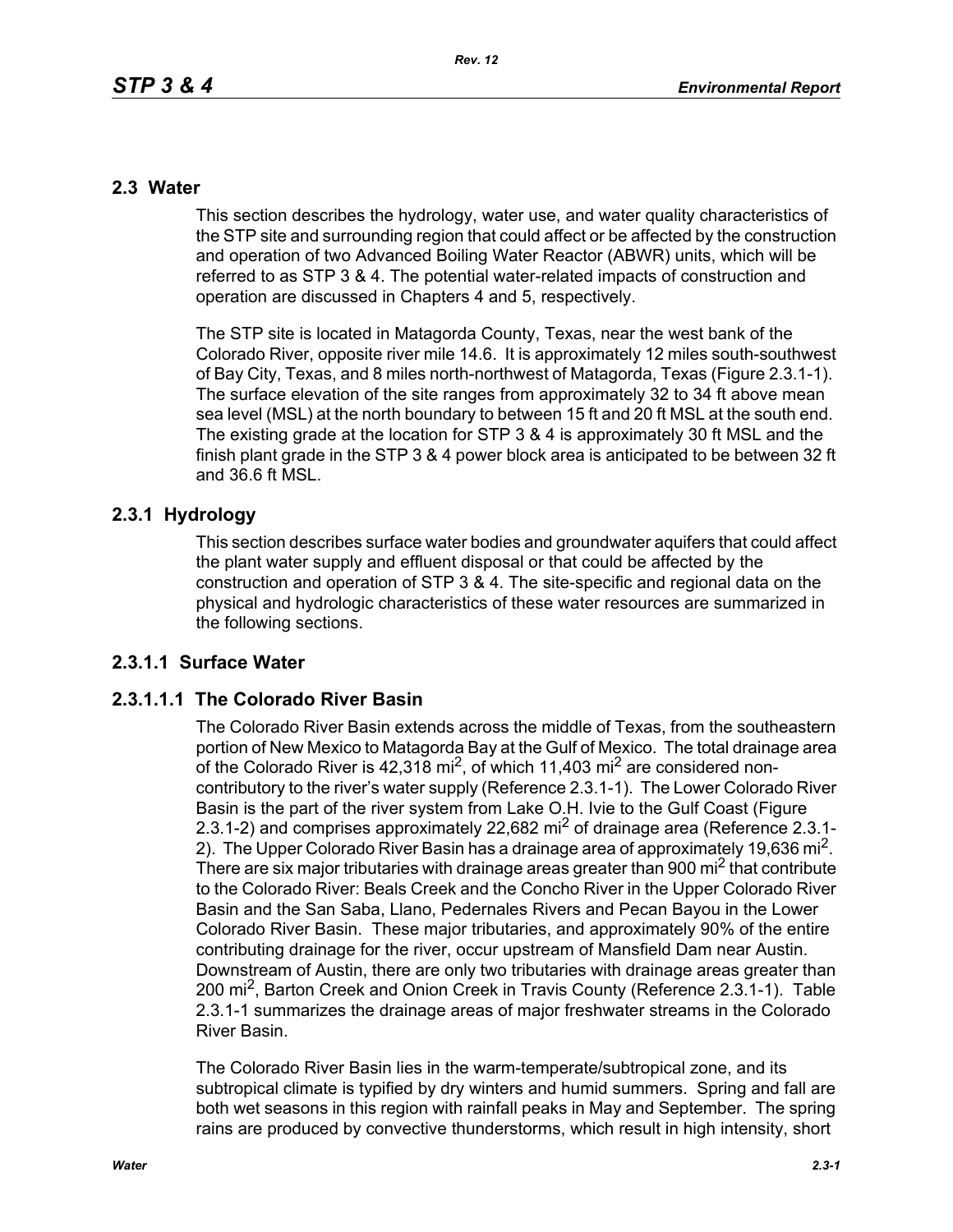duration precipitation events with rapid runoff. The fall rains are primarily governed by tropical storms and hurricanes that originate in the Caribbean Sea or the Gulf of Mexico. These rains pose flooding risks to the Gulf Coast from Louisiana to Mexico. The spatial rainfall distribution in this region varies from an annual amount of 44 inches at the coast to 24 inches in the northwestern portion of the region (Reference 2.3.1-1). The Colorado River Basin is located in a semi-arid region, and its hydrologic characteristics are closely linked to the weather in this area, which has been described as a "continuous drought periodically interrupted by floods" (Reference 2.3.1-3).

Stream flow gauging data collected in the Colorado River since the early 1900s show that there has been a major drought in almost every decade of the twentieth century, with severe droughts occurring every 20 to 40 years. Major droughts in the basin cause stock ponds and small reservoirs to go dry and large reservoirs, such as Lake Travis, to significantly drop their storage levels, to as much as one third of their storage capacity. During the 30-year time period from 1941 to 1970, there were three major statewide droughts; from 1947 to 1948, from 1950 to 1957, and from 1960 to 1967. The most severe of these droughts occurred from 1950 to 1957, when 94% of the counties in the state were declared disaster areas (Reference 2.3.1-1).

A drought cycle is often followed by one or more flooding events. Due to very limited vegetative cover, rocky terrain, and steep channels, runoff in the Upper Colorado River Basin is high and rapid, producing fast moving and high-peak floods. The terrain in the Lower Colorado River Basin is flatter with greater vegetative cover and wider floodplains, which reduces the velocity of floods. The Hill Country watershed of the Lower Colorado River has been characterized as "Flash Flood Alley," meaning that the Lower Colorado River Basin is one of the regions that are most prone to flash flood damage. The susceptibility to flash flooding occurs because the thin soils and steep slopes in the Upper Colorado River Basin promote rapid runoff from the watershed during heavy rain events. Also, the large drainage area of the Hill Country watershed can contribute runoff from hundreds of miles away, transforming heavy rains into flood waters with destructive potential. More than 80 floods have been recorded in this region since the mid-1800s. During these events, water levels exceed the river flood stage and inundate dry lands. The most intense localized flash flood in the Lower Colorado region in recent history occurred in May 1981 in Austin (Reference 2.3.1-1).

Major reservoirs in the Colorado River Basin are summarized in Table 2.3.1-2 (Reference 2.3.1-4 sorted in order of descending storage capacity. The locations of some major dams are shown in Figure 2.3.1-3. Because of the high risk of flooding in the Lower Colorado River Basin, a system of dams and reservoirs has been developed along the river primarily to manage floodwaters, and to conserve and convey water supplies. The Lower Colorado River Authority (LCRA) operates six dams on the Lower Colorado River: Buchanan, Roy Inks, Alvin Wirtz, Max Starcke, Mansfield, and Tom Miller (Figure 2.3.1-4). These dams form the six Highland Lakes; Buchanan, Inks, LBJ, Marble Falls, Travis, and Austin (Reference 2.3.1-5).

Approximately 28 miles upstream from Austin is Mansfield Dam, which forms Lake Travis, the largest reservoir on the Colorado River. Mansfield Dam is the most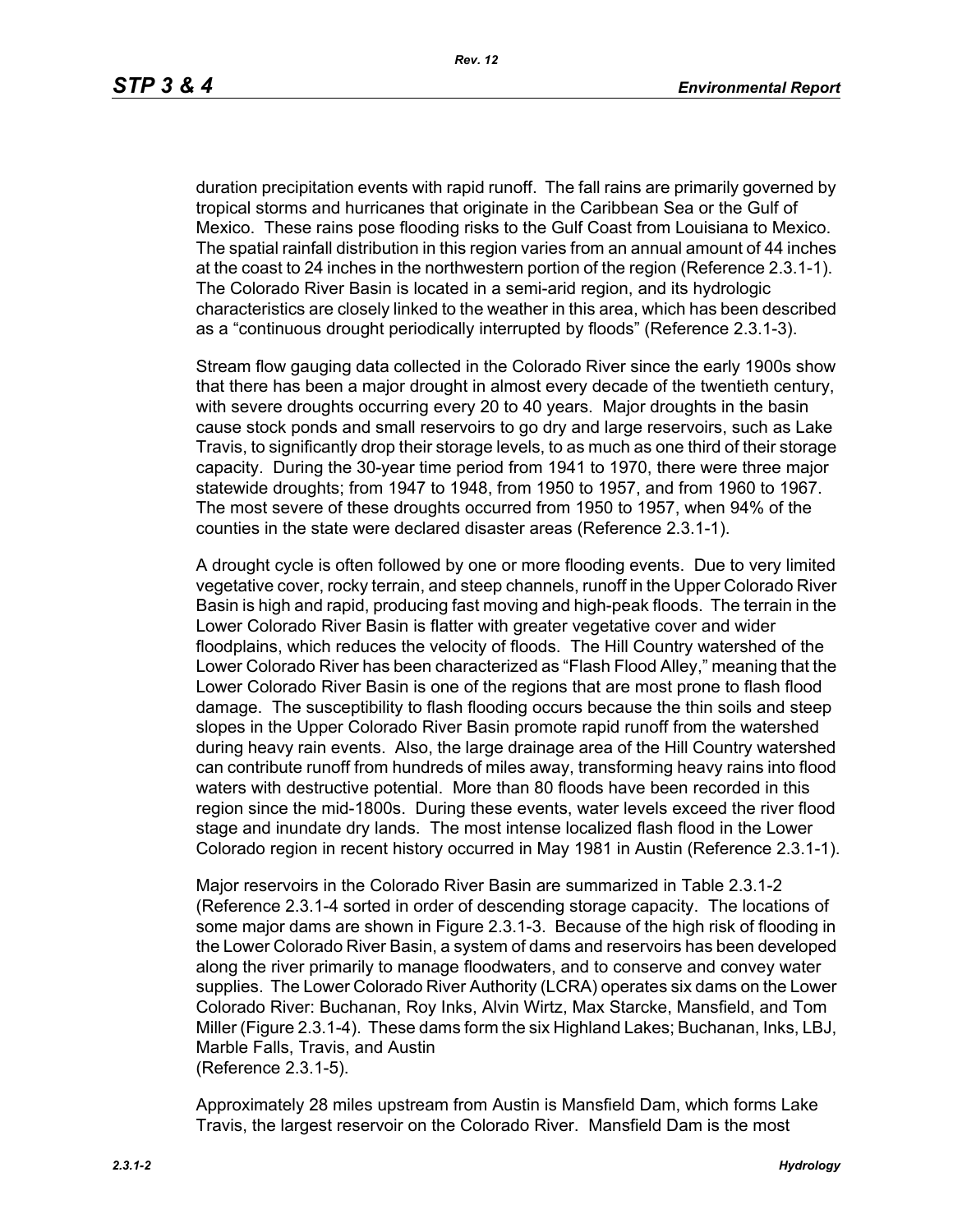downstream existing major control structure on the Colorado River. With the completion of the Simon Freese Dam in 1989, normal flows and flood flows in the Colorado River upstream of Mansfield Dam are regulated by a total of 27 major reservoirs, which includes Lake Travis, with Mansfield Dam providing most of the floodwater storage capacity and precludes short-duration flow fluctuation downstream.

The storage capacities of the remaining upstream reservoirs are relatively small compared to Lake Travis and Lake Buchanan formed by the Buchanan Dam, and are of lesser importance to flood control. Tom Miller Dam at Austin, downstream of Lake Travis, impounds a portion of the Colorado River known as Lake Austin, but because of the small storage capacity of its reservoir, it affords no major control of flood flows.

Lake Travis and Lake Buchanan also serve as water supply reservoirs. With a combined capacity of approximately 4.2 million acre-feet, they store water for communities, industry, and aquatic life along the river, and they supply irrigation water for the agricultural industry near the Gulf Coast.

The Lower Colorado River near the STP site has a relatively shallow gradient and broad floodplain. The average gradient of the river downstream of Austin varies from 1.0 ft/mile to 2.1 ft/mile. The main channel of the Colorado River has the capacity to contain flows ranging from a 6-year to a 21-year return interval from Austin to the Gulf of Mexico. Thus, in any given year there is a 5 to 16% chance that river flows will encroach upon the floodplains. The Lower Colorado River floodplain below Columbus varies from 4 to 8 miles in width with side slopes averaging between 0.009% and 0.028%. In this area, no discernible valley exists, and the floodwaters can spill over beyond the basin divide causing interbasin spillage. As mentioned above, the susceptibility of the Lower Colorado River area to the flash flooding results from regional weather patterns and its geographic proximity to the Gulf of Mexico, which induces very high intensity rainfalls frequently in the summer. Historically, the most severe floods often occurred in May to September as a result of high rainfall intensities (Reference 2.3.1-3), and the area of floodplain extends correspondingly. As the dry season approaches, some floodplains will shrink or even dry up completely.

Table 2.3.1-3 presents pertinent data for seven U.S. Geological Survey (USGS) maintained stream-flow gauge stations downstream of the Mansfield Dam, including location, drainage area, mean, maximum, and minimum average annual flow for the period of record. The locations of these gauges are shown on Figure 2.3.1-5 (Reference 2.3.1-6). The Bay City streamflow gauging station (Gauge 08162500) is the nearest to the STP site, being located approximately 16 miles upstream of the STP site, approximately 2.8 miles west of Bay City, at river mile 32.5 on the Colorado River. Records of water elevation at this station have been collected since the gauge was installed in April 1948. Based on the historical data for the water years 1948 to 2004, the maximum annual average stream flow at this station is 14,270 cubic feet per second (cfs), the minimum annual average flow is 375 cfs, and the mean annual average flow is approximately 2628 cfs.

In order to facilitate the evaluation of the water supply characteristics at the STP site, a number of flow data statistics are presented for the Colorado River at Bay City. Table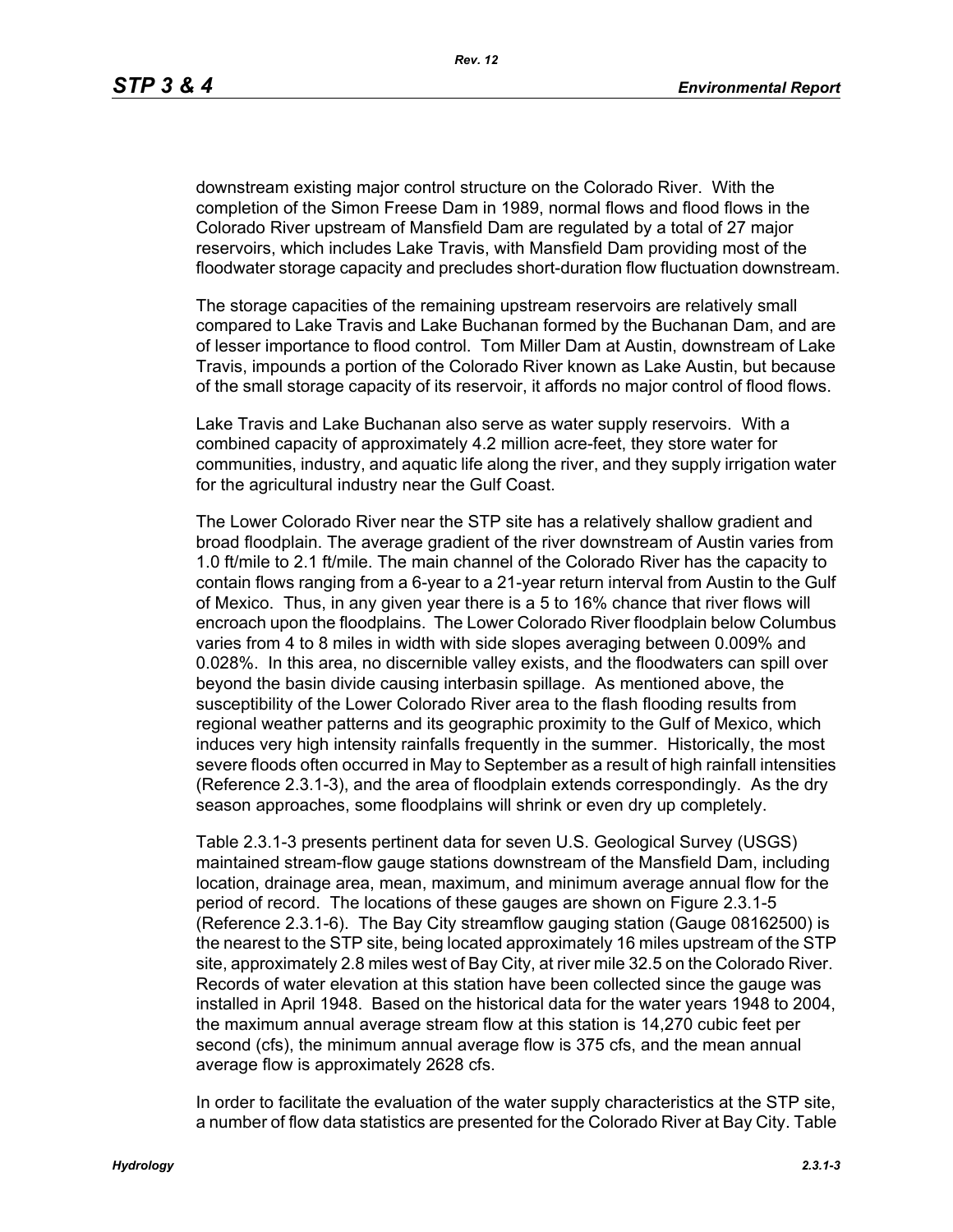2.3.1-4 presents the mean daily flow rate for each day of the May 1948 to September 2006 period of record (Reference 2.3.1-7). Table 2.3.1-5 presents the mean monthly flow rate for the same period of record (Reference 2.3.1-7). Table 2.3.1-6 gives the minimum daily flow and Table 2.3.1-7 gives the maximum daily flow for each month of the period of record.

Table 2.3.1-8 presents the flood frequency distribution for the Colorado River at Wharton for regulated conditions estimated in Reference 2.3.1-8, Chapter 4: "The basis for the regulated peak discharge frequency curves are the regulated daily flows for the period of record generated by a reservoir system regulation model that takes into account the current system of reservoirs, conservation pool demands and the flood control regulation rules" (Reference 2.3.1-9, Chapter 2, page 1).

Table 2.3.1-9 presents the minimum daily flow at Bay City for the years 1948 to 2006. Table 2.3.1-10 presents the 7-day minimum flow for the same period based on data from Reference 2.3.1-10. The minimum 7-day flow for the period 1948 to 2006 is approximately 0.5 cfs. The minimum daily and minimum 7-day low flows for the years 1948-2006 are also shown in Figure 2.3.1-6. Plotting the low flow data using the Weibull plotting position formula on normal distribution paper and fitting a straight line through the data, the 7-day low flow with a 10-year return period was estimated to be 4.3 cfs.

# **2.3.1.1.2 Local Hydrologic Features**

A major feature of the site is the Main Cooling Reservoir (MCR), which is formed by a 12.4-mile-long earthfill embankment constructed above the natural ground surface. The MCR was developed solely for the industrial use of dissipating heat from STP units as an engineered cooling pond. The MCR has a surface area of 7000 acres with a normal maximum operating level of El. 49 ft MSL (Reference 2.3.1-9). The MCR makeup water is withdrawn from the Colorado River adjacent to the site, and provides reservoir storage to account for dry periods during the year. A smaller separate cooling pond, referred to as the Essential Cooling Pond (ECP), serves as the Ultimate Heat Sink (UHS) for STP 1 & 2. The surface area of the ECP is 46 acres.

The MCR was originally sized for four nuclear units similar in size to the existing two units. Therefore, there will be no significant changes to the existing MCR due to the construction of new units, except the addition, on the north dike, of the STP 3 & 4 Circulating Water (CW) pump intake and the STP 3 & 4 outfall west of the existing STP 1 & 2 outfall. To maintain sufficient MCR water inventory to offset evaporation, seepage and blowdown, STP is entitled to divert 55% of the river flow in excess of 300 cfs at the Reservoir Makeup Pumping Facility (RMPF) as MCR makeup, with the annual flow diversion in any given year limited to 102,000 acre-ft (Reference 2.3.1-11). In the event of a repeat of the Lower Colorado River's Drought of Record (DOR) from 1947 to 1957, the LCRA would be required, by contract, to make available an additional 40,000 acre-ft per year of firm water. This firm water will be made available, without restriction on river flow, for MCR makeup when the water level in MCR is below 35 ft MSL. These arrangements are expected to be adequate to maintain sufficient water in the MCR for continuous operation of all four units. This assessment is also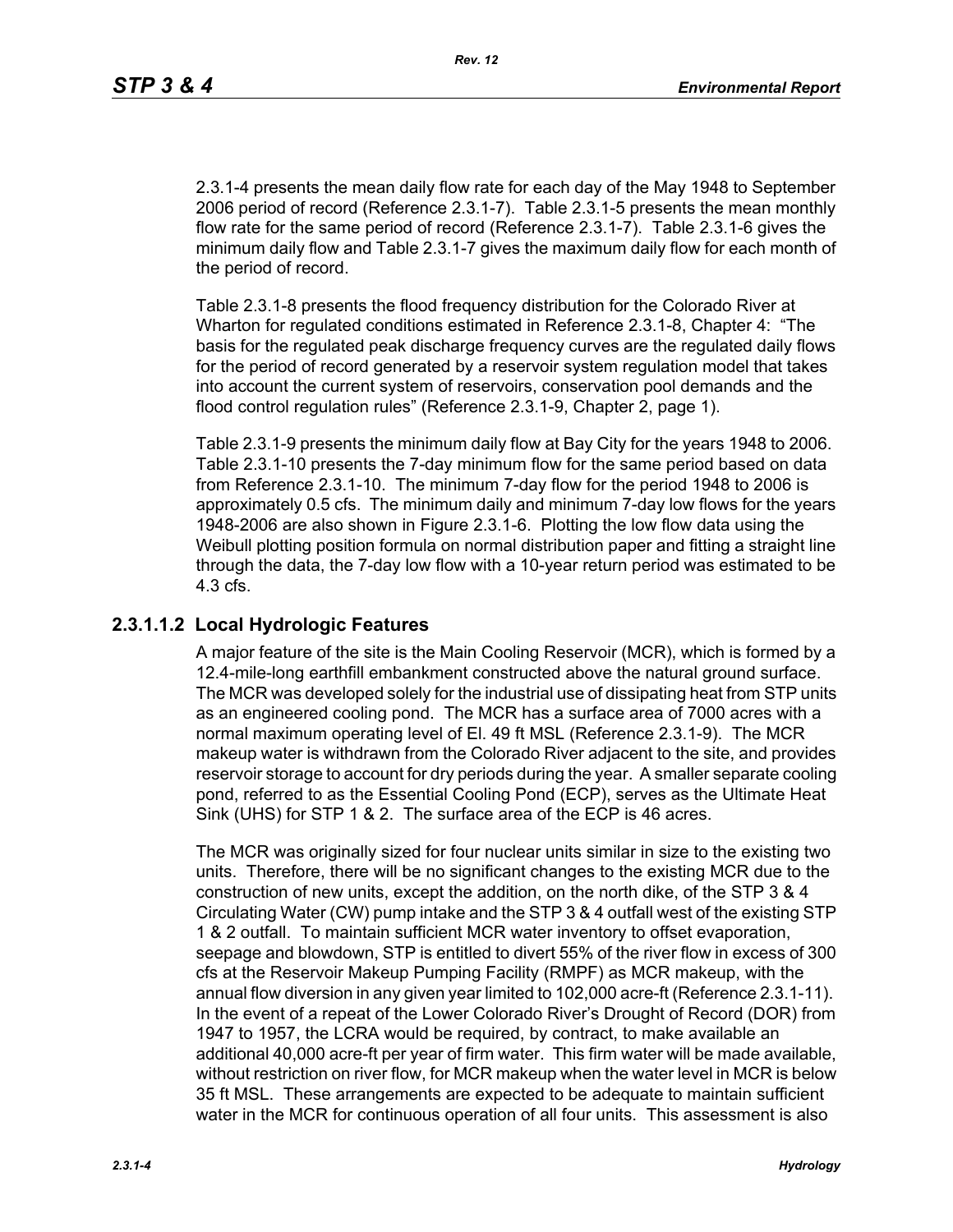supported by the water management plan for the Lower Colorado River (Reference 2.3.1-12).

A significant hydrologic feature near the STP site is Little Robbins Slough. It is an intermittent stream located 9 miles northwest of Matagorda in southwestern Matagorda County and runs south for 6.5 miles to the point where it joins Robbins Slough, a brackish marsh, which meanders for four more miles to the Gulf Intracoastal Waterway (GIWW). During the construction of the MCR for STP 1 & 2, the water course of Little Robbins Slough within the boundary of the STP site was relocated to a channel on the west side of the west embankment of the reservoir, and rejoined its natural course approximately one mile east of the southwest corner of the MCR.

The Design-Basis Flood (DBF) for STP 3 & 4 is based on the potential breach of the dike containing the MCR. The DBF elevation is 40.0 ft MSL.

# **2.3.1.1.2.1 Seepage from the MCR**

As discussed above, the existing 7000-acre MCR would provide cooling water for STP 3 & 4. The maximum operating level elevation of the MCR is 49 ft above MSL, imposing a hydraulic head of up to 20 ft above the reservoir floor. The capacity of the MCR at this elevation is approximately 202,600 acre-ft. The MCR embankment dike and associated features are designed to lower the hydraulic gradient across the embankment to the extent that the potentiometric levels of the soil layers in the site area stay below the ground surface. This is accomplished through the use of low permeability clay (compacted fill), relief wells, and sand drainage blankets. The relief well system consists of 770 wells that have been installed in the Upper Shallow Aquifer at the toe of the embankment around the reservoir to relieve excess hydrostatic pressure.

The purposes of MCR seepage controls provided by the relief wells are as follows (Reference 2.3.1-9):

- To minimize seepage through the embankment section and prevent detrimental discharge on downstream slopes.
- To minimize underseepage beneath the embankment and control its exit in order to prevent detrimental uplift and discharge at the downstream toe.
- To limit the maximum piezometric level at the relief well line to El. 27.0 MSL opposite the power block structures.

The 7000-acre MCR is unlined, allowing seepage of water from the MCR through the reservoir floor. This seepage acts as a local recharge source to the Shallow Aquifer at the site. During the design stage, total seepage from the MCR, based on a maximum operating water level of 49 feet above MSL, was estimated to be 3530 gpm, or approximately 5700 acre-ft/yr (Reference 2.3.1-9). Seepage discharge from the MCR has two flow paths: (a) part of the seepage is collected by the relief well system, which is installed in the sands of the Upper Shallow Aquifer, and is then discharged to surface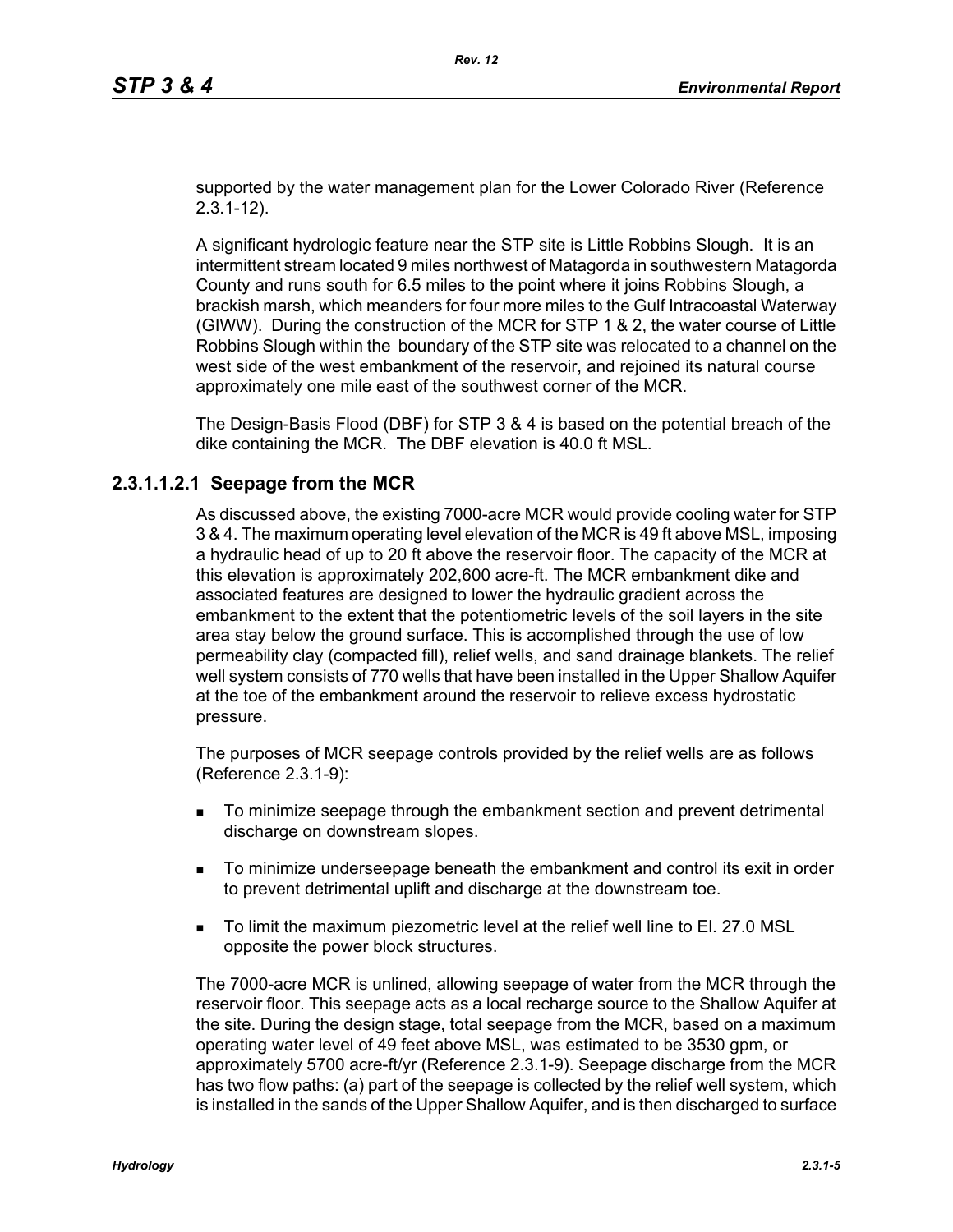waters; and (b) part of the seepage bypasses the relief wells and continues in the Upper Shallow Aquifer in a southeasterly direction to the Colorado River.

Approximately 68%, or 3850 acre-ft/yr, of the total expected MCR seepage would be discharged through the relief wells (Reference 2.3.1-9) and into surface waters. The distribution of relief well surface water discharge results in approximately 28% being returned to the Colorado River, 53% to Little Robbins Slough, 18% to the East Fork of Little Robbins Slough and <1% being returned to the West Branch of the Colorado River (Reference 2.3.1-42). These discharges were originally authorized under NPDES Permit No. TX0064947, and currently are authorized under TPDES Permit No. WQ0001908000.

# **2.3.1.1.3 Adjacent Drainage Basins**

To the west of the Lower Colorado River Basin is the Colorado-Lavaca River Basin, shown on Figure 2.3.1-7. This basin includes the Tres Palacios River, which is not tributary to either of those rivers. The Colorado-Lavaca River Basin drains into Tres Palacios Bay, northwest of Matagorda Bay. In the event of inter-basin spillage, flood waters from the Colorado River Basin flow into Caney Creek near Wharton, as in the case of the 1913 flood, into the San Bernard Coastal Basin on the east edge of the Colorado River Basin, or into the Colorado-Lavaca River Basin to the west.

# **2.3.1.1.4 Wetlands**

The STP site is located in the mid-coast region of the Gulf-Atlantic Coastal Flats, which are characterized by large bay and estuary systems supplied by freshwater inflow from rivers and covered with extensive coastal prairies inland (Figure 2.3.1-8, Reference 2.3.1-13). A study conducted by the Texas General Land Office determined that wetlands and aquatic habitats on Matagorda Island, Matagorda Peninsula, and Colorado River delta are dominated by estuarine emergent wetlands (salt and brackish marshes), which represent 67% of the vegetated wetland and aquatic classes in this area (Reference 2.3.1-14). Among other mapped classes, seagrass beds are most abundant, followed by tidal flats, Gulf beaches, palustrine marshes, and mangroves.

Wetlands in the vicinity of the STP site are mainly associated with the Colorado River and its tributaries. Wetlands within a 6 mile radius of the site are delineated on Figure 2.3.1-9. Wetland inventory data was provided by the U.S. Fish and Wildlife Service (Reference 2.3.1-15). Freshwater emergent wetlands have been identified as the predominant class in this region, encompassing an area of approximately 262 acres in a 6-mile radius from the STP site. Other wetland types found in this region include freshwater forested/shrub wetland and freshwater pond, which cover areas of 13 acres and 1 acre, respectively in the same radius from the site (See Section 2.4). Because wetlands near the site are primarily classified as freshwater types, the area of wetlands covered by water generally reduces in the dry season and expands in the wet season.

# **2.3.1.1.5 Erosion and Sedimentation**

Most of the sediment data for the Colorado River have been collected from two USGS daily suspended sediment stations; one near San Saba at river mile 474.3 and the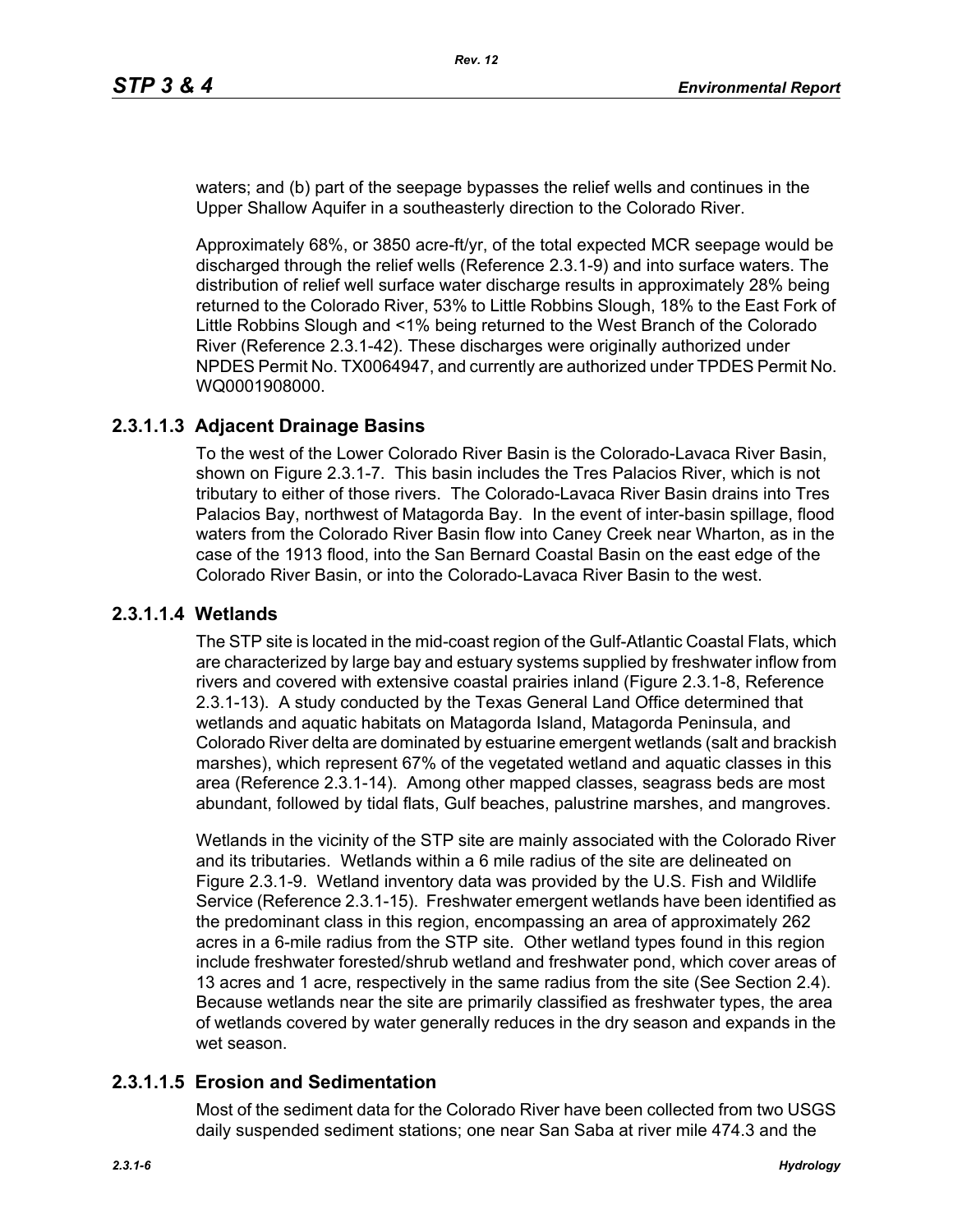other at the eastern edge of Columbus at river mile 135.1. Because the Columbus gauging station is the closest to the STP site, its sediment records were examined to characterize the suspended sediment loads for the Colorado River. Figure 2.3.1-10 shows in histogram form the annual sediment load based on data collected at this station from March 1957 to September 1973 (Reference 2.3.1-16). Each bar of the histogram is divided into the suspended load discharged in 1% of the year (3.65 days), 10% of the year (36.5 days), and the rest of the year. These frequencies are generated by ranking the sediment load for each day of the year. The data summarized in Figure 2.3.1-10 indicate that the annual sediment load at the Columbus gauging station has declined over time. This decline is likely associated with the creation of impoundments over the same period, which serve as sediment traps in the Colorado River Basin. The data also indicate that major fractions (80-90%) of the total sediment load in individual years are produced by infrequent large storms.

No bed load sediment transport measurements have been reported for any reach of the Colorado River and cannot be easily estimated as a fraction of the suspended load because the portion of sediment that moves as bed load varies widely between rivers and on the same river over time (Reference 2.3.1-17). However, to get an order of magnitude estimate, the globally averaged ratio of suspended load to bed load sediment flux for rivers of 9:1, reported in Reference 2.3.1-18 can be used.

# **2.3.1.1.6 Shore Regions**

The STP site is located 10.5 miles inland from Matagorda Bay and 16.9 miles inland from the Gulf of Mexico. It is approximately 75 miles from the Continental Shelf. The shoreline of Matagorda Peninsula along the Gulf of Mexico changes constantly, retreating landward or advancing seaward as the result of a combination of hydrologic and meteorological processes, climatic factors as well as engineering activities.

Matagorda Peninsula is a classic microtidal, wave-dominated coast with a mean diurnal tide range of approximately 2.1 ft. An evaluation of 20 years of data shows that the mean significant wave height near the Colorado River entrance is approximately 3.3 ft, with a variation of 1.3 ft during the year (Reference 2.3.1-19). This shore region is also greatly affected by waves generated by tropical storms and hurricanes.

The hydrologic features of the shore region are also altered by a series of engineering interventions. After the removal of a log jam on the Colorado River in 1929, a channel was dredged across the Matagorda Peninsula to allow the river to directly discharge to the Gulf of Mexico in 1936. In the 1990s, the U.S. Army Corps of Engineers (USACE) constructed jetties on each side of the river entrance and dredged an entrance channel. In 1993, USACE constructed a diversion channel that directs the flow of the Colorado River into East Matagorda Bay. The former river channel is now a navigation channel connected to the GIWW.

Studies conducted recently to calculate the average annual rate of shoreline changes show that the shoreline segment of Matagorda Peninsula 1.6 miles southwest of the Colorado River is retreating at a rate of 1.6 to 6.4 ft/yr (Reference 2.3.1-19). Up north toward the mouth of the Colorado River, the shoreline displays long-term advance, which is related to the sediment supplies from the river, sand bypassing across the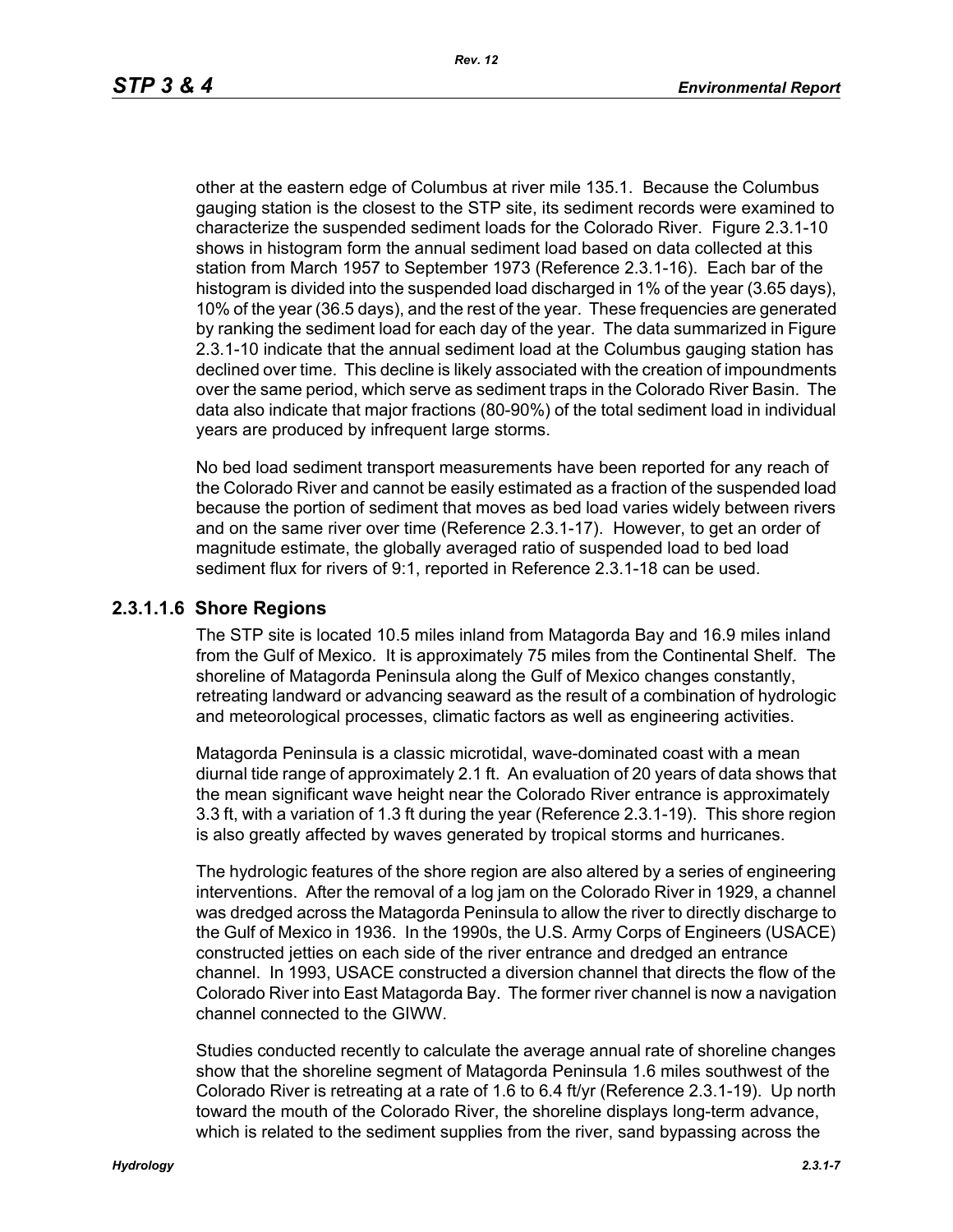entrance jetties, and wave sheltering by the jetties (Reference 2.3.1-19). The shoreline northeast of the Colorado River is relatively stable and shows slight longterm advance in an area 8 miles to the northeast of the river mouth (Reference 2.3.1- 19).

# **2.3.1.1.7 Hydrologic Characteristics of the Intake Structure Area**

STP 3 & 4 will use the MCR for normal plant cooling. The Colorado River is the source of water to make up water losses in the MCR due to evaporation and seepage. For this purpose, STP 3 & 4 will use the existing RMPF on the Colorado River.

Makeup water demands are described in Section 3.3, while the RMPF is discussed in Section 3.4. Based on the dimensions of the RMPF, the total length of the intake is 406 ft, and the depth below normal water surface elevation in front of the intake is 10 ft. The Figure 2.3.1-11 shows a cross section of the Colorado River channel near the RMPF. As can be seen in the figure, the bottom of the river channel is at elevation approximately -14 ft NAVD88. NAVD 88, North America Vertical Datum 88, is the new vertical (elevation) reference system adopted in North America. It is adjusted based on field work prior to 1929 as well as surveys as recent as 1988. Based on the makeup demands described in Section 3.3 and dimensions of the intake presented in Section 3.4, the average water velocity in front of the intake for maximum flow conditions (1200 cfs) would be approximately 0.3 ft/s considering a cross section of approximately 4060 ft<sup>2</sup>.

# **2.3.1.2 Groundwater Resources**

The regional and site-specific data on the physical and hydrologic characteristics of the groundwater resources are summarized in this section to provide the basic data for an evaluation of impacts on the aquifers of the area.

The STP site covers an area of approximately 12,220 acres and is located on the coastal plain of southeastern Texas in Matagorda County (Reference 2.3.1-9). The STP site lies approximately 10 mi north of Matagorda Bay. Nearby communities include Palacios, approximately 10 mi to the southwest, and Bay City, approximately 12 mi to the northeast (Figure 2.3.1-12). The closest major metropolitan center is Houston, approximately 90 mi to the northeast.

The 7000-acre MCR is the predominant feature at the STP site, as shown in Figure 2.3.1-13. The MCR is fully enclosed with a compacted earth embankment and encompasses most of the southern and central portions of the site. The existing STP 1 & 2 facilities are located just outside of the MCR northern embankment. Further north of the embankment and to the northwest of STP 1 & 2 is the proposed area for STP 3 & 4.

The STP site, in general, has less than 15 ft of natural relief in the 4.5 mi distance from the northern to southern boundary. The northern section is at an elevation of approximately 30 ft MSL. The southeastern section is at an elevation of approximately 15 ft above MSL. The Colorado River flows along the southeastern site boundary.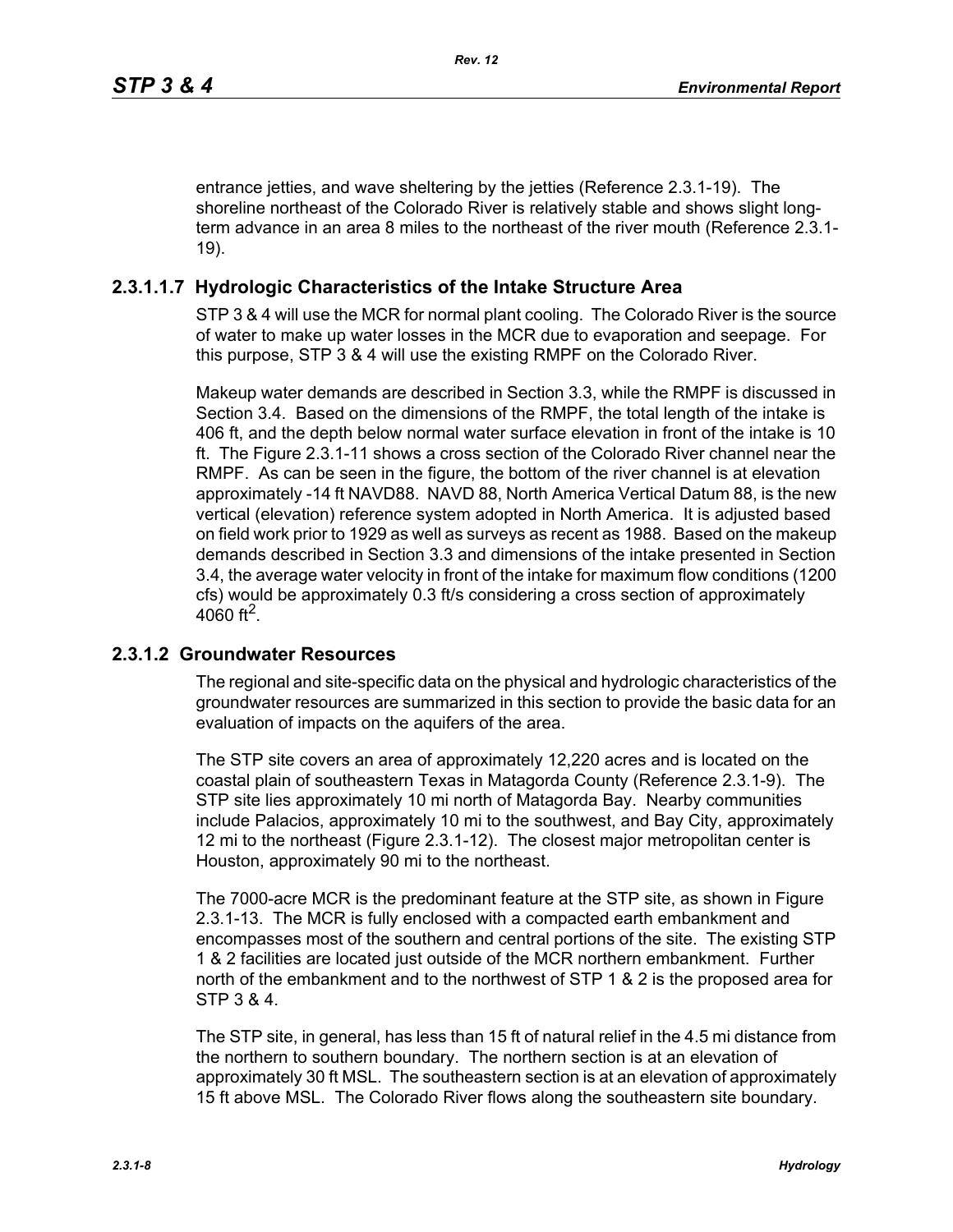There are also several unnamed drainages in the site boundaries, one of which feeds Kelly Lake.

# **2.3.1.2.1 Hydrogeologic Setting**

The STP site lies in the Gulf Coastal Plains physiographic province in the Coastal Prairies sub-province, which extends as a broad band parallel to the Texas Gulf Coast, as shown in Figure 2.3.1-14 (Reference 2.3.1-20). The Coastal Prairies sub-province is characterized by relatively flat topography with land elevation ranging from sea level along the coast to 300 ft above sea level along the northern and western boundaries. The geologic materials underlying the Coastal Prairies sub-province consist of deltaic deposits.

The STP site is underlain by a thick wedge of southeasterly dipping, sedimentary deposits of Holocene through Oligocene age. The site overlies what has been referred to as the Coastal Lowlands Aquifer System (Figure 2.3.1-15). This aquifer system contains numerous local aquifers in a thick sequence of mostly unconsolidated Coastal Plain sediments of alternating and interfingering beds of clay, silt, sand, and gravel. The sediments reach thicknesses of thousands of feet and contain groundwater that ranges from fresh to saline. Large amounts of groundwater are withdrawn from the aquifer system for municipal, industrial, and irrigation needs (Reference 2.3.1-21).

The lithology of the aquifer system reflects three depositional environments: continental (alluvial plain), transitional (delta, lagoon, and beach), and marine (continental shelf). The depositional basin thickens towards the Gulf of Mexico, resulting in a wedge-shaped configuration of hydrogeologic units. Numerous oscillations of ancient shorelines resulted in a complex, overlapping mixture of sand, silt, and clay (Reference 2.3.1-21).

As part of the USGS Regional Aquifer-System Analysis (RASA) program, the Coastal Lowlands Aquifer System was subdivided into five permeable zones and two confining units. The term "Gulf Coast Aquifer" is generally used in Texas to describe the Coastal Lowlands Aquifer System. A comparison of the USGS aquifer system nomenclature to that used in Texas is shown in Figure 2.3.1-16. A cross-sectional representation is shown in Figure 2.3.1-17 (Reference 2.3.1-21).

The Texas nomenclature is used to describe the Gulf Coast Aquifer beneath the site. The hydrogeologic units commonly used to describe the aquifer system (from shallow to deep) are as follows (Figure 2.3.1-16):

- **Chicot Aquifer**
- Evangeline Aquifer
- **Burkeville Confining Unit**
- Jasper Aquifer
- Catahoula Confining Unit (restricted to where present in the Jasper Aquifer)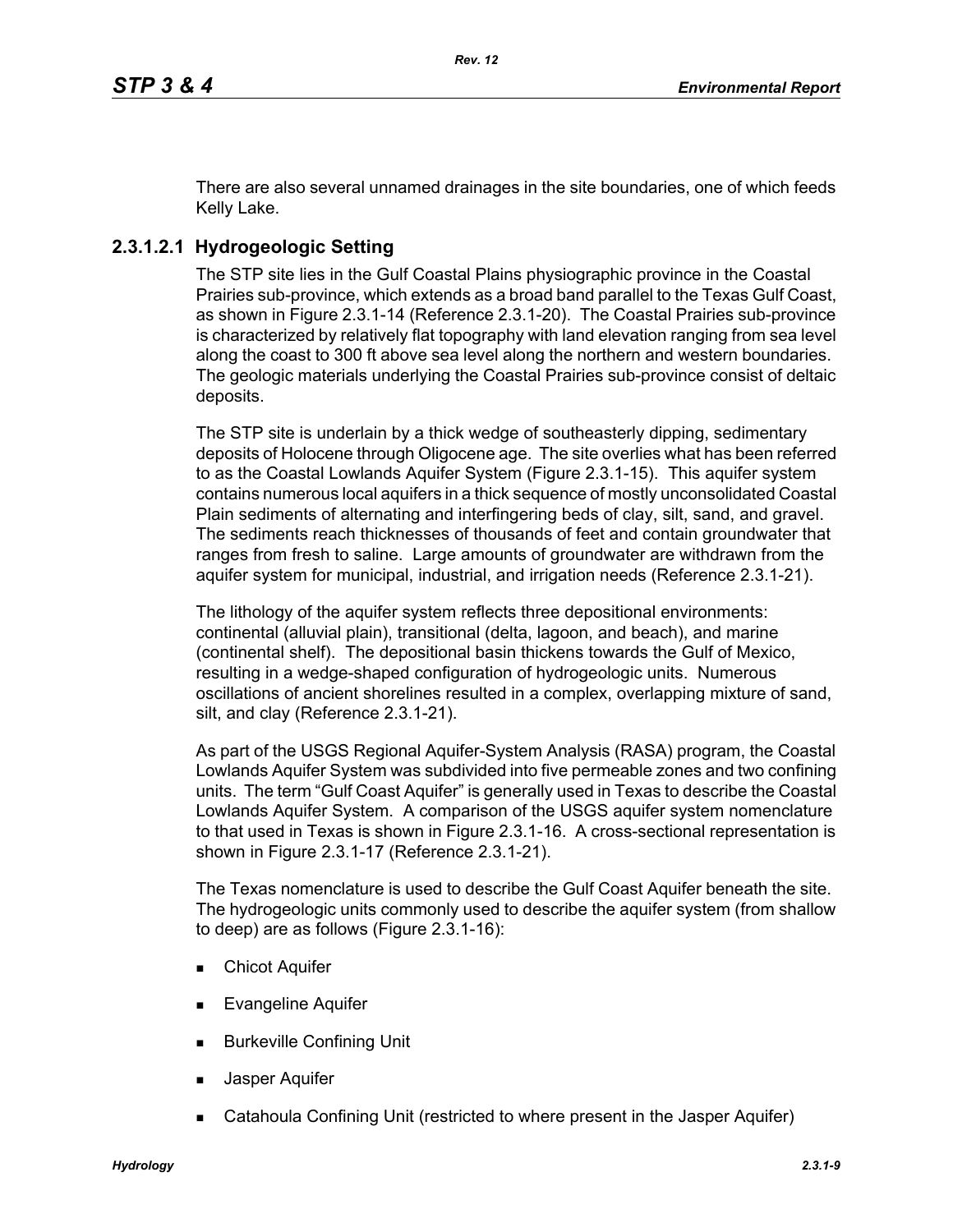■ Vicksburg-Jackson Confining Unit

The base of the Gulf Coast Aquifer is identified as either its contact with the top of the Vicksburg-Jackson Confining Unit or the approximate depth where groundwater has a total dissolved solids concentration of more than 10,000 milligrams per liter (mg/l). The aquifer system is recharged by the infiltration of precipitation that falls on aquifer outcrop areas in the northern and western portion of the province. Discharge occurs by evapotranspiration, loss of water to streams and rivers as base flow, upward leakage to shallow aquifers in low lying coastal areas or to the Gulf of Mexico, and pumping.

With the exception of the shallow zones in the vicinity of the outcrops, the water in the Gulf Coast Aquifer is under confined conditions. In the shallow zones, the specific yield for sandy deposits generally ranges between 10 and 30%. For the confined aquifer, the storage coefficient is estimated to range between 1 x  $10^{-4}$  and 1 x  $10^{-3}$ . The productivity of the aquifer system is directly related to the thickness of the sands in the aquifer system that contain freshwater. The aggregated sand thickness ranges from 0 ft at the up dip limit of the aquifer system to as much as 2000 ft in the east. Estimated values of transmissivity are reported to range from 5000 ft<sup>2</sup>/day to nearly 35,000 ft<sup>2</sup>/day (Reference 2.3.1-21).

The hydrogeologic conceptual model presented herein was developed from multiple conceptual hydrogeologic models that vary in scale and hydrostratigraphic framework. Consideration of the scale and framework were not mutual exclusive, but were intertwined during a series of steps designed to develop a tenable site hydrogeologic conceptual model. Four steps were involved in the development of the scaledependent conceptual models, and include:

- A regional "desktop" study based on published state, federal and other sources;
- A review of documentation addressing STP Units 1 & 2;
- A site-specific geotechnical, geologic, and hydrogeologic field study conducted for proposed Units 3 & 4; and
- An evaluation of site-specific data in conjunction with regional and local information.

The first step of site model conceptualization involved formulating an understanding of the hydrogeologic conditions in Southern Texas and Matagorda County by reviewing regional geologic and hydrogeologic information available from the USGS and Texas. Research indicates that the USGS and the State of Texas developed separate regional hydrogeologic conceptual models to describe the Coastal Lowlands Aquifer System, with the Texas model being the more widely used. Although nomenclature between the two conceptual models varies significantly, the frameworks are largely comparable (Table 2.3.1-16).

The second step involved a review of documentation addressing local hydrogeologic conditions, such as the STP Units 1 & 2 UFSAR and the Annual Environmental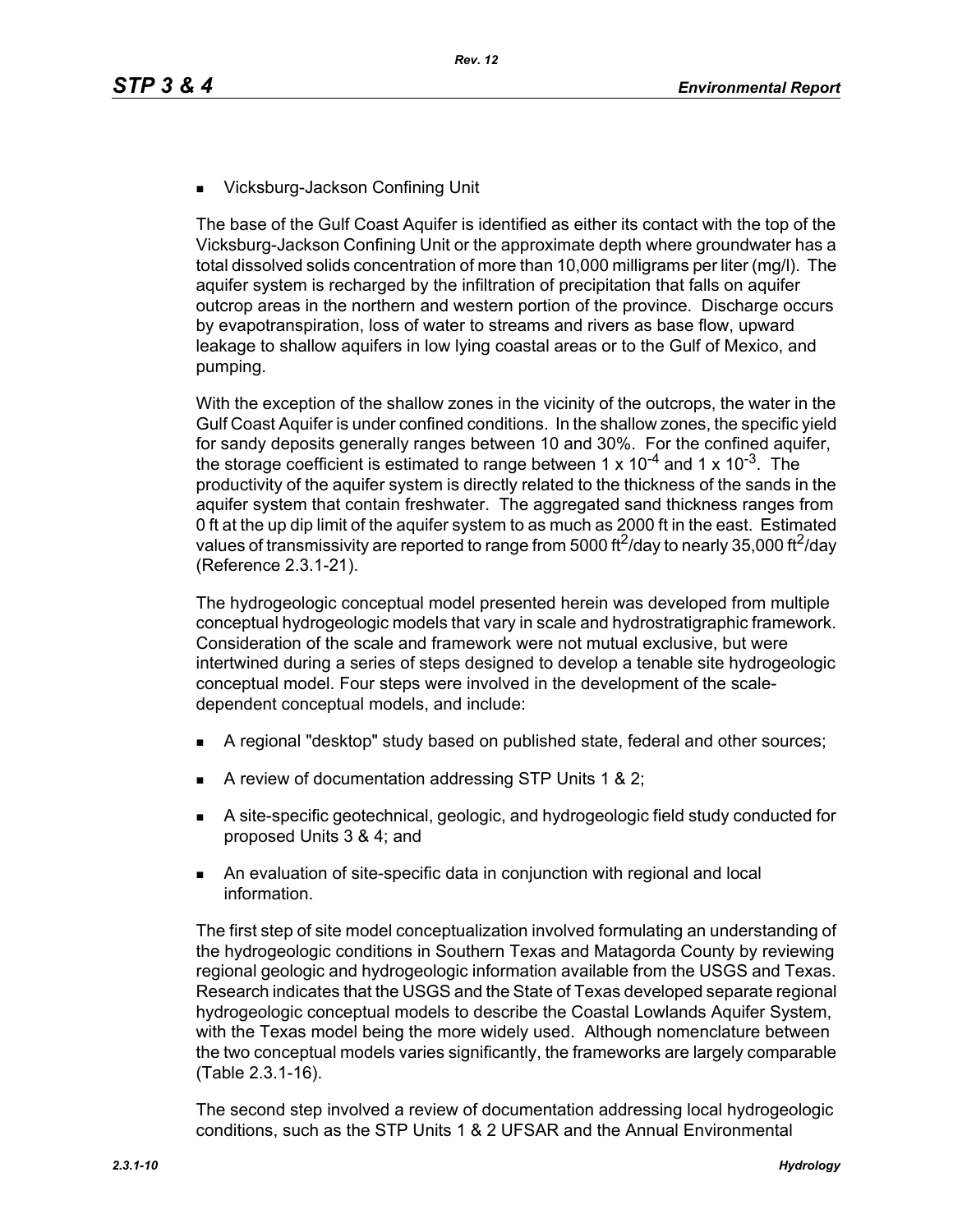Operating Report, to resolve the temporal and localized unknowns. Incorporating the conceptual site model with regional concepts, the Chicot aquifer was subdivided into two distinct confined aquifers - the "Deep Aquifer" and the "Shallow Aquifer".

During the third step, a site-specific subsurface site investigation (SI) was implemented at the proposed Units 3 & 4 site area, concentrated within the STP northern site boundaries and the proposed Units 3 & 4 facility footprint.

The fourth step involved evaluation of the SI field data with the regional and local STP information. This included evaluation of:

- **regional & local groundwater movement;**
- vertical gradients between the aquifers;
- site-specific slug test results and local and regional pumping test results; and
- natural and manmade (i.e., MCR) impacts on water levels in the Shallow Aquifer.

From this effort, site-specific data was integrated with existing STP Units 1 & 2 information and regional information to formulate the conceptual site model described in the following section.

# **2.3.1.2.2 Regional Hydrogeologic Conceptual Model**

The STP site is located over the Gulf Coast Aquifer System, as shown on Figure 2.3.1- 18 (Reference 2.3.1-22). The boundary of the regional area surrounding the STP site is defined as the extent of Matagorda County. The principal aquifer used in Matagorda County is the Chicot Aquifer, which extends to a depth of greater than 1000 ft in the vicinity of the STP site, as shown on Figure 2.3.1-19. The Chicot Aquifer is the shallowest aquifer in the Gulf Coast Aquifer System, and it is comprised of Holocene alluvium in river valleys and the Pleistocene age Beaumont, Montgomery, and Bentley Formations, and the Willis Sand (Reference 2.3.1-23). Groundwater flow beneath Matagorda County is, in general, southeasterly from the recharge areas north and west of the county, to the Gulf of Mexico. Numerous river systems and creeks flow south and southeasterly through Matagorda County. River channel incisions can act as localized areas of recharge and discharge for the underlying aquifer system resulting in localized hydraulic sources and sinks.

The Chicot Aquifer geologic units used for groundwater supply in Matagorda County are the Beaumont Formation and the more localized Holocene alluvium that is associated with the Colorado River floodplain. The following sections describe the pertinent details of these units.

# **2.3.1.2.2.1 Beaumont Formation**

The Beaumont Formation consists of fine-grained mixtures of sand, silt, and clay deposited in alluvial and deltaic environments. In the upper portion of the Beaumont Formation, sands occur as sinuous bodies, representing laterally discontinuous channel deposits, while the clays and silts tend to be more laterally continuous,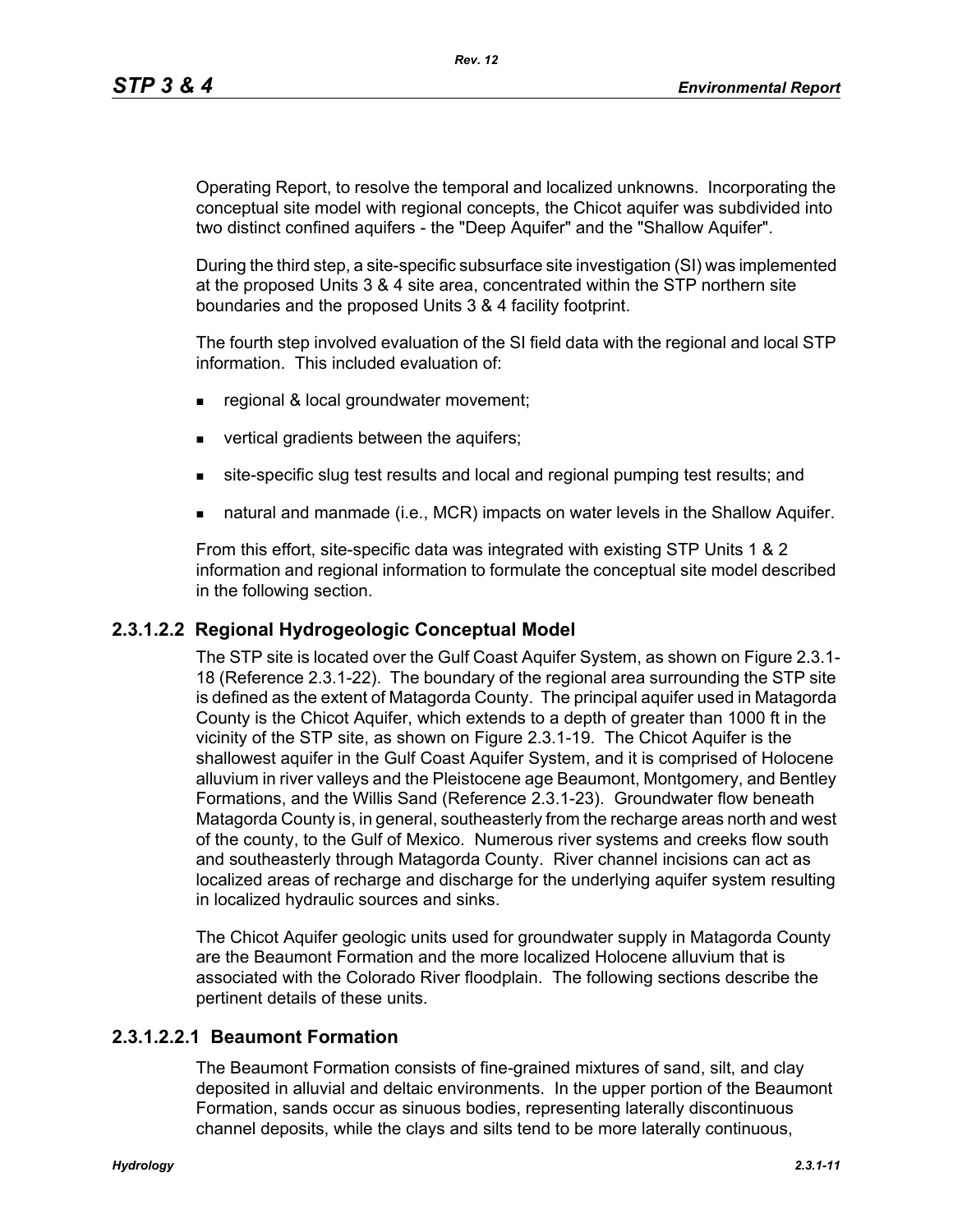representing their deposition as natural levees and flood deposits. The deeper portion of the unit, or the Deep Aquifer, is greater than 250 ft below ground surface in the vicinity of the STP site and has thicker and more continuous sands. This portion of the Beaumont Formation is the primary groundwater production zone for most of Matagorda County. Well yields in this interval are typically between 500 and 1500 gallons per minute (gpm), with yields of up to 3500 gpm reported (Reference 2.3.1-24). Groundwater occurs in this zone under confined conditions.

# **2.3.1.2.2.2 Holocene Alluvium**

Holocene alluvium of the Colorado River floodplain occurs in a relatively narrow band that parallels the river. The alluvial deposits are typically coarser-grained than the materials found in the Beaumont Formation. The alluvium consists of silt, clay, fine- to coarse-grained sand, and gravel along with wood debris and logs (Reference 2.3.1- 24). Because the alluvial materials are deposited in a channel incised into the Beaumont Formation, it is likely that the alluvium is in contact with shallow aquifer units in the Beaumont Formation.

The thickness of the alluvium influences the amount of groundwater that can be withdrawn for use. In the vicinity of the STP site, the alluvium is considered too thin to be a significant source of groundwater.

# **2.3.1.2.3 Local and Site Specific Hydrogeologic Conceptual Model**

The Beaumont Formation in the Chicot Aquifer (and to the lesser extent, the Holocene alluvium associated with the Colorado River floodplain) is the principal water-bearing unit used for groundwater supply in the vicinity of STP. The following sections describe the local and site specific characteristics of these water-bearing units, including groundwater sources and sinks. Discussions include groundwater flow directions and hydraulic gradients, temporal groundwater trends, aquifer properties, and hydrogeochemical characteristics.

# **2.3.1.2.3.1 Local Hydrogeologic Conditions**

The local hydrogeologic system is identified as the STP site area and includes areas of groundwater-surface water interactions within a few miles of the site. In this area, the Chicot Aquifer is divided into two aquifer units, the Shallow Aquifer and the Deep Aquifer. The base of the Shallow Aquifer is approximately 90 to 150 ft below ground surface. The Shallow Aquifer has limited production capability, and it is used for livestock watering and occasional domestic use. Potentiometric heads are generally within 15 ft of ground surface. The Deep Aquifer is the primary groundwater production zone and lies below depths of 250 to 300 ft. A zone of predominately clay materials, usually greater than 150 ft thick, separates the Shallow and Deep Aquifers (Reference 2.3.1-9).

Recharge to the Shallow Aquifer is considered to be within a few miles north of the STP site. Discharge is to the Colorado River alluvial material east of the site. Recharge to the Deep Aquifer is further north in Wharton County, where the aquifer outcrops. Discharge from the Deep Aquifer is to Matagorda Bay and the Colorado River estuary,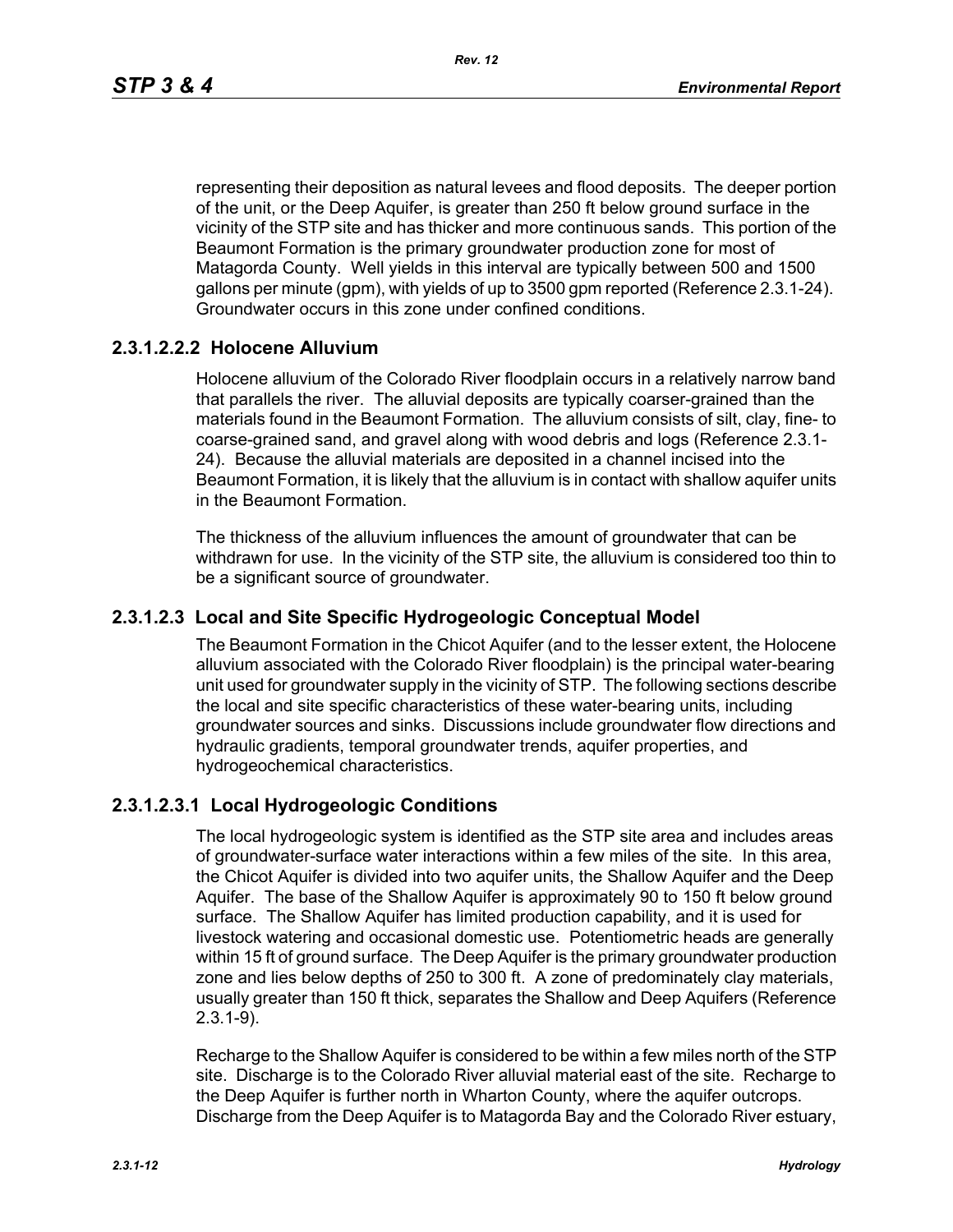approximately 5 mi southeast of the STP site. Shallow Aquifer groundwater quality is generally inferior to that of the Deep Aquifer.

The Shallow Aquifer has been subdivided into Upper and Lower zones. Both zones respond to pumping as confined or semi-confined aquifers with somewhat different potentiometric heads. The Upper Shallow Aquifer is comprised of interbedded sand layers to depths of approximately 50 ft below ground surface. The Lower Shallow Aquifer consists of interbedded sand layers between depths of approximately 50 to 150 ft below ground surface.

Aquifer pumping tests performed in the Shallow Aquifer at the site in support of STP 1 & 2 indicate well yields from 10 to 300 gpm. These tests also indicate a variable degree of hydraulic connection between the Upper Shallow Aquifer and Lower Shallow Aquifer (Reference 2.3.1-9).

# **2.3.1.2.3.2 Site Specific Hydrogeologic Conditions**

The STP 3 & 4 geotechnical and hydrogeological investigation provided information to depths of 600 ft below ground surface. Subsurface information was collected from more than 150 geotechnical borings and cone penetrometer tests (CPTs). A detailed description of the geotechnical subsurface investigation, including the locations of these borings and CPTs is provided in COLA Part 2.

Twenty-eight (28) groundwater observation wells were installed in the vicinity of STP 3 & 4 and completed in the Upper and Lower Shallow Aquifer between October and December 2006. An additional 26 wells were installed in July and August 2008 along the north perimeter of the MCR and the site boundary, and around Kelly Lake. The wells were located to supplement the existing STP site piezometer network in order to provide (a) an adequate distribution for determining groundwater flow directions and (b) hydraulic gradients in the vicinity of STP 3 & 4. Well pairs were installed at all but two locations to determine vertical hydraulic gradients. Field hydraulic conductivity tests (slug tests) were conducted in each observation well. Monthly water level measurements from the first 28 STP 3 & 4 groundwater observation wells were collected from December 2006 through December 2007. Measurements were conducted quarterly during 2008. The September and December 2008 quarterly measurement events are included from all 54 observation wells. Figure 2.3.1-20 shows the locations of observation wells and piezometers at the STP site.

The subsurface data collected in 2006, 2007 and 2008 as part of the STP 3 & 4 subsurface investigation confirmed the aquifer conditions described for STP 1 & 2. The top of the upper sand layer in the Upper Shallow Aquifer is encountered at approximately depth of about 15 to 30 ft below ground surface. The groundwater potentiometric level is approximately 5 to 10 ft below ground surface. The unit is comprised of sand and silty sand, approximately 15 to 20 ft thick.

Multiple sandy units separated by silts and clays define the Lower Shallow Aquifer. The groundwater potentiometric level for these sands intervals is approximately 10 to 15 ft below ground surface in the vicinity of STP 3 & 4.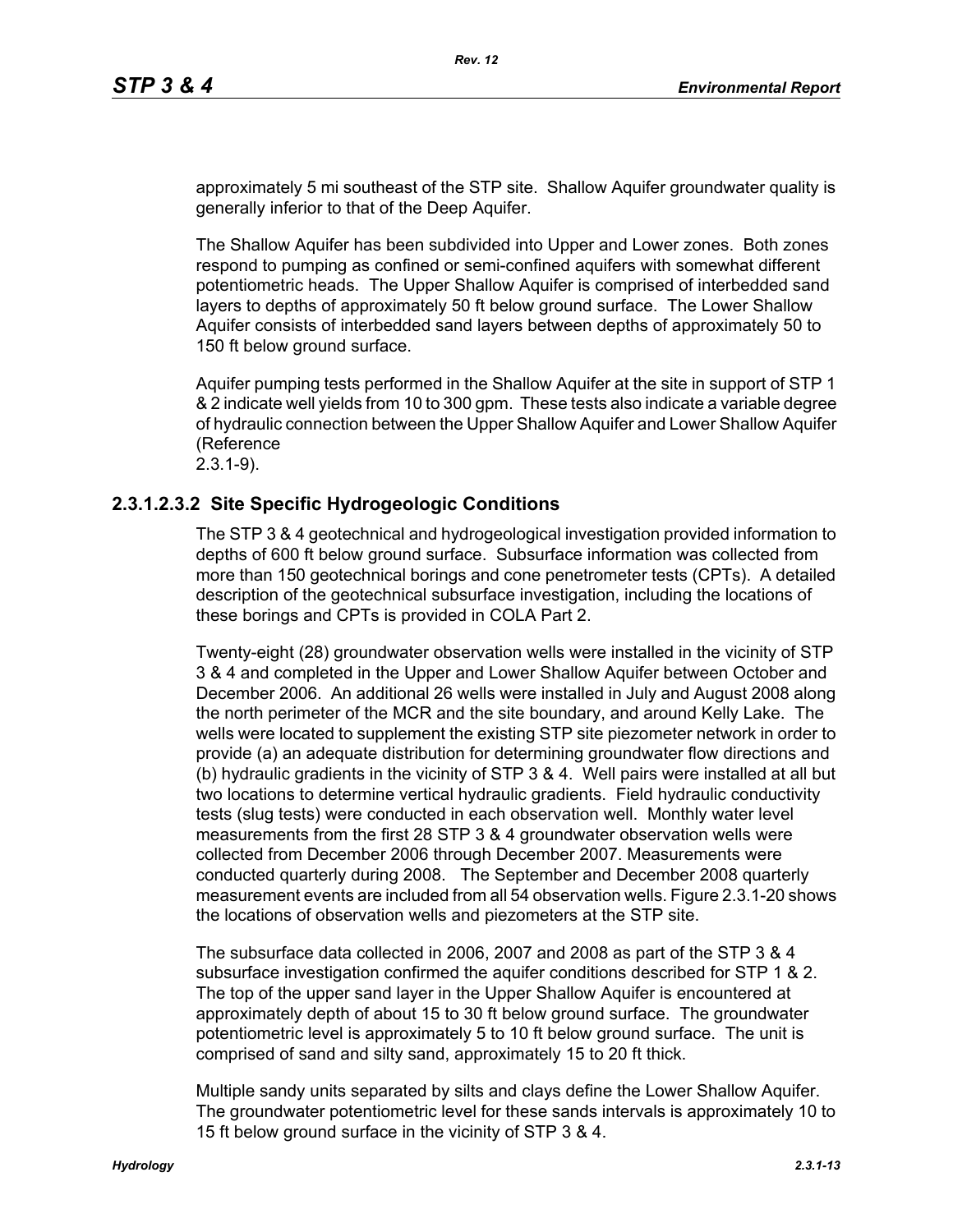# **2.3.1.2.3.3 Groundwater Sources and Sinks**

The natural regional flow pattern in the Beaumont Formation (Chicot Aquifer) is from recharge areas, where the sand layers outcrop at the surface, to discharge areas, which are either at the Gulf of Mexico or to the Colorado River Valley alluvium. The outcrop areas for the Beaumont Formation sands are in northern Matagorda County (Shallow Aquifer) and Wharton County (Deep Aquifer), to the north of Matagorda County. In the outcrop areas, precipitation falling on the ground surface can infiltrate directly into the sands and recharge the aquifer. Groundwater flow, in general, is towards the Gulf of Mexico. Superimposed on this generalized flow pattern is the influence of heavy pumping in the aquifer. Concentrated pumping areas can either alter or reverse the regional flow patterns.

The Holocene alluvium receives recharge from infiltration of precipitation and groundwater flow from the Shallow Aquifer in the Beaumont Formation. In the site area, flow paths in the alluvium are short due to the limited surface area. Discharge from the Holocene alluvium contributes to the base flow of the Colorado River. During certain times of the year the only sources of water to the Colorado River below Bay City are irrigation tail water releases and base flow created by seepage from the Holocene alluvium. Because there are no flow-gauging stations downstream of Bay City, the amount of base flow contributed by seepage is not known (Reference 2.3.1-24).

Groundwater from five production wells is currently used to support STP 1 & 2 plant operations. Water use from these wells includes: makeup water for the ECP, makeup of demineralized water, the potable and sanitary water system, and the plant fire protection system (Reference 2.3.1-25). The groundwater is pumped from the Deep Aquifer. Groundwater is projected to be the main source of makeup water for the STP 3 & 4 UHS, condensate makeup, radwaste and fire protection systems and the source of potable water for STP 3 & 4. The water level within the MCR will remain within the original design levels and therefore, large changes with the MCR seepage rate are not expected. Regional groundwater use trends and future plant groundwater demand projections are discussed in Subsection 2.3.1.2.4.

# **2.3.1.2.3.4 Groundwater Flow Directions and Subsurface Pathways**

A regional potentiometric surface map for the Deep Aquifer in Matagorda County in 1967 is presented on Figure 2.3.1-21 (Reference 2.3.1-24). Figure 2.3.1-22 presents a potentiometric surface map for the Gulf Coast Aquifer from data collected between 2001 and 2005 (Reference 2.3.1-26). Comparison of the figures suggests that the regional flow direction of northwest to southeast is represented on both figures with localized flow disturbances caused by pumping. Comparison of the figures also suggests that groundwater elevations have increased in some parts of Matagorda County. In 1967, groundwater elevations above mean sea level were primarily located in the northern portion of the county. In the 2001-2005 potentiometric surface map, groundwater elevations in both the northern and central portions of the county were above mean sea level. The hydraulic gradient in the STP site area is 0.0006 ft/ft for the 1967 potentiometric surface map and 0.0002 ft/ft for the 2001 to 2005 map. Regional potentiometric surface maps are not available for the Shallow Aquifer, due primarily to limited regional use of this aquifer.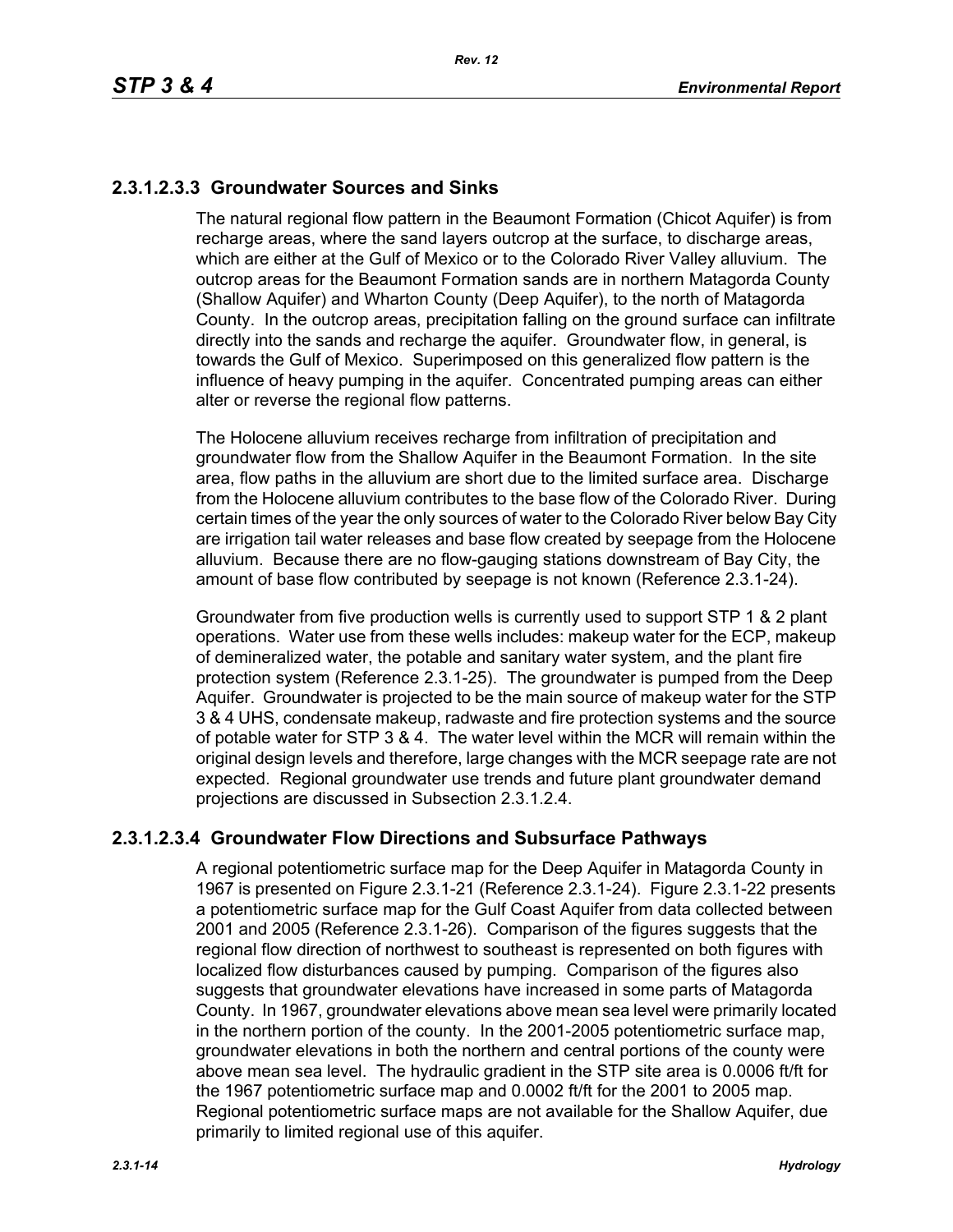The STP piezometer network, site groundwater level measurements from November 1, 2005 and May 1, 2006 were used to develop potentiometric surface maps for the Upper and Lower Shallow Aquifer Figure 2.3.1-23 and the Deep Aquifer Figure 2.3.1- 24. The Upper Shallow Aquifer groundwater flow direction in the vicinity of STP 3 & 4 is generally toward the southeast. There is also an apparent southerly flow direction along the west side of the MCR. This southerly flow direction may be a result of seepage from the MCR or the operation of the relief wells adjacent to the MCR dike. The groundwater flow direction in the vicinity of STP 3 & 4 in the Lower Shallow Aquifer is generally easterly. The Lower Shallow Aquifer flow direction turns southeasterly near the eastern edge of the STP site. Both the Upper and Lower Shallow Aquifer flow directions are consistent with flow toward the Holocene alluvium in the Colorado River floodplain. The groundwater flow directions and gradients are based on the water levels recorded in the observation wells and do not represent localized gradients between the eastern wells and the river. Localized conditions in the vicinity of the Colorado River could vary based on the flow and elevation of the river stage.

The potentiometric maps for the Deep Aquifer show the influence of onsite groundwater production, with most of the onsite groundwater flows toward the production wells. The onsite Deep Aquifer potentiometric surface suggests a reversal of the regional flow direction in the southern portion of the map, where flow is north towards the site pumping wells, rather than toward the southeast.

The potentiometric surface maps were used to estimate hydraulic gradients at the site. A flow line originating in the area of STP 3 & 4 was drawn on each map. The hydraulic gradient along these flow lines is estimated by dividing the head change along the flow line by the length of the flow line. The Upper Shallow Aquifer potentiometric surfaces indicate a hydraulic gradient of approximately 0.001 ft/ft. The Lower Shallow Aquifer potentiometric surface maps indicate a hydraulic gradient of approximately 0.0004 ft/ft. The Deep Aquifer has a hydraulic gradient between 0.0008 and 0.002 ft/ft. The hydraulic gradient in the Deep Aquifer adjacent to STP 3 & 4 appears to be influenced primarily by changes in pumping at Production Well 6 (Figures 2.3.1-20 and -24).

Monthly and quarterly groundwater level measurements have been collected from the Shallow Aquifer observation wells for the STP 3 & 4 subsurface investigation. The measurements are presented in Table 2.3.1-11. Well construction information is provided in Table 2.3.1-12. The measurements were used to prepare the potentiometric maps for February, April, June, September, and December of 2007, and March, June, September, and December 2008 (Figure 2.3.1-25). These maps indicate flow directions toward the southeast and southwest. The Upper Shallow Aquifer potentiometric surface map also shows seepage influence from the south, presumably from the MCR, and from the north, presumably from an irrigation water supply channel, the duck pond/marsh, or another source located to the north of Observation Well OW-954U. The potentiometric surface maps indicate hydraulic gradients of approximately 0.0007 ft/ft to 0.002 ft/ft for the southeast flow component and 0.0005 ft/ft to 0.0008 ft/ft for the southwest flow component in the Upper Shallow Aquifer. The Lower Shallow Aquifer hydraulic gradient is approximately 0.0004 ft/ft to 0.0007 ft/ft.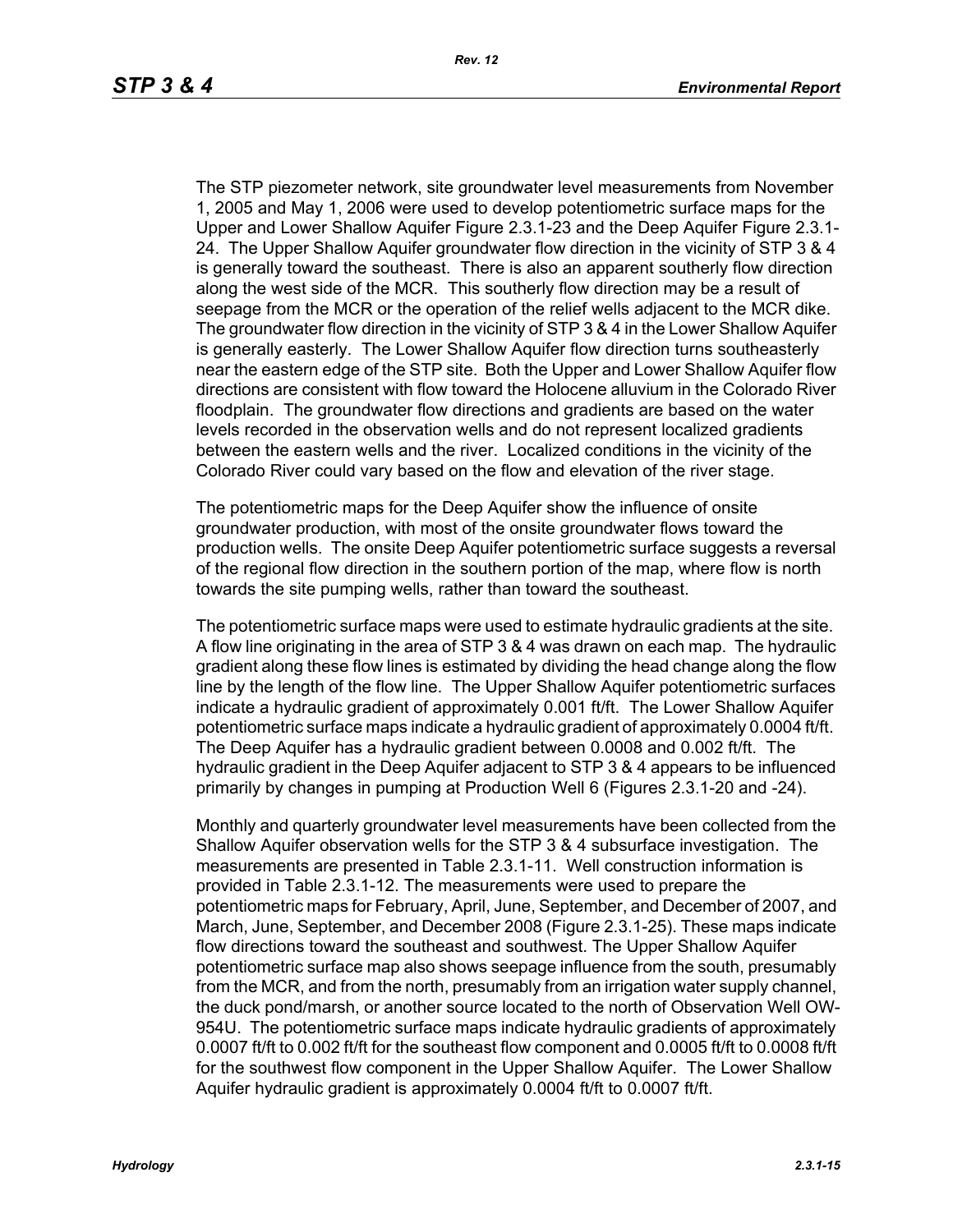As part of the subsurface investigation program, well pairs screened in the Upper and Lower zones of the Shallow Aquifer were installed. These well pairs were used to estimate the vertical hydraulic gradient in the Shallow Aquifer. The vertical flow path length is assumed to be from the midpoint elevation of the Upper zone observation well screen to the midpoint elevation of the Lower zone observation well screen. Figure 2.3.1-26 shows a generalized hydrogeologic section through the STP 3 & 4 area. This figure shows the relationship between the Upper and Lower Shallow Aquifer zones and the interconnection of sand layers in the Lower Shallow Aquifer zone. The head difference over the vertical flow path is the difference in water level elevations between the two paired wells. The hydraulic gradient is estimated by dividing the head difference by the length of the flow path. Table 2.3.1-13 presents the estimated vertical hydraulic gradients. All well pairs except observation well pair OW-959 U/L and OW-961 U/L during September 2008 indicate a downward flow potential between the Upper and Lower zones in the Shallow Aquifer. The estimated vertical hydraulic gradients range from approximately 0.02 ft/ft at well pair 0W-961U/L on December 15, 2008 to 0.29 ft/ft at well pair OW-929U/L on January 30, 2007 in a downward direction. The two upward gradients recorded on September 22, 2008 at well pair OW-959 U/L (0.004), located north of Kelly Lake, and OW-961 U/L (0.007), located south of Kelly Lake, were very slight compared to the range of documented downward vertical gradients at the site. This appears to have been a temporary, perhaps seasonal or weather-related occurrence, considering a downward gradient was recorded at these two locations in the next quarter. A third well pair (OW-960 U/L), located immediately west of Kelly Lake, exhibited no upward gradient during either the September 2008 or the December 2008 groundwater level measurement events.

# **2.3.1.2.3.5 Temporal Groundwater Trends and Variations**

The Texas Water Development Board (TWDB) has been collecting groundwater level data in Matagorda County since the 1940s (Reference 2.3.1-27). Two observation wells near the STP site were selected to prepare the regional hydrographs shown on Figure 2.3.1-27. These wells monitor two different intervals in the Deep Aquifer. Well 8015402 monitors the heavy pumping interval approximately 300 ft below ground surface. This well indicates that between 1957 and the early 1990s a significant drop in groundwater level occurred. Since the early 1990s, the groundwater level has been recovering and has nearly returned to the 1957 level. The second well, Well 8015301, monitors the deeper zone of the Deep Aquifer, corresponding to the production zone in the STP onsite wells. This well shows generally stable water levels over the period of record. Due to the limited groundwater development potential in the Shallow Aquifer, regional temporal measurements of water levels have not been collected.

Groundwater levels are monitored in the historical site observation wells (piezometers) as part of STP 1 & 2 operations. Selected observation wells in proximity to STP 3 & 4 were used to prepare hydrographs of the Shallow and Deep Aquifers, as shown in Figure 2.3.1-28. The monitoring data set selected extends from March 1995 through May 2006. Upper Shallow Aquifer Wells 603B and 601 are located to the west and east, respectively, of STP 3 & 4, and well 602A, which is located immediately north of STP 3. Well 603B shows some seasonal variability, on the order of 1 to 2 ft, while Well 601 shows little seasonal variability. Well 602A shows some seasonal variability, with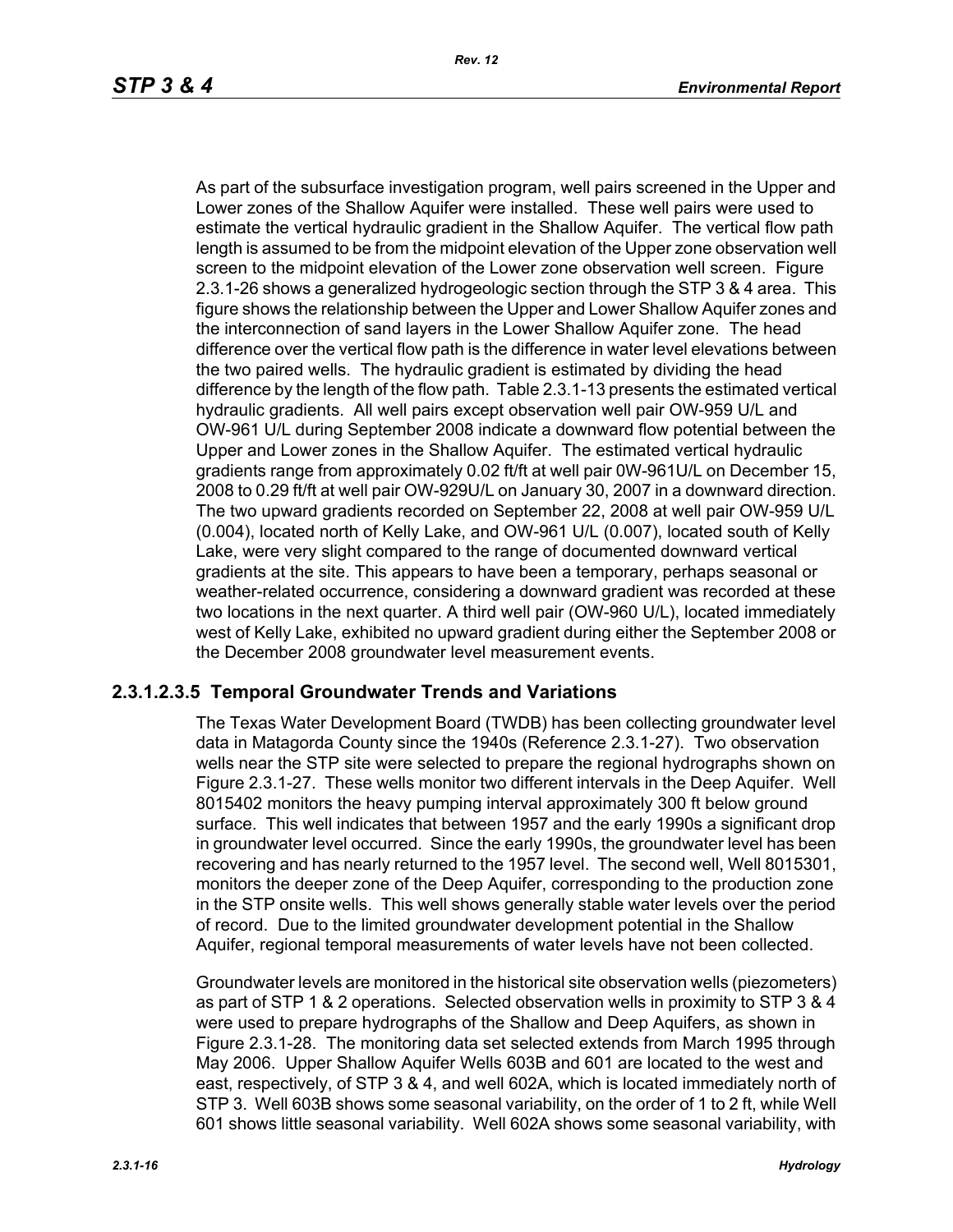*Rev. 12*

a peak groundwater elevation over the period of record of 25.8 ft MSL and with a long term variability of approximately 4 ft. Lower Shallow Aquifer wells 603A and 601A are located to the west and east, respectively, of STP 3 & 4. These wells show some seasonal variability, with an overall decreasing trend in groundwater elevation. The elevation difference between the two wells suggests that they may be screened in different sand units in the Lower zone.

Deep Aquifer wells 613 and 605 are located to the southwest and north, respectively, of STP 3 & 4. These wells show a notable increase in water level elevation between 1996 and 1998. Water levels in Well 613 show a slight declining trend between 2004 and 2006. Well 613 is located in the influence of STP Production Well 6.

The first 28 Shallow Aquifer observation wells installed as part of the STP 3 & 4 subsurface investigation program have been used for water level measurements since December of 2006, and the 13 additional well pairs installed in July and August 2008 were monitored during the third and fourth quarters of 2008. Three well series designations represent the following location areas:

- OW-300 series wells are located in the proposed STP 3 facility area
- OW-400 series wells are located in the proposed STP 4 facility area
- OW-900 series wells include all of the wells located outside of the power block areas

An "L" suffix on the well number indicates a Lower Shallow Aquifer well and a "U" suffix indicates an Upper Shallow Aquifer well.

Figure 2.3.1-29 presents the hydrographs for these wells (December 2006 through December 2008). The temporal variation is approximately 6 ft for the Upper Shallow Aquifer and approximately 4 ft for the Lower Shallow Aquifer wells. These hydrographs suggest short-term temporal variations in the Upper Shallow Aquifer on the order of 1 to 2 ft. The Upper Shallow Aquifer wells show consistently higher groundwater elevations than the adjacent Lower Shallow Aquifer wells. In the power block areas, groundwater is approximately 5 ft below ground surface. An anomalously high reading was obtained from observation wells OW-408U and OW-420U during August 2007. The water level in both aquifers across the power block area during this time exhibited similar trends with the exception of these two data points.

# **2.3.1.2.3.6 Hydrogeologic Properties**

The hydraulic properties of the aquifer materials at the STP site were evaluated using both field methods and laboratory analysis. Field parameters include transmissivity and storage coefficient measurements from historical aquifer pumping tests and hydraulic conductivity values determined from both historical aquifer pumping tests and the slug tests performed in December 2006 and in July and August of 2008 as part of the STP 3 & 4 subsurface investigation.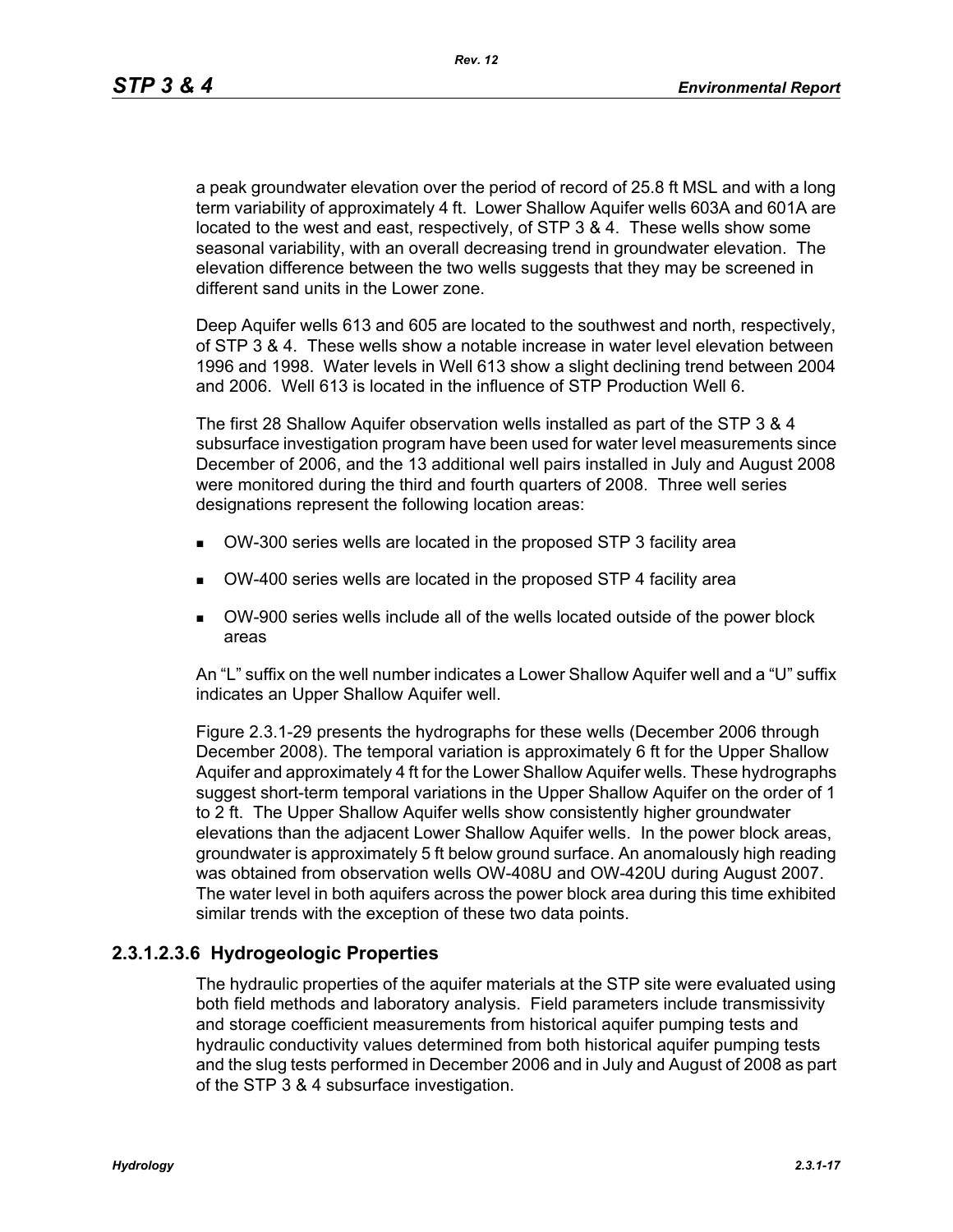The geotechnical parameters derived from laboratory testing include bulk density (or dry unit weight), porosity, effective porosity, and permeability from grain size. Regional and site-specific hydrogeochemical data is also presented.

#### **Vadose Zone**

Between 1951 and 1980, the average annual precipitation in the general area of STP was approximately 42 inches, and the corresponding average annual runoff was estimated as about 12 inches (Reference 2.3.1-21). The difference of approximately 30 inches is either evaporated, consumed by plants, or percolates into the vadose zone to recharge the shallow aquifers. Much of the water is returned to the atmosphere by evapotranspiration (Reference 2.3.1-21).

The vadose zone is considered to be relatively thin and limited at the site. The first saturated sand zone is encountered at a depth of approximately 20 ft below ground surface, and is classified as part of the Upper Shallow Aquifer. The aquifer zone exhibits semi-confined to confined conditions. The potentiometric head is under pressure, rising to within 5 ft to 10 ft of ground surface as measured in the onsite observation wells. The soils overlying the sand are generally described as clay.

From the geotechnical data listed in COLA Part 2, measured natural moisture contents from samples collected to a depth of 20 ft ranged from approximately 5% to 29%. The majority of the values ranged between 15% and 25%. Dry unit weights for the materials sampled ranged from approximately 92 pounds per cubic foot (pcf) to 115 pcf. Wet densities when measured, ranged from approximately 97 pcf to 133 pcf.

# **Aquifer Properties**

Regional aquifer properties have been collected by the TWDB (Reference 2.3.1-24). Data for the area in proximity to the STP site is presented on Table 2.3.1-14. Deep Aquifer transmissivity ranges from 10,500 to 195,300 gpd/ft (with one outlying value of 399,000 gpd/ft) and storage coefficient ranges from  $4.6 \times 10^{-5}$  to 1.4 x 10<sup>-3</sup>. Although several of the wells on the table have screened intervals that encompass the depth interval associated with the Shallow Aquifer at the STP site, the screened intervals also extend into the Deep Aquifer, thus the test results cannot be applied to the Shallow Aquifer. Historical aquifer pumping tests have been performed on the STP site at three of the Deep Aquifer production wells and four test wells in the Shallow Aquifer in support of STP 1 & 2. The results of these tests are summarized on Table 2.3.1-15. Transmissivity ranges from 1100 to 50,000 gpd/ft and the storage coefficient ranges from 2.2 x  $10^{-4}$  to 1.7 x  $10^{-3}$ .

Additionally, five short duration aquifer pumping tests (with 6 to 8 hour pumping period) were conducted in the Upper Shallow Aquifer in five MCR relief wells during the construction and filling of the MCR. These tests, due to their short duration and the boundary influences of MCR filling, were not presented or used in the groundwater evaluations because they do not provide representative properties of the Upper Shallow Aquifer.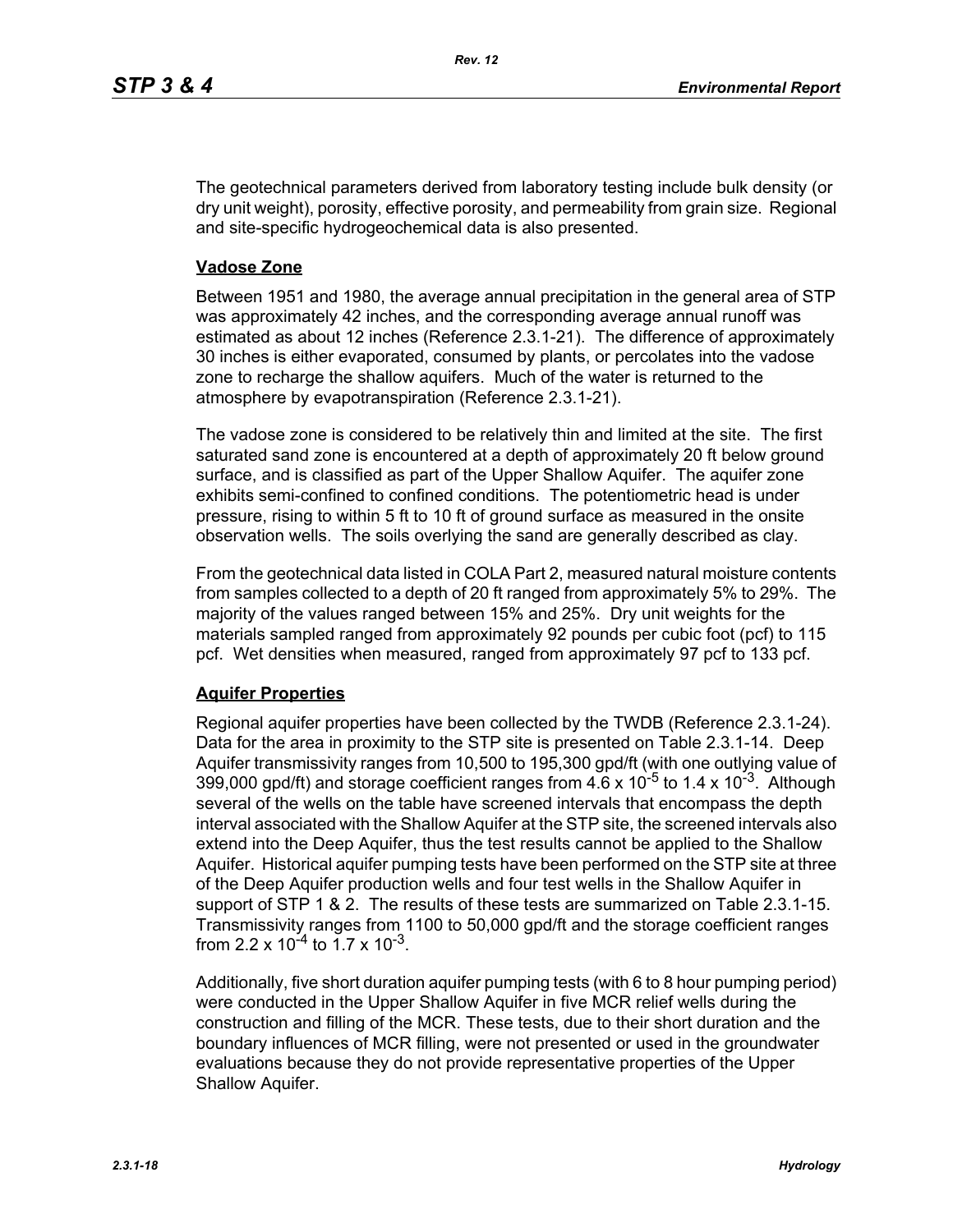Figure 2.3.1-30 presents a graphical comparison of regional and site-specific measurements using box and whisker plots. The box and whisker plot, also known as a boxplot, is a graphical representation of the data based on dividing the data set into quartiles. The data range of the solid portion of the box encompasses 50% of the data and the data range of each "whisker" contains 25% of the data. The ends of the "whiskers" represent the minimum and maximum values in the data set. Examination of the transmissivity plot indicates that the regional and STP Deep Aquifer values fall in the same data range, while the STP Shallow Aquifer data range falls below the regional range. This is caused by two Upper Shallow Aquifer tests that have transmissivity values of 1100 and 12,500 gpd/ft. The plot for storage coefficient indicates that the regional, STP Deep Aquifer, and STP Shallow Aquifer fall in the same data range. The Shallow Aquifer values fall in the upper portion of the regional range of data. This may be a result of aquitard leakage influencing the Shallow Aquifer tests.

Hydraulic conductivity can be determined from aquifer pumping tests by dividing the transmissivity by the saturated thickness. There is uncertainty associated with this method because assumptions are made regarding the amount of permeable material present in the screened interval of the test well. The pumping wells have screened intervals ranging from 16 ft to 819 ft in length, and the saturated thickness is apportioned across this screened interval (possibly underestimating the hydraulic conductivity for the more permeable sands units in the well screen intervals). Hydraulic conductivity values from the aquifer pumping tests are included in Tables 2.3.1-14 and 2.3.1-15.

Hydraulic conductivity can also be determined by the slug test method. This method measures the water level response in the test well to an instantaneous change in water level in the well. A disadvantage of this method is that it measures hydraulic conductivity only in the immediate vicinity of the test well. Generally, slug test results provide reasonable low-end values of the hydraulic conductivity of a given system. However, because the slug test requires minimal equipment and can be performed rapidly, slug tests can be performed in many wells, allowing a determination of spatial variability in hydraulic conductivity. Table 2.3.1-16 presents a summary of slug tests performed in observation wells installed as part of the STP 3 & 4 subsurface investigation. The test results indicate a range of hydraulic conductivity from 7 to 1,316 gpd/ft<sup>2</sup>.

The slug test results for the Upper and Lower zones of the Shallow Aquifer were contoured, as shown on Figure 2.3.1-31, to delineate spatial trends. The Upper Shallow Aquifer contour map indicates the area of highest measured hydraulic conductivity in the vicinity of STP 3. The surrounding measurements suggest these characteristics are localized to this area. The Lower Shallow Aquifer map indicates areas of higher hydraulic conductivity at and southeast of STP 3 & 4 and an isolated area south of Kelly Lake at observation well OW-961. This area corresponds to the area of higher groundwater elevation identified on the February 22, 2007 potentiometric surface map for the Lower Shallow Aquifer, as previously shown on Figure 2.3.1-25.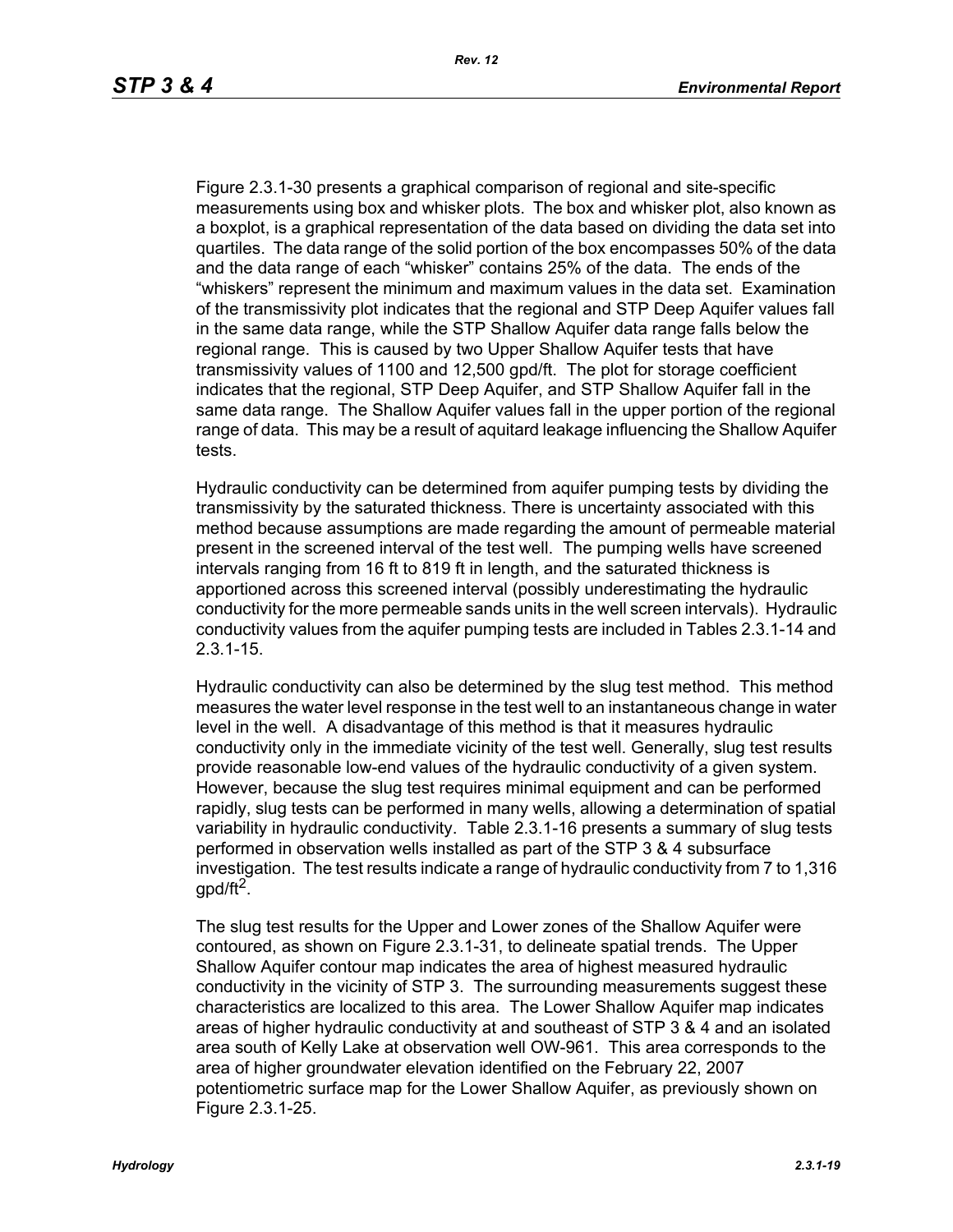Box and whisker plots comparing hydraulic conductivity from regional aquifer pumping tests, STP site aquifer pumping tests, STP site slug tests, and grain size data are shown on Figure 2.3.1-32. The grain size derived hydraulic conductivity is discussed in the next section. The plots indicate that regional aquifer pumping tests have the greatest range of hydraulic conductivity; however, the geometric means for the STP site aquifer pumping test derived hydraulic conductivity values and the slug test results are not significantly different (337 gpd/ft<sup>2</sup> versus 126 gpd/ft<sup>2</sup>).

#### **Geotechnical Properties**

The geotechnical investigation component of the STP 3 & 4 subsurface investigation program included the collection of soil samples for laboratory determination of soil properties. These tests are discussed in FSAR Section 2.5S. A summary of the test results are presented in Table 2.3.1-17. The results have been arranged to reflect the properties of the various hydrogeologic units present at the site. Basic soil properties were used to estimate the hydrogeologic properties of the materials such as porosity, effective porosity, and permeability. Bulk density values were measured by the laboratory, thus no further processing of the data was necessary.

Porosity is determined from a conversion of the void ratio to porosity. The effective porosity (or specific yield) is some fraction of porosity. In general terms, the effective porosity of sands or gravels approximates porosity, while the effective porosity of silts and clays is much less than their porosity. Figure 2.3.1-33 (from Reference 2.3.1-28) shows the relationship between porosity, specific yield, and specific retention for various median grain sizes and sorting conditions. Interpolating from this graph for median grain sizes in the Shallow Aquifer, and using the curve for average material, suggest that the specific yield is approximately 80% of the porosity of the Shallow Aquifer.

Permeability or hydraulic conductivity of sands can be estimated using the D10 grain size using the Hazen formula (Reference 2.3.1-29). This formula is based on empirical studies for the design of sand filters for drinking water. The formula was developed for use in well-sorted sand, and application to poorer-sorted materials would result in overprediction of permeability. Figure 2.3.1-32 included the grain size derived hydraulic conductivity with aquifer pumping test and slug test derived hydraulic conductivity. Comparison of the box plots suggests that the grain size derived hydraulic conductivity is within the range of the slug test hydraulic conductivity values but, is below that of the regional and STP aquifer pumping test values. Comparison of the geometric means indicates the grain size derived hydraulic conductivity is below the geometric means determined from the other cited sources of hydraulic conductivity.

The hydraulic conductivity of the clay materials was measured in the STP 1 & 2 subsurface investigation (Reference 2.3.1-9). Table 2.3.1-18 summarizes the results of these tests. The geometric mean hydraulic conductivity of the clay samples is 0.004  $q$  apd/ft<sup>2</sup> (1.72 x 10<sup>-7</sup> cm/s). The clay samples were collected to a maximum depth of 39 ft below ground surface. The uniform depositional history and effects of consolidation and loading on clay hydraulic conductivity suggest that it would be a conservative assumption to apply these hydraulic conductivity values to deeper clays at the site.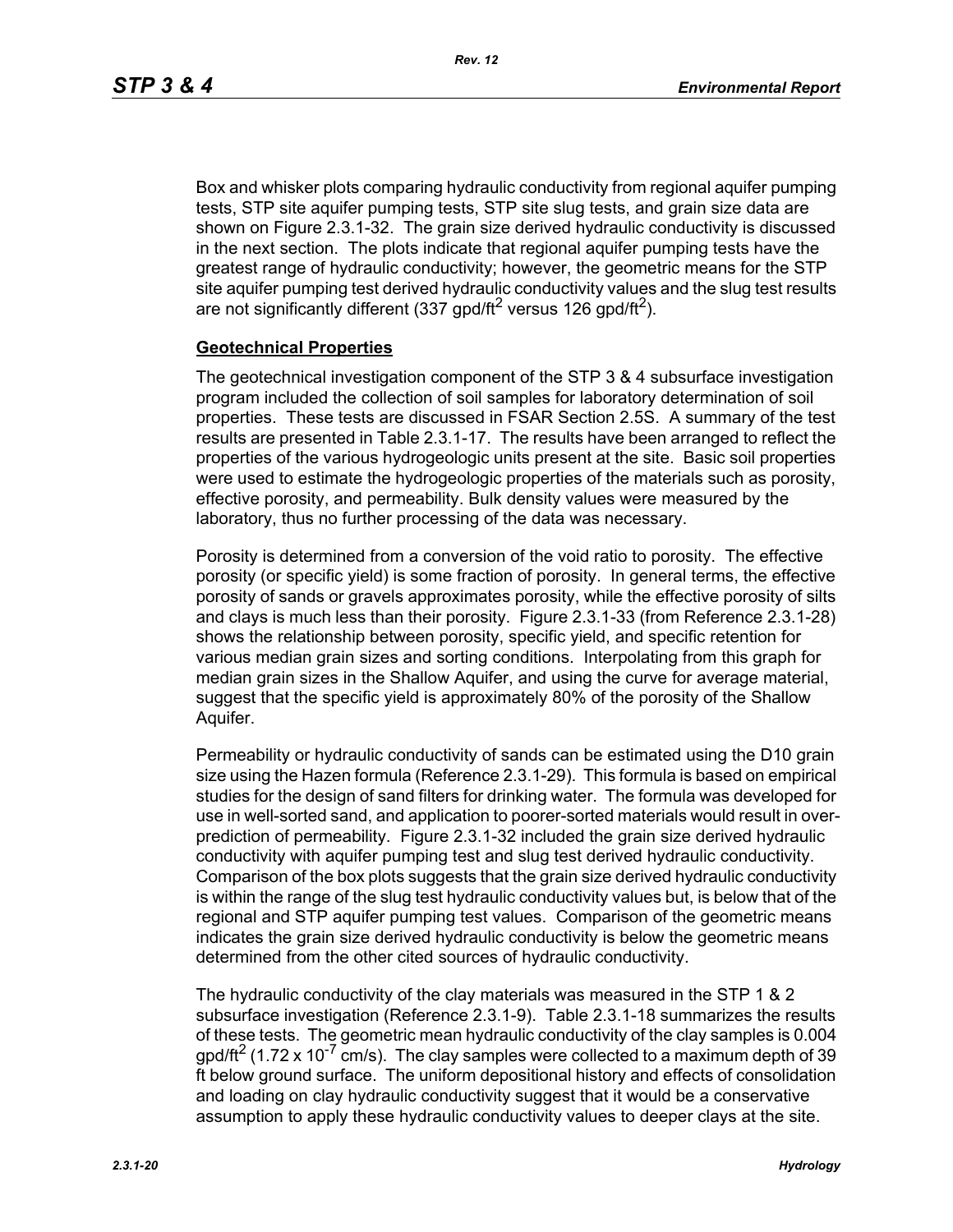# **Hydrogeochemical Characteristics**

Regional hydrogeochemical data were obtained from Reference 2.3.1-24 and are presented in Table 2.3.1-19. The data set includes 10 wells in the Deep Aquifer and seven wells in the Shallow Aquifer. The analytical data was compared to EPA Primary and Secondary Drinking Water Standards (Reference 2.3.1-30), and exceedances are identified on the table. The principal exceedances were for total dissolved solids and chloride (Secondary Drinking Water Standards). Examination of data suggests that the highest concentrations of total dissolved solids and chlorides are present in the Shallow Aquifer.

STP site-specific hydrogeochemical data are presented in Table 2.3.1-20, which includes seven samples from the Deep Aquifer and 23 samples from the Shallow Aquifer. The analytical data were also compared to EPA Primary and Secondary Drinking Water Standards and the exceedances are identified on the table. The principal exceedances were for total dissolved solids and chloride with the highest concentrations present in the Shallow Aquifer.

The hydrogeochemical data can also be used as an indicator of flow patterns in the groundwater system. Variations in chemical composition can be used to define hydrochemical facies in the groundwater system. The hydrochemical facies are classified by the dominant cations and anions in the groundwater sample. These facies can be shown graphically on a trilinear diagram (Reference 2.3.1-31). A trilinear diagram showing the regional and STP site-specific data is presented in Figure 2.3.1- 34. The predominant groundwater type for the Deep Aquifer regional groundwater data is a sodium bicarbonate type, while for the Shallow Aquifer regional data the groundwater type varies from a sodium bicarbonate type to a sodium chloride type. The predominant STP site-specific groundwater type in the Deep Aquifer is sodium bicarbonate, in the Upper Shallow Aquifer is sodium chloride, and in the Lower Shallow Aquifer is sodium bicarbonate. An exception to the Lower Shallow Aquifer hydrochemical facies pattern is observed at observation wells OW-332L and OW-930L, where the water type is sodium chloride. This facies change may indicate the proximity of a zone of vertical interconnection between the Upper and Lower Shallow Aquifers. This observation would be consistent with the findings of aquifer pumping test WW-4 that indicated a localized hydraulic connection between the Upper and Lower Shallow Aquifers (Reference 2.3.1-32). The conclusion that this is a localized connection is based on the absence of a hydraulic connection at the other three aquifer pumping test sites. The source of this interconnection may be either a natural feature, such as an incised channel or scour feature, or a man-made feature, such as an excavation backfilled with pervious material or a leaking well seal. The manmade sources of interconnection are less probable because the depth to the Lower Shallow Aquifer is on the order of 60 ft below ground surface, which would be below most site excavations, and leaky well seals also typically exhibit elevated pH associated with the impacts of cement grout, which is not observed at either of the wells.

# **Hydrogeologic Conceptual Model**

Figure 2.3.1-35 presents a simplified hydrostratigraphic section of the site. The units presented on the section were used as a framework to relate measured or estimated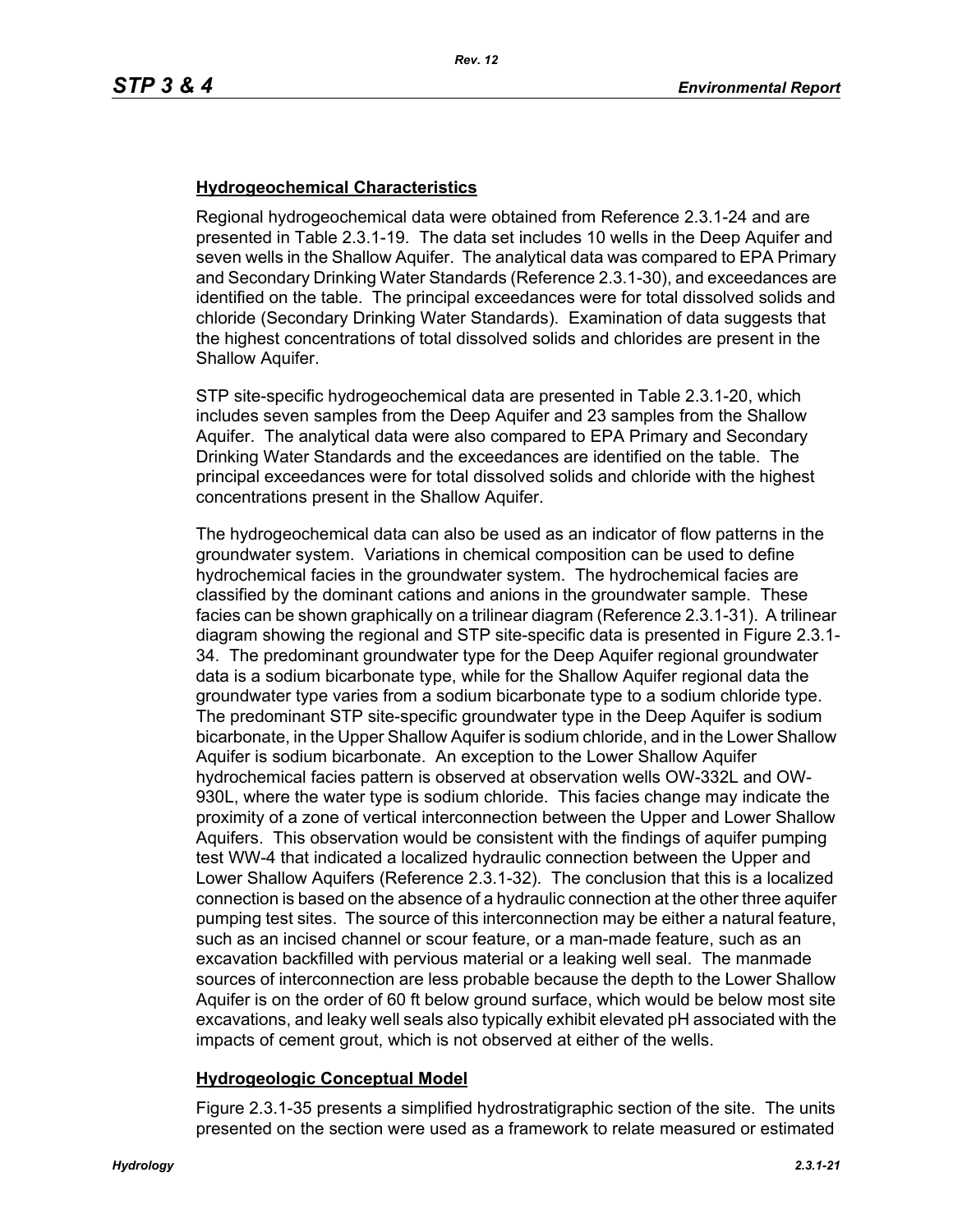*Rev. 12*

properties to the groundwater system. A summary of important properties related to groundwater flow and transport is presented on Table 2.3.1-21. The values for bulk density, total porosity, and effective porosity for the Deep Aquifer were taken from tests performed in the Lower Shallow Aquifer. The similarity of depositional environments and the observed grain size distributions suggest that an assumption of equivalence between the units is reasonable.

To assign representative values, the properties were divided into spatially and temporally variable data. Spatially variable data includes unit thickness, hydraulic conductivity, bulk density, porosity, and effective porosity. Representative values for the spatially variable data were assigned either an arithmetic mean (unit thickness, bulk density, porosity, and effective porosity) or a geometric mean (hydraulic conductivity) of the referenced data set. Temporally variable data are the hydraulic gradient measurements, and the maximum value from each data set are assigned as the representative value.

# **2.3.1.2.4 Groundwater Users and Historical Trends**

Groundwater use is discussed in Subsection 2.3.2.2. A summary is provided in the following sections to assist with the description of the hydrogeologic conceptual model used in the groundwater flow and transport evaluation presented in Subsection 2.3.1.2.5. The databases referenced in this section are periodically updated by the identified source agency. The information used in this evaluation was accessed through the source agency web pages in March 2007.

# **2.3.1.2.4.1 Sole Source Aquifers**

The Gulf Coast Aquifer has not been declared a Sole Source Aquifer (SSA) by the U.S. Environmental Protection Agency (EPA) (Reference 2.3.1-33). A SSA is a source of drinking water for an area that supplies 50% or more of the drinking water with no reasonably available alternative source should the aquifer become contaminated. Figure 2.3.1-36 shows the location of SSAs in EPA Region VI, which includes Texas. The nearest SSA in Texas is the Edwards I and II Aquifer System, which is located approximately 150 mi northwest of the STP site. Based on a southeasterly groundwater flow direction beneath Matagorda County toward the Gulf of Mexico, and the distances to the identified SSAs, the construction and operation of STP 3 & 4 will not impact any SSAs. The identified SSAs are upgradient and beyond the boundaries of the local and regional hydrogeologic systems associated with the STP site.

# **2.3.1.2.4.2 Regional Groundwater Trends**

Groundwater pumpage in the Gulf Coast Aquifer System was relatively small and constant from 1900 until the late 1930s. Pumping rates increased sharply between 1940 and 1960 and then increased relatively slowly through the mid 1980s. By the mid 1980s, withdrawals were primarily from the east and central area of the aquifer system. This included the Houston area; but some of the greatest pumpage was associated with rice irrigation centered in Jackson, Wharton, and portions of adjacent counties including Matagorda (Reference 2.3.1-21).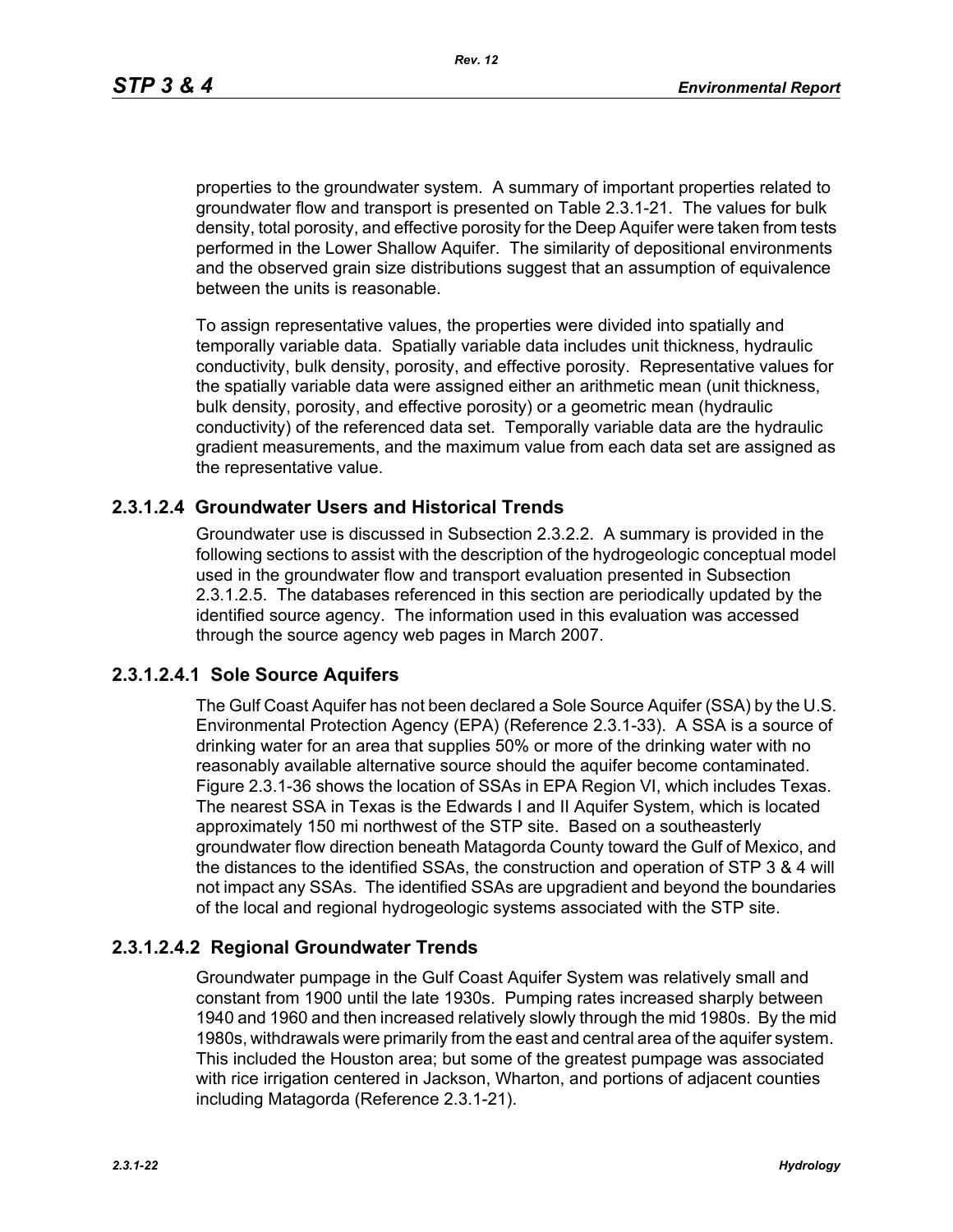Problems associated with groundwater pumpage, such as land subsidence, saltwater encroachment, stream base-flow depletion, and larger pumping lifts, have caused pumpage to be curtailed in some areas. As a result, TWDB began making projections of future groundwater use. For the 10 counties that withdrew the largest amount of water from the Gulf Coast Aquifer System during 1985, state officials projected a large decline in pumping from six counties, including Matagorda County, through 2030. Matagorda County was expected to experience a net decrease of 48% or 15 million gallons per day (mgd), with pumping rates decreasing from 31 mgd to approximately 16 mgd (Reference 2.3.1-21). These water use projections undergo revisions and updating as technical and socioeconomic factors change and are further discussed in Subsection 2.3.2.2.

The EPA monitors drinking water supply systems throughout the country and displays the results on their Safe Drinking Water Information System (SDWIS) website (Reference 2.3.1-34). Figure 2.3.1-37 shows the locations of the SDWIS water supply systems in Matagorda County as of March 2007. A total of 40 systems were identified in Matagorda County by SDWIS, with seven systems serving greater than 1000 people, 18 systems serving greater than 100 to less than 1000 people, and 15 systems serving less than or equal to 100 people. The closest SDWIS water supply systems are the onsite water supply (Water system ID TX1610051) and the Nuclear Training Facility water supply (Water system ID TX1610103). The nearest non-site related SDWIS water supply system is the Selkirk Water System, which is located across the Colorado River from the STP, approximately 4 mi to the southeast.

Regional groundwater use in the site area is controlled by the TWDB and in Matagorda County by the Coastal Plains Groundwater Conservation District (CPGCD). The TWDB maintains a statewide database of wells called the Water Information Integration and Dissemination (WIID) system. This database includes water wells and oil and gas production wells (Reference 2.3.1-35). The CPGCD, in conjunction with the Coastal Bend Groundwater Conservation District (Wharton County), also maintains a database of water wells (Reference 2.3.1-36).

Information from the TWDB database was used to prepare Figure 2.3.1-38, which shows well locations in Matagorda County as of March 2007. The database includes water wells, and oil and gas wells. The search area for wells was limited to Matagorda County because pumping effects in the Deep Aquifer and flow information in the Shallow Aquifer suggest that groundwater use and groundwater impacts from accidents at STP would be limited to this area. The figure presents a total of 838 water wells in Matagorda County. It should be noted that the TWDB database (Driller's Report database) includes 18 wells identified as being in other counties, but the well coordinates plot in Matagorda County. It is not known whether these entries have erroneous county names or location coordinates.

Figure 2.3.1-39 presents the water well information from the CPGCD as of March 2007. The database includes 1989 water wells in Matagorda County. The larger number of wells in this database is a result of including single-family domestic wells.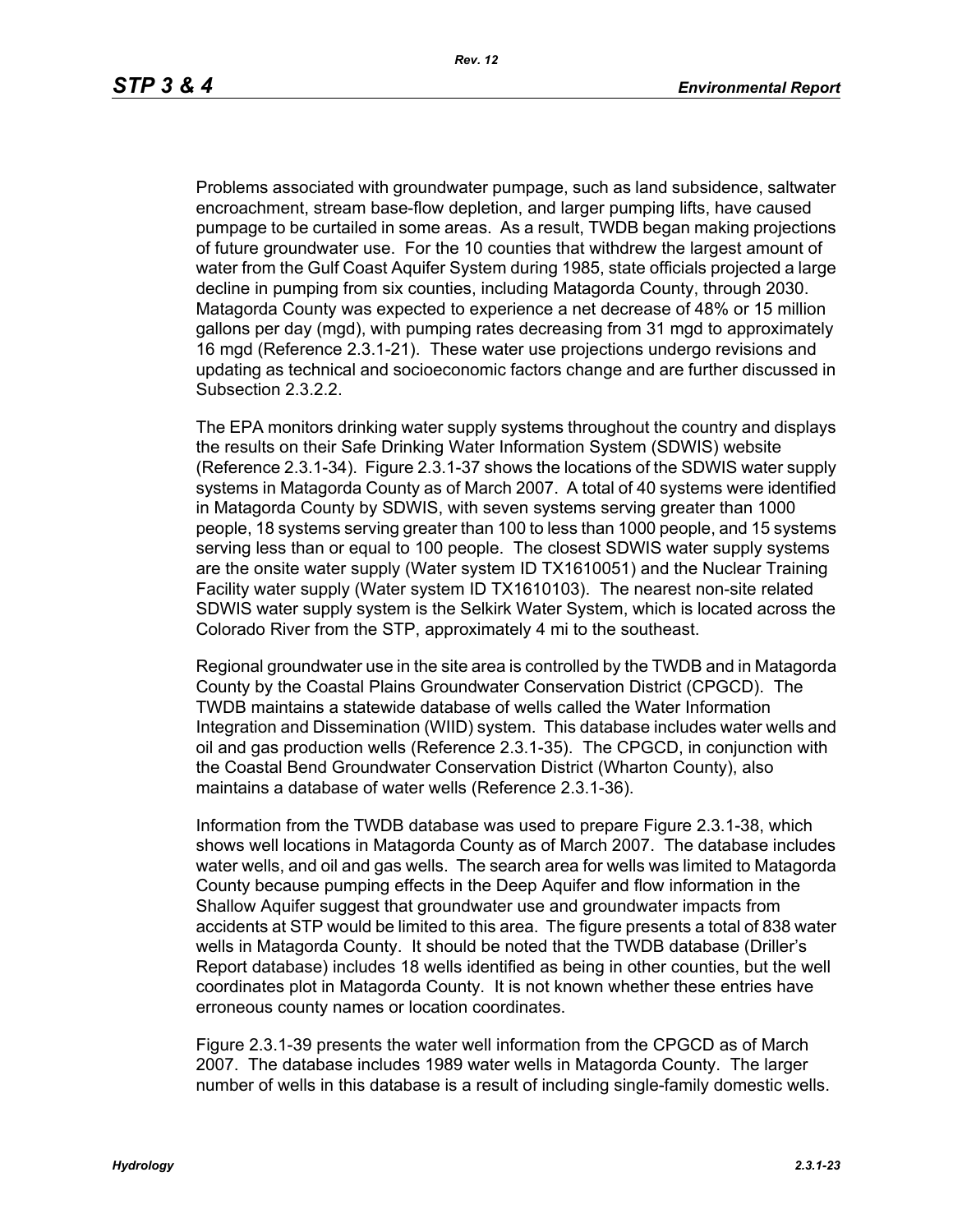The TWDB conducts water use surveys throughout the state (Reference 2.3.1-37). The surveys are based on information submitted by the water user and may include estimated values. These surveys do not include single-family domestic well groundwater use. The TWDB also prepares estimates of future water use as part of water supply planning (Reference 2.3.1-38). These estimates contain uncertainties associated with population growth projections, assumptions about climatic conditions (drought or wet years), and schedules for implementation of water conservation measures. The results of these studies and projections are discussed in Subsection 2.3.2.2 and FSAR Subsection 2.4S.12.

# **2.3.1.2.4.3 Plant Groundwater Use**

Both surface water and groundwater are used on the site to support STP 1 & 2 plant operations. The groundwater is pumped from the Deep Aquifer using five production wells (Production Wells 5 through 8 and the Nuclear Training Facility [NTF] well), as shown on Figure 2.3.1-20. No sustained pumping is permitted within 4000 ft of the STP 1 & 2 plant area in order to minimize the potential for subsidence resulting from lowering of the Deep Aquifer potentiometric head. The exception is the NTF well, which was installed to provide fire protection water to the NTF. Potable water for the NTF is supplied by Production Well 8.

Based on the results of an operating plant (Units 3 and 4) water balance calculation (Reference 2.3.1-42) and a site groundwater use calculation (Reference 2.3.1-43), STPNOC has determined that the STP site groundwater operating permit limit provides adequate groundwater supply for water uses required for the operation of STP Units 1 and 2 and the construction, initial testing, and operation of STP Units 3 and 4. The permit allows groundwater withdrawals from the five site production wells discussed above up to a limit of 9000 acre-feet over the permit term of approximately 3 years. For discussion purposes, this permit limit may be described herein as "approximately 3000 acre-feet/year," recognizing that groundwater withdrawal in a single year may exceed 3000 acre-feet provided that total withdrawals over the permit term do not exceed 9000 acre-feet. As a point of reference, if the permit limit were exactly 3000 acre-feet/year (which is not necessarily the case due to slight variances in the permit term with each permit renewal), the equivalent "normalized" withdrawal rate assuming continuous pumping every minute of every day of each year would be approximately 1860 gpm.

Historical groundwater withdrawal rates associated with operation of Units 1 and 2 are provided in Table 2.3.1-22 and Table 2.3.2-18. This data shows that from 2001 through 2006, annual groundwater use for operation of STP Units 1 and 2 averaged approximately 798 gpm (approximately 1288 acre-feet/year). A small but not insignificant portion of this amount has been diverted to the Main Cooling Reservoir (MCR) as a result of manual operation of the groundwater well pump and header system. With the installation of appropriate automated groundwater well pump and header system controls, this diverted groundwater would be available for use by Units 3 and 4. However, as documented in the site groundwater use calculation (Reference 2.3.1-43), it has been determined that even if this water were not available to Units 3 and 4, the existing STP site groundwater operating permit limit provides adequate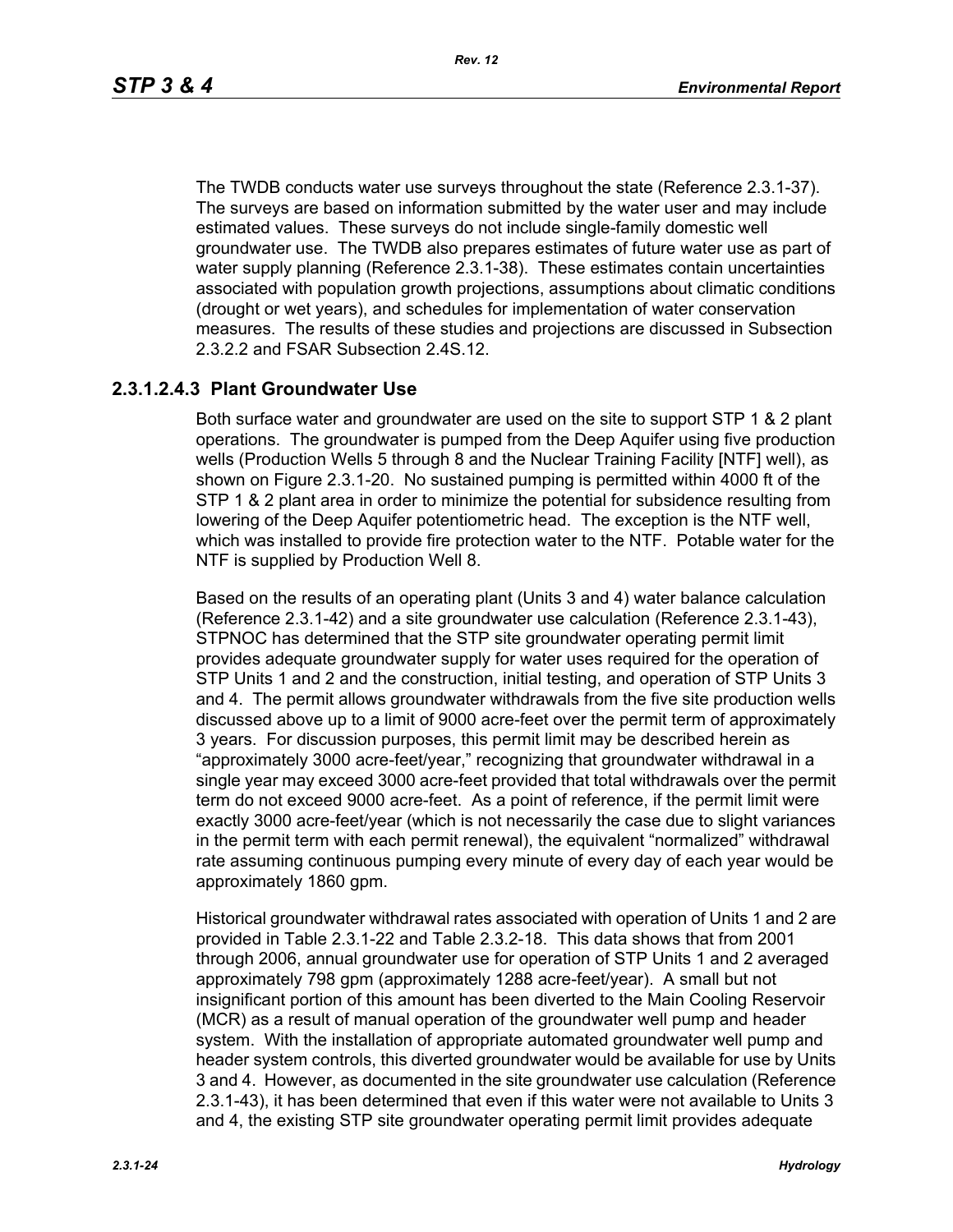groundwater supply for water uses required for the operation of STP Units 1 and 2 and the construction, initial testing, and operation of STP Units 3 and 4.

Water uses projected for the operation of STP Units 3 and 4 are derived from system design data as well as from operational water use data for specific systems for which such data is available (Reference 2.3.1-42). Conservative water use projections for simultaneous operation of both STP Units 3 and 4 are summarized in Table 2.3.2-19 and Table 3.3-1, and include a total estimated normalized groundwater demand of approximately 975 gpm (approximately 1574 acre-feet/year), and approximately 3434 gpm for maximum short-term steady-state conditions.

Water uses for the construction (including concrete production) and initial testing of STP Units 3 and 4 were estimated for each month during the construction period through the commencement of unit operation (Reference 2.3.1-43). As documented in the site groundwater use calculation (Reference 2.3.1-43), monthly construction water uses are projected to range from a normalized rate of approximately 10 gpm to approximately 228 gpm. Similarly, monthly water uses associated with initial testing of STP Units 3 and 4 are projected to range from a normalized rate of approximately 47 gpm to approximately 491 gpm.

When evaluating whether the total site groundwater demand can be satisfied by the available groundwater supply, the groundwater use values quantified above cannot simply be added since the timing and duration of the use must be considered. For example, water uses associated with construction and initial testing of STP Unit 4 will "overlap" with those for operation of Units 1, 2, and 3. Thus, the site groundwater use calculation (Reference 2.3.1-43) considers the schedule projected for each use, and evaluates the total site groundwater usage at each point in time from the commencement of STP Units 3 and 4 construction until both Units 3 and 4 are in operation (i.e., Units 1, 2, 3 and 4 are operating simultaneously). With consideration for the need to maintain water storage capacity to provide for peak site water demands, this evaluation confirms that total site groundwater demand remains below the existing site groundwater permit limit during construction, initial testing, and operation of STP Units 3 and 4.

The design groundwater withdrawal capacity associated with the five (5) site production wells covered by the existing site groundwater operating permit is described in Table 2.3.2-17. Of the total 1950 gpm design capacity indicated in the table, not more than approximately 1650 gpm is considered to be available based on operating experience and the fact that use of the NTF pump is limited to providing fire protection water for the NTF. Therefore, STPNOC intends to install at least one additional site groundwater well with a design capacity of 500 gpm. As documented in the site groundwater use calculation (Reference 2.3.1-43), this additional capacity will allow for sufficient groundwater withdrawal to meet water uses required for: (1) operation of STP Units 1 and 2 and the construction, initial testing, and operation of STP Units 3 and 4; and (2) potential temporary capacity reduction as a result of equipment failure/unavailability. Any additional wells would be properly permitted under applicable Coastal Plains Groundwater Conservation District (CPGCD) and TECQ requirements, and would not involve a request for an increase in the permit limit.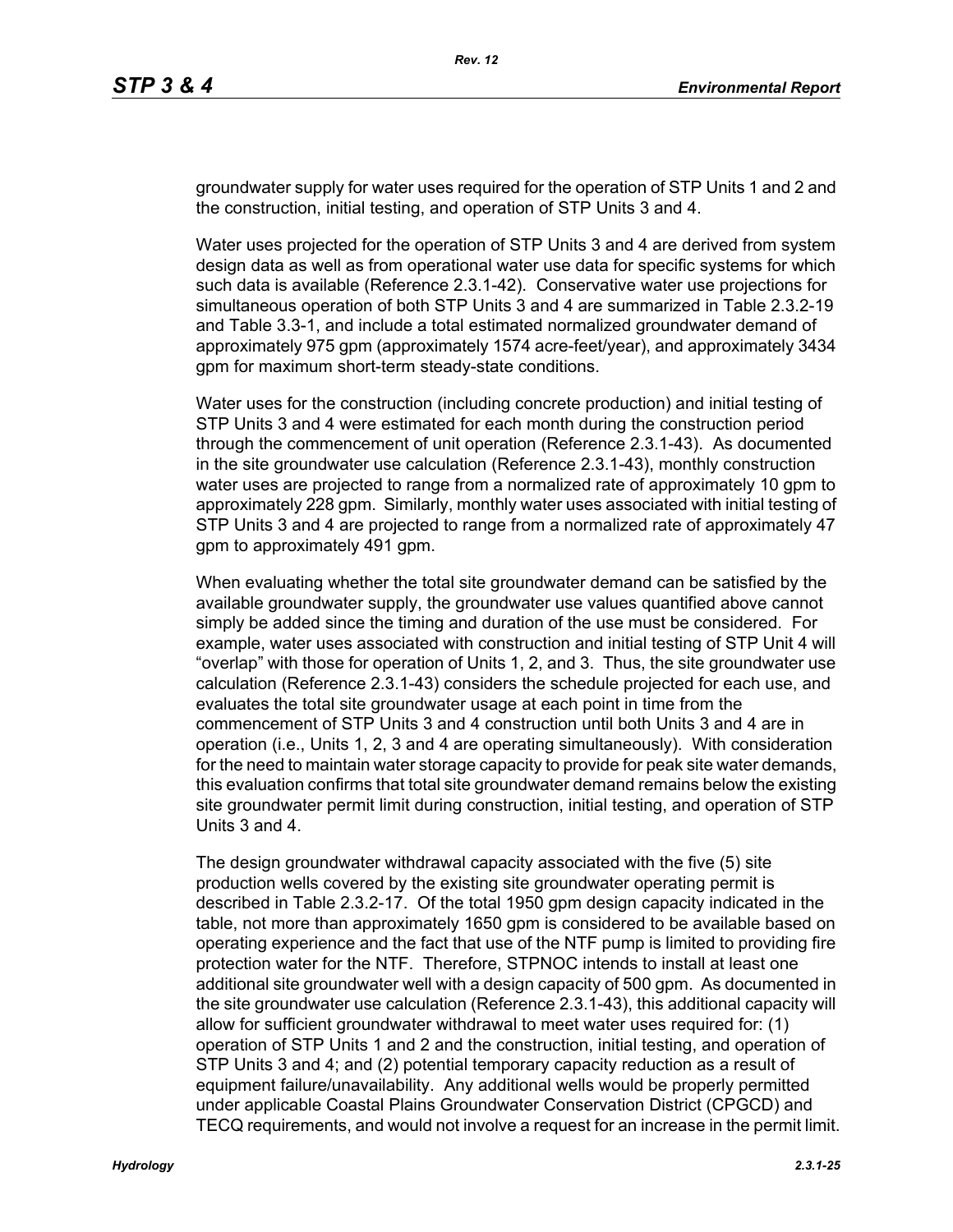As with the existing five (5) site production wells, any new well(s) would be installed to depths within the deep portion of the Chicot Aquifer. The potential impacts to the local groundwater aquifer system as the result of the construction, initial testing, and operation of STP Units 3 and 4 are discussed in Section 4.2 and Section 5.2.

# **2.3.1.2.5 Groundwater Flow and Transport**

The likelihood of an accidental liquid effluent release to groundwater is remote due to multiple levels of protection in the liquid radwaste system. The radwaste building system components are designed to prevent environmental releases, and include a stainless steel lined compartment to contain tank spillage and specially constructed building components surrounding the tanks to capture and prevent releases from the Radwaste Building. These design components would mitigate any potential release from the building tanks to the subsurface environment. Discussion of sorption and radioactive decay effects on offsite exposure is presented in COLA Part 2. Provided in the next section is a brief description of the potential groundwater pathways in the highly unlike event that a release could occur.

# **2.3.1.2.5.1 Groundwater Pathway**

The Shallow Aquifer would be the most likely hydrogeologic unit to be impacted by an accidental liquid effluent release on site. The Upper Shallow Aquifer has a predominant flow direction from the proposed STP 3 & 4 power block toward the southeast. A minor transient southwest flow component from STP 4 toward Little Robbins Slough has also been identified in the Upper Shallow Aquifer. A similar southwest flow component was not identified for the Lower Shallow Aquifer. Examination of Figure 2.3.1-40 (Reference 2.3.1-39) indicates that a potential Upper Shallow Aquifer groundwater discharge area would be the unnamed surface water tributary, located to the east of the STP 1 & 2 ECP, which flows into Kelly Lake, approximately 7300 ft from STP 3. Although Kelly Lake is a plausible pathway exposure point, it is approximately 3,500 feet further from STP 3 than the unnamed tributary exposure point, which renders it a less conservative analysis than the unnamed tributary exposure point. A second possible discharge area for both the Upper and Lower Shallow Aquifer is at Well 2004120846, which is an 80 ft deep livestock well located east of the site boundary, approximately 9000 ft from STP 3. A third possible discharge area for both Shallow Aquifer zones would be the Colorado River, approximately 17,800 ft to the southeast of STP 3. A fourth possible discharge area for the Upper Shallow aquifer is Little Robbins Slough at the west site boundary, approximately 6,000 feet southwest of STP 4. This exposure point accounts for the transient southwest component of flow from STP 4 in the Upper Shallow Aquifer.

Over much of the site, the Lower Shallow Aquifer is isolated from the Upper Shallow Aquifer by a less permeable confining layer. However, aquifer pumping test data and hydrogeochemical data suggest that leakage through the less permeable confining layer separating these to aquifer zones is occurring. Additionally, excavations for the foundations of some of the deeper structures are projected to depths associated with the Lower Shallow Aquifer. A consistent downward vertical hydraulic gradient exists between the Upper and Lower Shallow Aquifer, which would provide the driving force for movement of groundwater from the Upper to the Lower Shallow Aquifer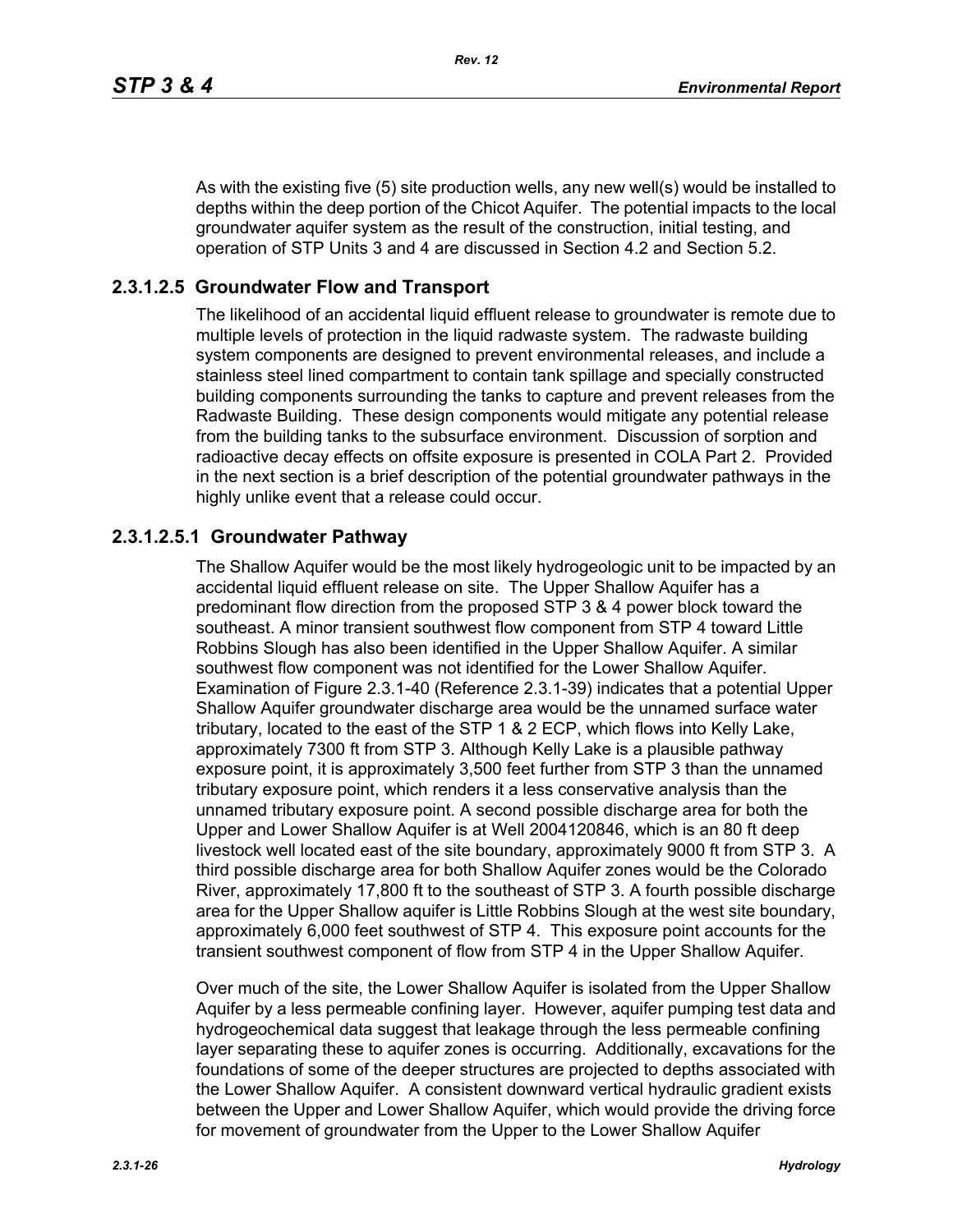An effluent release scenario would be a direct effluent release into the surrounding excavation backfill material. The downward hydraulic head between the Upper and Lower Shallow Aquifer zones would result in vertical migration downward through the backfill to the Lower Shallow Aquifer. The Lower Shallow Aquifer has an east to southeast flow direction. Due to the depth to the top of the aquifer, and the downward vertical hydraulic gradient in the Lower Shallow Aquifer, it is unlikely that discharge would occur into the unnamed tributary to the east of the STP 1 & 2 ECP. Likely discharge points are Well 2004120846 as discussed above or the Colorado River alluvium, where the river channel has incised into the Lower Shallow Aquifer, approximately 17,800 ft from STP 3 & 4.

The Deep Aquifer is the least likely hydrogeologic unit to be impacted by an accidental liquid effluent release. A release of contaminants would follow the path of least resistance, which is the permeable sand layers within the Shallow Aquifer. The Deep Aquifer is separated from the Shallow Aquifer by a 100 to 150 ft thick clay and silt layer with low permeability. Surface maps for the Deep Aquifer indicate that groundwater flow beneath the site is moving toward the site production wells, thus precluding the potential for offsite migration. These factors suggest that there is no credible offsite release pathway for the Deep Aquifer.

# **2.3.1.2.5.2 Advective Transport**

Advective transport assumes that an accidental liquid effluent release travels at the same velocity as groundwater flow. The groundwater flow velocity or average linear velocity is estimated from Reference 2.3.1-29:

$$
v = \frac{Ki}{n_e}
$$

where:

 $v =$  average linear velocity (ft/day)

 $K =$  hydraulic conductivity (ft/day)

 $i =$  hydraulic gradient (ft/ft)

 $n_e$  = effective porosity (decimal)

The travel time from the effluent source to the receptor would be:

$$
T = \frac{D}{v}
$$

where:

$$
T =
$$
travel time (day)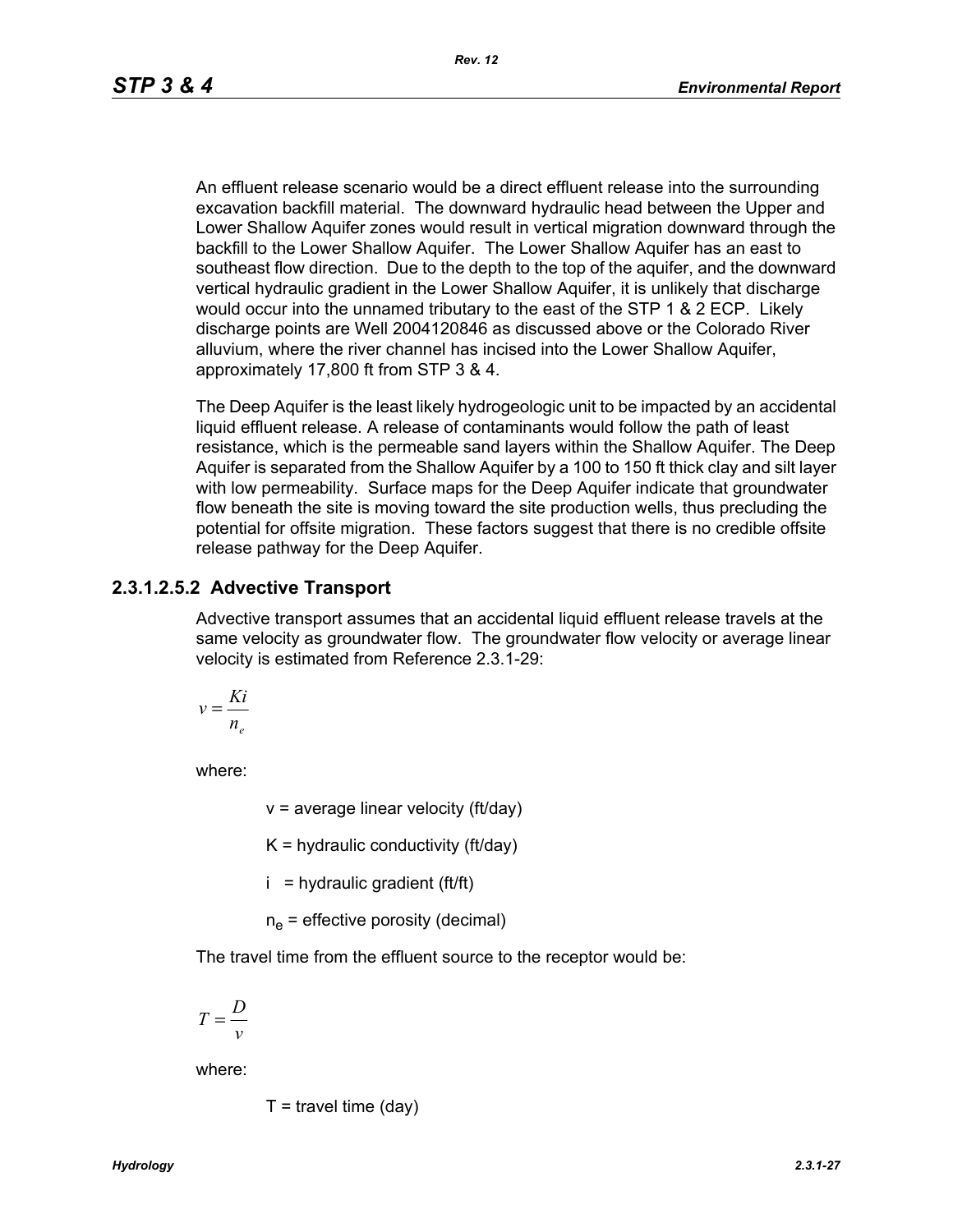- $D =$  distance from source to receptor (ft)
- $v =$  average linear groundwater velocity (ft/day)

Table 2.3.1-23 presents average linear velocity and travel time estimates for the Shallow Aquifer using representative properties from Table 2.3.1-21. The average linear velocity in the Upper Shallow Aquifer is estimated to be 0.13 ft/day and in the Lower Shallow Aquifer to be 0.16 ft/day. In the Upper Shallow Aquifer, the estimated average travel time to the unnamed tributary or the hypothetical well at the east site boundary is about 154 years, to Well 2004120846 about 190 years, and to the Colorado River about 375 years. In the Lower Shallow Aquifer, the estimated average travel time to the hypothetical well at the east site boundary is about 125 years, to Well 2004120846 is about 154 years, and to the Colorado River is about 305 years. Table 2.3.1-23 also includes groundwater velocity and travel time ranges for a southwest transport pathway in the Upper Shallow Aquifer from Unit 4 to the west property boundary. The average linear velocity and estimated average travel time for this pathway is estimated to be 0.05 ft/d and about 330 years, respectively. Bounding average linear velocities and travel times based on the calculated range for hydraulic conductivities, hydraulic gradients, and effective porosities are also presented in Table 2.3.1-23.

# **2.3.1.2.6 Monitoring and Safeguards**

Groundwater level monitoring in the STP 3 & 4 area is currently being implemented through the use of the groundwater observation wells installed in 2006 and through the periodic review of water levels from selected historical wells in the vicinity of the site.

Some of the existing STP 3 & 4 area observation wells will be taken out of service prior to construction activities due to anticipated earth moving and construction requirements. Prior to commencing construction activities, the observation well monitoring network will be evaluated in order to determine groundwater data gaps and needs created by the abandonment of existing wells. These data needs will be met by the installation of additional observation wells, if required. As part of the detailed engineering for STP 3 & 4, the groundwater monitoring program described in Section 6 and Subsection 2.4S.12.4 of the FSAR will be evaluated to determine if modification of the existing program is required to adequately monitor plant effects on the groundwater.

Construction activities at STP 3 & 4 should not adversely affect the local or regional groundwater systems. The Shallow Aquifer will be temporarily impacted during construction dewatering activities. The Deep Aquifer is not expected to be impacted by construction activities. Construction and water related impacts are discussed in Sections 4.2 and 6.3.

During excavation and construction of STP 3 & 4, the hydrostatic loading on the excavation and structures will be controlled by a temporary construction dewatering system which includes the installation of a slurry wall around the perimeter of the entire excavation. Typical dewatering systems for this type of cut and fill excavation would consist of a combination of perimeter dewatering wells and open pumping from sumps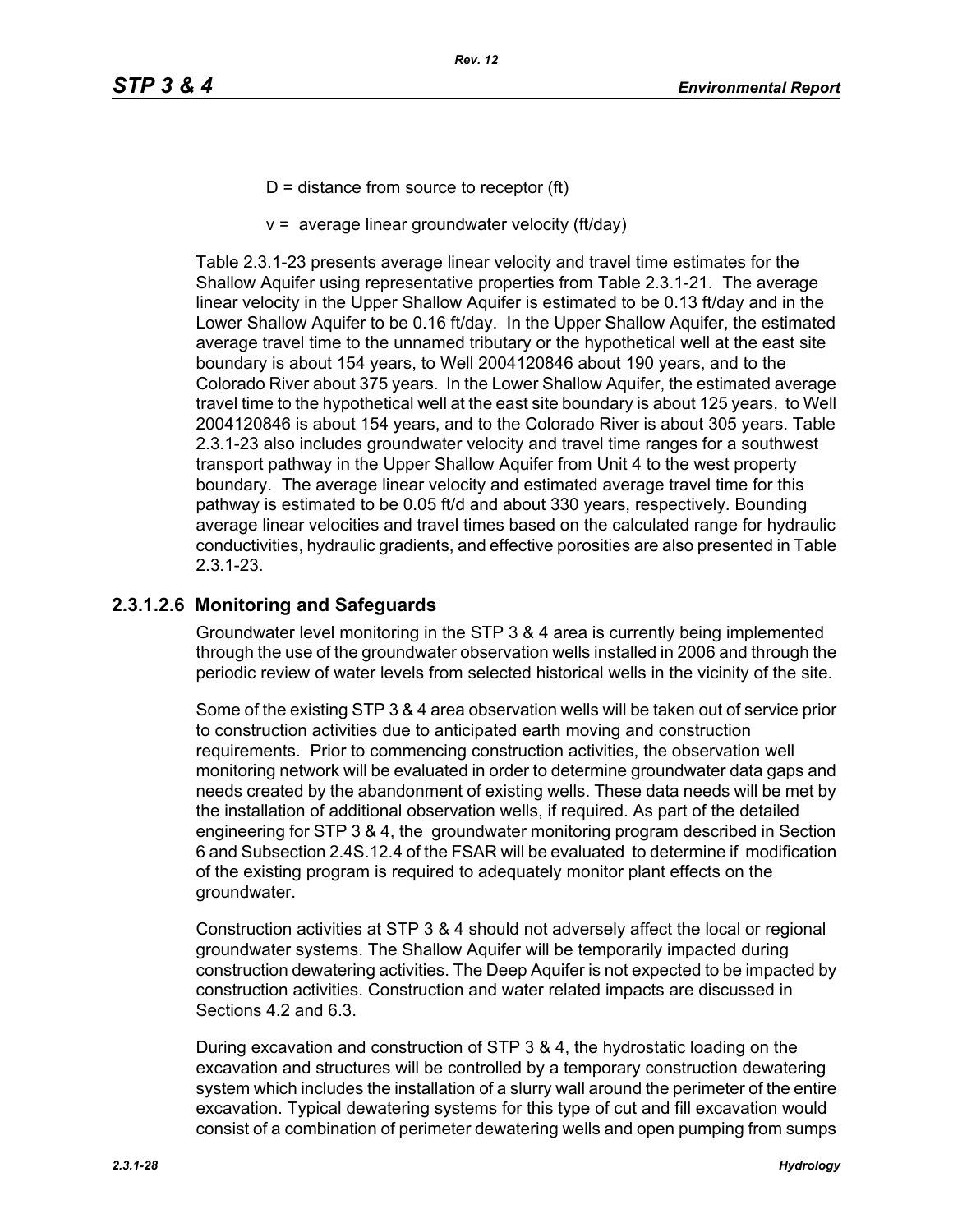in the excavation. The perimeter dewatering wells would control lateral inflow and assist in removing water stored in the excavation. The open pumping system would control precipitation runoff, assist in water storage removal, and the removal of any inflow to the excavation.

Excavations for the construction of STP 3 & 4 are preliminarily planned to depths of at least 94 ft below nominal post-construction site grade (approximately 34 ft MSL). The reactor building bottom of foundation is expected to be placed at a depth of approximately 84 ft below existing grade, with the control building at a depth of approximately 76 ft, the UHS basins and pump houses at 30 ft and 62 ft (respectively), and the turbine building at the lowest stepped depth of approximately 60 ft. Perimeter construction dewatering will be required to a depth of at least 35 ft with deeper excavation dewatering to a depth of at least 100 ft. The excavation design includes the addition of a slurry wall. The wall is located outside the foundation and excavation areas, at least 30 feet from the top edge of the excavation, and is continuous around the perimeter. The low permeability wall will hydraulically isolate the excavation inside the wall and allow the excavation to be dewatered, minimizing the effect on the groundwater outside the wall. Details are in Section 2.5S.4.5.2 of the FSAR.

The hydrogeologic conditions encountered beneath the STP 3 & 4 area are, in general, similar to that beneath STP 1 & 2. The initial dewatering rate is estimated to be 6700 gpm and is expected to decline due to the slurry wall. The range in pumping rates is dependent on the hydraulic conductivity used in the analysis. Since the excavation required for the construction of STP 3 & 4 is estimated to be deeper than that for STP 1 & 2, the flow rates estimated for STP 3 & 4 are considered to be within reason in comparison to actual flow rates measured at STP 1 & 2 which were between 1300 and 2900 gpm. The slurry wall will reduce the amount of water to be removed. The slurry wall is a permanent featureas opposed to other typed of cut off walls which are temporary. Some dewatering would still be required to remove storage, precipitation runoff, and vertical inflow. Methods to mitigate the potential for subsidence to existing structures include cut-off walls, injection wells, and infiltration trenches. The entire dewatering system consists of a combination of deepwells, recharge wells, jet eductors, sand drains, wellpoints, pumps, standby pumps, sumps, sump pumps, trenches, and necessary appurtenances capable of achieving the design requirements to dewater or to depressurize the major water-bearing strata.

The ground surface elevation within the power block areas prior to construction is approximately 29 ft to 32 ft MSL. The post construction grade will range from approximately 32 ft to 36.6 ft MSL. Floor grade for the main building facilities is expected to be at approximately 35 ft MSL. Based on the water level elevations collected to date, the groundwater depth in the power block area for both units is below the maximum groundwater level of 61 cm (2 ft) below ground surface as specified in ABWR DCD Tier 2, Table 2.0-1 (Reference 2.3.1-40). Based on this observation, a permanent dewatering system is not a design feature for the STP 3 & 4 facilities.

Post-construction groundwater conditions are anticipated to have some localized changes resulting from excavation, backfilling, and placements of buildings. However, based on observations of STP 1 & 2 post-construction groundwater conditions, the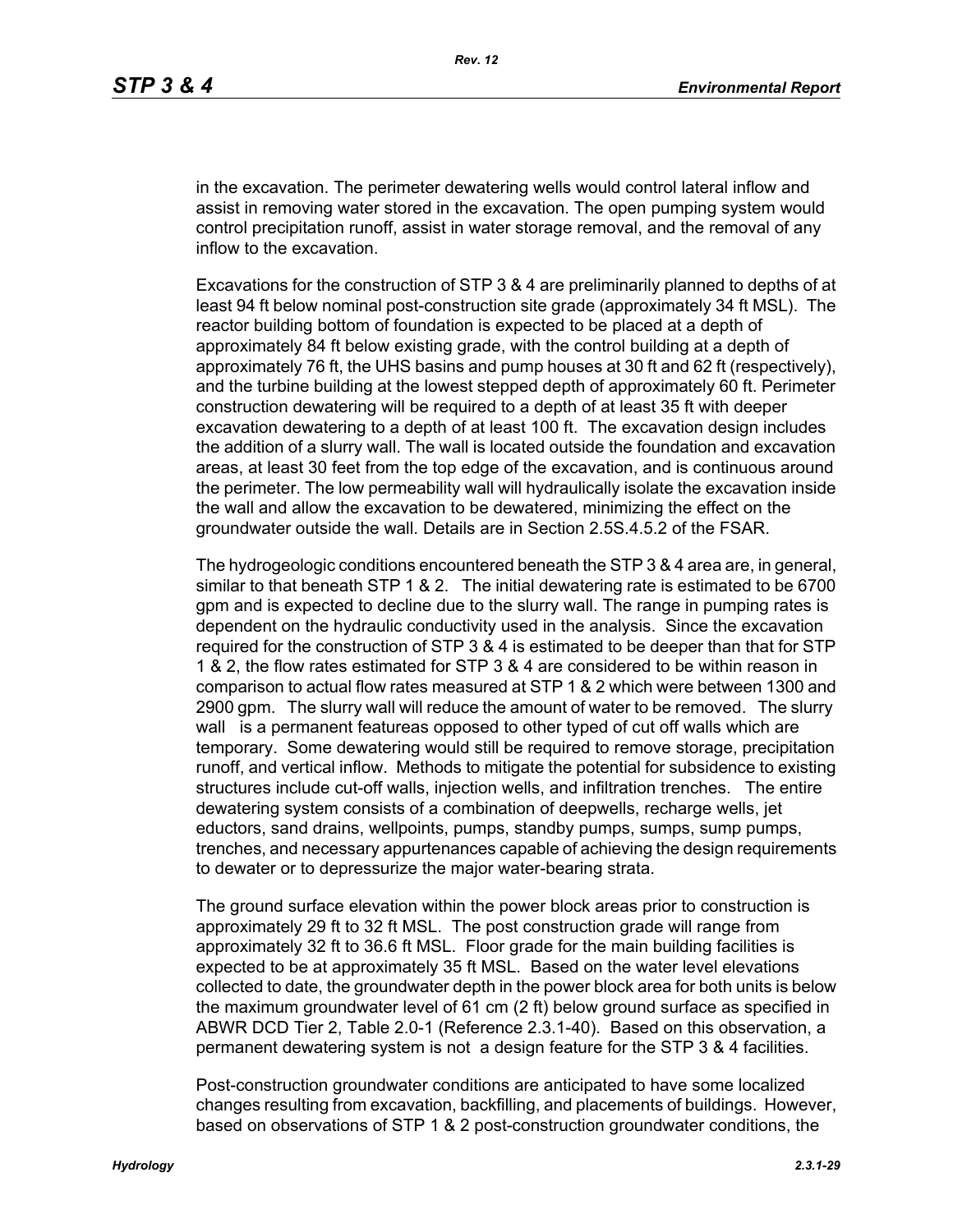effects would be minimal and may include localized communication between the Upper and Lower Shallow Aquifers and an increased cone of depression in the Deep Aquifer resulting from increased groundwater use for STP 3 & 4.

# **2.3.1.3 References**

- 2.3.1-1 "The 2005 Initially Prepared Regional Water Plans (for the 2006 Adopted Regional Water Plans) for Lower Colorado Planning Region (Region K)," Chapter 1. Texas Water Development Board (TWDB) website. Available at http://www.twdb.state.tx.us/rwpg/main-docs/IPP-index.htm), accessed on April 5, 2007.
- 2.3.1-2 "Arc Hydro Developments for the Lower Colorado River Basin," Online Report 04-6, Daniel R. Obenour and Dr. David R. Maidment, Centers for Research In Water Resources, University of Texas at Austin, May 2004. Available at http://www.crwr.utexas.edu/online.shtml, accessed on April 24, 2007.
- 2.3.1-3 "Colorado River Flood Guide," Lower Colorado River Authority (LCRA), January 2003.
- 2.3.1-4 U.S. Army Corps of Engineers, National Inventory of Dams (http://crunch. tec.army.mil/nidpublic/webpages/nid.cfm), website accessed on April 11, 2007.
- 2.3.1-5 Website on dams, lakes and structures designed for flood management, water supply, hydroelectricity, Lower Colorado River Authority. Available at http://www.lcra.org/water/dams.html, accessed on April 5, 2007.
- 2.3.1-6 "Volume 4, Colorado River basin, Lavaca River basin, and intervening coastal basins," Water Resources Data, Texas, Water Year 2004, Long, Susan C. Aragon; Reece, Brian D.; Eames, Deanna R., U.S. Geological Survey. Available at http://pubs.usgs.gov/wdr/2004/WDR-TX-04- 4/index.html, website accessed on April 10, 2007.
- 2.3.1-7 "Surface-water for the Nation, National Water Information System," U.S. Geological Survey. Available at http://waterdata.usgs.gov/nwis/sw, website accessed on May 10, 2007.
- 2.3.1-8 "Flood Damage Evaluation Project, Volume II-B, Chapter 4, Hydrology and Volume II-C, Chapter 6, Hydraulics," Halff Associates, Inc, prepared for the Lower Colorado River Authority and Fort Worth District Corps of Engineers, July 2002.
- 2.3.1-9 "STPEGS Updated Final Safety Analysis Report, Units 1 and 2," Revision 13.
- 2.3.1-10 United States Geological Survey, 2007: Daily Streamflow Data for Bay City Gauging Station, Texas. http://waterdata.usgs.gov/nwis/dv/ ?site\_no=08162500&referred\_module=sw.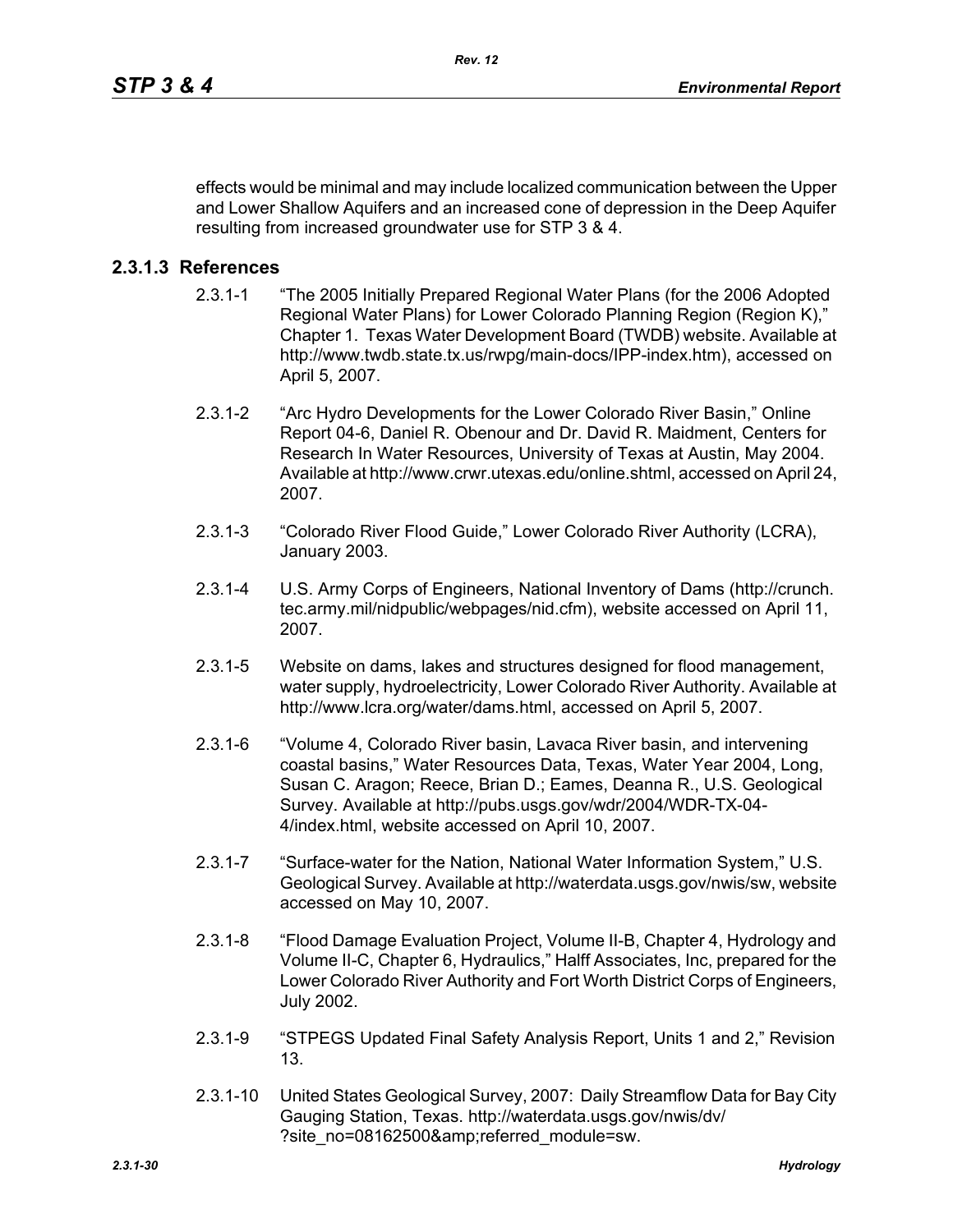- 2.3.1-11 Amended and Restated Contract by and between the Lower Colorado River Authority and STP Nuclear Operating Company, Effective as of January 1, 2006.
- 2.3.1-12 Water Management Plan for the Lower Colorado River Basin Effective September 20, 1989 including Amendments through May 14, 2003.
- 2.3.1-13 "Texas Coastal Wetlands, Status and Trends, Mid-1950s to Early 1990s," Moulton, D.W., Dahl, T.E., Dall, D.M., United States Department of the Interior, U.S. Fish and Wildlife Service, Southwestern Region, March 1997.
- 2.3.1-14 "Status and Trends of Wetlands on Barrier Islands, Central Texas Coast," White, W.A., Tremblay, T.A., Waldinger, R.L., Calnan, T.R., Texas General Land Office, February 2003. Available at http://www.glo.state.tx.us/coastal/pub.
- 2.3.1-15 "National Wetlands Inventory, Wetlands Mapper," U.S. Fish and Wildlife Service. Available at http://www.fws.gov/nwi/, accessed on May 7, 2007.
- 2.3.1-16 "Suspended-Sediment Database Daily Values of Suspended Sediment and Ancillary Data," U.S. Geological Survey. Available at http://co.water.usgs.gov/ sediment/seddatabase.cfm, accessed on May 7, 2007.
- 2.3.1-17 "A Protocol for Establishing Sediment TMDLs," Keyes and Radcliffe, developed by the Georgia Conservancy and the UGA Institute of Ecology, 2002.
- 2.3.1-18 "Predicting the terrestrial flux of sediment to the global ocean: a planetary perspective," Sedimentary Geology 162 (203) 5-24, James Syvitski, S. D. Peckham, R. Hilberman, and Thierry Mulder.
- 2.3.1-19 "Texas Shoreline Change Project Gulf of Mexico Shoreline Change from the Brazos River to Pass Cavallo," James C. Gibeaut et al., Bureau of Economic Geology, The University of Texas at Austin, TX, October 2000.
- 2.3.1-20 "Physiographic Map of Texas," The University of Texas at Austin, Bureau of Economic Geology, 1996. Available at http://www.lib.utexas.edu/geo/maps.html, accessed May 5, 2007.
- 2.3.1-21 "Ground Water Atlas of the United States Oklahoma, Texas," HA 730E, Ryder, Paul D., U.S. Geological Survey, 1996. Available at http://capp.water.usgs.gov/ gwa/ch\_e/index.html, accessed April 16, 2007.
- 2.3.1-22 "Major Aquifers of Texas," 2000. Available at http://www.twdb.state.tx.us/ mapping/index.asp, accessed March 1, 2007.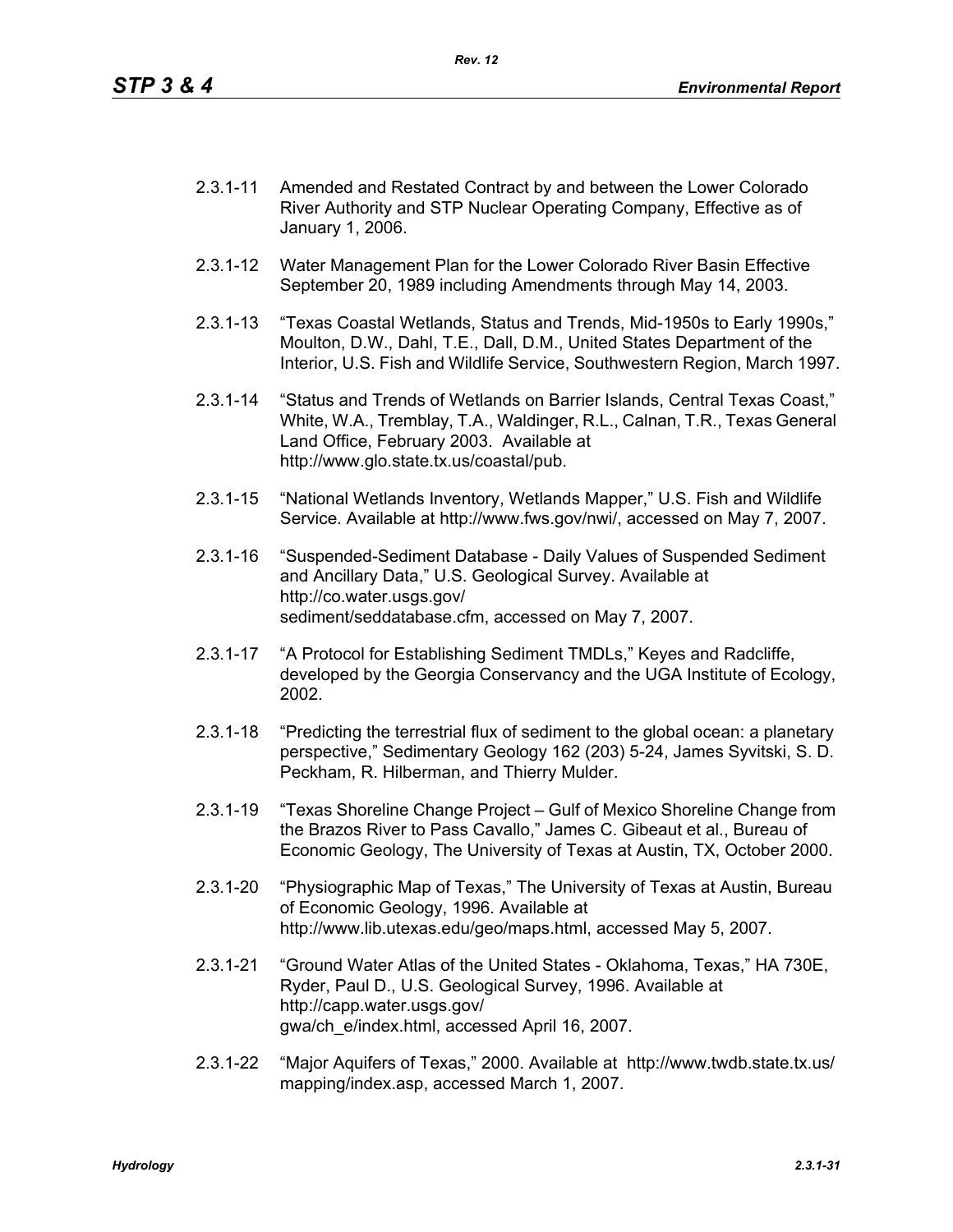- 2.3.1-23 "Stratigraphic and Hydrogeologic Framework of Part of the Coastal Plain of Texas," Texas Department of Water Resources Report 236, Baker, E.T., 1979. Available at http://www.twdb.state.tx.us/publications/reports/ GroundWaterReports/GWReports/Individual%20Report%20htm%20files/ Report%20236.htm.
- 2.3.1-24 "Ground-Water Resources of Matagorda County, Texas, Texas Water Development Board Report 91," W. Hammond, Jr., Cooperative study by the Texas Water Development Board, Lower Colorado River Authority, and Matagorda County Commissioners Court, 1969. Available at http://www.twdb. state.tx.us/publications/reports/GroundWaterReports/GWReports/Individu al%20Report%20htm%20files/Report%2091.htm, accessed February 23, 2007.
- 2.3.1-25 "South Texas Project Electrical Generating Station 2005 Annual Environmental Operating Report," STPNOC, 2006.
- 2.3.1-26 "Hydrochemistry, Salinity Distribution, and Trace Constituents: Implications for Salinity Sources, Geochemical Evolution, and Flow Systems Characterization, Gulf Coast Aquifer, Texas, in Aquifers of the Gulf Coast of Texas, Texas Water Development Board Report 365," Chowdhury, A., Boghici, R. and Hopkins, J., 2006. Available at http://www.twdb.state.tx.us/publications/reports/ GroundWaterReports/GWReports/R365/AGCindex.htm, accessed February 23, 2007.
- 2.3.1-27 "Well Database Information," Texas Water Development Board. Available at http://www.twdb.state.tx.us/publications/reports/GroundWaterReports/GW DatabaseReports/Database%20in%20ASCII/Matagorda/wlevels.txt, accessed march 14, 2007.
- 2.3.1-28 "Hydrogeology," Davis, S.N and DeWiest, R.J.M., 1966.
- 2.3.1-29 "Applied Hydrogeology," Fetter, C.W., 1988.
- 2.3.1-30 "Drinking Water Contaminants," U.S. Environmental Protection Agency, 2007. Available at http://www.epa.gov/safewater/contaminants/index.html, accessed April 9, 2007.
- 2.3.1-31 "A Graphic Procedure in the Geochemical Interpretation of Water Analyses, Transactions, American Geophysical Union," 25, 914-923, Piper, A.M., 1944.
- 2.3.1-32 "Basic Data Report Ground Water South Texas Project," submitted to Brown and Root, Inc., August 29, Woodward-Clyde Consultants, 1975.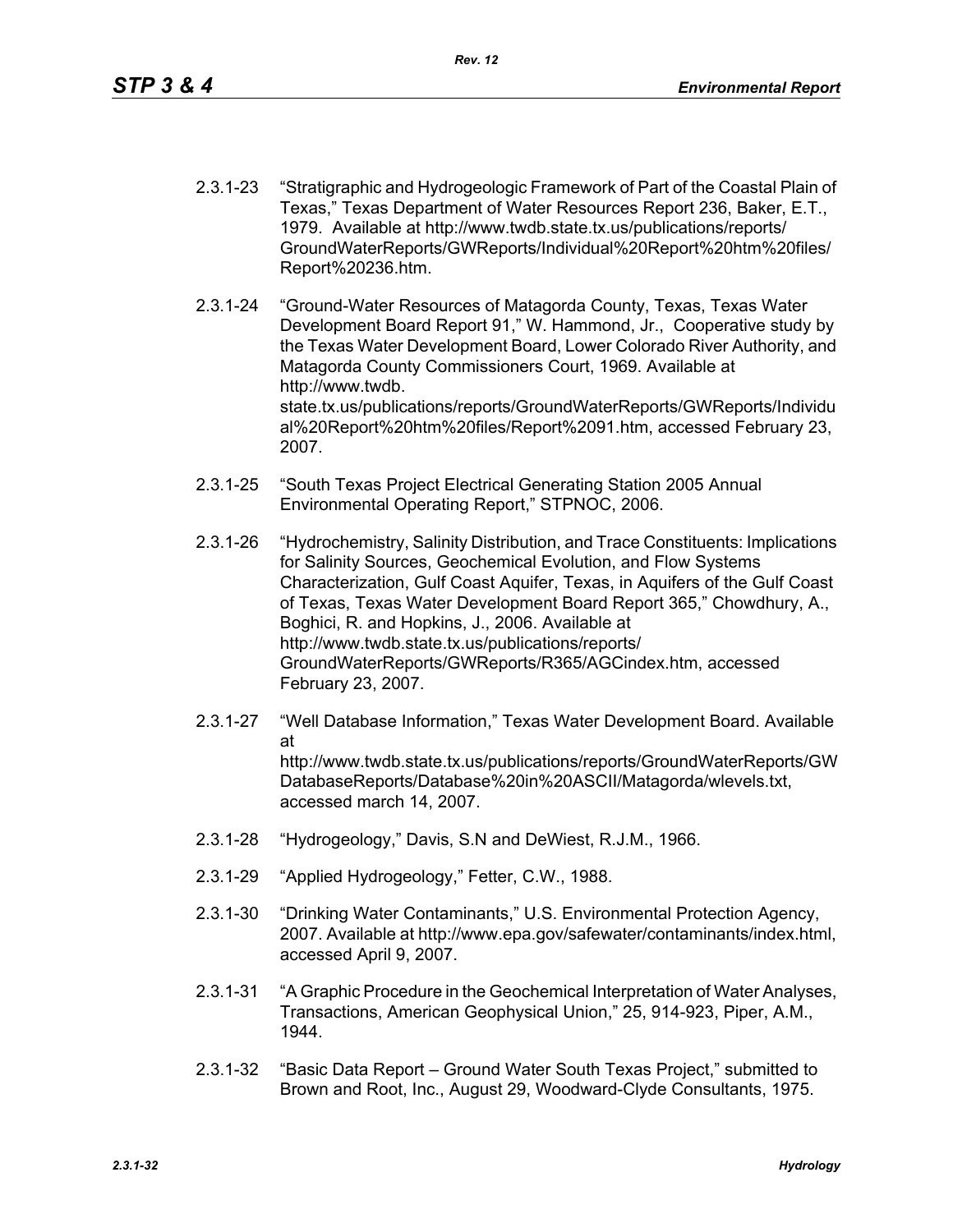- 2.3.1-33 U.S. Environmental Protection Agency Region VI Sole Source Aquifer Map, Available at http://www.epa.gov/region6/6wq/swp/ssa/maps.htm, accessed March 2, 2007.
- 2.3.1-34 U.S. Environmental Protection Agency Safe Drinking Water Information System (SDWIS). Available at http://oaspub.epa.gov/enviro/sdw\_query\_v2.get\_list? wsys\_name=&fac\_search=fac\_beginning&fac\_county=MATAGORDA&po p\_serv=500&pop\_serv=3300&pop\_serv=10000&pop\_serv=100000&pop\_ serv=100001&sys\_status=active&pop\_serv=&wsys\_id=&fac\_state=TX&la st fac\_name=&page=1&query\_results=&total\_rows\_found=, accessed March 15, 2007.
- 2.3.1-35 Texas Water Development Board Water Information Integration and Dissemination (WIID) system. Available at http://wiid.twdb.state.tx.us/, accessed March 20, 2007.
- 2.3.1-36 Coastal Plain/Coastal Bend Groundwater Conservation Districts Database Available at http://www.gis.aecom/cbcpgcd/, accessed March 20, 2007.
- 2.3.1-37 "Historical Water Use Information," Texas Water Development Board. Available at http://www.twdb.state.tx.us/wushistorical/, accessed March 12, 2007.
- 2.3.1-38 "Water Use Projections," Texas Water Development Board. Available at http://www.twdb.state.tx.us/DATA/db07/defaultReadOnly.asp, accessed March 12, 2007.
- 2.3.1-39 "Blessing SE, Texas," 28096-G1-TF-024, DMA 6741 1 SE-SERIES V882, United States Geological Survey, 1995. Available at http://www.tnris.org/ datadownload/quad.jsp?Quad=Blessing%20SE&num=28096-G1.
- 2.3.1-40 ABWR Design Control Document, Tier 2, GE Nuclear Energy, Revision 4.
- 2.3.1-41 River Basin Map of Texas, 1996, Bureau of Economic Geology, The University of Texas at Austin, Texas, 78713.
- 2.3.1-42 Response to Wastewater Discharge Permit Renewal, NPDES Permit # TX0064947. Houston Lighting and Power to USEPA Letter Correspondence. May 21, 1993.
- 2.3.1-43 "Plant Water Balance," Fluor Nuclear Power Calculation No. U7-SITE-G-CALC-DESN-2001.
- 2.3.1-44 "Site Groundwater Use for Construction, Initial Testing, Startup, and Operations," Fluor Nuclear Power Calculation No. U7-SITE-G-CALC-DESN-2002.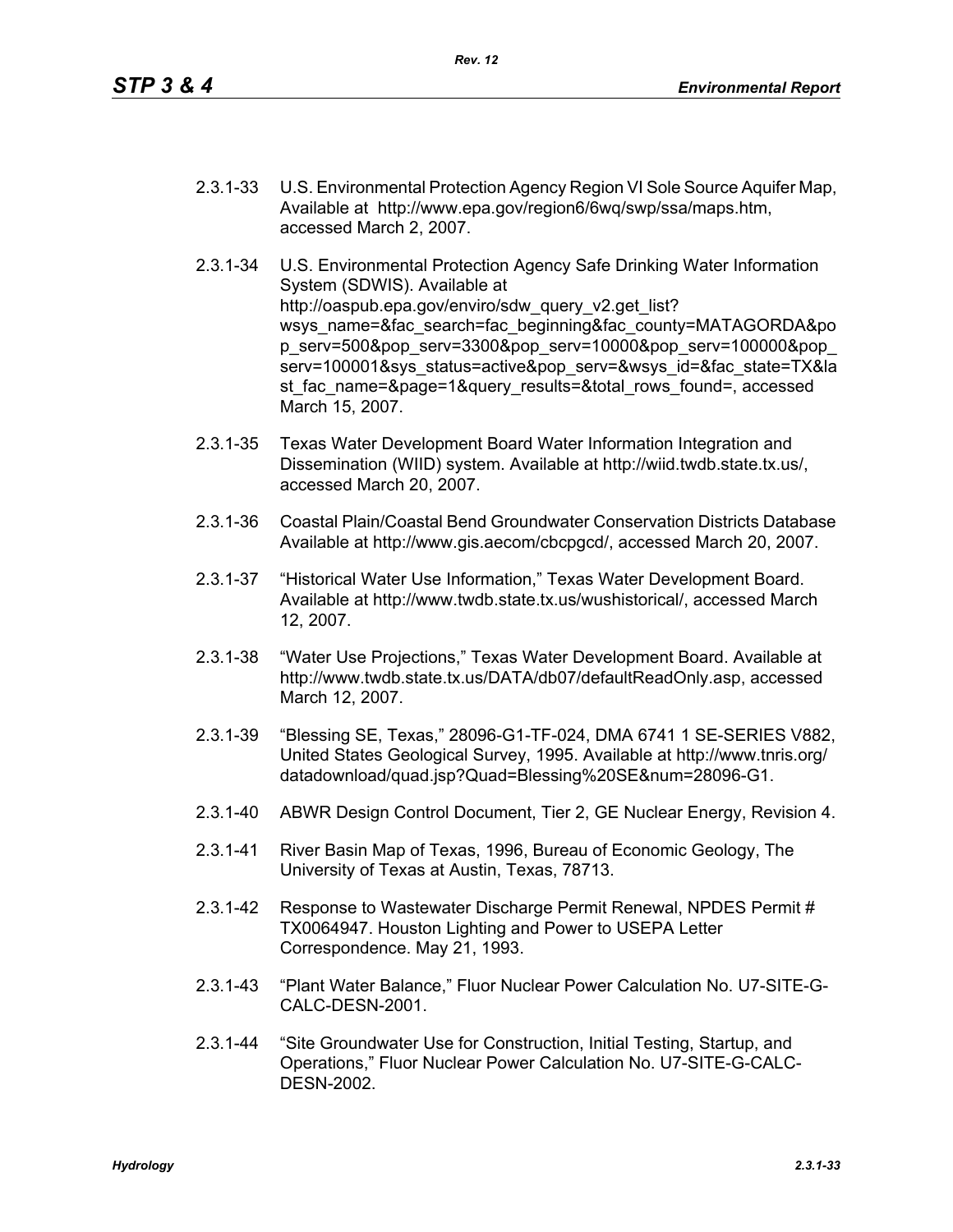| <b>Stream Name</b>      | County                 | Drainage Area<br>(sq. miles) |
|-------------------------|------------------------|------------------------------|
| <b>Beals Creek</b>      | <b>Mitchell County</b> | $9,802$ [1]                  |
| Concho River            | Concho County          | $6,574$ [2]                  |
| San Saba River          | San Baba County        | $3,046$ [3]                  |
| Llano River             | <b>Llano County</b>    | 4,197 [4]                    |
| <b>Pedernales River</b> | <b>Blanco County</b>   | 901                          |
| Pecan Bayou             | Mills County           | 2,073                        |
| <b>Barton Creek</b>     | <b>Travis County</b>   | 215                          |
| <b>Onion Creek</b>      | <b>Travis County</b>   | 321                          |

|  | Table 2.3.1-1 Major Freshwater Streams in the Colorado River Basin |  |  |  |
|--|--------------------------------------------------------------------|--|--|--|
|--|--------------------------------------------------------------------|--|--|--|

Data in the Table are taken from Reference 2.3.1-6

Notes:

[1] Of the drainage area, about 7,814 mi<sup>2</sup> is probably not contributing.

[2] Of the drainage area, about 1,131 mi<sup>2</sup> is probably not contributing.

[3] Of the drainage area, about 7 mi<sup>2</sup> is probably not contributing.

 $\left[4\right]$  Of the drainage area, about 5 mi<sup>2</sup> is probably not contributing.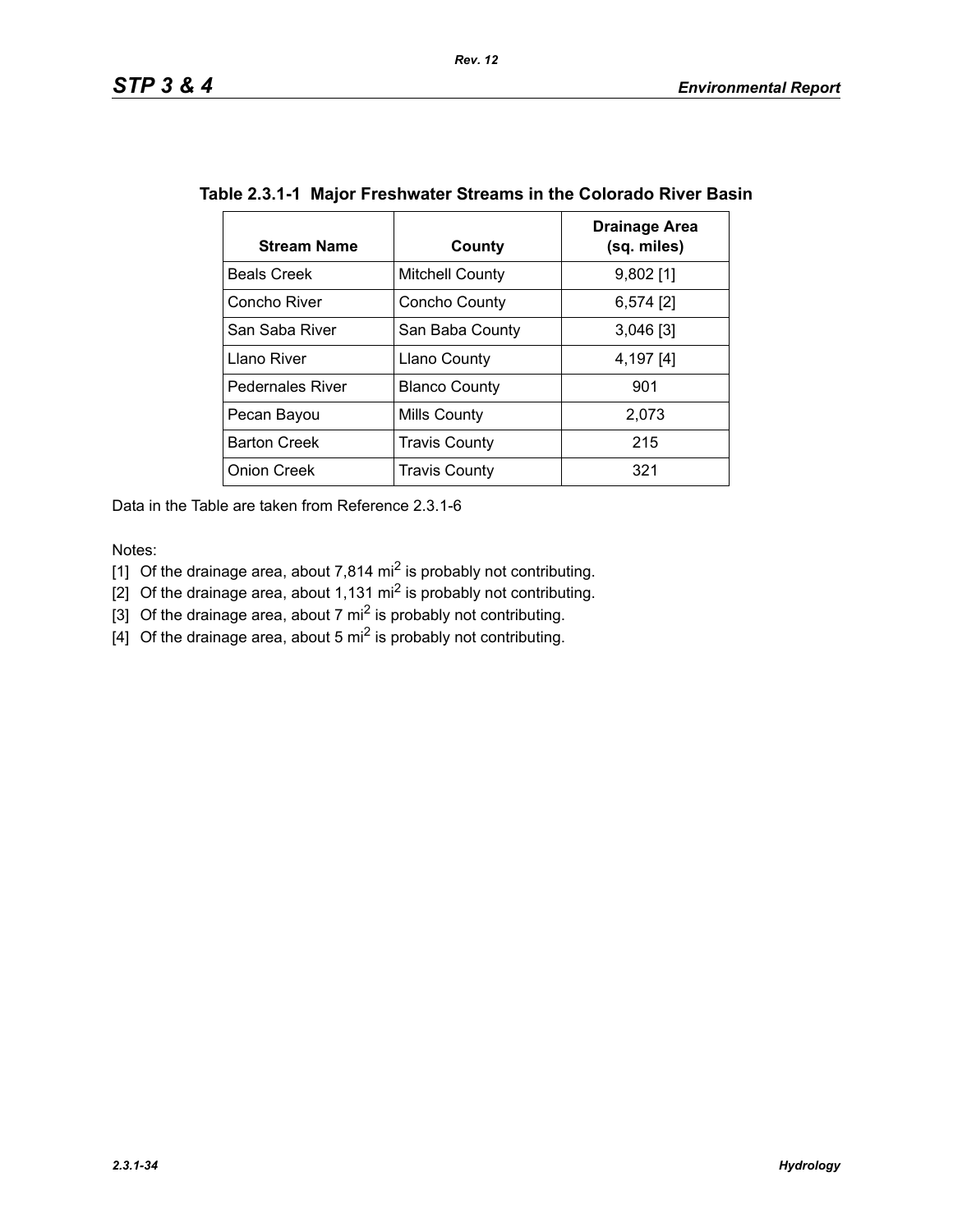|                |                                                   |               |                                         |     | Maximum<br>Height | Maximum<br>Storage | Drainage Area | Area<br>Surface | Year<br>Completed | Dam Type     | Dam<br>Purposes |               |             | Owner                                                |             | Longitude   Latitude |  |
|----------------|---------------------------------------------------|---------------|-----------------------------------------|-----|-------------------|--------------------|---------------|-----------------|-------------------|--------------|-----------------|---------------|-------------|------------------------------------------------------|-------------|----------------------|--|
|                | Dam Name                                          | <b>NID ID</b> | <b>River</b>                            | ft  | acre-ft           | sq mi              | acre          |                 |                   |              | <b>Hazard</b>   | County        | <b>Type</b> | <b>Owner Name</b>                                    | degrees     | degrees              |  |
|                | Mansfield<br>Dam<br>(Marshall<br>Ford Dam)        | TX01087       | Colorado<br>River                       | 278 | 3,223,000         | 38,130             | 18,929        | 1942            | <b>REPGER</b>     | IH           | H               | Travis        | L.          | Lower<br>Colorado River<br>Authority                 | -97.9067    | 30.3917              |  |
| $\overline{2}$ | <b>Twin Buttes</b>                                | TX00022       | Middle<br>And South<br>Concho<br>Rivers | 134 | 1,087,530         | 2,472              | 32,660        | 1962            | <b>RE</b>         | <b>ICR</b>   | H               | Tom Green $F$ |             | DOI BR                                               | -100.5333   | 31.3767              |  |
| 3              | <b>Buchanan</b><br>Dam                            | TX00989       | Colorado<br>River                       | 146 | 982.000           | 50.1               | 23,060        | 1937            | <b>PGRE</b>       | <b>IH</b>    | H               | <b>Burnet</b> | L           | Lower<br>Colorado River<br>Authority                 | -98.4183    | 30.7517              |  |
| 4              | Robert Lee<br>Dam                                 | TX03517       | Colorado<br>River                       | 140 | 810,000           | 4,140              | 18,000        | 1969            | <b>RE</b>         | R            | H               | Coke          | L           | Colorado River<br>Municipal<br><b>Water District</b> | $-100.515$  | 31.895               |  |
| 5              | OC Fisher<br>Dam (San<br>Angelo Dam)              | TX00012       | Concho<br>River                         | 128 | 696,300           | 1,511              | 3,854         | 1952            | <b>RE</b>         | ${\sf R}$    | H               | Tom Green $F$ |             | Corps Of<br>Engineers<br><b>SWF</b>                  | $-100.4833$ | 31.4667              |  |
| 6              | Simon<br>Freese Dam<br>(Stacy Dam)                | TX06386       | Colorado<br>River                       | 148 | 540,340           | 18.4               | 19,149        | 1989            | <b>RECN</b>       | ${\sf R}$    | H               | Coleman       | L           | Colorado River<br>Municipal<br><b>Water District</b> | -99.6683    | 31.4967              |  |
| $\overline{7}$ | Lake<br>Brownwood<br>Dam                          | TX02789       | Pecan<br>Bayou                          | 120 | 448,200           | 2.4                | 7,300         | 1933            | <b>RE</b>         | ${\sf R}$    | H               | Brown         | L           | <b>Brown County</b><br>WID No 1                      | $-99.0017$  | 31.8383              |  |
| 8              | Lake J B<br>Thomas Dam<br>(Colorado<br>River Dam) | TX04138       | Colorado<br>River                       | 105 | 360,000           | 3,524              | 7,820         | 1952            | <b>RE</b>         | $\mathsf{R}$ | H               | Scurry        | L           | Colorado River<br>Municipal<br><b>Water District</b> | $-101.135$  | 32.5833              |  |
| 9              | <b>Alvin Wirtz</b><br>Dam                         | TX00986       | Colorado<br>River                       | 118 | 227,000           | 37.8               | 6,375         | 1951            | <b>RE</b>         | <b>HR</b>    | H               | <b>Burnet</b> | L           | Lower<br>Colorado River<br>Authority                 | -98.3383    | 30.555               |  |

# *STP 3 & 4*

2.3.1-35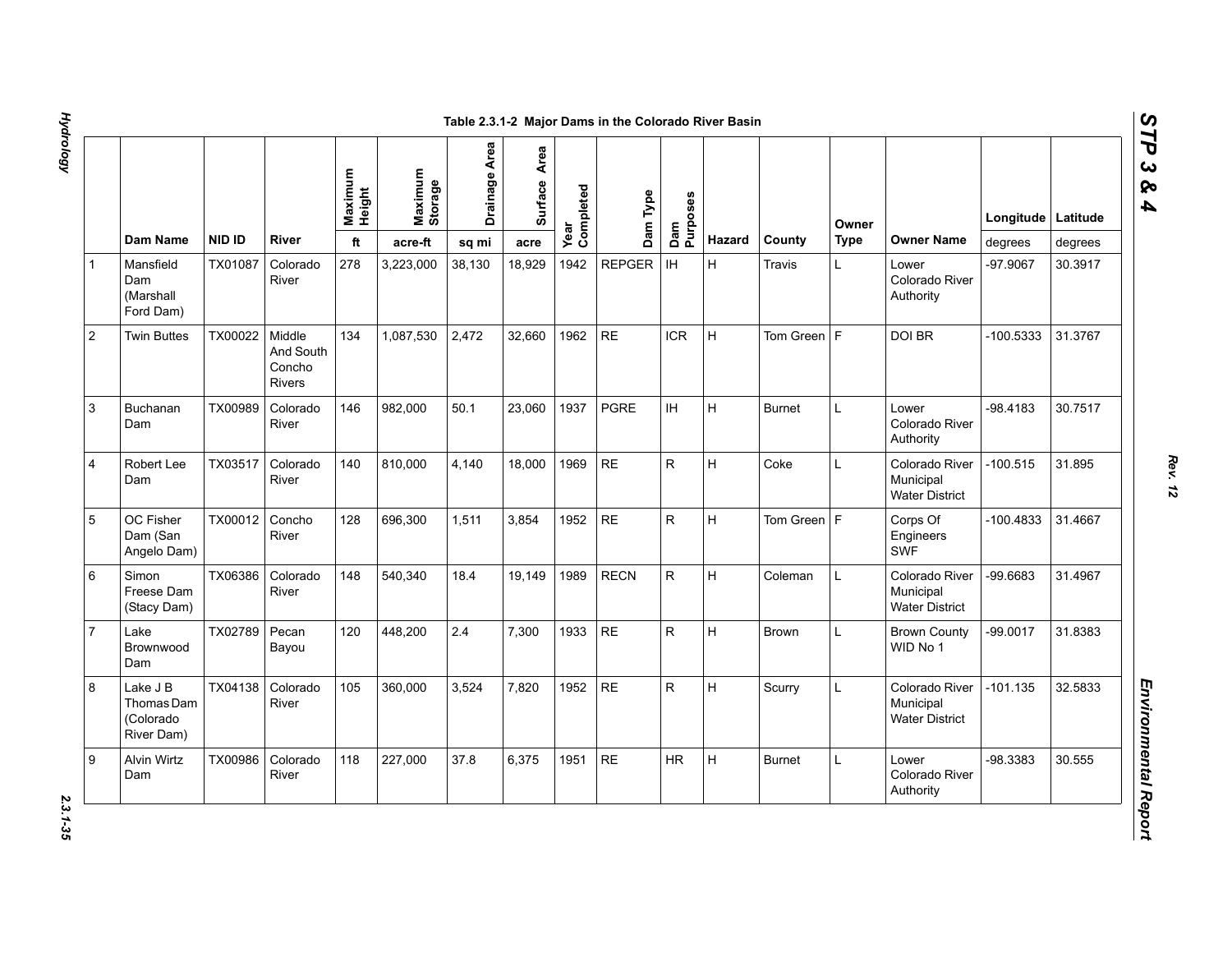| N  |
|----|
|    |
| ట  |
|    |
|    |
|    |
| دە |
|    |
|    |

|    |                                               |               |                            | Maximum<br>Height | Maximum<br>Storage | Drainage Area | Area<br>Surface | Year<br>Completed | Dam Type    | Purposes                |        |               | Owner       |                                                      | Longitude   Latitude |         |
|----|-----------------------------------------------|---------------|----------------------------|-------------------|--------------------|---------------|-----------------|-------------------|-------------|-------------------------|--------|---------------|-------------|------------------------------------------------------|----------------------|---------|
|    | <b>Dam Name</b>                               | <b>NID ID</b> | River                      | ft                | acre-ft            | sq mi         | acre            |                   |             | Dam                     | Hazard | County        | <b>Type</b> | <b>Owner Name</b>                                    | degrees              | degrees |
| 10 | <b>Brady Dam</b>                              | TX01659       | <b>Brady</b><br>Creek      | 104               | 212,400            | 513           | 2,020           | 1963              | <b>RE</b>   | $\mathsf{R}$            | H      | McCulloch     | L           | City Of Brady                                        | -99.3917             | 31.14   |
| 11 | Natural Dam<br>Salt Lake [1]                  | TX06028       | Sulphur<br>Springs<br>Draw | 47                | 207,265            | 556           | 3,710           | 1989              | <b>RE</b>   | CP                      | H      | Howard        | L           | Colorado River<br>Municipal<br><b>Water District</b> | $-101.625$           | 32.2183 |
| 12 | Coleman<br>Dam                                | TX02152       | Jim Ned<br>Creek           | 92                | 91,680             | 299           | 1.886           | 1966              | <b>RE</b>   | $\overline{\mathsf{R}}$ | H      | Coleman       | L           | City Of<br>Coleman                                   | $-99.465$            | 32.03   |
| 13 | Champion<br>Creek Dam                         | TX01691       | Champion<br>Creek          | 120               | 90,200             | 164           | 1.560           | 1959              | <b>RE</b>   | $\mathsf{R}$            | L      | Mitchell      | U           | <b>TU Electric</b>                                   | $-100.86$            | 32.2817 |
| 14 | Cedar Creek<br>Dam                            | TX04380       | Cedar<br>Creek             | 106               | 88,628             | 6.3           | 2,400           | 1977              | <b>RE</b>   | $\mathsf C$             | Н      | Fayette       | L           | Lower<br>Colorado River<br>Authority                 | $-96.7367$           | 29.915  |
| 15 | Oak Creek<br>Dam                              | TX03516       | Oak Creek 95               |                   | 79,336             | 244           | 2,375           | 1950              | <b>RE</b>   | $\mathsf{C}$            | H      | Coke          | L           | City Of<br>Sweetwater                                | $-100.2667$          | 32.04   |
| 16 | <b>Tom Miller</b><br>Dam                      | TX01086       | Colorado<br>River          | 85                | 73,100             | 26,124        | 1,830           | 1939              | <b>CNPG</b> | <b>HR</b>               | H      | Travis        | L           | City Of Austin                                       | -97.7867             | 30.295  |
| 17 | Colorado<br>City Dam<br>(Morgan<br>Creek Dam) | TX01693       | Morgan<br>Creek            | 85                | 70.700             | 322           | 1.610           | 1949              | <b>RE</b>   | $\mathsf{R}$            | L      | Mitchell      | U           | <b>TU Electric</b>                                   | $-100.9167$          | 32.3183 |
| 18 | Roy Inks<br>Dam                               | TX00988       | Colorado<br>River          | 96                | 63,500             | 32,076        | 803             | 1938              | PG          | <b>HR</b>               | H      | <b>Burnet</b> | L           | Lower<br>Colorado River<br>Authority                 | $-98.385$            | 30.73   |
| 19 | Mitchell<br>County Dam<br>$[1]$               | TX06420       | Beals<br>Creek             | 70                | 50,241             | 15.3          | 1,603           | 1991              | <b>REOT</b> | T                       | S      | Mitchell      | L           | Colorado River<br>Municipal<br><b>Water District</b> | $-101.105$           | 32.24   |
| 20 | <b>Hords Creek</b><br>Dam                     | TX00006       | Hords<br>Creek             | 91                | 49,290             | 48            | 510             | 1948              | <b>RE</b>   | $\mathsf{R}$            | Н      | Coleman       | F           | Corps Of<br>Engineers<br>SWF                         | $-99.5667$           | 31.85   |

**Hydrology** *Hydrology*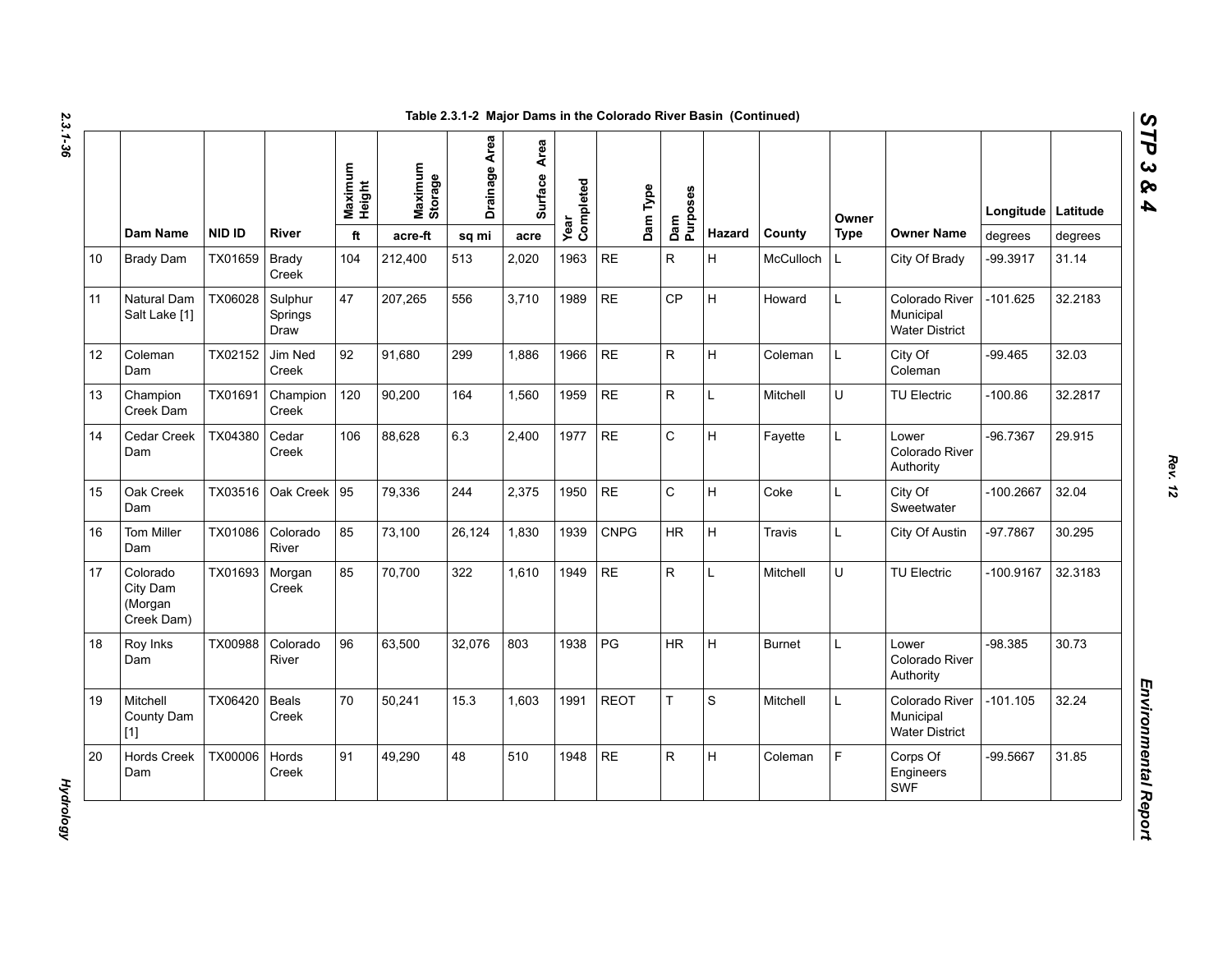|    |                                                                             |         |                                  |                   |                    | Table 2.3.1-2 Major Dams in the Colorado River Basin (Continued) |                 |                   |           |          |                 |              |                |             |                                                      |             |          |
|----|-----------------------------------------------------------------------------|---------|----------------------------------|-------------------|--------------------|------------------------------------------------------------------|-----------------|-------------------|-----------|----------|-----------------|--------------|----------------|-------------|------------------------------------------------------|-------------|----------|
|    |                                                                             |         |                                  | Maximum<br>Height | Maximum<br>Storage | Drainage Area                                                    | Area<br>Surface | Year<br>Completed |           | Dam Type | Dam<br>Purposes |              |                | Owner       |                                                      | Longitude   | Latitude |
|    | Dam Name                                                                    | NID ID  | River                            | ft                | acre-ft            | sq mi                                                            | acre            |                   |           |          |                 | Hazard       | County         | <b>Type</b> | <b>Owner Name</b>                                    | degrees     | degrees  |
| 21 | Decker<br>Creek Dam                                                         | TX01089 | Decker<br>Creek                  | 83                | 45,200             | 9.3                                                              | 1,269           | 1967              | <b>RE</b> |          | $\mathsf{R}$    | H            | Travis         | L           | City Of Austin                                       | -97.5967    | 30.285   |
| 22 | Nasworthy<br>Dam                                                            | TX03139 | South<br>Concho<br>River         | 47                | 42,500             | 3,833                                                            |                 | 1930              | <b>RE</b> |          | ${\sf R}$       | Iн.          | Tom Green L    |             | City Of San<br>Angelo                                | $-100.4783$ | 31.3883  |
| 23 | <b>Ballinger</b><br>Municipal<br>Lake Dam<br>(Lake<br>Moonen<br>Dam)        | TX05952 | Valley<br>Creek                  | 76                | 34,353             |                                                                  | 560             | 1985              | <b>RE</b> |          | ${\sf R}$       | H            | <b>Runnels</b> | L.          | City of<br>Ballinger                                 | -100.0433   | 31.73    |
| 24 | Elm Creek<br>Dam                                                            | TX05776 | Elm Creek                        | 57                | 33,500             | 65.5                                                             | 643             | 1983              | <b>RE</b> |          | ${\sf R}$       | H            | Runnels        | L           | City of Winters                                      | -99.8683    | 31.9383  |
| 25 | Sulphur<br>Springs Draw<br>Dam [1]                                          | TX06482 | Sulphur<br>Springs<br>Draw       | 33                | 20,692             | 258                                                              | 970             | 1993              | <b>RE</b> |          | $\bar{T}$       | S            | Martin         | L           | Colorado River<br>Municipal<br><b>Water District</b> | -101.7486   | 32.3217  |
| 26 | Bastrop Dam                                                                 | TX02718 | Spicer<br>Creek                  | 80                | 16,962             | 8.7                                                              | 244             | 1964              | <b>RE</b> |          | ${\sf R}$       | H            | Bastrop        | L           | Lower<br>Colorado River<br>Authority                 | $-97.2917$  | 30.155   |
| 27 | <b>Upper Pecan</b><br>Bayou WS<br>SCS Site 17<br>Dam<br>(Lake Clyde<br>Dam) | TX02940 | North<br>Prong<br>Pecan<br>Bayou | 63                | 16,550             | 38                                                               | 449             | 1970              | <b>RE</b> |          | $\mathsf{C}$    | S            | Callahan       | L.          | Callahan<br>Divide SWCD                              | $-99.47$    | 32.3133  |
| 28 | <b>Brady Creek</b><br>WS SCS Site<br>17 Dam                                 | TX01677 | South<br>Brady<br>Creek          | 50                | 13,511             | 28.8                                                             | 76              | 1962              | <b>RE</b> |          | $\mathsf{C}$    | $\mathsf{L}$ | McCulloch      | L           | McCulloch<br><b>SWCD</b>                             | -99.5967    | 31.1467  |
| 29 | <b>Brady Creek</b><br>WS SCS Site<br>28 Dam                                 | TX01626 | Fitzgerald<br>Creek              | 42                | 13,042             | 21.88                                                            | 67              | 1957              | <b>RE</b> |          | $\mathsf C$     | $\mathbf{L}$ | Concho         | L           | Concho SWCD                                          | $-99.88$    | 31.1486  |

2.3.1-37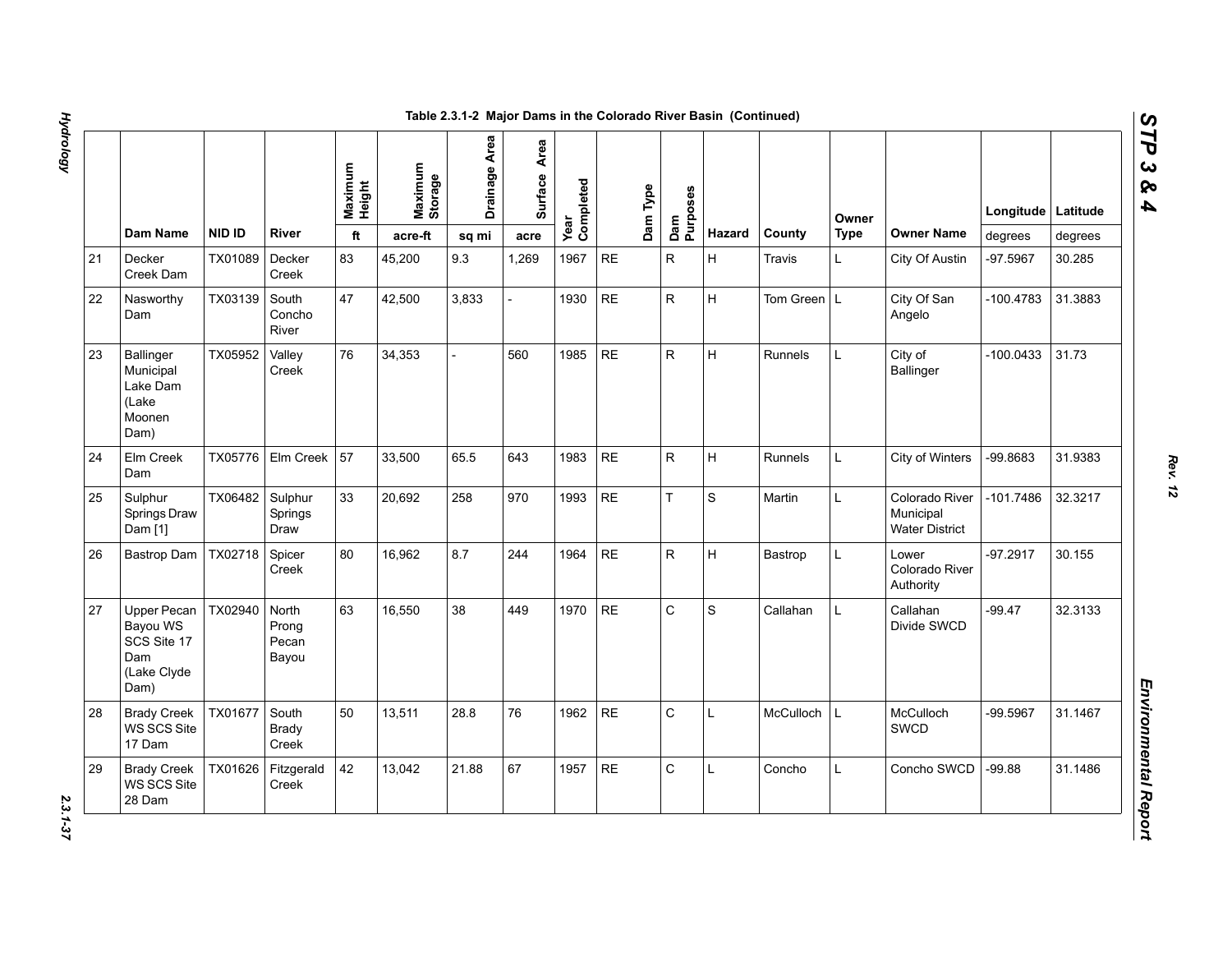|        |                                             |         |                       |                   |                    | Table 2.3.1-2 Major Dams in the Colorado River Basin (Continued) |                 |                   |          |                 |                           |         |             |                   |                    |         |
|--------|---------------------------------------------|---------|-----------------------|-------------------|--------------------|------------------------------------------------------------------|-----------------|-------------------|----------|-----------------|---------------------------|---------|-------------|-------------------|--------------------|---------|
|        |                                             |         |                       | Maximum<br>Height | Maximum<br>Storage | Drainage Area                                                    | Area<br>Surface | Year<br>Completed | Dam Type | Dam<br>Purposes |                           |         | Owner       |                   | Longitude Latitude |         |
|        | Dam Name                                    | NID ID  | River                 | $\mathsf{ft}$     | acre-ft            | sq mi                                                            | acre            |                   |          |                 | Hazard                    | County  | <b>Type</b> | <b>Owner Name</b> | degrees            | degrees |
| $30\,$ | <b>Brady Creek</b><br>WS SCS Site<br>31 Dam | TX01625 | <b>Brady</b><br>Creek | 50                | 11,155             | 22.5                                                             |                 | 1958              | RE       | $\mathsf C$     | L                         | Concho  | L           | Concho SWCD       | $-99.975$          | 31.1683 |
| 31     | Old Lake<br>Winters City<br>Dam             |         | TX03245 Elm Creek 41  |                   | 10,032             |                                                                  |                 | 1945              | RE       | $\mathtt{C}$    | $\boldsymbol{\mathsf{H}}$ | Runnels | $\mathsf L$ | City of Winters   | -99.8733           | 31.9517 |
|        |                                             |         |                       |                   |                    |                                                                  |                 |                   |          |                 |                           |         |             |                   |                    |         |
|        |                                             |         |                       |                   |                    |                                                                  |                 |                   |          |                 |                           |         |             |                   |                    |         |
|        |                                             |         |                       |                   |                    |                                                                  |                 |                   |          |                 |                           |         |             |                   |                    |         |
|        |                                             |         |                       |                   |                    |                                                                  |                 |                   |          |                 |                           |         |             |                   |                    |         |
|        |                                             |         |                       |                   |                    |                                                                  |                 |                   |          |                 |                           |         |             |                   |                    |         |
|        |                                             |         |                       |                   |                    |                                                                  |                 |                   |          |                 |                           |         |             |                   |                    |         |
|        |                                             |         |                       |                   |                    |                                                                  |                 |                   |          |                 |                           |         |             |                   |                    |         |

*Hydrology* 

**Hydrology**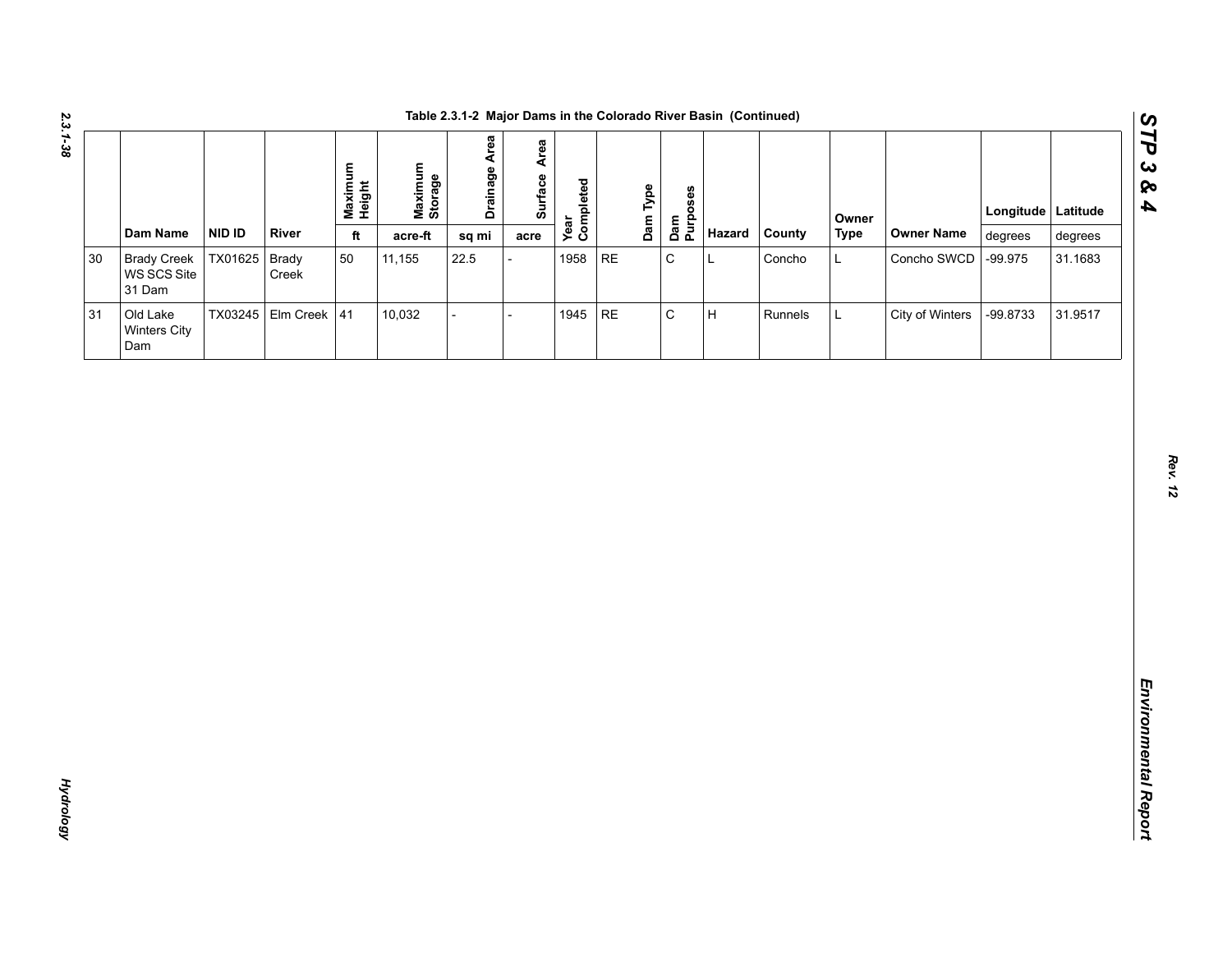| Dam Type (in the        |                                                      |                         |                                                                                             | <b>Downstream Hazard Potential</b>                                                                                             |                                                                            |
|-------------------------|------------------------------------------------------|-------------------------|---------------------------------------------------------------------------------------------|--------------------------------------------------------------------------------------------------------------------------------|----------------------------------------------------------------------------|
| order of<br>importance) | Dam Purpose                                          | <b>Owner Type</b>       |                                                                                             | Potential hazard to the downstream area resulting from failure or misoperation of the dam or facilities:                       |                                                                            |
| RE - Earth              | I - Irrigation                                       | F - Federal             | $L - Low$                                                                                   | S - Significant                                                                                                                | H - High                                                                   |
| ER - Rockfill           | H - Hydroelectric                                    | S - State               | Dams assigned the low<br>hazard potential                                                   | Dams assigned the significant hazard<br>potential classification are those dams                                                | Dams assigned the high<br>hazard potential                                 |
| PG - Gravity            | C - Flood Control<br>and Storm Water<br>Management   | L - Local<br>Government | classification are those<br>where failure or misoperation<br>results in no probable loss of | where failure or misoperation results in no<br>probable loss of human life but can cause<br>economic loss, environment damage, | classification are those<br>where failure or<br>misoperation will probably |
| <b>CB</b> - Buttress    | N - Navigation                                       | U - Public Utility      | human life and low economic<br>and/or environmental losses.                                 | disruption of lifeline facilities, or impact<br>other concerns. Significant hazard                                             | cause loss of human life.                                                  |
| VA - Arch               | S - Water Supply                                     | P - Private             | Losses are principally limited                                                              | potential classification dams are often                                                                                        |                                                                            |
| MV - Multi-Arch         | R - Recreation                                       |                         | to the owner's property                                                                     | located in predominantly rural or<br>agricultural areas but could be located in                                                |                                                                            |
| CN - Concrete           | P - Fire Protection,<br>Stock, Or Small<br>Farm Pond |                         |                                                                                             | areas with population and significant<br>infrastructure                                                                        |                                                                            |
| MS - Masonry            | F - Fish and<br><b>Wildlife Pond</b>                 |                         |                                                                                             |                                                                                                                                | Economic,                                                                  |
| ST - Stone              | D - Debris Control                                   |                         | <b>Hazard Potential</b><br><b>Classification</b>                                            | <b>Loss of Human Life</b>                                                                                                      | <b>Environmental, Lifeline</b><br><b>Losses</b>                            |
| TC - Timber Crib        | T - Tailings                                         |                         | Low                                                                                         | None expected                                                                                                                  | Low and generally limited to                                               |
| OT - Other              | O - Other                                            |                         |                                                                                             |                                                                                                                                | owner                                                                      |
|                         |                                                      |                         | Significant                                                                                 | None expected                                                                                                                  | Yes                                                                        |
|                         |                                                      |                         |                                                                                             |                                                                                                                                | Yes (but not necessary)                                                    |

2.3.1-39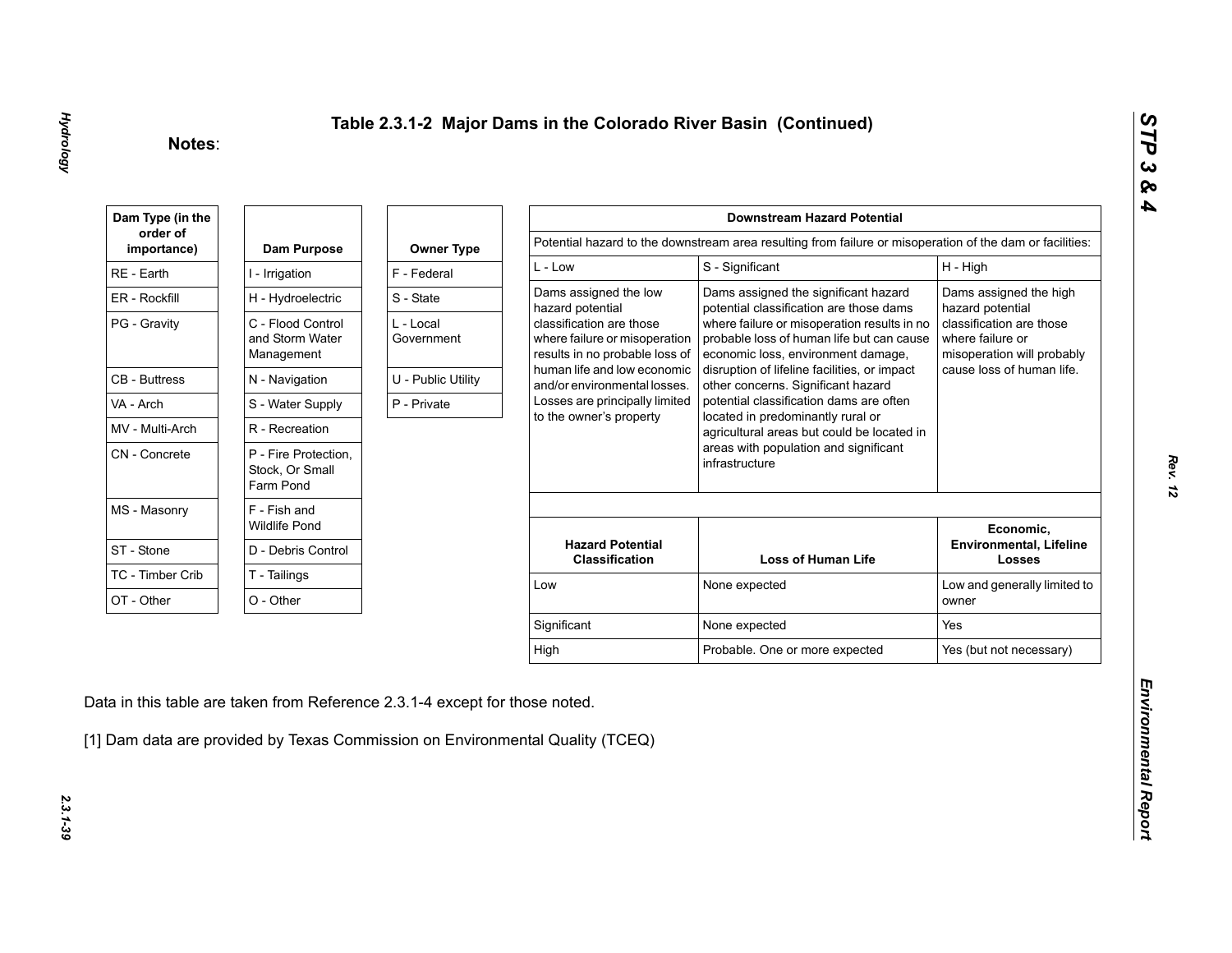|              |                                                    | Location        |               |          |                                                                                     | <b>Drainage Area</b>                                                                                                                           | Period of                         |                        |                | <b>Historical Annual Flow Rate</b><br>(cfs) |             |
|--------------|----------------------------------------------------|-----------------|---------------|----------|-------------------------------------------------------------------------------------|------------------------------------------------------------------------------------------------------------------------------------------------|-----------------------------------|------------------------|----------------|---------------------------------------------|-------------|
| Gauge<br>No. | Gauge<br><b>Name</b>                               | (river<br>mile) | Longitud<br>е | Latitude | County                                                                              | (square mile)<br>[1]                                                                                                                           | <b>Record</b><br><b>From Year</b> | Years of<br>Record [2] | <b>Maximum</b> | <b>Minimum</b>                              | <b>Mean</b> |
| 08158000     | Austin                                             | 290.3           | 97.694        | 30.244   | <b>Travis</b>                                                                       | 39,009                                                                                                                                         | 1898                              | 106                    | 7,535          | 590                                         | 2,168       |
| 08159200     | Bastrop                                            | 236.6           | 97.319        | 30.104   | Bastrop                                                                             | 39,979                                                                                                                                         | 1960                              | 44                     | 9,073          | 828                                         | 2,227       |
| 08159500     | Smithville                                         | 212.1           | 97.161        | 30.013   | Bastrop                                                                             | 40,371                                                                                                                                         | 1930                              | 74                     | 6,780          | 794                                         | 2,654       |
| 08160400     | LaGrange                                           | 177             | 96.904        | 29.912   | Fayette                                                                             | 40,874                                                                                                                                         | 1988                              | 16                     | 9,913          | 930                                         | 2,662       |
| 08161000     | Columbus                                           | 135.1           | 96.537        | 29.706   | Colorado                                                                            | 41,640                                                                                                                                         | 1916                              | 88                     | 10,810         | 653                                         | 3,100       |
| 08162000     | Wharton                                            | 66.6            | 96.104        | 29.309   | Wharton                                                                             | 42,003                                                                                                                                         | 1939                              | 65                     | 11,120         | 615                                         | 2,740       |
| 08162500     | <b>Bay City</b>                                    | 32.5            | 96.012        | 28.974   | Matagorda                                                                           | 42,240                                                                                                                                         | 1948                              | 56                     | 14,270         | 375                                         | 2,628       |
| NOTES:       | Data in this table is taken from Reference 2.3.1-6 |                 |               |          | [1] All drainage areas include 11,403 square miles of probably noncontributing area | [2] All gauges listed in the table are currently active, and "years of record" is counted from the beginning year up to the water year of 2004 |                                   |                        |                |                                             |             |
|              |                                                    |                 |               |          |                                                                                     |                                                                                                                                                |                                   |                        |                |                                             |             |
|              |                                                    |                 |               |          |                                                                                     |                                                                                                                                                |                                   |                        |                |                                             |             |
|              |                                                    |                 |               |          |                                                                                     |                                                                                                                                                |                                   |                        |                |                                             |             |
|              |                                                    |                 |               |          |                                                                                     |                                                                                                                                                |                                   |                        |                |                                             |             |
|              |                                                    |                 |               |          |                                                                                     |                                                                                                                                                |                                   |                        |                |                                             |             |
|              |                                                    |                 |               |          |                                                                                     |                                                                                                                                                |                                   |                        |                |                                             |             |
|              |                                                    |                 |               |          |                                                                                     |                                                                                                                                                |                                   |                        |                |                                             |             |
|              |                                                    |                 |               |          |                                                                                     |                                                                                                                                                |                                   |                        |                |                                             |             |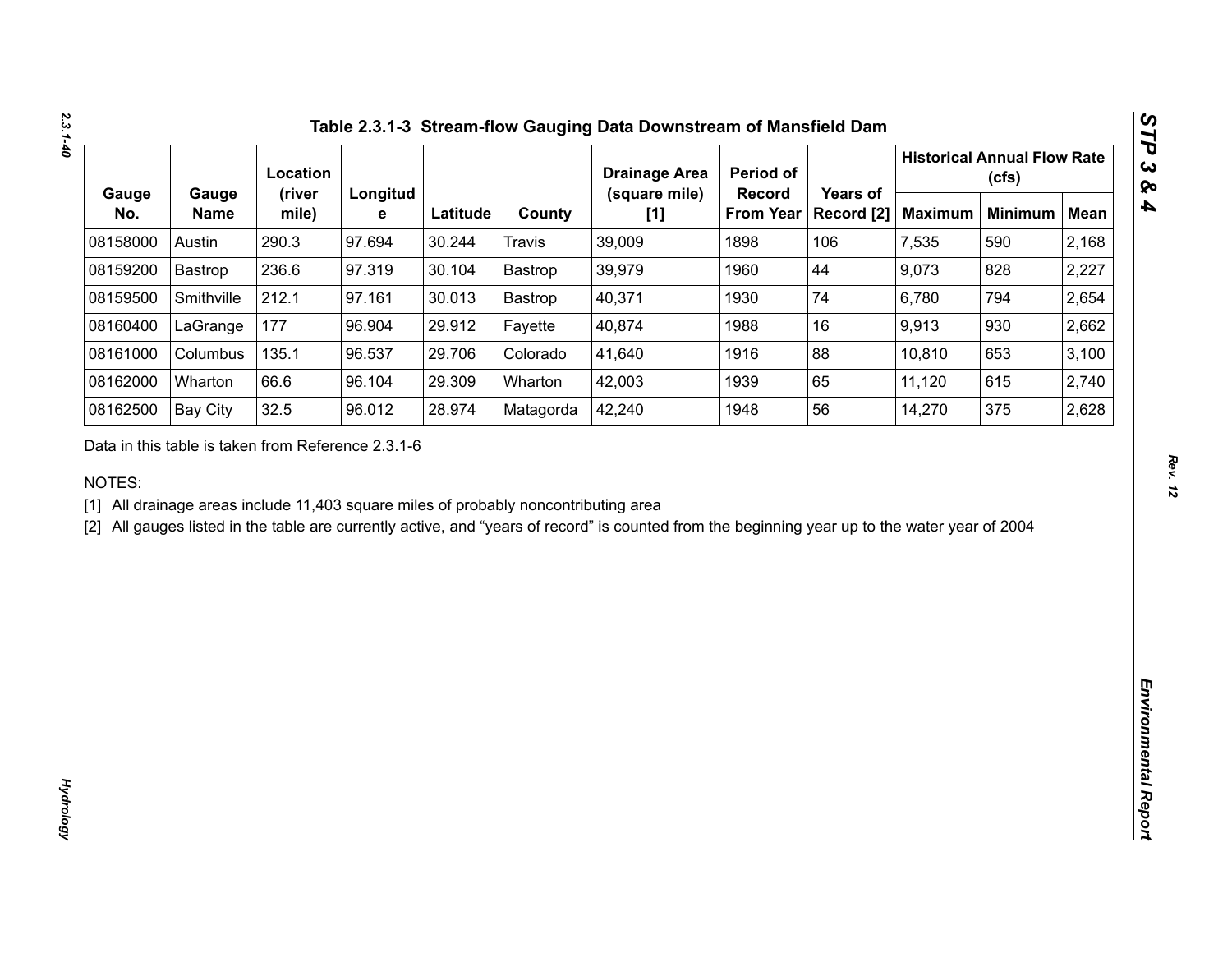| Day of                  |       |       |       |       |            | Daily mean values (cfs) |       |     |       |       |            |            |
|-------------------------|-------|-------|-------|-------|------------|-------------------------|-------|-----|-------|-------|------------|------------|
| month                   | Jan   | Feb   | Mar   | Apr   | <b>May</b> | Jun                     | Jul   | Aug | Sep   | Oct   | <b>Nov</b> | <b>Dec</b> |
| 1                       | 2,780 | 1,830 | 3,340 | 2,240 | 3,850      | 3,940                   | 2,560 | 976 | 1,660 | 1,110 | 3,120      | 2,360      |
| $\overline{2}$          | 2,830 | 1,980 | 3,240 | 2,090 | 3,700      | 4,060                   | 2,500 | 950 | 1,840 | 1,050 | 3,470      | 2,300      |
| 3                       | 2,660 | 2,120 | 3,060 | 2,180 | 2,940      | 4,390                   | 2,340 | 962 | 1,800 | 1,030 | 2,900      | 2,500      |
| $\overline{\mathbf{4}}$ | 2,460 | 2,290 | 2,940 | 2,390 | 3,110      | 4,920                   | 2,220 | 972 | 1,340 | 967   | 2,550      | 2,340      |
| $\sqrt{5}$              | 2,250 | 2,730 | 3,010 | 2,640 | 3,450      | 4,820                   | 2,120 | 981 | 1,160 | 1,020 | 2,500      | 2,370      |
| $\,6\,$                 | 2,160 | 3,280 | 3,050 | 2,680 | 3,500      | 4,270                   | 2,200 | 947 | 1,210 | 1,070 | 2,790      | 2,370      |
| $\overline{7}$          | 2,300 | 3,540 | 3,110 | 2,620 | 3,530      | 4,380                   | 2,160 | 900 | 1,380 | 1,180 | 2,890      | 2,220      |
| $\bf 8$                 | 2,440 | 3,390 | 3,170 | 2,660 | 3,110      | 4,550                   | 2,160 | 877 | 1,350 | 1,530 | 2,680      | 2,190      |
| $\boldsymbol{9}$        | 2,540 | 3,420 | 3,120 | 2,640 | 3,050      | 4,600                   | 2,170 | 834 | 1,240 | 1,610 | 2,280      | 2,020      |
| 10 <sup>1</sup>         | 2,600 | 3,190 | 2,880 | 2,640 | 2,700      | 4,190                   | 2,190 | 856 | 1,230 | 1,780 | 2,130      | 1,890      |
| 11                      | 2,680 | 2,890 | 2,690 | 2,770 | 2,880      | 3,720                   | 2,330 | 847 | 1,630 | 1,880 | 2,220      | 2,040      |
| 12                      | 2,760 | 3,300 | 2,710 | 2,740 | 3,150      | 3,970                   | 2,660 | 834 | 2,070 | 2,160 | 2,180      | 2,300      |
| 13                      | 2,890 | 3,530 | 2,740 | 2,700 | 3,520      | 4,990                   | 2,620 | 816 | 2,390 | 2,260 | 2,370      | 2,550      |
| 14                      | 2,850 | 3,260 | 2,750 | 2,580 | 3,770      | 5,610                   | 2,150 | 750 | 2,680 | 2,580 | 2,880      | 2,450      |
| 15                      | 2,540 | 3,150 | 2,870 | 2,380 | 3,750      | 5,710                   | 2,040 | 750 | 3,110 | 2,920 | 2,990      | 2,210      |
| 16                      | 2,250 | 3,210 | 3,110 | 2,590 | 4,030      | 5,370                   | 2,240 | 790 | 2,570 | 2,860 | 2,750      | 2,220      |
| 17                      | 2,100 | 3,300 | 3,170 | 2,690 | 4,290      | 4,560                   | 2,140 | 768 | 1,890 | 2,910 | 2,530      | 2,450      |
| 18                      | 2,200 | 3,350 | 3,120 | 3,110 | 4,160      | 4,450                   | 1,900 | 741 | 1,530 | 3,430 | 2,300      | 2,610      |
| 19                      | 2,380 | 3,020 | 3,120 | 3,290 | 4,440      | 4,530                   | 1,730 | 760 | 1,790 | 4,610 | 2,350      | 2,730      |
| 20                      | 2,770 | 2,700 | 2,910 | 3,080 | 4,440      | 4,440                   | 1,680 | 693 | 2,130 | 4,680 | 2,680      | 2,260      |
| 21                      | 3,280 | 2,580 | 2,670 | 3,210 | 3,980      | 4,380                   | 1,590 | 689 | 2,110 | 4,150 | 2,610      | 2,060      |
| 22                      | 3,340 | 3,340 | 2,710 | 3,140 | 3,610      | 4,070                   | 1,460 | 692 | 2,140 | 3,720 | 2,620      | 2,200      |

 $2.3.1 - 41$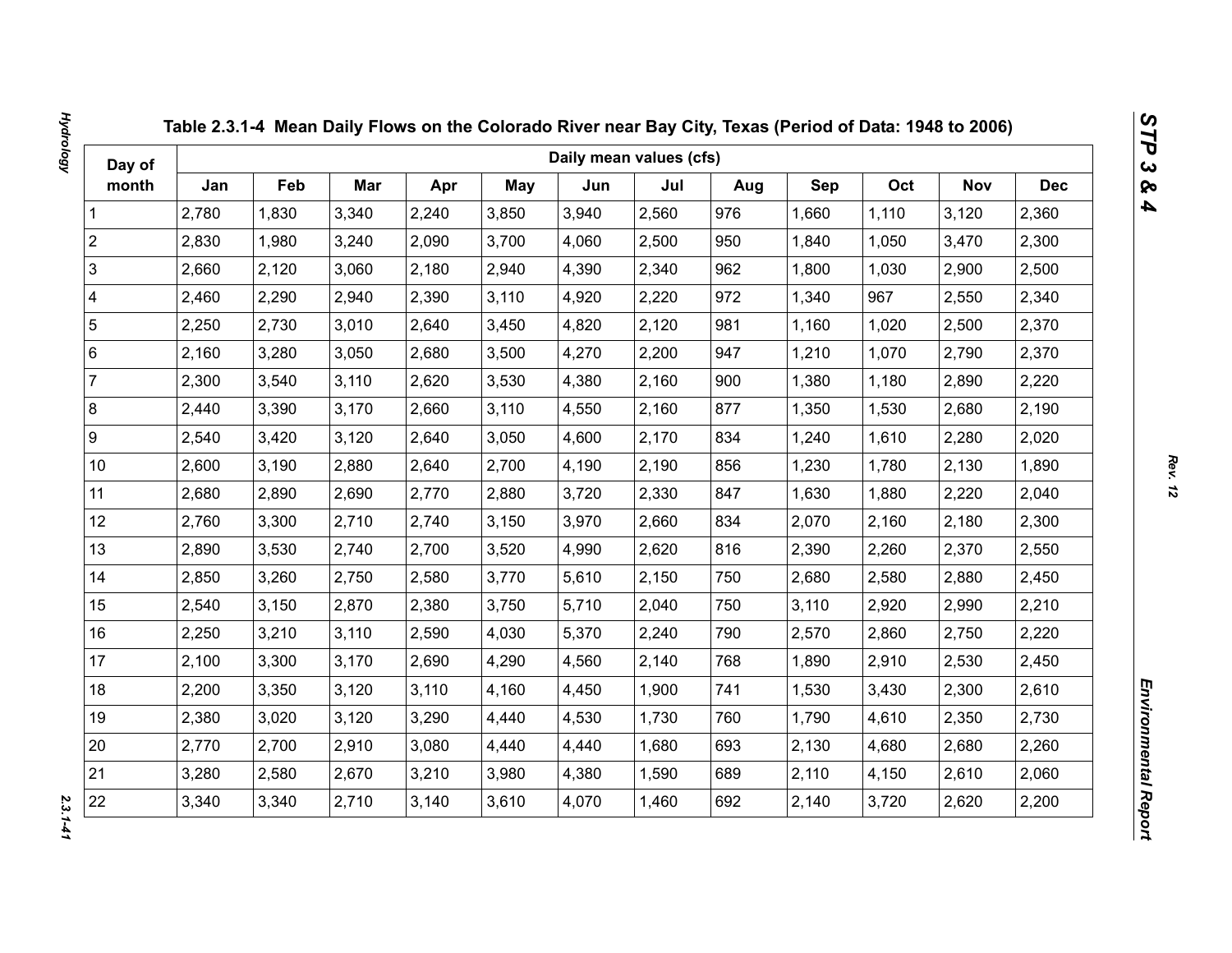| Day of                    |       |       |       |       |       | Daily mean values (cfs) |       |       |            |       |       |            |
|---------------------------|-------|-------|-------|-------|-------|-------------------------|-------|-------|------------|-------|-------|------------|
| month                     | Jan   | Feb   | Mar   | Apr   | May   | Jun                     | Jul   | Aug   | <b>Sep</b> | Oct   | Nov   | <b>Dec</b> |
| 23                        | 3,240 | 3,990 | 2,550 | 3,100 | 4,040 | 3,430                   | 1,360 | 707   | 2,240      | 3,440 | 2,890 | 2,380      |
| 24                        | 2,980 | 4,280 | 2,790 | 2,790 | 4,000 | 3,310                   | 1,330 | 726   | 1,930      | 3,760 | 3,110 | 2,760      |
| 25                        | 2,850 | 4,540 | 2,920 | 2,410 | 4,020 | 3,590                   | 1,280 | 732   | 1,550      | 3,420 | 3,320 | 3,240      |
| 26                        | 2,470 | 4,500 | 2,920 | 2,400 | 3,680 | 4,600                   | 1,390 | 755   | 1,370      | 3,040 | 3,640 | 3,270      |
| 27                        | 2,370 | 4,260 | 2,450 | 3,010 | 3,490 | 4,430                   | 1,370 | 745   | 1,560      | 2,890 | 3,910 | 3,050      |
| 28                        | 2,330 | 3,740 | 2,230 | 3,130 | 3,680 | 3,490                   | 1,260 | 734   | 1,550      | 2,270 | 3,690 | 2,790      |
| 29                        | 2,220 | 3,540 | 2,290 | 2,940 | 3,930 | 2,910                   | 1,130 | 793   | 1,170      | 2,190 | 2,620 | 2,720      |
| 30                        | 2,060 |       | 2,460 | 3,080 | 3,870 | 2,610                   | 1,050 | 924   | 1,010      | 2,120 | 2,500 | 2,570      |
| 31                        | 1,910 |       | 2,420 |       | 3,760 |                         | 1,010 | 1,370 |            | 2,550 |       | 2,640      |
| Source: Reference 2.3.1-7 |       |       |       |       |       |                         |       |       |            |       |       |            |
|                           |       |       |       |       |       |                         |       |       |            |       |       |            |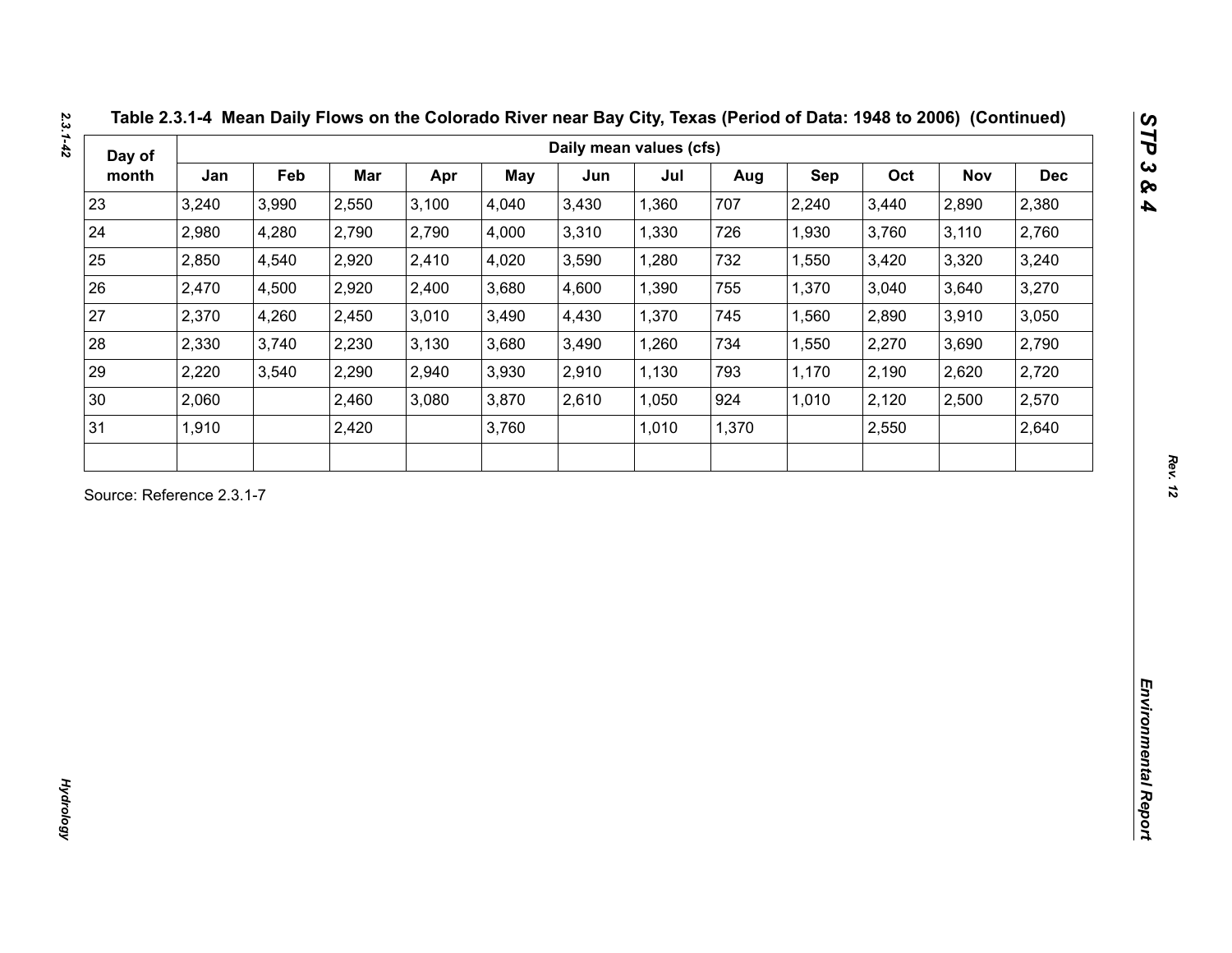|      |        |        |       |        |        |        | Monthly mean flows (cfs) |        |            |        |            |            |
|------|--------|--------|-------|--------|--------|--------|--------------------------|--------|------------|--------|------------|------------|
| Year | Jan    | Feb    | Mar   | Apr    | May    | Jun    | Jul                      | Aug    | <b>Sep</b> | Oct    | <b>Nov</b> | <b>Dec</b> |
| 1948 |        |        |       |        | 1,009  | 325.9  | 599.4                    | 637.1  | 928.4      | 875.3  | 894.5      | 794.5      |
| 1949 | 942.8  | 2,850  | 2,093 | 6,018  | 1,457  | 889.4  | 935.8                    | 525.5  | 1,115      | 4,507  | 1,635      | 2,530.     |
| 1950 | 1,908  | 3,713  | 1,167 | 2,626  | 1,476  | 3,532  | 815.5                    | 341.3  | 1,357      | 691.7  | 680.1      | 788.2      |
| 1951 | 841.0  | 1,045  | 528.8 | 294.5  | 446.3  | 1,489  | 71.4                     | 298.9  | 1,289      | 634.7  | 439.5      | 405.8      |
| 1952 | 344.0  | 449.6  | 344.7 | 979.2  | 1,830. | 453.7  | 503.1                    | 235.5  | 763.3      | 389.8  | 622.1      | 1,940.     |
| 1953 | 1,374  | 1,612  | 714.1 | 458.0  | 4,924  | 177.9  | 619.1                    | 897.6  | 1,508      | 1,315  | 883.9      | 1,625      |
| 1954 | 784.4  | 402.8  | 260.3 | 383.7  | 676.1  | 221.9  | 193.2                    | 545.4  | 474.1      | 453.2  | 378.5      | 362.0      |
| 1955 | 485.3  | 1,646  | 295.9 | 436.0  | 1,418  | 2,640. | 1,511                    | 1,541. | 1,073      | 2,508  | 1,793      | 898.4      |
| 1956 | 496.9  | 993.9  | 388.0 | 472.4  | 886.3  | 814.6  | 164.2                    | 367.2  | 313.6      | 285.9  | 225.5      | 296.8      |
| 1957 | 249.2  | 347.6  | 2,037 | 5,027  | 27,750 | 24,560 | 4,058                    | 1,757  | 4,975      | 12,820 | 8,559      | 6,173      |
| 1958 | 6,146  | 9,910. | 7,537 | 5,050. | 5,611  | 3,544  | 3,412                    | 2,080. | 3,804      | 2,330. | 2,609      | 1,035      |
| 1959 | 1,231  | 3,675  | 1,348 | 7,564  | 2,926  | 1,500. | 844.0                    | 2,506  | 2,575      | 10,410 | 6,010.     | 4,408      |
| 1960 | 4,205  | 4,954  | 3,693 | 3,829  | 5,898  | 8,909  | 2,566                    | 1,949  | 1,113      | 4,944  | 7,059      | 3,708      |
| 1961 | 4,849  | 8,289  | 4,682 | 3,672  | 1,877  | 8,613  | 7,675                    | 2,876  | 11,160     | 1,736  | 4,713      | 3,580.     |
| 1962 | 2,672  | 1,058  | 699.6 | 562.4  | 341.2  | 1,183  | 582.5                    | 274.5  | 888.3      | 813.0  | 680.9      | 1,358      |
| 1963 | 979.0  | 1,637  | 577.1 | 387.3  | 355.5  | 384.2  | 635.8                    | 313.0  | 393.0      | 351.7  | 317.8      | 342.5      |
| 1964 | 257.5  | 482.2  | 800.0 | 125.0  | 226.8  | 504.6  | 115.3                    | 114.1  | 878.1      | 765.9  | 694.6      | 572.8      |
| 1965 | 2,233  | 4,850. | 773.8 | 367.6  | 6,250. | 6,364  | 1,369                    | 189.0  | 447.1      | 1,018  | 3,464      | 4,101      |
| 1966 | 1,890. | 1,966  | 1,556 | 2,154  | 6,532  | 1,129  | 427.9                    | 583.0  | 93.9       | 588.1  | 850.6      | 296.7      |
| 1967 | 269.8  | 246.4  | 257.4 | 323.6  | 452.6  | 294.4  | 1.00                     | 311.4  | 2,675      | 1,101  | 1,329      | 676.5      |
| 1968 | 8,228  | 6,700. | 5,908 | 6,859  | 10,130 | 12,050 | 3,375                    | 739.0  | 1,907      | 764.0  | 626.7      | 2,456      |
| 1969 | 879.2  | 4,002  | 3,773 | 4,274  | 5,566  | 901.8  | 371.3                    | 200.0  | 326.2      | 1,480. | 3,614      | 2,680.     |

 $2.3.1 - 4.3$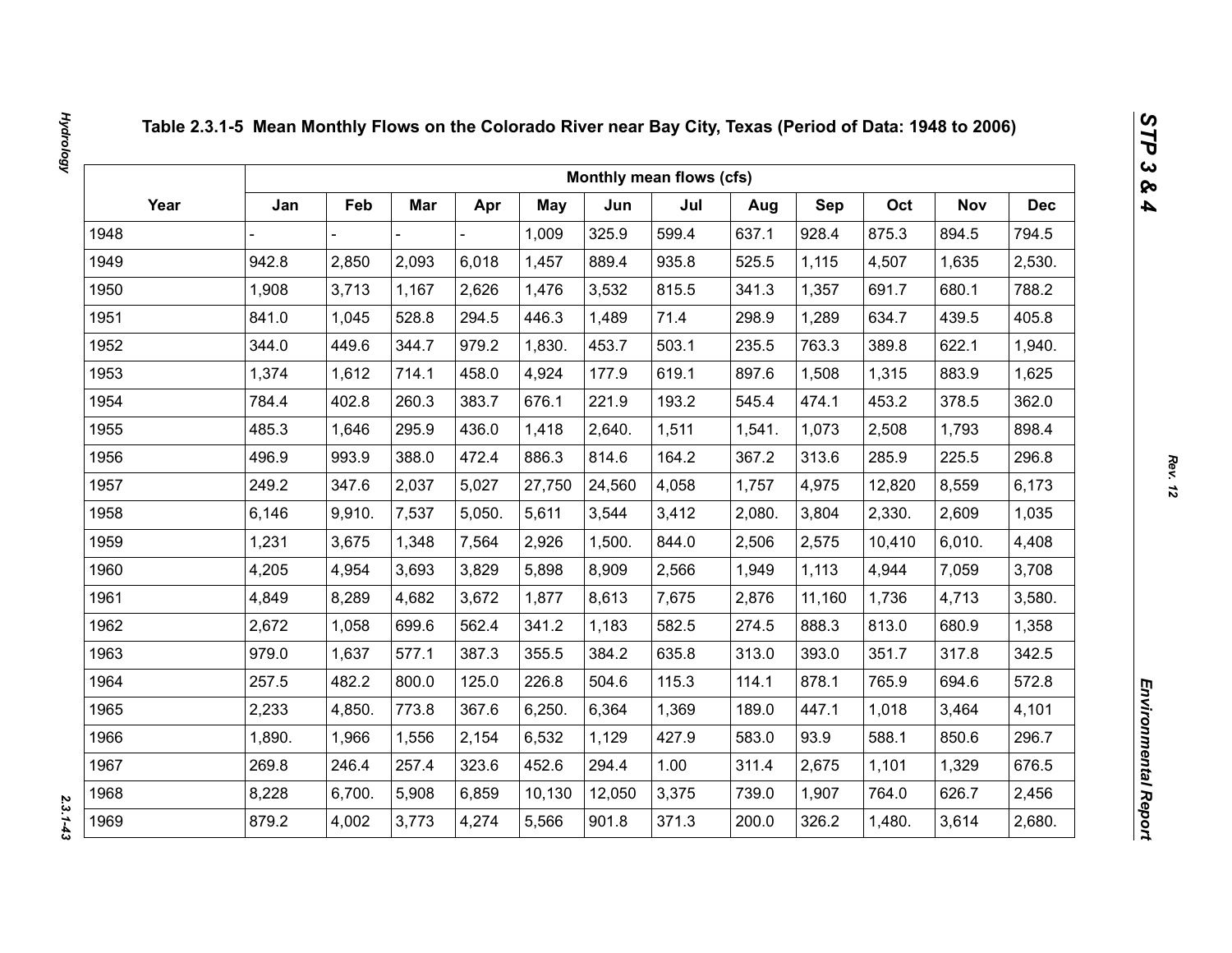|      |        |        |       |        |            |        | Monthly mean flows (cfs) |       |       |        |            |            |
|------|--------|--------|-------|--------|------------|--------|--------------------------|-------|-------|--------|------------|------------|
| Year | Jan    | Feb    | Mar   | Apr    | <b>May</b> | Jun    | Jul                      | Aug   | Sep   | Oct    | <b>Nov</b> | <b>Dec</b> |
| 1970 | 2,800. | 3,238  | 7,371 | 5,460. | 6,987      | 4,276  | 2,139                    | 887.9 | 1,341 | 3,801  | 703.1      | 458.5      |
| 1971 | 592.2  | 342.5  | 282.7 | 559.0  | 533.4      | 155.5  | 280.6                    | 795.3 | 2,592 | 1,684  | 3,462      | 4,883      |
| 1972 | 1,907  | 1,530. | 747.9 | 353.2  | 4,537      | 850.6  | 923.9                    | 310.7 | 425.5 | 766.7  | 889.2      | 498.3      |
| 1973 | 1,727  | 2,727  | 3,638 | 5,810. | 2,428      | 8,229  | 877.9                    | 1,431 | 2,916 | 8,905  | 2,676      | 2,460.     |
| 1974 | 6,414  | 1,898  | 1,231 | 908.8  | 2,437      | 817.0  | 571.1                    | 1,088 | 7,521 | 4,549  | 13,470     | 5,084      |
| 1975 | 3,441  | 7,820. | 3,765 | 2,708  | 13,140     | 10,050 | 4,447                    | 1,388 | 787.6 | 908.6  | 26.3       | 1,009      |
| 1976 | 679.8  | 462.7  | 528.5 | 3,941  | 3,922      | 2,255  | 4,164                    | 1,275 | 1,303 | 2,507  | 2,814      | 7,003      |
| 1977 | 2,169  | 5,394  | 1,754 | 13,410 | 7,448      | 3,135  | 910.2                    | 489.1 | 935.1 | 536.7  | 826.1      | 536.3      |
| 1978 | 1,007  | 1,169  | 400.5 | 809.7  | 328.8      | 1,006  | 673.5                    | 451.7 | 2,733 | 545.0  | 1,222      | 770.1      |
| 1979 | 4,633  | 3,838  | 2,045 | 3,806  | 6,679      | 6,579  | 1,905                    | 877.2 | 3,956 | 594.3  | 484.3      | 540.7      |
| 1980 | 1,708  | 1,013  | 739.8 | 939.9  | 3,121      | 444.6  | 634.9                    | 349.4 | 625.2 | 787.4  | 723.5      | 885.8      |
| 1981 | 974.1  | 732.4  | 2,285 | 1,457  | 1,952      | 16,580 | 4,606                    | 839.6 | 4,463 | 2,223  | 7,674      | 1,617      |
| 1982 | 1,052  | 1,472  | 1,206 | 1,474  | 7,430.     | 1,147  | 1,853                    | 876.2 | 729.8 | 658.6  | 1,019      | 760.9      |
| 1983 | 869.9  | 3,082  | 3,599 | 783.2  | 2,818      | 869.9  | 1,770.                   | 902.8 | 2,444 | 1,523  | 881.7      | 641.5      |
| 1984 | 949.0  | 520.1  | 284.0 | 232.3  | 869.0      | 459.3  | 589.9                    | 405.4 | 520.7 | 4,810. | 1,272      | 1,261      |
| 1985 | 1,979  | 2,052  | 3,955 | 2,652  | 953.3      | 1,799  | 986.7                    | 408.8 | 550.5 | 1,408  | 4,370.     | 2,738      |
| 1986 | 1,710. | 1,208  | 918.3 | 419.4  | 2,804      | 4,216  | 924.6                    | 688.3 | 1,375 | 4,545  | 5,594      | 10,260     |
| 1987 | 6,866  | 5,326  | 6,758 | 2,751  | 2,261      | 30,360 | 5,321                    | 1,646 | 2,025 | 1,658  | 1,510.     | 1,241      |
| 1988 | 896.2  | 572.6  | 2,327 | 650.3  | 501.8      | 637.1  | 464.5                    | 750.1 | 427.5 | 606.8  | 385.0      | 382.7      |
| 1989 | 1,446  | 1,009  | 691.5 | 655.7  | 1,730      | 1,064  | 553.3                    | 495.6 | 270.0 | 253.7  | 377.8      | 292.5      |
| 1990 | 301.7  | 632.6  | 505.1 | 1,009  | 1,391      | 290.4  | 656.8                    | 259.5 | 547.7 | 368.6  | 423.4      | 321.4      |
| 1991 | 6,215  | 2,923  | 1,402 | 6,727  | 2,353      | 855.2  | 1,412                    | 644.6 | 1,101 | 711.8  | 665.5      | 16,200     |

**Hydrology** *Hydrology*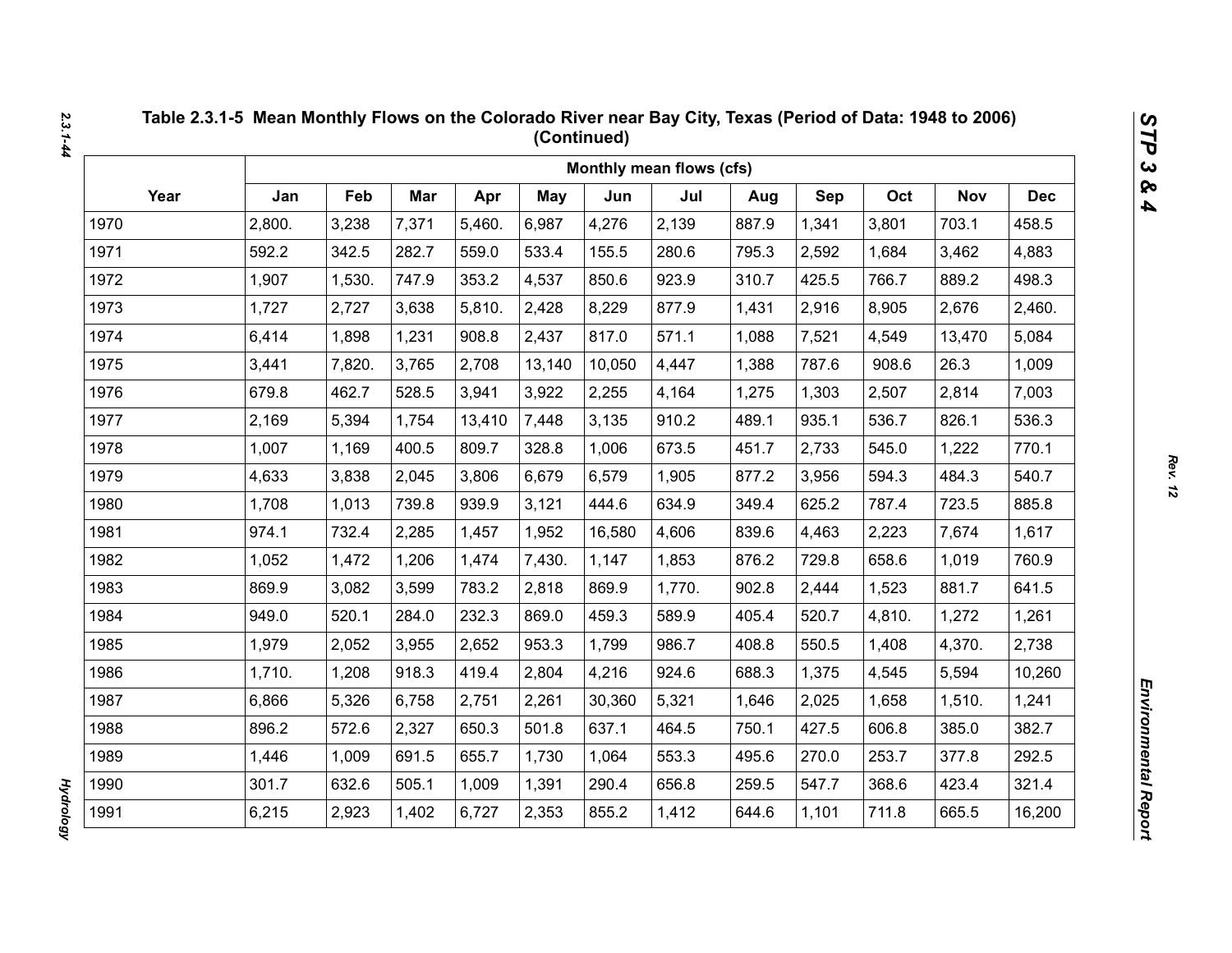|      |        |        |            |        |        |        | Monthly mean flows (cfs) |       |       |        |            |            |
|------|--------|--------|------------|--------|--------|--------|--------------------------|-------|-------|--------|------------|------------|
| Year | Jan    | Feb    | <b>Mar</b> | Apr    | May    | Jun    | Jul                      | Aug   | Sep   | Oct    | <b>Nov</b> | <b>Dec</b> |
| 1992 | 25,780 | 42,200 | 25,780     | 12,620 | 20,920 | 23,050 | 2,216                    | 988.2 | 1,223 | 1,031  | 2,147      | 2,314      |
| 1993 | 4,205  | 3,464  | 5,037      | 5,061  | 6,483  | 7,369  | 1,062                    | 824.7 | 766.5 | 1,209  | 1,034      | 732.4      |
| 1994 | 616.8  | 878.5  | 759.8      | 702.6  | 2,440. | 1,706  | 339.1                    | 1,121 | 738.4 | 10,040 | 1,698      | 3,667      |
| 1995 | 3,368  | 929.7  | 3,987      | 3,173  | 1,449  | 9,092  | 1,294                    | 739.5 | 654.9 | 585.8  | 884.1      | 1,653      |
| 1996 | 615.2  | 538.2  | 358.5      | 404.2  | 276.4  | 2,177  | 467.5                    | 1,025 | 2,548 | 563.6  | 787.2      | 912.3      |
| 1997 | 2,164  | 2,570. | 13,680     | 10,230 | 7,736  | 14,140 | 14,240                   | 1,114 | 1,774 | 5,248  | 1,461      | 2,175      |
| 1998 | 2,078  | 5,535  | 7,130.     | 3,469  | 752.4  | 366.6  | 419.1                    | 656.2 | 3,662 | 16,110 | 12,830     | 4,822      |
| 1999 | 2,533  | 1,221  | 2,603      | 1,391  | 1,224  | 1,957  | 1,212                    | 430.6 | 425.9 | 712.8  | 444.6      | 437.7      |
| 2000 | 497.8  | 422.7  | 375.6      | 764.6  | 1,379  | 1,141  | 368.0                    | 276.8 | 310.1 | 752.3  | 4,818      | 1,875      |
| 2001 | 3,794  | 2,983  | 5,009      | 2,529  | 1,707  | 394.8  | 321.7                    | 846.8 | 4,622 | 2,255  | 4,325      | 5,888      |
| 2002 | 2,066  | 986.1  | 738.0      | 1,670. | 586.5  | 547.5  | 12,820                   | 2,044 | 3,221 | 5,244  | 9,011      | 6,110.     |
| 2003 | 4,029  | 7,271  | 4,822      | 1,401  | 554.6  | 1,103  | 2,025                    | 786.5 | 1,603 | 917.4  | 1,171      | 744.2      |
| 2004 | 1,520. | 2,472  | 1,232      | 1,972  | 3,660. | 10,710 | 4,053                    | 926.9 | 802.8 | 1,822  | 19,720     | 9,539      |
| 2005 | 3,317  | 5,745  | 7,733      | 3,005  | 1,457  | 1,069  | 1,364                    | 547.2 | 873.8 | 918.1  | 605.0      | 548.1      |
| 2006 | 493.1  | 476.6  | 505.0      | 592.2  | 649.5  | 960.2  | 1,349                    | 372.4 | 636.4 |        |            |            |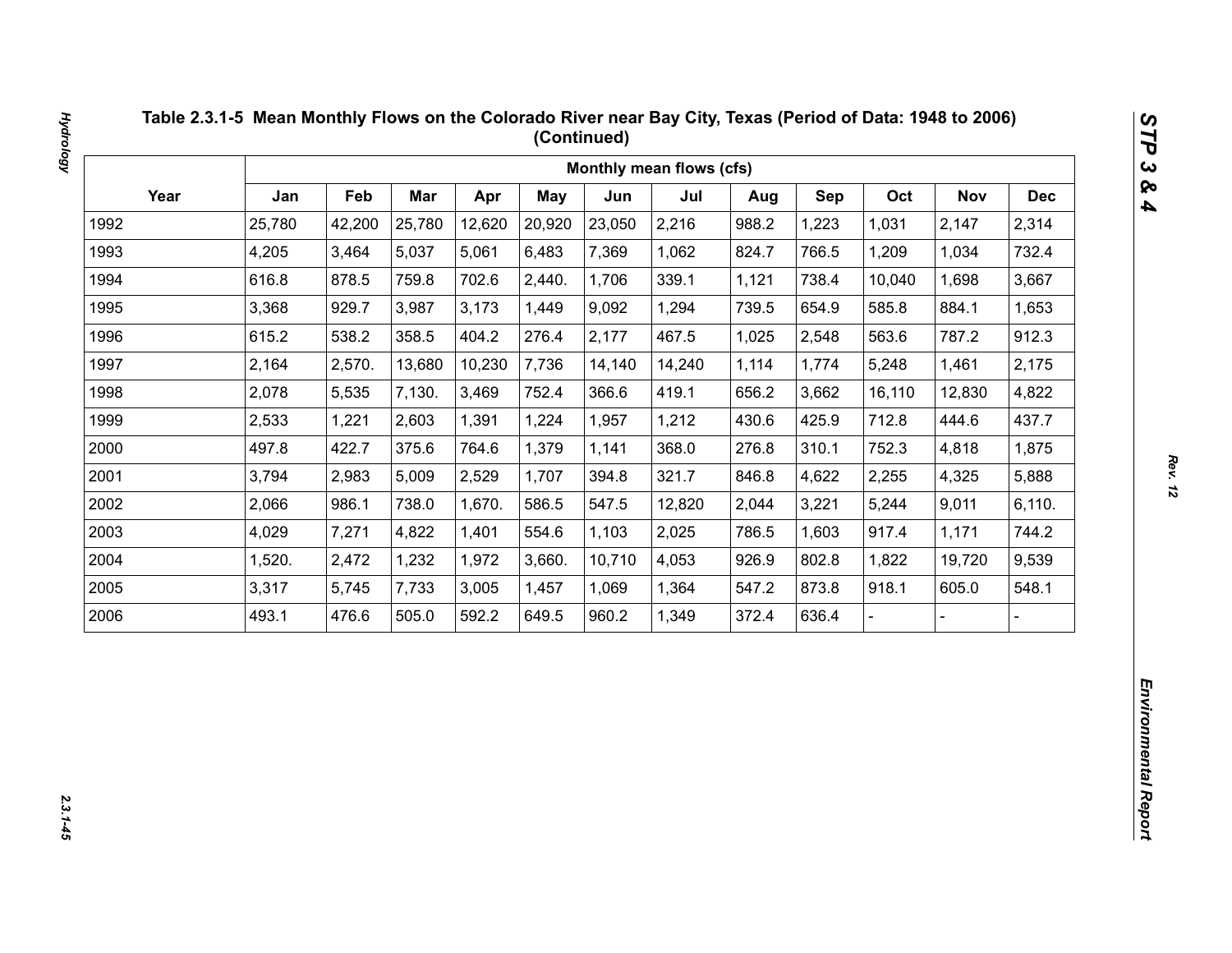| Table 2.3.1-5 Mean Monthly Flows on the Colorado River near Bay City, Texas (Period of Data: 1948 to 2006) (Continue |  |  |
|----------------------------------------------------------------------------------------------------------------------|--|--|
|----------------------------------------------------------------------------------------------------------------------|--|--|

| Year<br><b>Maximum Monthly</b><br>Discharge<br>Minimum Monthly<br>Discharge<br>Average Monthly<br>Discharge<br>Source: Reference 2.3.1-7 | Jan<br>25,780<br>249.2<br>2,560 | Feb<br>42,200<br>246.4<br>3,230 | Mar<br>25,780<br>257.4<br>2,860 | Apr<br>13,410<br>125<br>2,730 | <b>May</b><br>27,750<br>226.8<br>3,660 | Jun<br>30,360<br>155.5<br>4,280 | Jul<br>14,240<br>$\mathbf{1}$<br>1,880 | Aug<br>2,876<br>114.1<br>835 | Sep<br>11,160<br>93.9<br>1,750 | Oct<br>16,110<br>253.7<br>2,460 | <b>Nov</b><br>19,720<br>225.5<br>2,780 | <b>Dec</b><br>16,200<br>292.5<br>2,450 |
|------------------------------------------------------------------------------------------------------------------------------------------|---------------------------------|---------------------------------|---------------------------------|-------------------------------|----------------------------------------|---------------------------------|----------------------------------------|------------------------------|--------------------------------|---------------------------------|----------------------------------------|----------------------------------------|
|                                                                                                                                          |                                 |                                 |                                 |                               |                                        |                                 |                                        |                              |                                |                                 |                                        |                                        |
|                                                                                                                                          |                                 |                                 |                                 |                               |                                        |                                 |                                        |                              |                                |                                 |                                        |                                        |
|                                                                                                                                          |                                 |                                 |                                 |                               |                                        |                                 |                                        |                              |                                |                                 |                                        |                                        |
|                                                                                                                                          |                                 |                                 |                                 |                               |                                        |                                 |                                        |                              |                                |                                 |                                        |                                        |
|                                                                                                                                          |                                 |                                 |                                 |                               |                                        |                                 |                                        |                              |                                |                                 |                                        |                                        |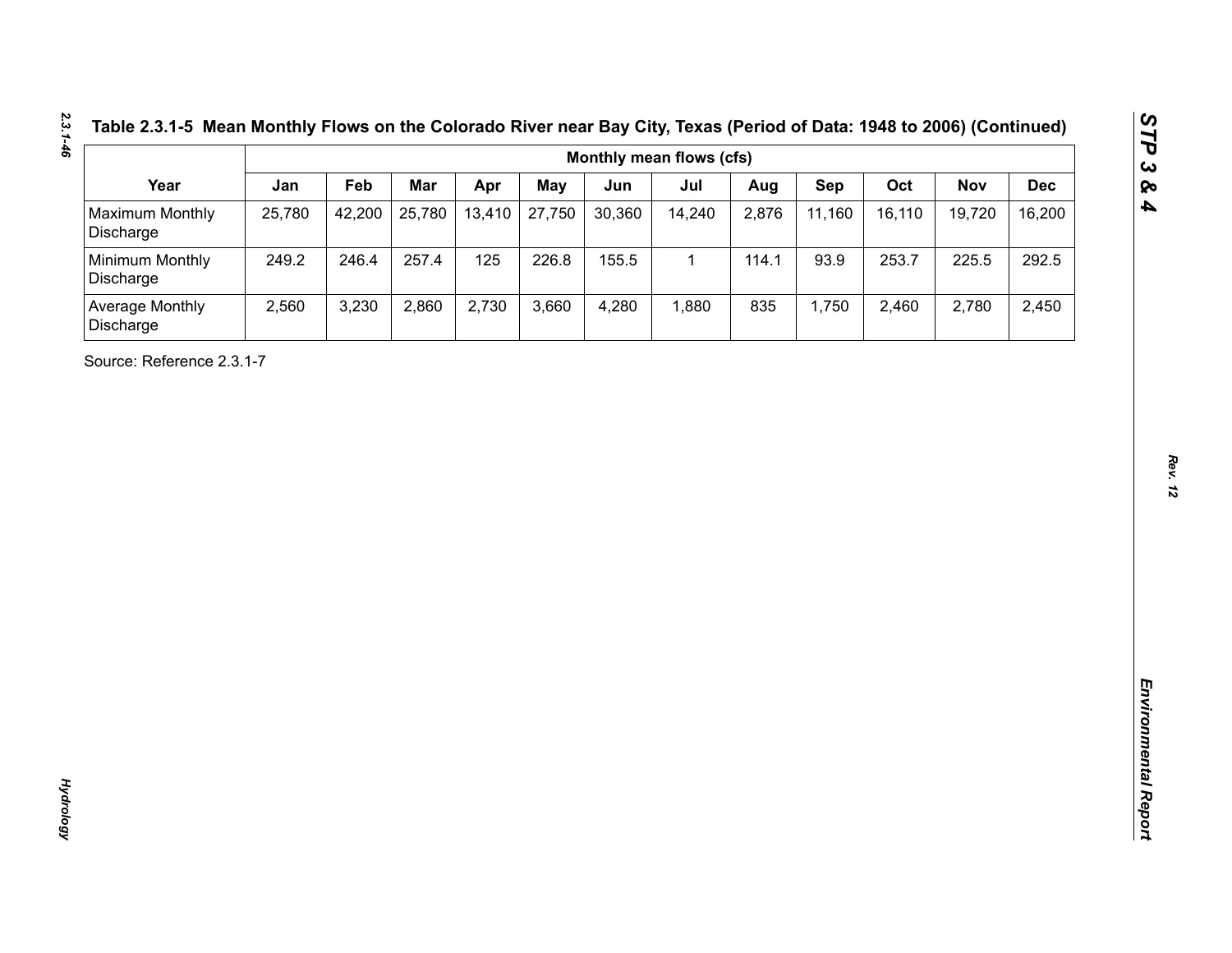|      |       |       |                 |                |                |                | Monthly minimum flows (cfs) |                |                |                |                |            |
|------|-------|-------|-----------------|----------------|----------------|----------------|-----------------------------|----------------|----------------|----------------|----------------|------------|
| Year | Jan   | Feb   | Mar             | Apr            | May            | Jun            | Jul                         | Aug            | Sep            | Oct            | <b>Nov</b>     | <b>Dec</b> |
| 1948 |       |       |                 |                | 44             | 16             | 154                         | 221            | 394            | 600            | 655            | 630        |
| 1949 | 655   | 865   | 1,420           | 560            | 81             | 88             | 305                         | 162            | 340            | 610            | 1,150          | 1,120      |
| 1950 | 1,120 | 1,120 | 810             | 460            | 586            | 635            | 137                         | 157            | 568            | 508            | 498            | 530        |
| 1951 | 610   | 605   | 298             | $\overline{7}$ | 8              | $\mathbf 0$    | 0                           | $\mathbf 0$    | 521            | 386            | 400            | 350        |
| 1952 | 322   | 302   | 229             | 151            | $\mathbf{1}$   | $\mathbf 0$    | 143                         | 50             | 90             | 242            | 290            | 660        |
| 1953 | 630   | 930   | 226             | $\mathbf 0$    | 386            | 11             | 48                          | $\overline{2}$ | 256            | 346            | 431            | 440        |
| 1954 | 467   | 350   | 92              | $\overline{2}$ | 190            | 28             | 43                          | 208            | 238            | 318            | 342            | 318        |
| 1955 | 368   | 350   | 53              | 23             | $\mathbf{1}$   | 386            | 550                         | 740            | 526            | 1,080          | 1,020          | 530        |
| 1956 | 404   | 440   | 60              | 53             | 15             | 205            | $\overline{0}$              | 12             | 114            | 156            | 128            | 92         |
| 1957 | 219   | 231   | 305             | 455            | 7,430          | 5,780          | 2,260                       | 925            | 1,710          | 2,130          | 6,180          | 4,400      |
| 1958 | 4,110 | 2,400 | 6,540           | 3,660          | 3,000          | 2,520          | 1,400                       | 1,670          | 1,600          | 1,600          | 1,300          | 710        |
| 1959 | 805   | 1,460 | 900             | 850            | 1,300          | 562            | 510                         | 1,080          | 1,920          | 2,760          | 3,840          | 3,160      |
| 1960 | 2,280 | 2,200 | 2,130           | 2,840          | 1,850          | 1,090          | 1,360                       | 1,270          | 500            | 1,170          | 2,350          | 1,700      |
| 1961 | 1,670 | 1,390 | 3,920           | 2,590          | 1,200          | 800            | 3,110                       | 2,350          | 2,270          | 1,200          | 1,140          | 2,700      |
| 1962 | 1,570 | 785   | 225             | 50             | 5              | 416            | 201                         | 107            | 342            | 466            | 449            | 650        |
| 1963 | 550   | 449   | 26              | 14             | 12             | 22             | 76                          | 12             | 12             | 52             | 253            | 247        |
| 1964 | 5     | 256   | 10 <sup>°</sup> | $\overline{3}$ | $\overline{2}$ | $\overline{2}$ | $\overline{3}$              | $\mathbf{1}$   | $\mathbf{1}$   | $\overline{2}$ | $\overline{3}$ | 238        |
| 1965 | 255   | 722   | 227             | 24             | 12             | 4,240          | 92                          | 16             | 16             | 510            | 1,070          | 1,070      |
| 1966 | 1,100 | 710   | 432             | 60             | 2,060          | 300            | 10                          | 3              | $\overline{2}$ | 72             | 282            | 258        |
| 1967 | 190   | 8     | $\overline{2}$  | $\mathbf 1$    | $\mathbf{1}$   |                | $\mathbf{1}$                | $\mathbf 0$    | $\mathbf{1}$   | 221            | 304            | 490        |
| 1968 | 476   | 6,010 | 3,850           | 5,100          | 4,500          | 3,900          | 1,050                       | 258            | 205            | 182            | 428            | 781        |
| 1969 | 569   | 520   | 1,440           | 365            | 1,640          | 234            | $\mathbf{1}$                | 0              | $\mathbf 0$    | $\mathbf 0$    | 2,810          | 1,520      |

 $2.3.1 - 47$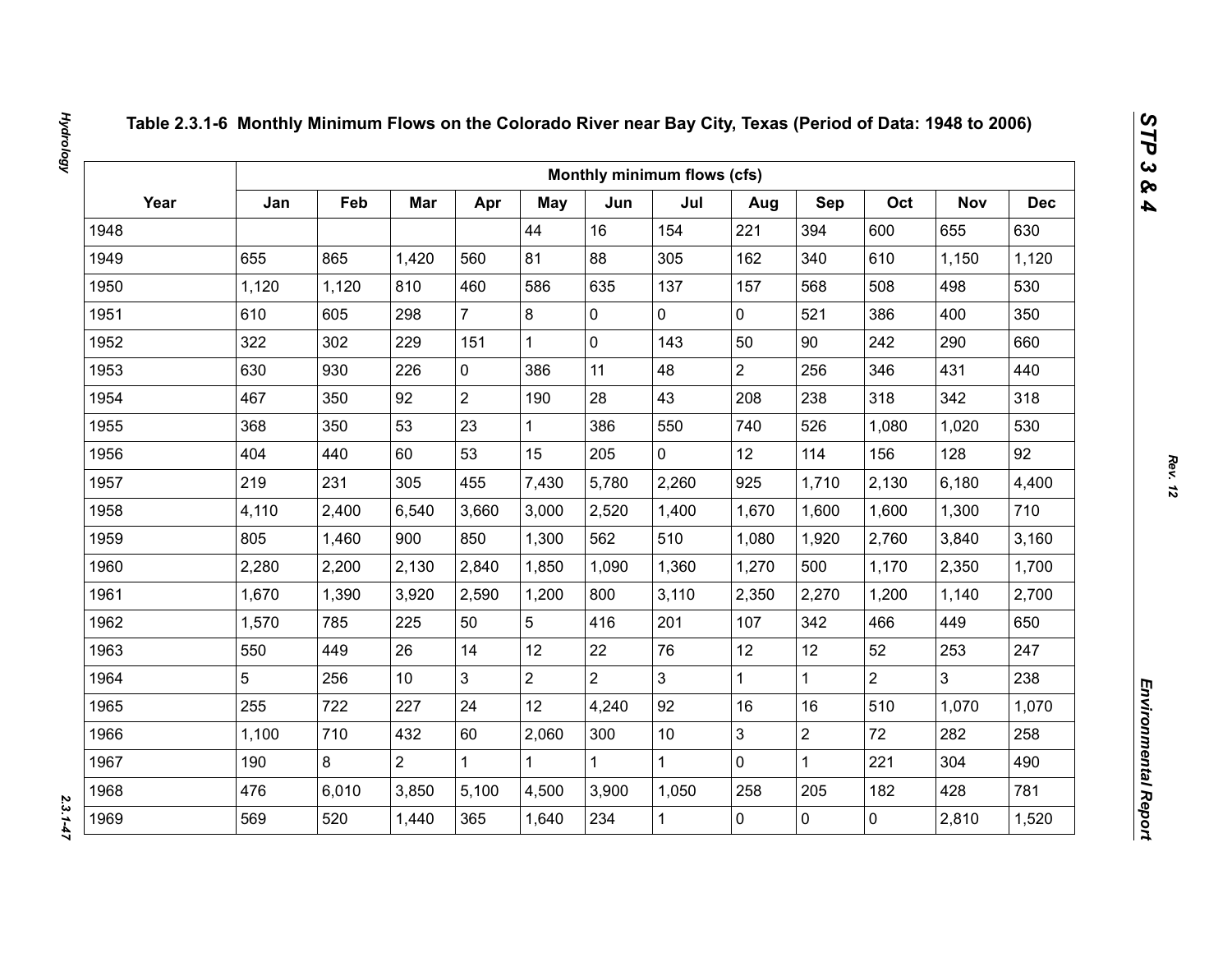|      |       |       |                |                |       |       | Monthly minimum flows (cfs) |              |       |       |            |            |
|------|-------|-------|----------------|----------------|-------|-------|-----------------------------|--------------|-------|-------|------------|------------|
| Year | Jan   | Feb   | Mar            | Apr            | May   | Jun   | Jul                         | Aug          | Sep   | Oct   | <b>Nov</b> | <b>Dec</b> |
| 1970 | 2,020 | 1,390 | 4,440          | 3,560          | 350   | 1,670 | 504                         | 84           | 406   | 72    | 410        | 370        |
| 1971 | 380   | 280   | $\overline{2}$ | 5              | 3     |       | 5                           | 6            | 239   | 40    | 2,150      | 1,670      |
| 1972 | 626   | 645   | 10             | $\overline{2}$ | 9     | 6     | 96                          | 3            | 8     | 332   | 529        | 300        |
| 1973 | 400   | 1,100 | 1,100          | 1,020          | 1,490 | 415   | 100                         | 500          | 31    | 265   | 1,520      | 1,210      |
| 1974 | 2,300 | 1,060 | 262            | 150            | 15    | 41    | 86                          | 10           | 1,720 | 2,510 | 6,290      | 1,540      |
| 1975 | 1,470 | 1,540 | 1,020          | 1,560          | 2,930 | 4,850 | 1,740                       | 500          | 128   | 284   | 557        | 490        |
| 1976 | 477   | 234   | 111            | 330            | 415   | 829   | 752                         | 699          | 618   | 807   | 832        | 1,540      |
| 1977 | 1,480 | 1,770 | 1,040          | 1,460          | 4,690 | 803   | 537                         | 309          | 174   | 294   | 388        | 369        |
| 1978 | 388   | 479   | 161            | 240            | 166   | 222   | 348                         | 227          | 597   | 363   | 365        | 459        |
| 1979 | 1,170 | 1,110 | 521            | 1,190          | 500   | 847   | 613                         | 624          | 379   | 393   | 413        | 385        |
| 1980 | 356   | 357   | 299            | 352            | 451   | 351   | 345                         | $\mathbf{1}$ | 66    | 467   | 476        | 573        |
| 1981 | 535   | 534   | 370            | 675            | 15    | 1,370 | 1,220                       | 406          | 593   | 586   | 2,060      | 1,010      |
| 1982 | 635   | 597   | 807            | 474            | 728   | 737   | 791                         | 356          | 314   | 424   | 372        | 439        |
| 1983 | 379   | 433   | 310            | 38             | 156   | 265   | 303                         | 70           | 159   | 40    | 443        | 480        |
| 1984 | 521   | 373   | 70             | 45             | 3     | 15    | 225                         | 9            | 17    | 271   | 685        | 610        |
| 1985 | 982   | 690   | 873            | 1,500          | 178   | 260   | 307                         | 87           | 142   | 236   | 600        | 1,150      |
| 1986 | 1,100 | 708   | 85             | 48             | 494   | 1,440 | 501                         | 340          | 337   | 502   | 3,630      | 2,390      |
| 1987 | 4,090 | 1,950 | 4,460          | 380            | 583   | 8,370 | 2,580                       | 610          | 1,420 | 1,230 | 797        | 644        |
| 1988 | 576   | 526   | 509            | $\overline{7}$ | 81    | 24    | 168                         | 478          | 129   | 260   | 290        | 283        |
| 1989 | 357   | 558   | 125            | 157            | 48    | 33    | 148                         | 60           | 77    | 36    | 261        | 198        |
| 1990 | 230   | 238   | 85             | 265            | 137   | 37    | 226                         | 119          | 68    | 61    | 253        | 180        |
| 1991 | 392   | 1,100 | 468            | 783            | 415   | 431   | 568                         | 72           | 559   | 441   | 439        | 486        |

*2.3.1-48*

*Rev. 12*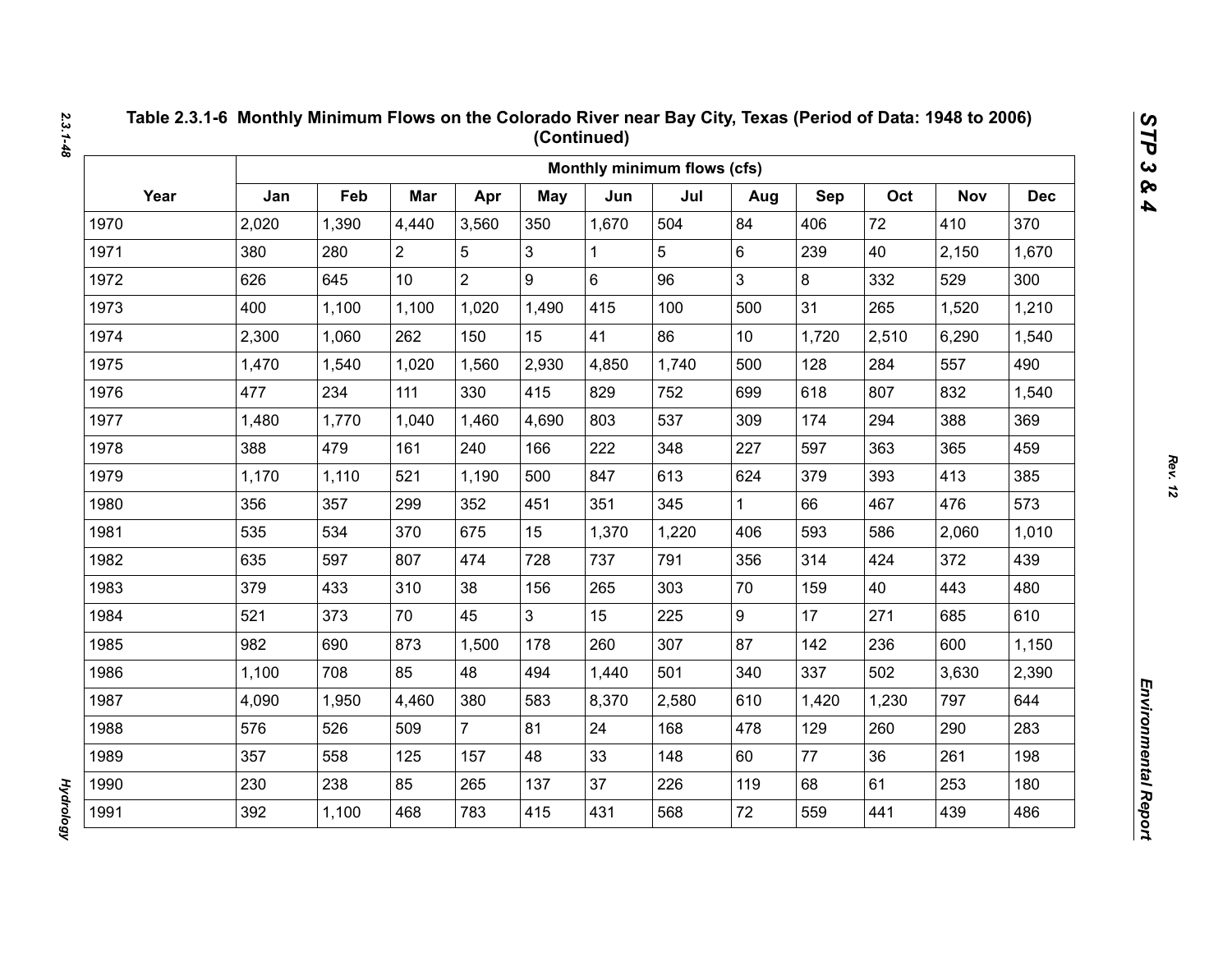| Year<br>Jan<br>Feb<br>Mar<br>Oct<br>Apr<br><b>May</b><br>Jun<br>Jul<br>Sep<br><b>Nov</b><br>Aug<br>13,000<br>5,530<br>5,040<br>2,930<br>733<br>496<br>898<br>1992<br>17,000<br>1,980<br>590<br>645<br>1993<br>1,470<br>2,200<br>39<br>175<br>215<br>349<br>533<br>684<br>1,940<br>1,670<br>1,940<br>90<br>67<br>1994<br>515<br>555<br>278<br>51<br>138<br>374<br>918<br>394<br>541<br>1995<br>1,460<br>795<br>1,070<br>617<br>203<br>265<br>99<br>506<br>147<br>551<br>370<br>20<br>20<br>20<br>236<br>20<br>393<br>1996<br>546<br>236<br>448<br>247<br>648<br>1997<br>188<br>533<br>6,180<br>3,210<br>4,570<br>3,610<br>1,770<br>503<br>821<br>470<br>869<br>2,790<br>1,020<br>227<br>15<br>239<br>1998<br>1,000<br>1,090<br>429<br>245<br>145<br>3,870<br>1999<br>1,490<br>943<br>743<br>690<br>478<br>488<br>340<br>253<br>118<br>349<br>484<br>21<br>37<br>2000<br>281<br>30<br>48<br>41<br>285<br>718<br>320<br>201<br>10 <sup>1</sup><br>2001<br>2,300<br>48<br>95<br>178<br>589<br>578<br>472<br>2,010<br>1,160<br>755<br>503<br>2002<br>894<br>433<br>545<br>292<br>2,000<br>535<br>191<br>120<br>669<br>1,020<br>1,510<br>2003<br>869<br>578<br>593<br>1,790<br>1,300<br>2,160<br>115<br>631<br>249<br>262<br>206<br>2004<br>517<br>277<br>354<br>980<br>800<br>627<br>316<br>928<br>357<br>358<br>376<br>2005<br>670<br>372<br>2,250<br>3,090<br>4,030<br>1,350<br>632<br>180<br>391<br>591<br>660<br>2006<br>428<br>370<br>250<br>250<br>270<br>337<br>382<br>210<br>230 |  |  |  | Monthly minimum flows (cfs) |  |  |            |
|-------------------------------------------------------------------------------------------------------------------------------------------------------------------------------------------------------------------------------------------------------------------------------------------------------------------------------------------------------------------------------------------------------------------------------------------------------------------------------------------------------------------------------------------------------------------------------------------------------------------------------------------------------------------------------------------------------------------------------------------------------------------------------------------------------------------------------------------------------------------------------------------------------------------------------------------------------------------------------------------------------------------------------------------------------------------------------------------------------------------------------------------------------------------------------------------------------------------------------------------------------------------------------------------------------------------------------------------------------------------------------------------------------------------------------------------------------------------------------------|--|--|--|-----------------------------|--|--|------------|
|                                                                                                                                                                                                                                                                                                                                                                                                                                                                                                                                                                                                                                                                                                                                                                                                                                                                                                                                                                                                                                                                                                                                                                                                                                                                                                                                                                                                                                                                                     |  |  |  |                             |  |  | <b>Dec</b> |
|                                                                                                                                                                                                                                                                                                                                                                                                                                                                                                                                                                                                                                                                                                                                                                                                                                                                                                                                                                                                                                                                                                                                                                                                                                                                                                                                                                                                                                                                                     |  |  |  |                             |  |  | 927        |
|                                                                                                                                                                                                                                                                                                                                                                                                                                                                                                                                                                                                                                                                                                                                                                                                                                                                                                                                                                                                                                                                                                                                                                                                                                                                                                                                                                                                                                                                                     |  |  |  |                             |  |  | 520        |
|                                                                                                                                                                                                                                                                                                                                                                                                                                                                                                                                                                                                                                                                                                                                                                                                                                                                                                                                                                                                                                                                                                                                                                                                                                                                                                                                                                                                                                                                                     |  |  |  |                             |  |  | 899        |
|                                                                                                                                                                                                                                                                                                                                                                                                                                                                                                                                                                                                                                                                                                                                                                                                                                                                                                                                                                                                                                                                                                                                                                                                                                                                                                                                                                                                                                                                                     |  |  |  |                             |  |  | 460        |
|                                                                                                                                                                                                                                                                                                                                                                                                                                                                                                                                                                                                                                                                                                                                                                                                                                                                                                                                                                                                                                                                                                                                                                                                                                                                                                                                                                                                                                                                                     |  |  |  |                             |  |  | 359        |
|                                                                                                                                                                                                                                                                                                                                                                                                                                                                                                                                                                                                                                                                                                                                                                                                                                                                                                                                                                                                                                                                                                                                                                                                                                                                                                                                                                                                                                                                                     |  |  |  |                             |  |  | 753        |
|                                                                                                                                                                                                                                                                                                                                                                                                                                                                                                                                                                                                                                                                                                                                                                                                                                                                                                                                                                                                                                                                                                                                                                                                                                                                                                                                                                                                                                                                                     |  |  |  |                             |  |  | 2,290      |
|                                                                                                                                                                                                                                                                                                                                                                                                                                                                                                                                                                                                                                                                                                                                                                                                                                                                                                                                                                                                                                                                                                                                                                                                                                                                                                                                                                                                                                                                                     |  |  |  |                             |  |  | 333        |
|                                                                                                                                                                                                                                                                                                                                                                                                                                                                                                                                                                                                                                                                                                                                                                                                                                                                                                                                                                                                                                                                                                                                                                                                                                                                                                                                                                                                                                                                                     |  |  |  |                             |  |  | 823        |
|                                                                                                                                                                                                                                                                                                                                                                                                                                                                                                                                                                                                                                                                                                                                                                                                                                                                                                                                                                                                                                                                                                                                                                                                                                                                                                                                                                                                                                                                                     |  |  |  |                             |  |  | 1,930      |
|                                                                                                                                                                                                                                                                                                                                                                                                                                                                                                                                                                                                                                                                                                                                                                                                                                                                                                                                                                                                                                                                                                                                                                                                                                                                                                                                                                                                                                                                                     |  |  |  |                             |  |  | 1,530      |
|                                                                                                                                                                                                                                                                                                                                                                                                                                                                                                                                                                                                                                                                                                                                                                                                                                                                                                                                                                                                                                                                                                                                                                                                                                                                                                                                                                                                                                                                                     |  |  |  |                             |  |  | 398        |
|                                                                                                                                                                                                                                                                                                                                                                                                                                                                                                                                                                                                                                                                                                                                                                                                                                                                                                                                                                                                                                                                                                                                                                                                                                                                                                                                                                                                                                                                                     |  |  |  |                             |  |  | 3,040      |
|                                                                                                                                                                                                                                                                                                                                                                                                                                                                                                                                                                                                                                                                                                                                                                                                                                                                                                                                                                                                                                                                                                                                                                                                                                                                                                                                                                                                                                                                                     |  |  |  |                             |  |  | 460        |
|                                                                                                                                                                                                                                                                                                                                                                                                                                                                                                                                                                                                                                                                                                                                                                                                                                                                                                                                                                                                                                                                                                                                                                                                                                                                                                                                                                                                                                                                                     |  |  |  |                             |  |  |            |
| 832<br>544<br>420<br>536<br>Average Minimum<br>1,157<br>1,212<br>1,182<br>845<br>327<br>1,065<br>941<br><b>Monthly Flow</b>                                                                                                                                                                                                                                                                                                                                                                                                                                                                                                                                                                                                                                                                                                                                                                                                                                                                                                                                                                                                                                                                                                                                                                                                                                                                                                                                                         |  |  |  |                             |  |  | 933        |

*Hydrology 2.3.1-49*

**Hydrology**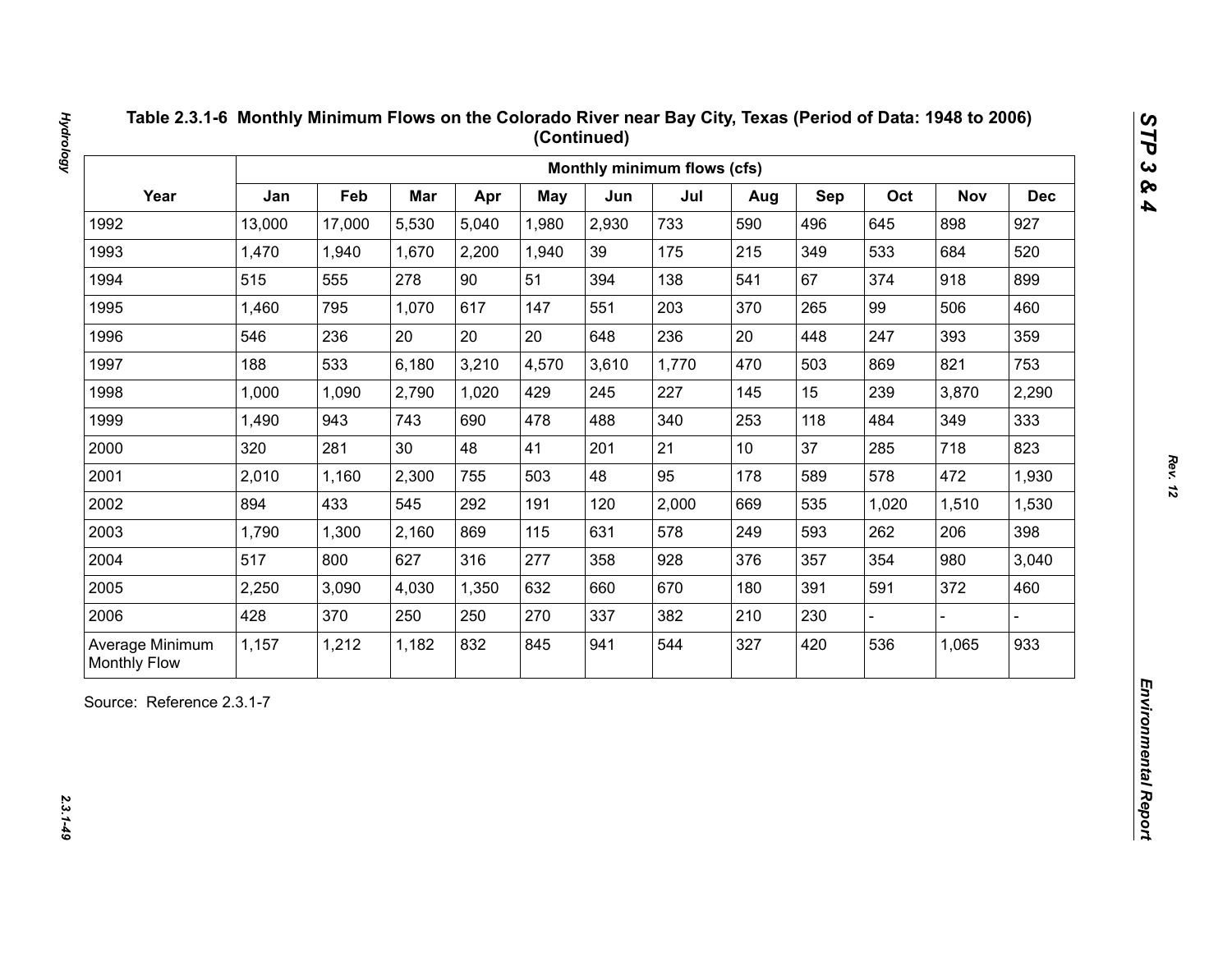|      |        |        |        |        |            | Monthly maximum flows (cfs) |        |        |        |        |            |            |
|------|--------|--------|--------|--------|------------|-----------------------------|--------|--------|--------|--------|------------|------------|
| Year | Jan    | Feb    | Mar    | Apr    | <b>May</b> | Jun                         | Jul    | Aug    | Sep    | Oct    | <b>Nov</b> | <b>Dec</b> |
| 1948 |        |        |        |        | 6,060      | 1,220                       | 1,280  | 1,420  | 2,060  | 1,740  | 1,540      | 1,280      |
| 1949 | 1,700  | 27,200 | 6,670  | 31,300 | 8,060      | 2,700                       | 2,350  | 1,220  | 1,700  | 17,700 | 2,260      | 8,060      |
| 1950 | 4,780  | 10,600 | 1,580  | 10,400 | 5,320      | 23,100                      | 2,880  | 578    | 6,060  | 930    | 1,080      | 1,340      |
| 1951 | 1,250  | 1,850  | 1,340  | 1,970  | 960        | 10,100                      | 266    | 724    | 4,160  | 1,310  | 521        | 530        |
| 1952 | 377    | 930    | 545    | 5,400  | 18,700     | 2,600                       | 2,250  | 595    | 1,280  | 762    | 4,120      | 7,540      |
| 1953 | 6,670  | 3,170  | 1,480  | 5,850  | 22,100     | 555                         | 4,490  | 10,200 | 6,330  | 8,060  | 1,810      | 7,630      |
| 1954 | 1,930  | 462    | 359    | 1,050  | 2,810      | 1,120                       | 413    | 1,890  | 960    | 790    | 436        | 404        |
| 1955 | 1,280  | 8,800  | 508    | 1,020  | 10,400     | 4,460                       | 3,170  | 2,900  | 1,620  | 4,360  | 2,410      | 1,810      |
| 1956 | 845    | 3,380  | 575    | 1,150  | 2,050      | 1,220                       | 449    | 1,080  | 600    | 431    | 308        | 1,000      |
| 1957 | 312    | 925    | 7,750  | 48,400 | 51,800     | 43,200                      | 5,520  | 2,960  | 34,800 | 56,800 | 21,100     | 7,780      |
| 1958 | 12,500 | 52,200 | 11,000 | 6,660  | 22,600     | 8,510                       | 5,940  | 2,440  | 19,100 | 5,040  | 5,590      | 2,060      |
| 1959 | 2,440  | 10,400 | 2,600  | 32,400 | 12,200     | 5,000                       | 1,540  | 4,700  | 3,900  | 28,200 | 13,000     | 12,300     |
| 1960 | 8,520  | 9,640  | 4,300  | 10,000 | 37,900     | 68,400                      | 6,710  | 3,160  | 1,850  | 31,600 | 42,200     | 11,400     |
| 1961 | 11,700 | 24,600 | 6,560  | 7,450  | 4,100      | 54,800                      | 40,400 | 3,380  | 65,200 | 2,510  | 19,400     | 5,440      |
| 1962 | 5,120  | 1,740  | 1,250  | 3,020  | 1,990      | 4,520                       | 2,380  | 740    | 3,600  | 1,940  | 1,500      | 2,970      |
| 1963 | 2,060  | 7,100  | 1,640  | 2,970  | 1,150      | 960                         | 1,870  | 765    | 930    | 742    | 465        | 870        |
| 1964 | 1,450  | 1,300  | 2,620  | 617    | 958        | 5,740                       | 612    | 571    | 6,600  | 4,160  | 1,870      | 2,990      |
| 1965 | 18,800 | 22,600 | 2,270  | 1,560  | 26,000     | 16,800                      | 4,240  | 465    | 2,190  | 2,030  | 10,100     | 14,100     |
| 1966 | 2,670  | 4,240  | 6,800  | 7,960  | 13,800     | 3,070                       | 800    | 1,810  | 495    | 1,450  | 1,360      | 355        |
| 1967 | 665    | 722    | 1,210  | 2,840  | 4,140      | 4,420                       | 1      | 1,700  | 18,700 | 5,410  | 8,010      | 1,570      |
| 1968 | 39,600 | 8,440  | 8,080  | 20,700 | 30,000     | 48,500                      | 6,820  | 1,130  | 8,880  | 2,040  | 3,560      | 13,700     |
| 1969 | 2,420  | 21,300 | 17,300 | 17,700 | 12,300     | 3,160                       | 622    | 2,040  | 1,540  | 3,100  | 5,930      | 6,770      |

*Hydrology* 

**Hydrology**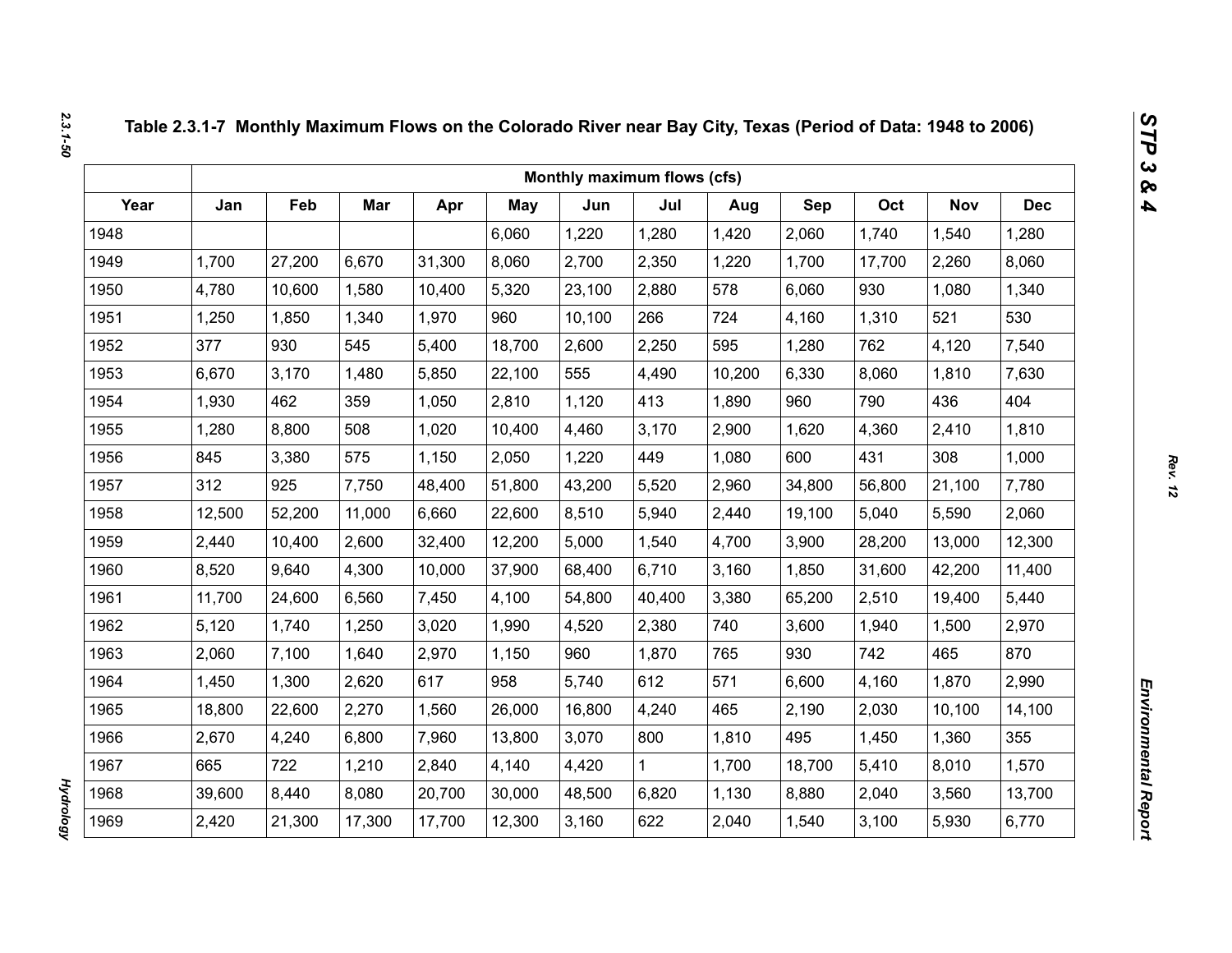|      |        |        |        |        |        | Monthly maximum flows (cfs) |        |       |        |        |            |            |
|------|--------|--------|--------|--------|--------|-----------------------------|--------|-------|--------|--------|------------|------------|
| Year | Jan    | Feb    | Mar    | Apr    | May    | Jun                         | Jul    | Aug   | Sep    | Oct    | <b>Nov</b> | <b>Dec</b> |
| 1970 | 4,200  | 9,600  | 16,300 | 7,680  | 21,100 | 15,200                      | 3,320  | 2,300 | 5,300  | 18,100 | 1,390      | 603        |
| 1971 | 1,950  | 450    | 610    | 1,810  | 1,550  | 633                         | 733    | 3,510 | 13,900 | 4,820  | 4,930      | 12,100     |
| 1972 | 3,840  | 4,070  | 6,550  | 1,230  | 23,400 | 4,250                       | 2,090  | 1,210 | 1,460  | 1,930  | 2,400      | 698        |
| 1973 | 7,000  | 6,360  | 19,100 | 33,200 | 4,900  | 57,000                      | 2,720  | 2,740 | 11,400 | 31,700 | 6,700      | 4,320      |
| 1974 | 21,400 | 3,860  | 3,450  | 1,610  | 12,900 | 3,640                       | 931    | 6,790 | 33,800 | 6,300  | 33,100     | 9,060      |
| 1975 | 5,320  | 17,600 | 6,280  | 6,770  | 47,000 | 31,800                      | 9,610  | 4,620 | 1,530  | 1,610  | 2,550      | 6,800      |
| 1976 | 1,960  | 743    | 1,690  | 17,100 | 15,500 | 11,200                      | 6,060  | 3,350 | 2,280  | 12,400 | 13,100     | 22,800     |
| 1977 | 4,280  | 20,000 | 2,860  | 49,100 | 19,400 | 4,760                       | 1,670  | 784   | 3,380  | 884    | 2,320      | 797        |
| 1978 | 4,110  | 3,120  | 948    | 2,180  | 614    | 4,370                       | 1,050  | 794   | 16,600 | 815    | 7,730      | 2,340      |
| 1979 | 13,000 | 17,200 | 10,600 | 16,000 | 21,800 | 36,500                      | 6,330  | 2,790 | 24,800 | 869    | 648        | 1,620      |
| 1980 | 10,600 | 2,360  | 5,270  | 3,280  | 13,100 | 602                         | 939    | 1,460 | 2,310  | 1,990  | 1,140      | 1,530      |
| 1981 | 1,760  | 1,140  | 4,500  | 5,220  | 7,990  | 41,600                      | 12,600 | 5,020 | 35,900 | 4,690  | 43,500     | 3,400      |
| 1982 | 2,590  | 4,270  | 1,940  | 4,240  | 34,600 | 1,970                       | 2,480  | 1,370 | 990    | 1,030  | 5,190      | 1,740      |
| 1983 | 3,790  | 11,600 | 19,000 | 2,480  | 21,400 | 2,510                       | 9,670  | 3,380 | 18,100 | 9,430  | 3,360      | 1,580      |
| 1984 | 2,750  | 767    | 490    | 460    | 6,090  | 1,210                       | 1,450  | 852   | 1,070  | 19,300 | 3,350      | 3,860      |
| 1985 | 5,620  | 11,900 | 8,810  | 6,790  | 2,560  | 7,730                       | 3,230  | 688   | 1,000  | 4,400  | 21,100     | 12,500     |
| 1986 | 3,450  | 4,160  | 3,180  | 1,060  | 10,000 | 8,050                       | 2,360  | 936   | 7,370  | 11,000 | 12,700     | 37,800     |
| 1987 | 11,100 | 23,500 | 20,900 | 6,640  | 7,060  | 50,300                      | 8,000  | 3,530 | 3,030  | 2,320  | 4,880      | 5,490      |
| 1988 | 2,670  | 688    | 8,680  | 2,200  | 1,480  | 3,250                       | 1,100  | 1,070 | 1,470  | 1,380  | 563        | 483        |
| 1989 | 6,140  | 3,450  | 2,710  | 2,170  | 6,990  | 4,470                       | 1,190  | 1,290 | 576    | 577    | 817        | 516        |
| 1990 | 457    | 5,520  | 3,350  | 3,440  | 4,100  | 529                         | 1,730  | 421   | 1,730  | 575    | 959        | 574        |
| 1991 | 20,200 | 13,700 | 2,560  | 21,600 | 6,540  | 2,640                       | 5,060  | 2,810 | 2,620  | 912    | 1,220      | 66,700     |

2.3.1-51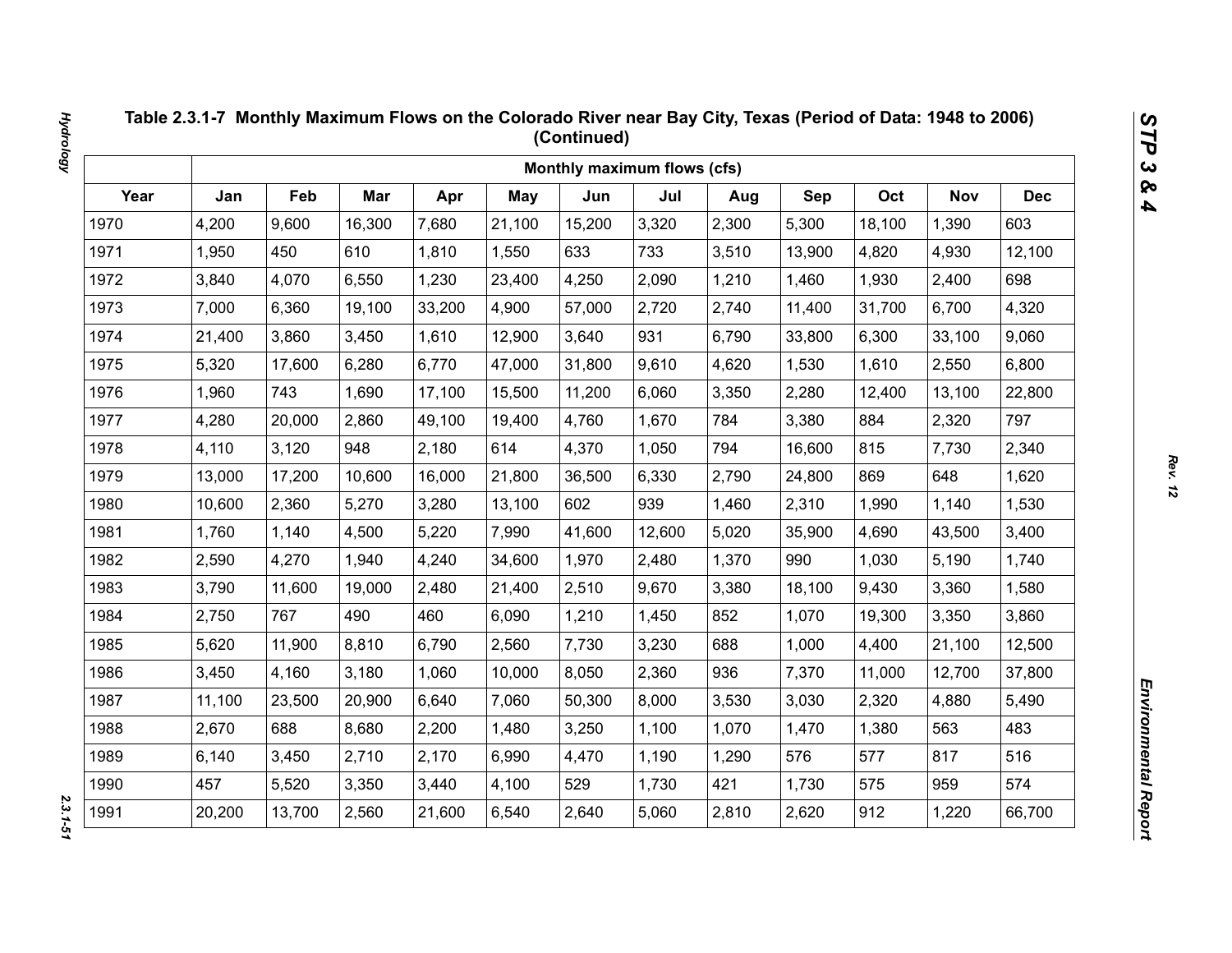|                                           |        |        |        |        |            | Monthly maximum flows (cfs) |        |        |        |        |            |            |
|-------------------------------------------|--------|--------|--------|--------|------------|-----------------------------|--------|--------|--------|--------|------------|------------|
| Year                                      | Jan    | Feb    | Mar    | Apr    | <b>May</b> | Jun                         | Jul    | Aug    | Sep    | Oct    | <b>Nov</b> | <b>Dec</b> |
| 1992                                      | 40,500 | 62,000 | 60,900 | 26,600 | 51,500     | 56,200                      | 4,690  | 2,170  | 2,020  | 1,560  | 6,780      | 6,600      |
| 1993                                      | 11,500 | 10,500 | 10,100 | 15,800 | 26,200     | 36,500                      | 2,670  | 1,470  | 1,530  | 4,010  | 4,550      | 1,050      |
| 1994                                      | 1,230  | 1,980  | 1,380  | 1,530  | 10,300     | 5,810                       | 620    | 2,640  | 2,600  | 69,800 | 4,520      | 19,000     |
| 1995                                      | 13,300 | 1,410  | 22,100 | 12,400 | 5,720      | 37,300                      | 5,540  | 1,530  | 1,660  | 1,170  | 2,310      | 10,400     |
| 1996                                      | 734    | 761    | 821    | 877    | 1,010      | 10,800                      | 1,400  | 2,990  | 10,300 | 1,070  | 3,600      | 2,230      |
| 1997                                      | 15,200 | 7,590  | 35,400 | 19,700 | 12,700     | 27,300                      | 27,600 | 1,790  | 10,200 | 30,600 | 6,640      | 5,220      |
| 1998                                      | 7,860  | 16,300 | 12,600 | 8,090  | 1,220      | 595                         | 788    | 2,030  | 20,900 | 79,300 | 54,500     | 13,000     |
| 1999                                      | 4,970  | 2,080  | 7,100  | 4,240  | 2,750      | 9,210                       | 2,730  | 738    | 774    | 1,030  | 574        | 537        |
| 2000                                      | 949    | 705    | 1,810  | 2,880  | 5,280      | 6,270                       | 1,700  | 901    | 859    | 1,770  | 13,200     | 8,520      |
| 2001                                      | 7,490  | 4,630  | 13,300 | 6,180  | 5,190      | 1,230                       | 940    | 16,100 | 22,300 | 11,000 | 24,700     | 19,600     |
| 2002                                      | 4,120  | 1,560  | 1,090  | 10,900 | 1,640      | 2,470                       | 31,200 | 3,440  | 14,500 | 21,500 | 45,800     | 17,100     |
| 2003                                      | 10,300 | 44,500 | 11,300 | 2,190  | 879        | 2,720                       | 7,980  | 1,800  | 6,880  | 4,520  | 9,400      | 2,070      |
| 2004                                      | 5,410  | 9,940  | 2,370  | 4,750  | 14,200     | 24,000                      | 18,000 | 2,050  | 1,210  | 5,730  | 72,900     | 27,600     |
| 2005                                      | 5,940  | 17,200 | 12,600 | 5,370  | 4,260      | 2,230                       | 4,370  | 971    | 1,880  | 1,800  | 1,380      | 715        |
| 2006                                      | 559    | 601    | 1,240  | 1,470  | 2,850      | 2,260                       | 5,550  | 691    | 1,260  |        |            |            |
| Average<br>Maximum<br><b>Monthly Flow</b> | 6,816  | 9,817  | 7,419  | 9,304  | 12,393     | 14,123                      | 5,002  | 2,364  | 8,170  | 9,534  | 9,881      | 7,635      |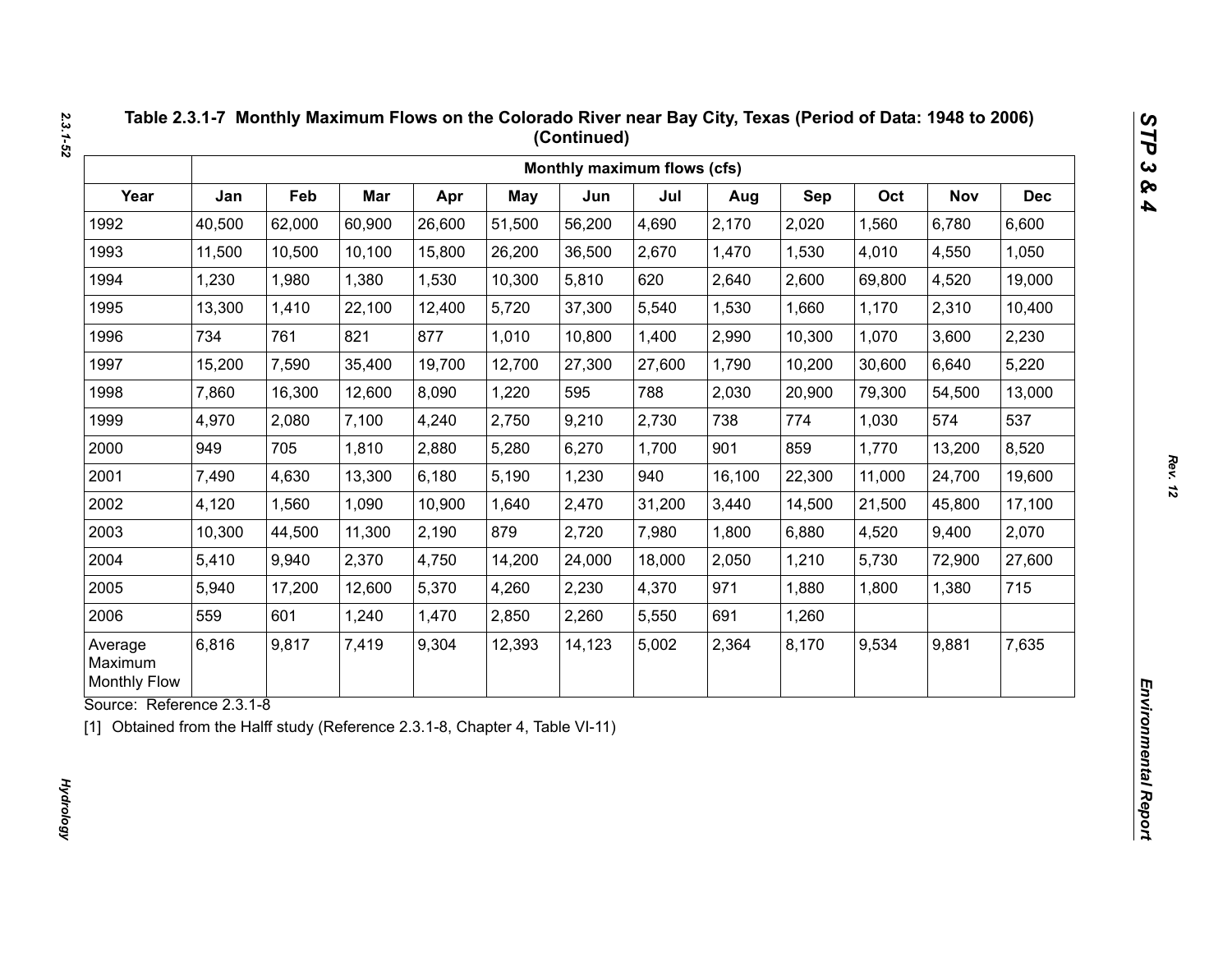| <b>Flood Frequency</b> | <b>Discharge for Regulated</b><br><b>Flow Conditions [1] (cfs)</b> |
|------------------------|--------------------------------------------------------------------|
| $2-Yr$                 | 27,000                                                             |
| $5-Yr$                 | 48,000                                                             |
| $10-Yr$                | 63,000                                                             |
| $25-Yr$                | 88,000                                                             |
| 50-Yr                  | 100,000                                                            |
| 100-Yr                 | 116,000                                                            |
| 500-Yr                 | n/a                                                                |

## **Table 2.3.1-8 Flood Frequency Distribution for the Colorado River at Wharton**

Source: Reference 2.3.1-8

[1] Obtained from the Halff study (Reference 2.3.1-8, Chapter 4, Table VI-11)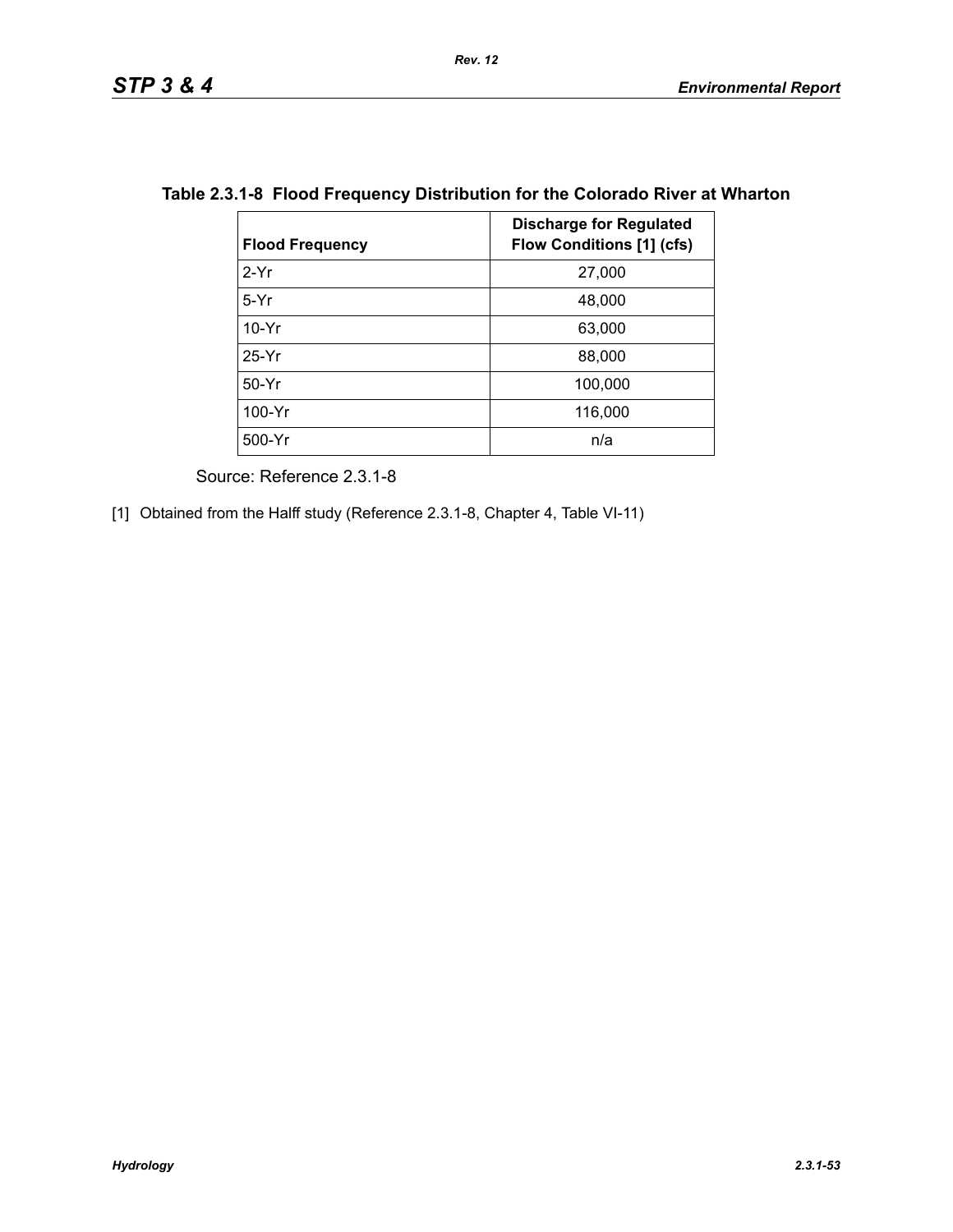| <b>Water Year</b> | 1-Day Minimum<br>Flow (cfs) | <b>Water Year</b> | $\ddagger$ |
|-------------------|-----------------------------|-------------------|------------|
| 1948              | 16                          | 1978              | 161        |
| 1949              | 81                          | 1979              | 363        |
| 1950              | 137                         | 1980              | 0.9        |
| 1951              | 0                           | 1981              | 15         |
| 1952              | 0                           | 1982              | 314        |
| 1953              | 0                           | 1983              | 38         |
| 1954              | 2.3                         | 1984              | 3.1        |
| 1955              | 1.4                         | 1985              | 87         |
| 1956              | 0                           | 1986              | 48         |
| 1957              | 92                          | 1987              | 380        |
| 1958              | 1400                        | 1988              | 6.8        |
| 1959              | 510                         | 1989              | 33         |
| 1960              | 500                         | 1990              | 36         |
| 1961              | 800                         | 1991              | 61         |
| 1962              | 4.9                         | 1992              | 439        |
| 1963              | 12                          | 1993              | 39         |
| 1964              | 1.3                         | 1994              | 51         |
| 1965              | 2.3                         | 1995              | 147        |
| 1966              | $\overline{2}$              | 1996              | 20         |
| 1967              | 0.4                         | 1997              | 188        |
| 1968              | 205                         | 1998              | 15         |
| 1969              | 0.4                         | 1999              | 118        |
| 1970              | 0.4                         | 2000              | 9.5        |
| 1971              | 0.7                         | 2001              | 48         |
| 1972              | $\overline{2}$              | 2002              | 120        |
| 1973              | 31                          | 2003              | 115        |
| 1974              | 10                          | 2004              | 206        |
| 1975              | 128                         | 2005              | 180        |
| 1976              | 111                         | 2006              | 210        |
| 1977              | 174                         |                   |            |

| ay Minimum<br>Flow (cfs) | <b>Water Year</b> | 1-Day Minimum<br>Flow (cfs) |
|--------------------------|-------------------|-----------------------------|
|                          | 1978              | 161                         |
|                          | 1979              | 363                         |
|                          | 1980              | 0.9                         |
|                          | 1981              | 15                          |
|                          | 1982              | 314                         |
|                          | 1983              | 38                          |
|                          | 1984              | 3.1                         |
|                          | 1985              | 87                          |
|                          | 1986              | 48                          |
|                          | 1987              | 380                         |
|                          | 1988              | 6.8                         |
|                          | 1989              | 33                          |
|                          | 1990              | 36                          |
|                          | 1991              | 61                          |
|                          | 1992              | 439                         |
|                          | 1993              | 39                          |
|                          | 1994              | 51                          |
|                          | 1995              | 147                         |
|                          | 1996              | 20                          |
|                          | 1997              | 188                         |
|                          | 1998              | 15                          |
|                          | 1999              | 118                         |
|                          | 2000              | 9.5                         |
|                          | 2001              | 48                          |
|                          | 2002              | 120                         |
|                          | 2003              | 115                         |
|                          | 2004              | 206                         |
|                          | 2005              | 180                         |
|                          | 2006              | 210                         |
|                          |                   |                             |

# **Table 2.3.1-9 Historical Minimum Daily Flow Information for Bay City**

Source: Reference 2.3.1-10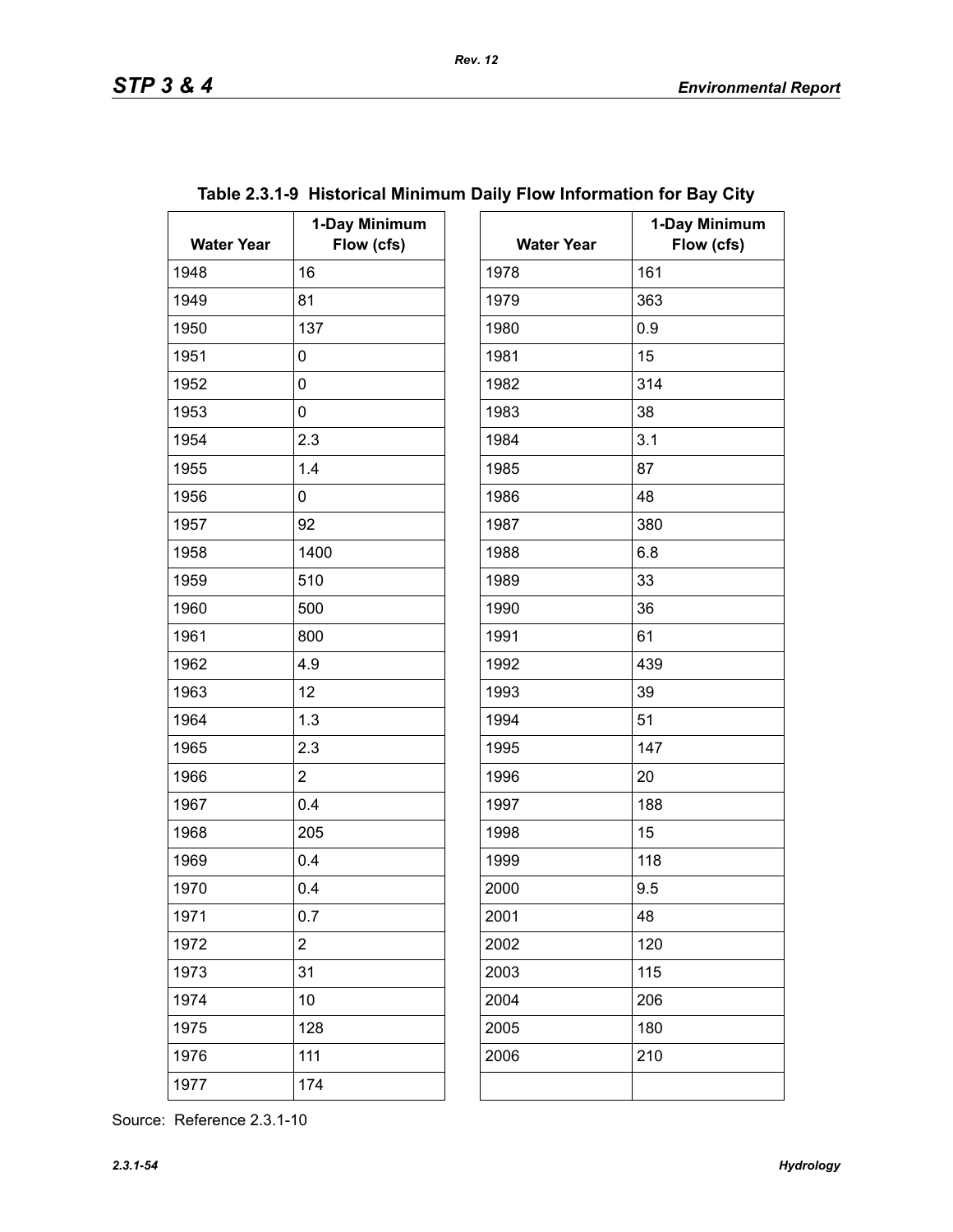**7-Day Minimum** 

| <b>Water Year</b> | 7-Day Minimum<br>Flow (cfs) | <b>Water Year</b> | $7-$ |
|-------------------|-----------------------------|-------------------|------|
| 1948              | 61                          | 1978              | 218  |
| 1949              | 143                         | 1979              | 374  |
| 1950              | 177                         | 1980              | 59   |
| 1951              | $\mathbf 1$                 | 1981              | 243  |
| 1952              | $\overline{2}$              | 1982              | 456  |
| 1953              | 15                          | 1983              | 127  |
| 1954              | 58                          | 1984              | 11   |
| 1955              | 37                          | 1985              | 205  |
| 1956              | 13                          | 1986              | 56   |
| 1957              | 121                         | 1987              | 598  |
| 1958              | 1789                        | 1988              | 83   |
| 1959              | 684                         | 1989              | 41   |
| 1960              | 714                         | 1990              | 68   |
| 1961              | 890                         | 1991              | 90   |
| 1962              | $\overline{7}$              | 1992              | 503  |
| 1963              | 13                          | 1993              | 348  |
| 1964              | 1.4                         | 1994              | 137  |
| 1965              | 17                          | 1995              | 200  |
| 1966              | $\overline{2}$              | 1996              | 20   |
| 1967              | 0.5                         | 1997              | 286  |
| 1968              | 312                         | 1998              | 68   |
| 1969              | 0.5                         | 1999              | 210  |
| 1970              | 0.5                         | 2000              | 14   |
| 1971              | 1.3                         | 2001              | 110  |
| 1972              | 19                          | 2002              | 206  |
| 1973              | 366                         | 2003              | 214  |
| 1974              | 35                          | 2004              | 375  |
| 1975              | 348                         | 2005              | 288  |
| 1976              | 223                         | 2006              | 266  |
| 1977              | 297                         |                   |      |

| Flow (cfs) | <b>Water Year</b> | Flow (cfs) |
|------------|-------------------|------------|
|            | 1978              | 218        |
|            | 1979              | 374        |
|            | 1980              | 59         |
|            | 1981              | 243        |
|            | 1982              | 456        |
|            | 1983              | 127        |
|            | 1984              | 11         |
|            | 1985              | 205        |
|            | 1986              | 56         |
|            | 1987              | 598        |
|            | 1988              | 83         |
|            | 1989              | 41         |
|            | 1990              | 68         |
|            | 1991              | 90         |
|            | 1992              | 503        |
|            | 1993              | 348        |
|            | 1994              | 137        |
|            | 1995              | 200        |
|            | 1996              | 20         |
|            | 1997              | 286        |
|            | 1998              | 68         |
|            | 1999              | 210        |
|            | 2000              | 14         |
|            | 2001              | 110        |
|            | 2002              | 206        |
|            | 2003              | 214        |

## **Table 2.3.1-10 Historical Minimum 7-Day Low Flow Information for Bay City**

Source: Reference 2.3.1-10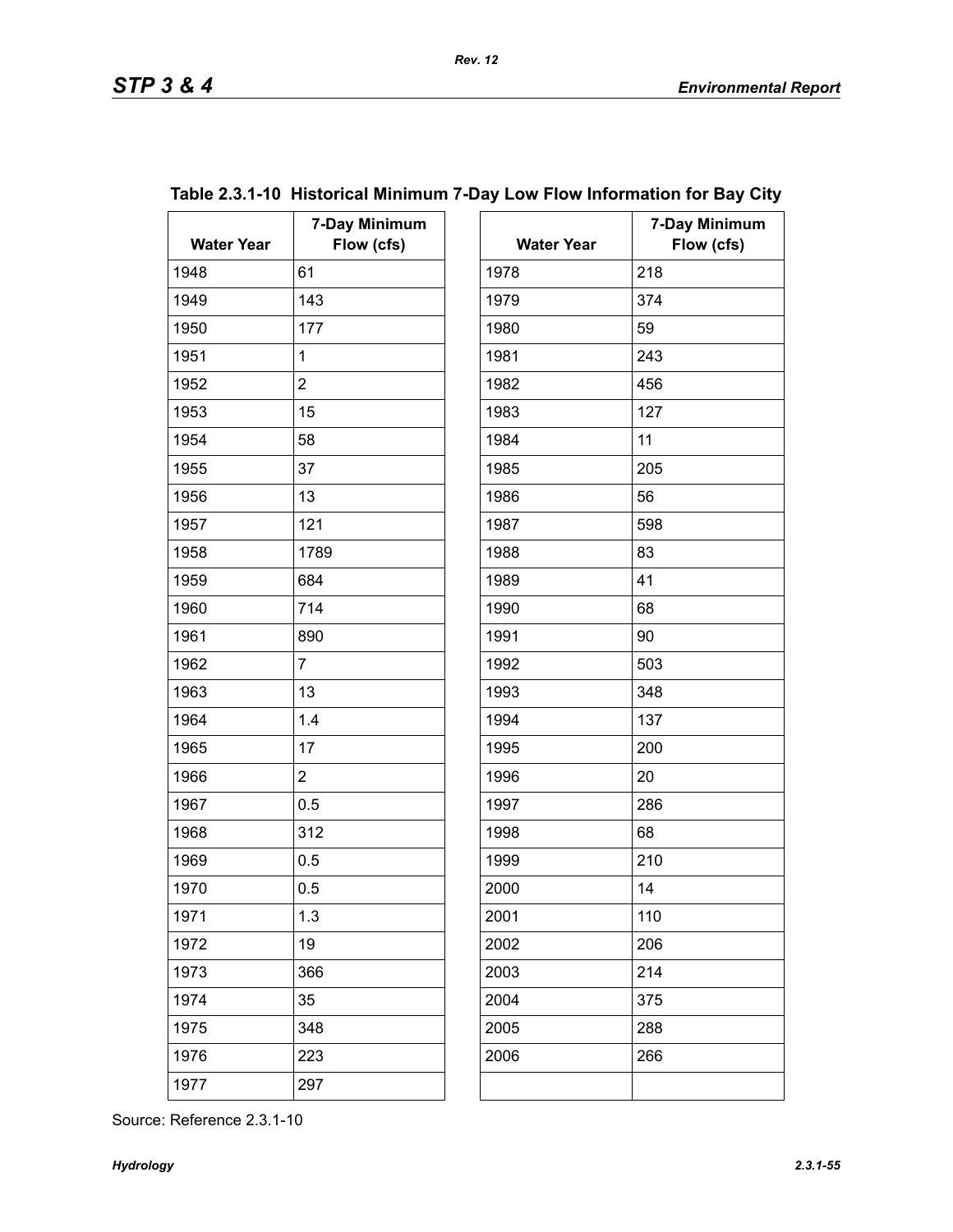|                   |                                  |                                 |                                                                         |                                        | December 28, 2006     | <b>January 30, 2007</b>                |                                     | <b>February 22, 2007</b>               |                       | March 29, 2007                            |                              | April 27, 2007                                   |                              | May 25, 2007                                     |                       | June 27, 2007                             |                       |
|-------------------|----------------------------------|---------------------------------|-------------------------------------------------------------------------|----------------------------------------|-----------------------|----------------------------------------|-------------------------------------|----------------------------------------|-----------------------|-------------------------------------------|------------------------------|--------------------------------------------------|------------------------------|--------------------------------------------------|-----------------------|-------------------------------------------|-----------------------|
| <b>WELL ID</b>    | WELL<br><b>DEPTH</b><br>(ft bgs) | OF<br><b>SCREEN</b><br>(ft bgs) | <b>BOTTOM REFERENCE</b><br><b>POINT</b><br><b>ELEVATION</b><br>(ft MSL) | Depth to<br>Water<br>(f <sup>t</sup> ) | Elevation<br>(ft MSL) | Depth to<br>Water<br>(f <sup>t</sup> ) | <b>Elevation</b><br>(ft MSL)        | Depth to<br>Water<br>(f <sup>t</sup> ) | Elevation<br>(ft MSL) | Depth<br>to<br>Water<br>(f <sup>t</sup> ) | <b>Elevation</b><br>(ft MSL) | <b>Depth</b><br>to<br>Water<br>(f <sup>t</sup> ) | <b>Elevation</b><br>(ft MSL) | <b>Depth</b><br>to<br>Water<br>(f <sup>t</sup> ) | Elevation<br>(ft MSL) | Depth<br>to<br>Water<br>(f <sup>t</sup> ) | Elevation<br>(ft MSL) |
|                   |                                  |                                 |                                                                         |                                        |                       |                                        | <b>Shallow Aquifer - Upper Zone</b> |                                        |                       |                                           |                              |                                                  |                              |                                                  |                       |                                           |                       |
| OW-308 U          | 47.1                             | 48                              | 31.80                                                                   | 7.78                                   | 24.02                 | 6.46                                   | 25.34                               | 7.46                                   | 24.34                 | 7.41                                      | 24.39                        | 7.17                                             | 24.63                        | 7.07                                             | 24.73                 | 7.72                                      | 24.08                 |
| OW-332 U          | 46.1                             | 45                              | 32.10                                                                   | 8.01                                   | 24.09                 | 6.57                                   | 25.53                               | 7.46                                   | 24.64                 | 7.39                                      | 24.71                        | 6.25                                             | 25.85                        | 7.09                                             | 25.01                 | 8.05                                      | 24.05                 |
| OW-348 U          | 39.1                             | 38                              | 32.28                                                                   | 8.09                                   | 24.19                 | 6.52                                   | 25.76                               | 7.71                                   | 24.57                 | 7.66                                      | 24.62                        | 7.34                                             | 24.94                        | 7.25                                             | 25.03                 | 7.95                                      | 24.33                 |
| OW-349 U          | 46.1                             | 45                              | 31.29                                                                   | 7.28                                   | 24.01                 | 5.82                                   | 25.47                               | 6.97                                   | 24.32                 | 6.91                                      | 24.38                        | 6.56                                             | 24.73                        | 6.50                                             | 24.79                 | 7.19                                      | 24.10                 |
| OW-408 U          | 43.1                             | 42                              | 33.57                                                                   | 9.71                                   | 23.86                 | 8.30                                   | 25.27                               | 9.13                                   | 24.44                 | 9.08                                      | 24.49                        | 8.95                                             | 24.62                        | 8.94                                             | 24.63                 | 9.47                                      | 24.10                 |
| OW-420 U          | 49.1                             | 48                              | 33.79                                                                   | 9.98                                   | 23.81                 | 8.42                                   | 25.37                               | 9.32                                   | 24.47                 | 9.26                                      | 24.53                        | 9.08                                             | 24.71                        | 8.99                                             | 24.80                 | 9.59                                      | 24.20                 |
| OW-438 U          | 41                               | 40                              | 32.18                                                                   | 8.45                                   | 23.73                 | 6.55                                   | 25.63                               | 7.21                                   | 24.97                 | 7.14                                      | 25.04                        | 7.17                                             | 25.01                        | 7.00                                             | 25.18                 | 7.97                                      | 24.21                 |
| OW-910 U          | 36.1                             | 35                              | 32.32                                                                   | 9.11                                   | 23.21                 | 7.57                                   | 24.75                               | 8.30                                   | 24.02                 | 8.23                                      | 24.09                        | 8.10                                             | 24.22                        | 8.00                                             | 24.32                 | 8.49                                      | 23.83                 |
| OW-928 U          | 39.6                             | 38.5                            | 31.69                                                                   | 8.18                                   | 23.51                 | 6.21                                   | 25.48                               | 6.85                                   | 24.84                 | 6.72                                      | 24.97                        | 6.69                                             | 25.00                        | 6.59                                             | 25.10                 | 7.33                                      | 24.36                 |
| OW-929 U          | 60.1                             | 59                              | 38.71                                                                   | 12.92                                  | 25.79                 | 11.33                                  | 27.38                               | 11.68                                  | 27.03                 | 11.75                                     | 26.96                        | 11.77                                            | 26.94                        | 11.81                                            | 26.90                 | 13.17                                     | 25.54                 |
| OW-930 U          | 36.1                             | 35                              | 27.33                                                                   | 7.92                                   | 19.41                 | 5.79                                   | 21.54                               | 7.05                                   | 20.28                 | 6.98                                      | 20.35                        | 6.45                                             | 20.88                        | 7.31                                             | 20.02                 | 7.97                                      | 19.36                 |
| OW-931 U          | 36                               | 35                              | 32.10                                                                   | 9.82                                   | 22.28                 | 8.81                                   | 23.29                               | 9.43                                   | 22.67                 | 9.34                                      | 22.76                        | 9.19                                             | 22.91                        | 9.25                                             | 22.85                 | 9.33                                      | 22.77                 |
| OW-932 U          | 39.6                             | 38.5                            | 32.83                                                                   | 8.52                                   | 24.31                 | 7.03                                   | 25.80                               | 8.04                                   | 24.79                 | 7.96                                      | 24.87                        | 7.77                                             | 25.06                        | 7.68                                             | 25.15                 | 8.27                                      | 24.56                 |
| OW-933 U          | 37.1                             | 36                              | 30.62                                                                   | 6.44                                   | 24.18                 | 4.97                                   | 25.65                               | 5.95                                   | 24.67                 | 5.91                                      | 24.71                        | 5.57                                             | 25.05                        | 5.50                                             | 25.12                 | 5.87                                      | 24.75                 |
| OW-934 U          | 41.1                             | 40                              | 30.39                                                                   | 10.22                                  | 20.17                 | 9.54                                   | 20.85                               | 10.04                                  | 20.35                 | 10.08                                     | 20.31                        | 9.91                                             | 20.48                        | 10.00                                            | 20.39                 | 10.36                                     | 20.03                 |
|                   |                                  |                                 |                                                                         |                                        |                       |                                        | <b>Shallow Aquifer - Lower Zone</b> |                                        |                       |                                           |                              |                                                  |                              |                                                  |                       |                                           |                       |
| OW-308 L          | 97.1                             | 96                              | 31.78                                                                   | 16.08                                  | 15.70                 | 15.08                                  | 16.70                               | 14.91                                  | 16.87                 | 14.67                                     | 17.11                        | 14.21                                            | 17.57                        | 14.32                                            | 17.46                 | 14.30                                     | 17.48                 |
| OW-332 L [1]      | 103.2                            | 102.1                           | 31.85                                                                   | 15.22                                  | 16.63                 |                                        |                                     |                                        |                       |                                           |                              |                                                  |                              |                                                  |                       |                                           |                       |
| $OW-332 L(R)$ [1] | 103.1                            | 102                             | 32.08                                                                   |                                        |                       |                                        |                                     | 15.29                                  | 16.79                 | 15.05                                     | 17.03                        | 14.59                                            | 17.49                        | 14.71                                            | 17.37                 | 14.68                                     | 17.40                 |
| OW-348 L          | 79.1                             | 78.2                            | 31.86                                                                   | 16.16                                  | 15.70                 | 15.08                                  | 16.78                               | 14.94                                  | 16.92                 | 14.71                                     | 17.15                        | 14.29                                            | 17.57                        | 14.40                                            | 17.46                 | 14.36                                     | 17.50                 |
| OW-349 L          | 81.1                             | 80                              | 31.03                                                                   | 15.22                                  | 15.81                 | 14.19                                  | 16.84                               | 14.02                                  | 17.01                 | 13.80                                     | 17.23                        | 13.35                                            | 17.68                        | 13.48                                            | 17.55                 | 13.42                                     | 17.61                 |
| OW-408 L          | 81.3                             | 80.2                            | 33.76                                                                   | 18.05                                  | 15.71                 | 17.05                                  | 16.71                               | 16.86                                  | 16.90                 | 16.64                                     | 17.12                        | 16.20                                            | 17.56                        | 16.32                                            | 17.44                 | 16.28                                     | 17.48                 |
| OW-438 L          | 104.1                            | 103                             | 31.57                                                                   | 15.85                                  | 15.72                 | 14.96                                  | 16.61                               | 14.75                                  | 16.82                 | 14.49                                     | 17.08                        | 14.02                                            | 17.55                        | 14.12                                            | 17.45                 | 14.10                                     | 17.47                 |
| OW-910 L          | 92.1                             | 91                              | 32.48                                                                   | 16.62                                  | 15.86                 | 16.22                                  | 16.26                               | 15.77                                  | 16.71                 | 15.59                                     | 16.89                        | 15.27                                            | 17.21                        | 15.22                                            | 17.26                 | 15.13                                     | 17.35                 |
| OW-928 L          | 121.1                            | 120                             | 31.56                                                                   | 15.75                                  | 15.81                 | 15.00                                  | 16.56                               | 14.75                                  | 16.81                 | 14.50                                     | 17.06                        | 14.03                                            | 17.53                        | 14.13                                            | 17.43                 | 14.06                                     | 17.50                 |
| OW-929 L          | 98.1                             | 97                              | 38.63                                                                   | 23.47                                  | 15.16                 | 22.41                                  | 16.22                               | 22.26                                  | 16.37                 | 22.00                                     | 16.63                        | 21.51                                            | 17.12                        | 21.70                                            | 16.93                 | 21.67                                     | 16.96                 |
| OW-930 L          | 106.5                            | 105                             | 27.98                                                                   | 14.90                                  | 13.08                 | 13.41                                  | 14.57                               | 13.35                                  | 14.63                 | 13.21                                     | 14.77                        | 12.81                                            | 15.17                        | 13.09                                            | 14.89                 | 12.99                                     | 14.99                 |
| OW-932 L          | 79.6                             | 785                             | 32.79                                                                   | 17.23                                  | 15.56                 | 16.01                                  | 16.78                               | 15.90                                  | 16.89                 | 15.73                                     | 17.06                        | 15.35                                            | 17.44                        | 15.48                                            | 17.31                 | 15.38                                     | 17.41                 |
| OW-933 L          | 87.1                             | 86                              | 30.45                                                                   | 14.60                                  | 15.85                 | 13.37                                  | 17.08                               | 13.29                                  | 17.16                 | 13.11                                     | 17.34                        | 12.71                                            | 17.74                        | 12.84                                            | 17.61                 | 12.72                                     | 17.73                 |
| OW-934 L          | 100                              | 99                              | 30.94                                                                   | 17.07                                  | 13.87                 | 15.83                                  | 15.11                               | 15.73                                  | 15.21                 | 15.51                                     | 15.43                        | 15.09                                            | 15.85                        | 15.33                                            | 15.61                 | 15.23                                     | 15.71                 |

*Hydrology* 

**Hydrology** 

*Rev. 12*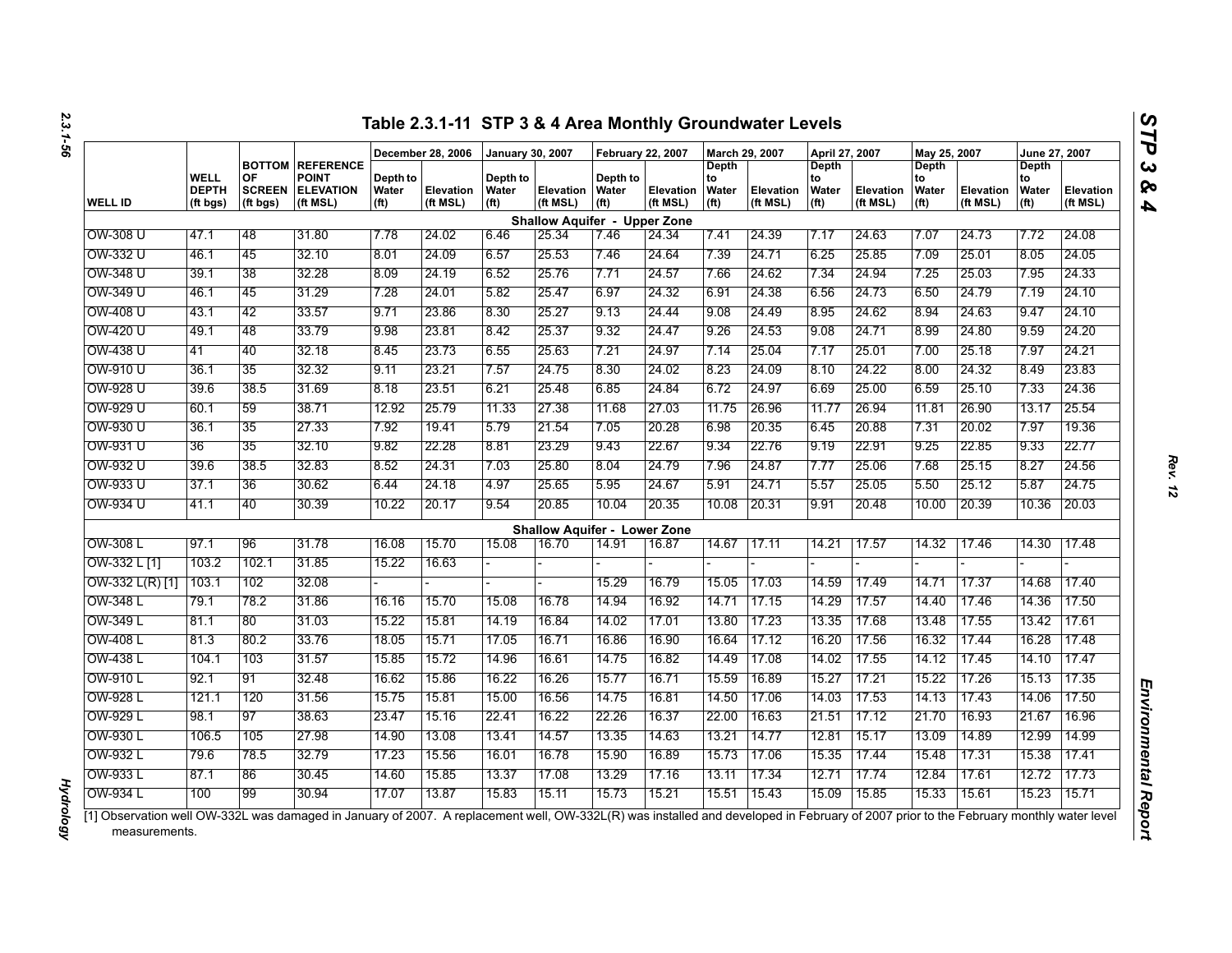| Z<br>١ |
|--------|
|        |
|        |
|        |
| م<br>s |
| ь      |

|                |                        |                  | <b>Well Pad</b>           | Reference                        | <b>Borehole</b>         | Well              |              | Screen Interval Depth [4] |          | <b>Screen Interval Elevation [4]</b> |              | <b>Filter Pack Interval Depth</b> |
|----------------|------------------------|------------------|---------------------------|----------------------------------|-------------------------|-------------------|--------------|---------------------------|----------|--------------------------------------|--------------|-----------------------------------|
| Well Number[2] | Northing (ft)<br>$[3]$ | Easting (ft) [3] | Elevation<br>(ft MSL) [3] | <b>Elevation</b><br>(ft MSL) [3] | <b>Diameter</b><br>(in) | Depth<br>(ft bgs) | Top (ft bgs) | Bottom (ft bgs)           |          | Top (ft MSL)   Bottom (ft MSL)       | Top (ft bgs) | Bottom (ft bgs)                   |
| OW-308L        | 363196.43              | 2943374.36       | 29.87                     | 31.78                            | $\boldsymbol{8}$        | 97.1              | 86.0         | 96.0                      | -56.13   | -66.13                               | 82.0         | 97.1                              |
| <b>OW-308U</b> | 363195.64              | 2943354.04       | 29.88                     | 31.80                            | 8                       | 47.1              | 36.0         | 46.0                      | -6.12    | -16.12                               | 32.0         | 47.1                              |
| OW-332L [1]    | 363739.87              | 2943610.91       | 30.24                     | 31.85                            | $\bf 8$                 | 103.2             | 92.1         | 102.1                     | $-61.86$ | $-71.86$                             | 88.0         | 103.2                             |
| OW-332L(R)     | 363729.36              | 2943608.74       | 30.01                     | 32.08                            | $\boldsymbol{8}$        | 103.1             | 92.0         | 102.0                     | $-61.99$ | $-71.99$                             | 87.0         | 103.1                             |
| OW-332U        | 363739.21              | 2943591.02       | 30.24                     | 32.10                            | $\overline{8}$          | 46.1              | 35.0         | 45.0                      | $-4.76$  | $-14.76$                             | 31.0         | 46.1                              |
| <b>OW-348L</b> | 362685.92              | 2943014.48       | 30.08                     | 31.86                            | 8                       | 79.1              | 68.2         | 78.2                      | $-38.12$ | $-48.12$                             | 64.0         | 79.1                              |
| OW-348U        | 362685.23              | 2942994.44       | 30.51                     | 32.28                            | 8                       | 39.1              | 28.0         | 38.0                      | 2.51     | $-7.49$                              | 24.0         | 39.1                              |
| <b>OW-349L</b> | 362901.84              | 2943602.97       | 29.41                     | 31.03                            | 8                       | 81.1              | 70.0         | 80.0                      | $-40.59$ | $-50.59$                             | 65.0         | 81.1                              |
| OW-349U        | 362902.40              | 2943582.28       | 29.40                     | 31.29                            | 8                       | 46.1              | 35.0         | 45.0                      | $-5.60$  | $-15.60$                             | 31.0         | 46.1                              |
| <b>OW-408L</b> | 363196.18              | 2942472.54       | 31.73                     | 33.76                            | 8                       | 81.3              | 70.2         | 80.2                      | $-38.47$ | $-48.47$                             | 66.0         | 81.3                              |
| <b>OW-408U</b> | 363194.01              | 2942456.01       | 31.50                     | 33.57                            | $\overline{8}$          | 43.1              | 32.0         | 42.0                      | -0.50    | $-10.50$                             | 28.0         | 43.1                              |
| <b>OW-420U</b> | 362902.15              | 2942018.94       | 32.25                     | 33.79                            | $\bf 8$                 | 49.1              | 38.0         | 48.0                      | $-5.75$  | $-15.75$                             | 34.0         | 49.1                              |
| <b>OW-438L</b> | 363790.77              | 2942045.09       | 30.11                     | 31.57                            | 8                       | 104.1             | 93.0         | 103.0                     | $-62.89$ | $-72.89$                             | 89.0         | 104.1                             |
| <b>OW-438U</b> | 363792.04              | 2942025.17       | 30.53                     | 32.18                            | $\overline{8}$          | 41.0              | 30.0         | 40.0                      | 0.53     | $-9.47$                              | 26.0         | 41.0                              |
| <b>OW-910L</b> | 363363.45              | 2941266.45       | 30.75                     | 32.48                            | 8                       | 92.1              | 81.0         | 91.0                      | $-50.25$ | $-60.25$                             | 77.0         | 92.1                              |
| <b>OW-910U</b> | 363362.02              | 2941246.57       | 30.69                     | 32.32                            | 8                       | 36.1              | 25.0         | 35.0                      | 5.69     | $-4.31$                              | 21.0         | 36.1                              |
| <b>OW-928L</b> | 364932.30              | 2940376.21       | 29.81                     | 31.56                            | 8                       | 121.1             | 110.0        | 120.0                     | $-80.19$ | $-90.19$                             | 106.0        | 121.1                             |
| <b>OW-928U</b> | 364933.86              | 2940356.48       | 30.02                     | 31.69                            | $\boldsymbol{8}$        | 39.6              | 28.5         | 38.5                      | 1.52     | $-8.48$                              | 24.5         | 39.6                              |
| <b>OW-929L</b> | 364671.50              | 2945497.78       | 36.93                     | 38.63                            | 8                       | 98.1              | 87.0         | 97.0                      | $-50.07$ | $-60.07$                             | 83.0         | 98.1                              |
| <b>OW-929U</b> | 364672.34              | 2945477.58       | 36.91                     | 38.71                            | 8                       | 60.1              | 49.0         | 59.0                      | $-12.09$ | $-22.09$                             | 45.0         | 60.1                              |
| OW-930L        | 360214.45              | 2949525.96       | 26.21                     | 27.98                            | $\boldsymbol{8}$        | 106.5             | 95.0         | 105.0                     | -68.79   | $-78.79$                             | 91.0         | 106.5                             |
| OW-930U        | 360209.72              | 2949506.58       | 25.62                     | 27.33                            | 8                       | 36.1              | 25.0         | 35.0                      | 0.62     | $-9.38$                              | 21.0         | 36.1                              |
| <b>OW-931U</b> | 361979.42              | 2939520.36       | 30.53                     | 32.10                            | 17                      | 36.0              | 25.0         | 35.0                      | 5.53     | $-4.47$                              | 21.0         | 36.0                              |
| <b>OW-932L</b> | 361899.37              | 2942115.90       | 31.09                     | 32.79                            | 8                       | 79.6              | 68.5         | 78.5                      | $-37.41$ | -47.41                               | 64.5         | 79.6                              |
| <b>OW-932U</b> | 361898.53              | 2942097.29       | 31.35                     | 32.83                            | $\boldsymbol{8}$        | 39.6              | 28.5         | 38.5                      | 2.85     | -7.15                                | 24.5         | 39.6                              |
| <b>OW-933L</b> | 361898.05              | 2943515.01       | 28.74                     | 30.45                            | 8                       | 87.1              | 76.0         | 86.0                      | $-47.26$ | $-57.26$                             | 72.0         | 87.1                              |
| <b>OW-933U</b> | 361897.65              | 2943494.66       | 28.87                     | 30.62                            | $\boldsymbol{8}$        | 37.1              | 26.0         | 36.0                      | 2.87     | $-7.13$                              | 23.0         | 37.1                              |
| <b>OW-934L</b> | 362082.08              | 2948254.12       | 29.04                     | 30.94                            | 7                       | 100.0             | 89.0         | 99.0                      | -59.96   | $-69.96$                             | 85.0         | 100.0                             |
| <b>OW-934U</b> | 362079.87              | 2948234.20       | 28.54                     | 30.39                            | 8                       | 41.1              | 30.0         | 40.0                      | $-1.46$  | $-11.46$                             | 26.0         | 41.1                              |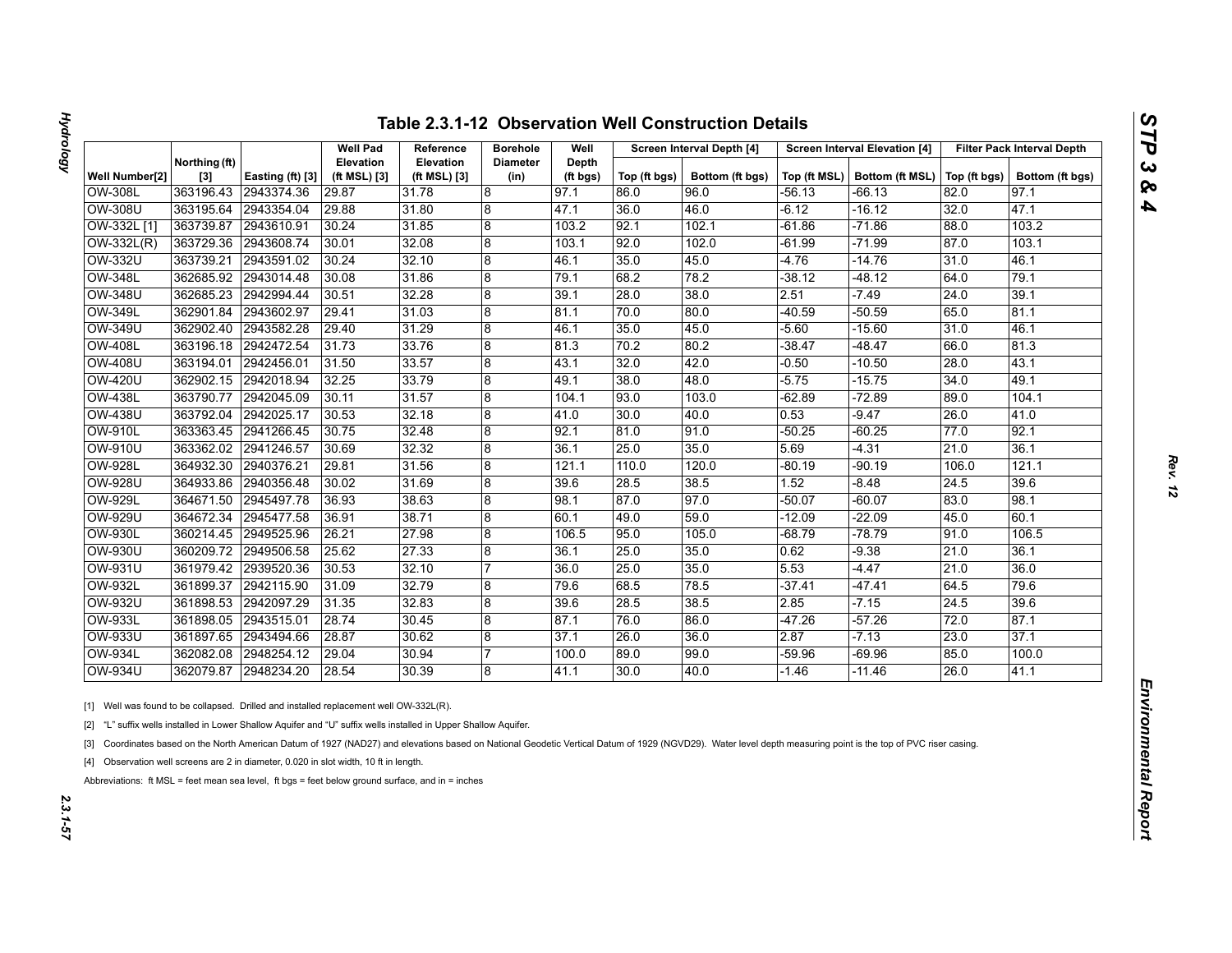|                |                  |                                        |                 |                              |                      |                       | Table 2.3.1-13 Estimated Vertical Hydraulic Gradients in the STP 3 & 4 Area |                 |                       |                             |                       |           |                   |                   |         |             |
|----------------|------------------|----------------------------------------|-----------------|------------------------------|----------------------|-----------------------|-----------------------------------------------------------------------------|-----------------|-----------------------|-----------------------------|-----------------------|-----------|-------------------|-------------------|---------|-------------|
|                |                  |                                        |                 | <b>Upper Well Screen [1]</b> |                      |                       |                                                                             |                 | Lower Well Screen [1] |                             |                       |           |                   | Groundwater [2]   |         |             |
| Date           | <b>Well Pair</b> | Ground<br><b>Elevation (ft</b><br>MSL) | Top (ft<br>bgs) | <b>Bottom</b><br>(ft bgs)    | Midpoint (ft<br>bgs) | Elevation<br>(ft MSL) | <b>Ground Elevation</b><br>(ft MSL)                                         | Top (ft<br>bgs) | Bottom (ft<br>bgs)    | <b>Midpoint</b><br>(ft bgs) | Elevation<br>(ft MSL) | $dx$ (ft) | Upper (ft<br>MSL) | Lower (ft<br>MSL) | dh (ft) | $i$ (ft/ft) |
| 12/28/2006     | OW-308 U/L       | 29.88                                  | 36              | 46                           | 41                   | $-11.12$              | 29.87                                                                       | 86              | 96                    | 91                          | $-61.13$              | 50.0      | 24.02             | 15.70             | 8.32    | 0.166       |
| 1/30/2007      | OW-308 U/L       | 29.88                                  | 36              | 46                           | 41                   | $-11.12$              | 29.87                                                                       | 86              | 96                    | 91                          | $-61.13$              | 50.0      | 25.34             | 16.70             | 8.64    | 0.173       |
| 2/22/2007      | OW-308 U/L       | 29.88                                  | 36              | 46                           | 41                   | $-11.12$              | 29.87                                                                       | 86              | 96                    | 91                          | $-61.13$              | 50.0      | 24.34             | 16.87             | 7.47    | 0.149       |
| 3/29/2007      | OW-308 U/L       | 29.88                                  | 36              | 46                           | 41                   | $-11.12$              | 29.87                                                                       | 86              | 96                    | 91                          | $-61.13$              | 50.0      | 24.39             | 17.11             | 7.28    | 0.146       |
| 4/27/2007      | OW-308 U/L       | 29.88                                  | 36              | 46                           | 41                   | $-11.12$              | 29.87                                                                       | 86              | 96                    | 91                          | $-61.13$              | 50.0      | 24.63             | 17.57             | 7.06    | 0.141       |
| 5/25/2007      | OW-308 U/L       | 29.88                                  | 36              | 46                           | 41                   | $-11.12$              | 29.87                                                                       | 86              | 96                    | 91                          | $-61.13$              | 50.0      | 24.73             | 17.46             | 7.27    | 0.145       |
| 6/27/2007      | OW-308 U/L       | 29.88                                  | 36              | 46                           | 41                   | $-11.12$              | 29.87                                                                       | 86              | 96                    | 91                          | $-61.13$              | 50.0      | 24.08             | 17.48             | 6.60    | 0.132       |
| 12/28/2006 [3] | OW-332 U/L       | 30.24                                  | 35              | 45                           | 40                   | $-9.76$               | 30.24                                                                       | 92.1            | 102.1                 | 97.1                        | $-66.86$              | 57.1      | 24.09             | 16.63             | 7.46    | 0.131       |
| 2/22/2007 [3]  | OW-332 U/L(R)    | 30.24                                  | 35              | 45                           | 40                   | $-9.76$               | 30.01                                                                       | 92              | 102                   | 97                          | $-66.99$              | 57.2      | 24.64             | 16.79             | 7.85    | 0.137       |
| 3/29/2007 [3]  | OW-332 U/L(R)    | 30.24                                  | 35              | 45                           | 40                   | $-9.76$               | 30.01                                                                       | 92              | 102                   | 97                          | $-66.99$              | 57.2      | 24.71             | 17.03             | 7.68    | 0.134       |
| 4/27/2007 [3]  | OW-332 U/L(R)    | 30.24                                  | 35              | 45                           | 40                   | $-9.76$               | 30.01                                                                       | 92              | 102                   | 97                          | $-66.99$              | 57.2      | 25.85             | 17.49             | 8.36    | 0.146       |
| 5/25/2007 [3]  | OW-332 U/L(R)    | 30.24                                  | 35              | 45                           | 40                   | $-9.76$               | 30.01                                                                       | 92              | 102                   | 97                          | $-66.99$              | 57.2      | 25.01             | 17.37             | 7.64    | 0.133       |
| 6/27/2007 [3]  | OW-332 U/L(R)    | 30.24                                  | 35              | 45                           | 40                   | $-9.76$               | 30.01                                                                       | 92              | 102                   | 97                          | $-66.99$              | 57.2      | 24.05             | 17.40             | 6.65    | 0.116       |
| 12/28/2006     | OW-348 U/L       | 30.51                                  | 28              | 38                           | 33                   | $-2.49$               | 30.08                                                                       | 68.2            | 78.2                  | 73.2                        | $-43.12$              | 40.6      | 24.19             | 15.70             | 8.49    | 0.209       |
| 1/30/2007      | OW-348 U/L       | 30.51                                  | 28              | 38                           | 33                   | $-2.49$               | 30.08                                                                       | 68.2            | 78.2                  | 73.2                        | $-43.12$              | 40.6      | 25.76             | 16.78             | 8.98    | 0.221       |
| 2/22/2007      | OW-348 U/L       | 30.51                                  | 28              | 38                           | 33                   | $-2.49$               | 30.08                                                                       | 68.2            | 78.2                  | 73.2                        | $-43.12$              | 40.6      | 24.57             | 16.92             | 7.65    | 0.188       |
| 3/29/2007      | OW-348 U/L       | 30.51                                  | 28              | 38                           | 33                   | $-2.49$               | 30.08                                                                       | 68.2            | 78.2                  | 73.2                        | $-43.12$              | 40.6      | 24.62             | 17.15             | 7.47    | 0.184       |
| 4/27/2007      | OW-348 U/L       | 30.51                                  | 28              | 38                           | 33                   | $-2.49$               | 30.08                                                                       | 68.2            | 78.2                  | 73.2                        | $-43.12$              | 40.6      | 24.94             | 17.57             | 7.37    | 0.181       |
| 5/25/2007      | OW-348 U/L       | 30.51                                  | 28              | 38                           | 33                   | $-2.49$               | 30.08                                                                       | 68.2            | 78.2                  | 73.2                        | $-43.12$              | 40.6      | 25.03             | 17.46             | 7.57    | 0.186       |
| 6/27/2007      | OW-348 U/L       | 30.51                                  | 28              | 38                           | 33                   | $-2.49$               | 30.08                                                                       | 68.2            | 78.2                  | 73.2                        | $-43.12$              | 40.6      | 24.33             | 17.50             | 6.83    | 0.168       |
| 12/28/2006     | OW-349 U/L       | 29.40                                  | 35              | 45                           | 40                   | $-10.6$               | 29.41                                                                       | 70              | 80                    | 75                          | $-45.59$              | 35.0      | 24.01             | 15.81             | 8.20    | 0.234       |
| 1/30/2007      | OW-349 U/L       | 29.40                                  | 35              | 45                           | 40                   | $-10.6$               | 29.41                                                                       | 70              | 80                    | 75                          | $-45.59$              | 35.0      | 25.47             | 16.84             | 8.63    | 0.247       |
| 2/22/2007      | OW-349 U/L       | 29.40                                  | 35              | 45                           | 40                   | $-10.6$               | 29.41                                                                       | 70              | 80                    | 75                          | -45.59                | 35.0      | 24.32             | 17.01             | 7.31    | 0.209       |
| 3/29/2007      | OW-349 U/L       | 29.40                                  | 35              | 45                           | 40                   | $-10.6$               | 29.41                                                                       | 70              | 80                    | 75                          | $-45.59$              | 35.0      | 24.38             | 17.23             | 7.15    | 0.204       |
| 4/27/2007      | OW-349 U/L       | 29.40                                  | 35              | 45                           | 40                   | $-10.6$               | 29.41                                                                       | 70              | 80                    | 75                          | $-45.59$              | 35.0      | 24.73             | 17.68             | 7.05    | 0.201       |
| 5/25/2007      | OW-349 U/L       | 29.40                                  | 35              | 45                           | 40                   | $-10.6$               | 29.41                                                                       | 70              | 80                    | 75                          | $-45.59$              | 35.0      | 24.79             | 17.55             | 7.24    | 0.207       |
| 6/27/2007      | OW-349 U/L       | 29.40                                  | 35              | 45                           | 40                   | $-10.6$               | 29.41                                                                       | 70              | 80                    | 75                          | $-45.59$              | 35.0      | 24.10             | 17.61             | 6.49    | 0.185       |
| 12/28/2006     | OW-408 U/L       | 31.50                                  | 32              | 42                           | 37                   | $-5.5$                | 31.73                                                                       | 70.2            | 80.2                  | 75.2                        | $-43.47$              | 38.0      | 23.86             | 15.71             | 8.15    | 0.215       |

**Hydrology** *Hydrology*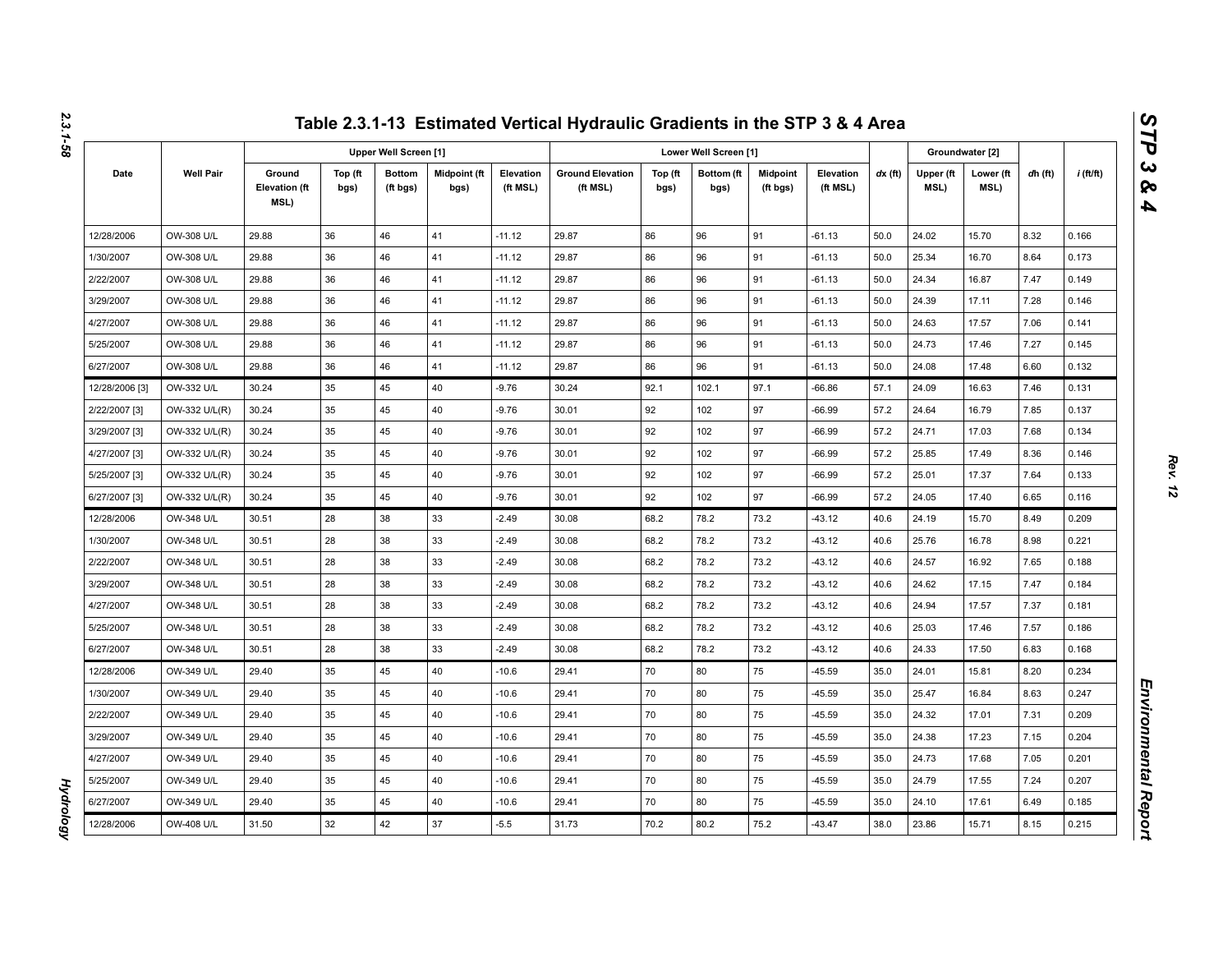|            |                  |                                        |                 |                              |                             |                       | Table 2.3.1-13 Estimated Vertical Hydraulic Gradients in the STP 3 & 4 Area (Continued) |                 |                       |                             |                       |           |                   |                   |         |             |
|------------|------------------|----------------------------------------|-----------------|------------------------------|-----------------------------|-----------------------|-----------------------------------------------------------------------------------------|-----------------|-----------------------|-----------------------------|-----------------------|-----------|-------------------|-------------------|---------|-------------|
|            |                  |                                        |                 | <b>Upper Well Screen [1]</b> |                             |                       |                                                                                         |                 | Lower Well Screen [1] |                             |                       |           |                   | Groundwater [2]   |         |             |
| Date       | <b>Well Pair</b> | Ground<br><b>Elevation (ft</b><br>MSL) | Top (ft<br>bgs) | <b>Bottom</b><br>(ft bgs)    | <b>Midpoint (ft</b><br>bgs) | Elevation<br>(ft MSL) | <b>Ground Elevation</b><br>(ft MSL)                                                     | Top (ft<br>bgs) | Bottom (ft<br>bgs)    | <b>Midpoint</b><br>(ft bgs) | Elevation<br>(ft MSL) | $dx$ (ft) | Upper (ft<br>MSL) | Lower (ft<br>MSL) | dh (ft) | $i$ (ft/ft) |
| 1/30/2007  | OW-408 U/L       | 31.50                                  | 32              | 42                           | 37                          | $-5.5$                | 31.73                                                                                   | 70.2            | 80.2                  | 75.2                        | $-43.47$              | 38.0      | 25.27             | 16.71             | 8.56    | 0.225       |
| 2/22/2007  | OW-408 U/L       | 31.50                                  | 32              | 42                           | 37                          | $-5.5$                | 31.73                                                                                   | 70.2            | 80.2                  | 75.2                        | $-43.47$              | 38.0      | 24.44             | 16.90             | 7.54    | 0.199       |
| 3/29/2007  | OW-408 U/L       | 31.50                                  | 32              | 42                           | 37                          | $-5.5$                | 31.73                                                                                   | 70.2            | 80.2                  | 75.2                        | $-43.47$              | 38.0      | 24.49             | 17.12             | 7.37    | 0.194       |
| 4/27/2007  | OW-408 U/L       | 31.50                                  | 32              | 42                           | 37                          | $-5.5$                | 31.73                                                                                   | 70.2            | 80.2                  | 75.2                        | $-43.47$              | 38.0      | 24.62             | 17.56             | 7.06    | 0.186       |
| 5/25/2007  | OW-408 U/L       | 31.50                                  | 32              | 42                           | 37                          | $-5.5$                | 31.73                                                                                   | 70.2            | 80.2                  | 75.2                        | $-43.47$              | 38.0      | 24.63             | 17.44             | 7.19    | 0.189       |
| 6/27/2007  | OW-408 U/L       | 31.50                                  | 32              | 42                           | 37                          | $-5.5$                | 31.73                                                                                   | 70.2            | 80.2                  | 75.2                        | $-43.47$              | 38.0      | 24.10             | 17.48             | 6.62    | 0.174       |
| 12/28/2006 | OW-438 U/L       | 30.53                                  | 30              | 40                           | 35                          | $-4.47$               | 30.11                                                                                   | 93              | 103                   | 98                          | $-67.89$              | 63.4      | 23.73             | 15.72             | 8.01    | 0.126       |
| 1/30/2007  | OW-438 U/L       | 30.53                                  | 30              | 40                           | 35                          | $-4.47$               | 30.11                                                                                   | 93              | 103                   | 98                          | $-67.89$              | 63.4      | 25.63             | 16.61             | 9.02    | 0.142       |
| 2/22/2007  | OW-438 U/L       | 30.53                                  | 30              | 40                           | 35                          | $-4.47$               | 30.11                                                                                   | 93              | 103                   | 98                          | $-67.89$              | 63.4      | 24.97             | 16.82             | 8.15    | 0.129       |
| 3/29/2007  | OW-438 U/L       | 30.53                                  | 30              | 40                           | 35                          | $-4.47$               | 30.11                                                                                   | 93              | 103                   | 98                          | $-67.89$              | 63.4      | 25.04             | 17.08             | 7.96    | 0.126       |
| 4/27/2007  | OW-438 U/L       | 30.53                                  | 30              | 40                           | 35                          | $-4.47$               | 30.11                                                                                   | 93              | 103                   | 98                          | $-67.89$              | 63.4      | 25.01             | 17.55             | 7.46    | 0.118       |
| 5/25/2007  | OW-438 U/L       | 30.53                                  | 30              | 40                           | 35                          | $-4.47$               | 30.11                                                                                   | 93              | 103                   | 98                          | $-67.89$              | 63.4      | 25.18             | 17.45             | 7.73    | 0.122       |
| 6/27/2007  | OW-438 U/L       | 30.53                                  | 30              | 40                           | 35                          | $-4.47$               | 30.11                                                                                   | 93              | 103                   | 98                          | $-67.89$              | 63.4      | 24.21             | 17.47             | 6.74    | 0.106       |
| 12/28/2006 | OW-910 U/L       | 30.69                                  | 25              | 35                           | 30                          | 0.69                  | 30.75                                                                                   | 81              | 91                    | 86                          | $-55.25$              | 55.9      | 23.21             | 15.86             | 7.35    | 0.131       |
| 1/30/2007  | OW-910 U/L       | 30.69                                  | 25              | 35                           | 30                          | 0.69                  | 30.75                                                                                   | 81              | 91                    | 86                          | $-55.25$              | 55.9      | 24.75             | 16.26             | 8.49    | 0.152       |
| 2/22/2007  | OW-910 U/L       | 30.69                                  | 25              | 35                           | 30                          | 0.69                  | 30.75                                                                                   | 81              | 91                    | 86                          | $-55.25$              | 55.9      | 24.02             | 16.71             | 7.31    | 0.131       |
| 3/29/2007  | OW-910 U/L       | 30.69                                  | 25              | 35                           | 30                          | 0.69                  | 30.75                                                                                   | 81              | 91                    | 86                          | $-55.25$              | 55.9      | 24.09             | 16.89             | 7.20    | 0.129       |
| 4/27/2007  | OW-910 U/L       | 30.69                                  | 25              | 35                           | 30                          | 0.69                  | 30.75                                                                                   | 81              | 91                    | 86                          | $-55.25$              | 55.9      | 24.22             | 17.21             | 7.01    | 0.125       |
| 5/25/2007  | OW-910 U/L       | 30.69                                  | 25              | 35                           | 30                          | 0.69                  | 30.75                                                                                   | 81              | 91                    | 86                          | $-55.25$              | 55.9      | 24.32             | 17.26             | 7.06    | 0.126       |
| 6/27/2007  | OW-910 U/L       | 30.69                                  | 25              | 35                           | 30                          | 0.69                  | 30.75                                                                                   | 81              | 91                    | 86                          | $-55.25$              | 55.9      | 23.83             | 17.35             | 6.48    | 0.116       |
| 12/28/2006 | OW-928 U/L       | 30.02                                  | 28.5            | 38.5                         | 33.5                        | $-3.48$               | 29.81                                                                                   | 110             | 120                   | 115                         | $-85.19$              | 81.7      | 23.51             | 15.81             | 7.70    | 0.094       |
| 1/30/2007  | OW-928 U/L       | 30.02                                  | 28.5            | 38.5                         | 33.5                        | $-3.48$               | 29.81                                                                                   | 110             | 120                   | 115                         | -85.19                | 81.7      | 25.48             | 16.56             | 8.92    | 0.109       |
| 2/22/2007  | OW-928 U/L       | 30.02                                  | 28.5            | 38.5                         | 33.5                        | $-3.48$               | 29.81                                                                                   | 110             | 120                   | 115                         | $-85.19$              | 81.7      | 24.84             | 16.81             | 8.03    | 0.098       |
| 3/29/2007  | OW-928 U/L       | 30.02                                  | 28.5            | 38.5                         | 33.5                        | $-3.48$               | 29.81                                                                                   | 110             | 120                   | 115                         | -85.19                | 81.7      | 24.97             | 17.06             | 7.91    | 0.097       |
| 4/27/2007  | OW-928 U/L       | 30.02                                  | 28.5            | 38.5                         | 33.5                        | $-3.48$               | 29.81                                                                                   | 110             | 120                   | 115                         | $-85.19$              | 81.7      | 25.00             | 17.53             | 7.47    | 0.091       |
| 5/25/2007  | OW-928 U/L       | 30.02                                  | 28.5            | 38.5                         | 33.5                        | $-3.48$               | 29.81                                                                                   | 110             | 120                   | 115                         | -85.19                | 81.7      | 25.10             | 17.43             | 7.67    | 0.094       |
| 6/27/2007  | OW-928 U/L       | 30.02                                  | 28.5            | 38.5                         | 33.5                        | $-3.48$               | 29.81                                                                                   | 110             | 120                   | 115                         | $-85.19$              | 81.7      | 24.36             | 17.50             | 6.86    | 0.084       |
| 12/28/2006 | OW-929 U/L       | 36.91                                  | 49              | 59                           | 54                          | $-17.09$              | 36.93                                                                                   | 87              | 97                    | 92                          | $-55.07$              | 38.0      | 25.79             | 15.16             | 10.63   | 0.280       |

2.3.1-59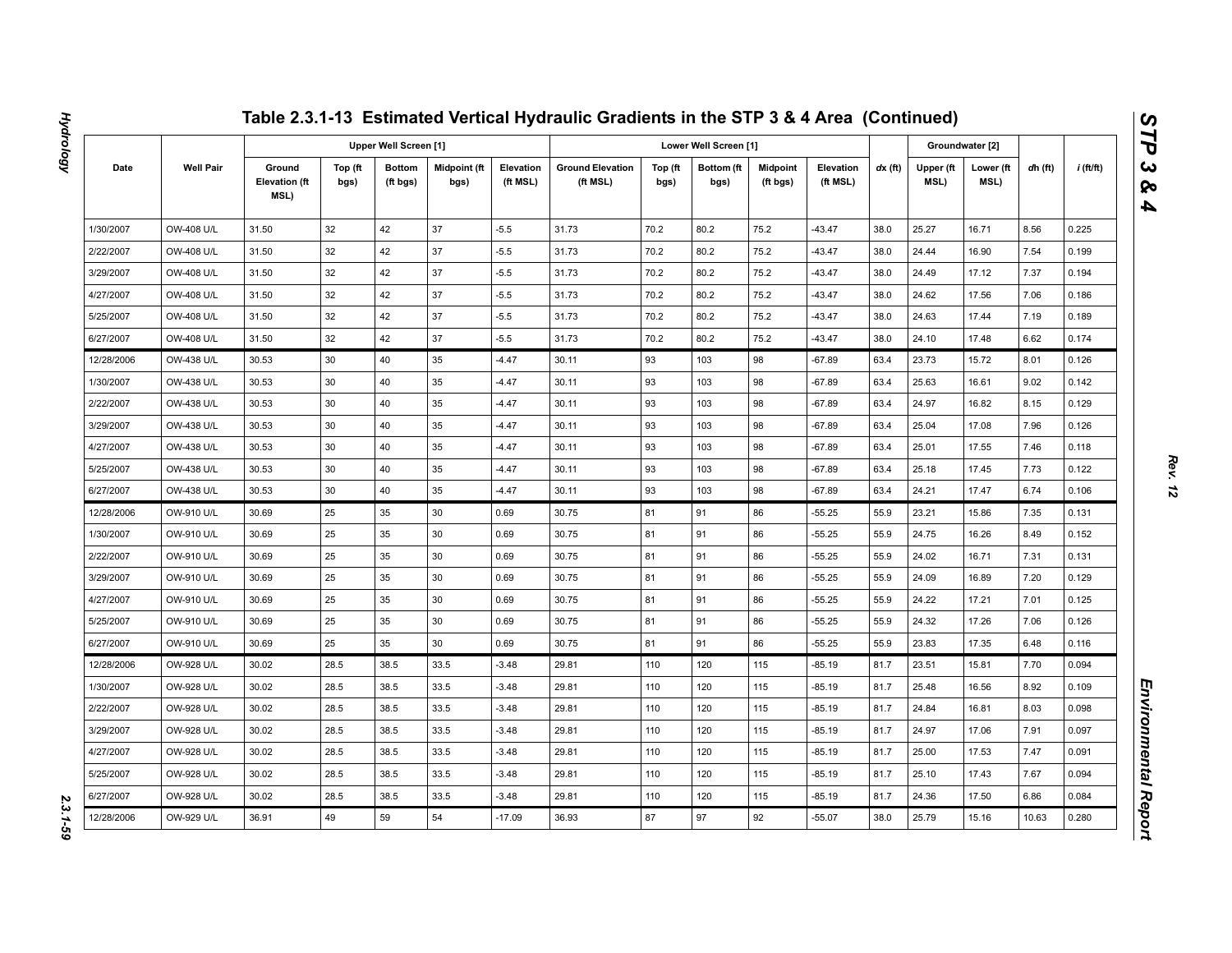|            |                  |                                        |                 |                           |                      |                       | Table 2.3.1-13 Estimated Vertical Hydraulic Gradients in the STP 3 & 4 Area (Continued) |                 |                       |                             |                       |           |                   |                   |         |             |
|------------|------------------|----------------------------------------|-----------------|---------------------------|----------------------|-----------------------|-----------------------------------------------------------------------------------------|-----------------|-----------------------|-----------------------------|-----------------------|-----------|-------------------|-------------------|---------|-------------|
|            |                  |                                        |                 | Upper Well Screen [1]     |                      |                       |                                                                                         |                 | Lower Well Screen [1] |                             |                       |           |                   | Groundwater [2]   |         |             |
| Date       | <b>Well Pair</b> | Ground<br><b>Elevation (ft</b><br>MSL) | Top (ft<br>bgs) | <b>Bottom</b><br>(ft bgs) | Midpoint (ft<br>bgs) | Elevation<br>(ft MSL) | <b>Ground Elevation</b><br>(ft MSL)                                                     | Top (ft<br>bgs) | Bottom (ft<br>bgs)    | <b>Midpoint</b><br>(ft bgs) | Elevation<br>(ft MSL) | $dx$ (ft) | Upper (ft<br>MSL) | Lower (ft<br>MSL) | dh (ft) | $i$ (ft/ft) |
| 1/30/2007  | OW-929 U/L       | 36.91                                  | 49              | 59                        | 54                   | $-17.09$              | 36.93                                                                                   | 87              | 97                    | 92                          | $-55.07$              | 38.0      | 27.38             | 16.22             | 11.16   | 0.294       |
| 2/22/2007  | OW-929 U/L       | 36.91                                  | 49              | 59                        | 54                   | $-17.09$              | 36.93                                                                                   | 87              | 97                    | 92                          | $-55.07$              | 38.0      | 27.03             | 16.37             | 10.66   | 0.281       |
| 3/29/2007  | OW-929 U/L       | 36.91                                  | 49              | 59                        | 54                   | $-17.09$              | 36.93                                                                                   | 87              | 97                    | 92                          | $-55.07$              | 38.0      | 26.96             | 16.63             | 10.33   | 0.272       |
| 4/27/2007  | OW-929 U/L       | 36.91                                  | 49              | 59                        | 54                   | $-17.09$              | 36.93                                                                                   | 87              | 97                    | 92                          | $-55.07$              | 38.0      | 26.94             | 17.12             | 9.82    | 0.259       |
| 5/25/2007  | OW-929 U/L       | 36.91                                  | 49              | 59                        | 54                   | $-17.09$              | 36.93                                                                                   | 87              | 97                    | 92                          | $-55.07$              | 38.0      | 26.90             | 16.93             | 9.97    | 0.263       |
| 6/27/2007  | OW-929 U/L       | 36.91                                  | 49              | 59                        | 54                   | $-17.09$              | 36.93                                                                                   | 87              | 97                    | 92                          | $-55.07$              | 38.0      | 25.54             | 16.96             | 8.58    | 0.226       |
| 12/28/2006 | OW-930 U/L       | 25.62                                  | 25              | 35                        | 30                   | $-4.38$               | 26.21                                                                                   | 95              | 105                   | 100                         | $-73.79$              | 69.4      | 19.41             | 13.08             | 6.33    | 0.091       |
| 1/30/2007  | OW-930 U/L       | 25.62                                  | 25              | 35                        | 30                   | $-4.38$               | 26.21                                                                                   | 95              | 105                   | 100                         | $-73.79$              | 69.4      | 21.54             | 14.57             | 6.97    | 0.100       |
| 2/22/2007  | OW-930 U/L       | 25.62                                  | 25              | 35                        | 30                   | $-4.38$               | 26.21                                                                                   | 95              | 105                   | 100                         | $-73.79$              | 69.4      | 20.28             | 14.63             | 5.65    | 0.081       |
| 3/29/2007  | OW-930 U/L       | 25.62                                  | 25              | 35                        | 30                   | $-4.38$               | 26.21                                                                                   | 95              | 105                   | 100                         | $-73.79$              | 69.4      | 20.35             | 14.77             | 5.58    | 0.080       |
| 4/27/2007  | OW-930 U/L       | 25.62                                  | 25              | 35                        | 30                   | $-4.38$               | 26.21                                                                                   | 95              | 105                   | 100                         | $-73.79$              | 69.4      | 20.88             | 15.17             | 5.71    | 0.082       |
| 5/25/2007  | OW-930 U/L       | 25.62                                  | 25              | 35                        | 30                   | $-4.38$               | 26.21                                                                                   | 95              | 105                   | 100                         | $-73.79$              | 69.4      | 20.02             | 14.89             | 5.13    | 0.074       |
| 6/27/2007  | OW-930 U/L       | 25.62                                  | 25              | 35                        | 30                   | $-4.38$               | 26.21                                                                                   | 95              | 105                   | 100                         | $-73.79$              | 69.4      | 19.36             | 14.99             | 4.37    | 0.063       |
| 12/28/2006 | OW-932 U/L       | 31.35                                  | 28.5            | 38.5                      | 33.5                 | $-2.15$               | 31.09                                                                                   | 68.5            | 78.5                  | 73.5                        | $-42.41$              | 40.3      | 24.31             | 15.56             | 8.75    | 0.217       |
| 1/30/2007  | OW-932 U/L       | 31.35                                  | 28.5            | 38.5                      | 33.5                 | $-2.15$               | 31.09                                                                                   | 68.5            | 78.5                  | 73.5                        | $-42.41$              | 40.3      | 25.80             | 16.78             | 9.02    | 0.224       |
| 2/22/2007  | OW-932 U/L       | 31.35                                  | 28.5            | 38.5                      | 33.5                 | $-2.15$               | 31.09                                                                                   | 68.5            | 78.5                  | 73.5                        | $-42.41$              | 40.3      | 24.79             | 16.89             | 7.90    | 0.196       |
| 3/29/2007  | OW-932 U/L       | 31.35                                  | 28.5            | 38.5                      | 33.5                 | $-2.15$               | 31.09                                                                                   | 68.5            | 78.5                  | 73.5                        | $-42.41$              | 40.3      | 24.87             | 17.06             | 7.81    | 0.194       |
| 4/27/2007  | OW-932 U/L       | 31.35                                  | 28.5            | 38.5                      | 33.5                 | $-2.15$               | 31.09                                                                                   | 68.5            | 78.5                  | 73.5                        | $-42.41$              | 40.3      | 25.06             | 17.44             | 7.62    | 0.189       |
| 5/25/2007  | OW-932 U/L       | 31.35                                  | 28.5            | 38.5                      | 33.5                 | $-2.15$               | 31.09                                                                                   | 68.5            | 78.5                  | 73.5                        | $-42.41$              | 40.3      | 25.15             | 17.31             | 7.84    | 0.195       |
| 6/27/2007  | OW-932 U/L       | 31.35                                  | 28.5            | 38.5                      | 33.5                 | $-2.15$               | 31.09                                                                                   | 68.5            | 78.5                  | 73.5                        | $-42.41$              | 40.3      | 24.56             | 17.41             | 7.15    | 0.178       |
| 12/28/2006 | OW-933 U/L       | 28.87                                  | 26              | 36                        | 31                   | $-2.13$               | 28.74                                                                                   | 76              | 86                    | 81                          | $-52.26$              | 50.1      | 24.18             | 15.85             | 8.33    | 0.166       |
| 1/30/2007  | OW-933 U/L       | 28.87                                  | 26              | 36                        | 31                   | $-2.13$               | 28.74                                                                                   | 76              | 86                    | 81                          | $-52.26$              | 50.1      | 25.65             | 17.08             | 8.57    | 0.171       |
| 2/22/2007  | OW-933 U/L       | 28.87                                  | 26              | 36                        | 31                   | $-2.13$               | 28.74                                                                                   | 76              | 86                    | 81                          | $-52.26$              | 50.1      | 24.67             | 17.16             | 7.51    | 0.150       |
| 3/29/2007  | OW-933 U/L       | 28.87                                  | 26              | 36                        | 31                   | $-2.13$               | 28.74                                                                                   | 76              | 86                    | 81                          | -52.26                | 50.1      | 24.71             | 17.34             | 7.37    | 0.147       |
| 4/27/2007  | OW-933 U/L       | 28.87                                  | 26              | 36                        | 31                   | $-2.13$               | 28.74                                                                                   | 76              | 86                    | 81                          | $-52.26$              | 50.1      | 25.05             | 17.74             | 7.31    | 0.146       |
| 5/25/2007  | OW-933 U/L       | 28.87                                  | 26              | 36                        | 31                   | $-2.13$               | 28.74                                                                                   | 76              | 86                    | 81                          | -52.26                | 50.1      | 25.12             | 17.61             | 7.51    | 0.150       |
| 6/27/2007  | OW-933 U/L       | 28.87                                  | 26              | 36                        | 31                   | $-2.13$               | 28.74                                                                                   | 76              | 86                    | 81                          | $-52.26$              | 50.1      | 24.75             | 17.73             | 7.02    | 0.140       |
| 12/28/2006 | OW-934 U/L       | 28.54                                  | 30              | 40                        | 35                   | $-6.46$               | 29.04                                                                                   | 89              | 99                    | 94                          | $-64.96$              | 58.5      | 20.17             | 13.87             | 6.30    | 0.108       |

**Hydrology** *Hydrology*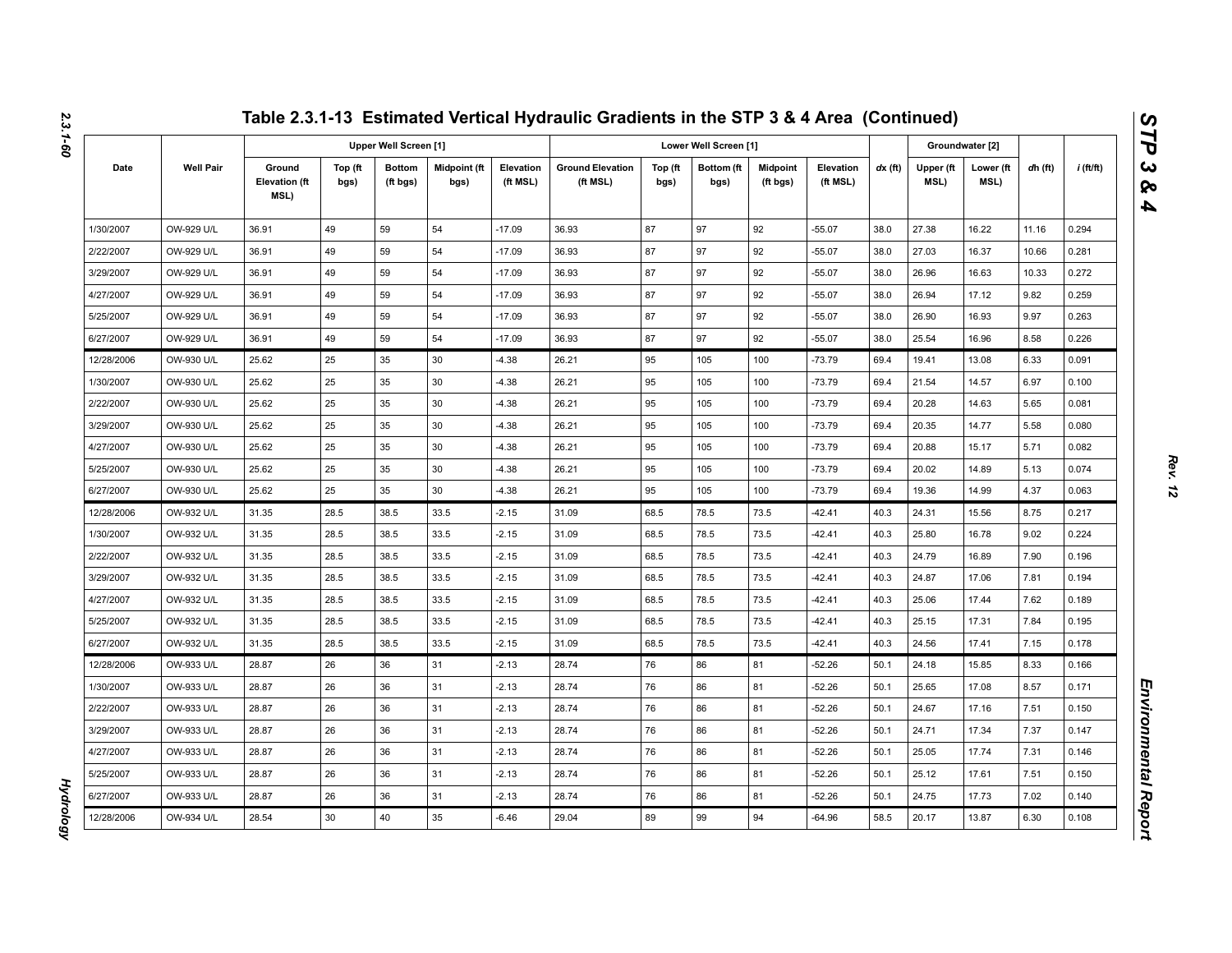| <b>Well Pair</b><br>Ground<br>Midpoint (ft<br><b>Ground Elevation</b><br>$dx$ (ft)<br>$i$ (ft/ft)<br>Date<br>Top (ft<br><b>Bottom</b><br>Elevation<br>Top (ft<br>Bottom (ft<br>Midpoint<br>Elevation<br>Upper (ft<br>Lower (ft<br>dh (ft)<br><b>Elevation (ft</b><br>MSL)<br>(ft MSL)<br>(ft MSL)<br>(ft MSL)<br>MSL)<br>bgs)<br>(ft bgs)<br>bgs)<br>bgs)<br>bgs)<br>(ft bgs)<br>MSL)<br>40<br>89<br>OW-934 U/L<br>28.54<br>30<br>35<br>$-6.46$<br>29.04<br>99<br>94<br>$-64.96$<br>58.5<br>20.85<br>5.74<br>15.11<br>0.098<br>89<br>28.54<br>30<br>40<br>35<br>29.04<br>99<br>94<br>58.5<br>5.14<br>OW-934 U/L<br>$-6.46$<br>$-64.96$<br>20.35<br>15.21<br>0.088<br>40<br>89<br>94<br>OW-934 U/L<br>28.54<br>30<br>35<br>$-6.46$<br>29.04<br>99<br>58.5<br>20.31<br>15.43<br>4.88<br>0.083<br>$-64.96$<br>30<br>40<br>35<br>89<br>99<br>OW-934 U/L<br>28.54<br>$-6.46$<br>29.04<br>94<br>$-64.96$<br>58.5<br>20.48<br>15.85<br>4.63<br>0.079<br>30 <sup>°</sup><br>40<br>89<br>94<br>28.54<br>35<br>29.04<br>99<br>58.5<br>4.78<br>OW-934 U/L<br>$-6.46$<br>$-64.96$<br>20.39<br>15.61<br>0.082<br>89<br>28.54<br>30<br>40<br>$35\,$<br>29.04<br>99<br>94<br>20.03<br>4.32<br>OW-934 U/L<br>$-6.46$<br>$-64.96$<br>58.5<br>15.71<br>0.074<br>[3] Observation well OW-332L was damaged in January of 2007, a replacement well, OW-332L(R) was installed and developed in February of 2007, prior to the February monthly water level<br>measurement. Therefore, no data is available from January 30, 2007 for well OW-332 U/L. | 1/30/2007<br>2/22/2007<br>3/29/2007<br>4/27/2007<br>5/25/2007<br>6/27/2007<br>[1] From Table 2.3.1-12<br>[2] From Table 2.3.1-11<br>ft MSL = feet mean sea levell = Hydraulic gradient (dh/dx) dh = Change in hydraulic head (ft) dx = Change in distance (ft)<br>ft bgs = feet below ground surface |  |  | <b>Upper Well Screen [1]</b> |  |  | Lower Well Screen [1] |  |  | Groundwater [2] |  |
|---------------------------------------------------------------------------------------------------------------------------------------------------------------------------------------------------------------------------------------------------------------------------------------------------------------------------------------------------------------------------------------------------------------------------------------------------------------------------------------------------------------------------------------------------------------------------------------------------------------------------------------------------------------------------------------------------------------------------------------------------------------------------------------------------------------------------------------------------------------------------------------------------------------------------------------------------------------------------------------------------------------------------------------------------------------------------------------------------------------------------------------------------------------------------------------------------------------------------------------------------------------------------------------------------------------------------------------------------------------------------------------------------------------------------------------------------------------------------------------------------------------------------------|------------------------------------------------------------------------------------------------------------------------------------------------------------------------------------------------------------------------------------------------------------------------------------------------------|--|--|------------------------------|--|--|-----------------------|--|--|-----------------|--|
|                                                                                                                                                                                                                                                                                                                                                                                                                                                                                                                                                                                                                                                                                                                                                                                                                                                                                                                                                                                                                                                                                                                                                                                                                                                                                                                                                                                                                                                                                                                                 |                                                                                                                                                                                                                                                                                                      |  |  |                              |  |  |                       |  |  |                 |  |
|                                                                                                                                                                                                                                                                                                                                                                                                                                                                                                                                                                                                                                                                                                                                                                                                                                                                                                                                                                                                                                                                                                                                                                                                                                                                                                                                                                                                                                                                                                                                 |                                                                                                                                                                                                                                                                                                      |  |  |                              |  |  |                       |  |  |                 |  |
|                                                                                                                                                                                                                                                                                                                                                                                                                                                                                                                                                                                                                                                                                                                                                                                                                                                                                                                                                                                                                                                                                                                                                                                                                                                                                                                                                                                                                                                                                                                                 |                                                                                                                                                                                                                                                                                                      |  |  |                              |  |  |                       |  |  |                 |  |
|                                                                                                                                                                                                                                                                                                                                                                                                                                                                                                                                                                                                                                                                                                                                                                                                                                                                                                                                                                                                                                                                                                                                                                                                                                                                                                                                                                                                                                                                                                                                 |                                                                                                                                                                                                                                                                                                      |  |  |                              |  |  |                       |  |  |                 |  |
|                                                                                                                                                                                                                                                                                                                                                                                                                                                                                                                                                                                                                                                                                                                                                                                                                                                                                                                                                                                                                                                                                                                                                                                                                                                                                                                                                                                                                                                                                                                                 |                                                                                                                                                                                                                                                                                                      |  |  |                              |  |  |                       |  |  |                 |  |
|                                                                                                                                                                                                                                                                                                                                                                                                                                                                                                                                                                                                                                                                                                                                                                                                                                                                                                                                                                                                                                                                                                                                                                                                                                                                                                                                                                                                                                                                                                                                 |                                                                                                                                                                                                                                                                                                      |  |  |                              |  |  |                       |  |  |                 |  |
|                                                                                                                                                                                                                                                                                                                                                                                                                                                                                                                                                                                                                                                                                                                                                                                                                                                                                                                                                                                                                                                                                                                                                                                                                                                                                                                                                                                                                                                                                                                                 |                                                                                                                                                                                                                                                                                                      |  |  |                              |  |  |                       |  |  |                 |  |
|                                                                                                                                                                                                                                                                                                                                                                                                                                                                                                                                                                                                                                                                                                                                                                                                                                                                                                                                                                                                                                                                                                                                                                                                                                                                                                                                                                                                                                                                                                                                 |                                                                                                                                                                                                                                                                                                      |  |  |                              |  |  |                       |  |  |                 |  |

**Hydrology**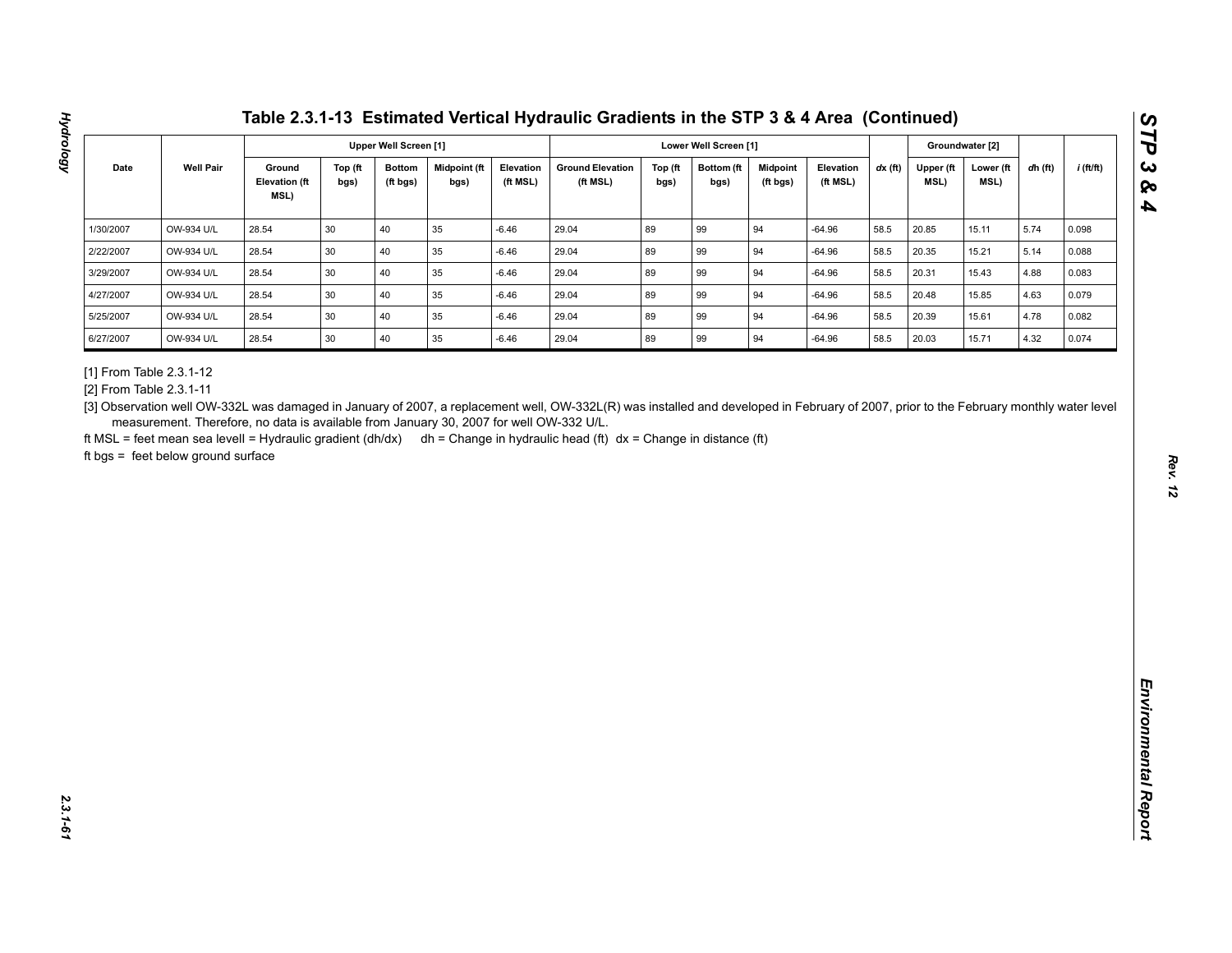|                    |                  | Screened<br>Interval | Hydraulic<br>Conductivity | Transmissivity | Storage<br>Coefficient | Yield     | Drawdown or   | 1-Hour<br><b>Specific Capacity</b> |                                                              |
|--------------------|------------------|----------------------|---------------------------|----------------|------------------------|-----------|---------------|------------------------------------|--------------------------------------------------------------|
| <b>Well Number</b> | <b>Test Date</b> | (ft bgs)             | $(gpd/ft^2)$              | (gpd/ft)       | (unitless)             | (gpm)     | Recovery (ft) | (gpm/ft)                           | <b>Test Type</b>                                             |
| TA-65-49-901       | 3/8/1966         | 300-355              | 658                       | 26,300         | <b>ND</b>              | 91.5      | 10.1          | 9                                  | Recovery                                                     |
| TA-65-57-702       | 3/14/1966        | 331-553              | 512                       | 25,600         | <b>ND</b>              | 252       | 36.1          | $\overline{7}$                     | Drawdown                                                     |
| TA-65-57-801       | 7/28/1955        | 150-530              | 812                       | 160,000        | <b>ND</b>              | 2,530     | <b>ND</b>     | <b>ND</b>                          | Recovery                                                     |
| TA-65-58-107       | 10/4/1966        | 75-202               | <b>ND</b>                 | 176,000        | $1.1 \times 10^{-3}$   | <b>NA</b> | <b>NA</b>     | <b>NA</b>                          | Observation well for TA-65-58-108<br>drawdown test           |
| TA-65-58-108       | 10/4/1966        | 150-275              | 693                       | 86,600         | <b>ND</b>              | 2,378     | 40.7          | 58                                 | Drawdown                                                     |
| TA-65-58-803       | 7/1/1966         | 91-215               | 3,950                     | 399,000        | <b>ND</b>              | 1,354     | 34.2          | 40                                 | Drawdown                                                     |
| TA-66-63-802       | 5/25/1966        | 240-760              | 582                       | 154,100        | <b>ND</b>              | 2,692     | 55.9          | 48                                 | Drawdown                                                     |
| TA-66-63-902       | 5/26/1966        | unknown              | 753                       | 82,800         | $9.1 \times 10^{-4}$   | <b>NA</b> | <b>NA</b>     | <b>NA</b>                          | Observation well for TA-66-63-903<br>drawdown test           |
| TA-66-63-903       | 5/26/1966        | 63-240               | <b>ND</b>                 | <b>ND</b>      | <b>ND</b>              | 1,020     | <b>ND</b>     | <b>ND</b>                          |                                                              |
| TA-66-64-401       | 5/18/1966        | 317-1042             | 386                       | 162,000        | <b>ND</b>              | 3,417     | 61.6          | 55                                 | Drawdown                                                     |
| TA-66-64-702       | 3/14/1966        | unknown              | 223                       | 64,600         | <b>ND</b>              | 2,005     | 114           | 18                                 | Recovery                                                     |
| TA-80-07-501       | 7/13/1955        | 220-820              | 403                       | 120,000        | <b>ND</b>              | 1,760     | 21.3          | 83                                 | Recovery                                                     |
| TA-80-08-302       | 10/28/1966       | 530-630              | 355                       | 35,500         | <b>ND</b>              | 413       | 85            | 5                                  | Recovery                                                     |
| TA-80-08-701       | 9/23/1966        | 300-600              | 212                       | 19,700         | <b>ND</b>              | 805       | 51.8          | 16                                 | Recovery                                                     |
| TA-80-15-102       | 3/9/1967         | 506-634              | 458                       | 45,800         | <b>ND</b>              | 408       | 47.4          | 9                                  | Recovery                                                     |
| TA-80-15-201       | 5/15/1955        | 353-878              | 420                       | 107,000        | <b>ND</b>              | 2,630     | 53            | 50                                 | Drawdown, specific capacity<br>calculated from recovery test |
| TA-80-15-301       | 6/10/1966        | unknown              | 413                       | 67,700         | <b>ND</b>              | 1,026     | 49.3          | 21                                 | Drawdown                                                     |
| TA-80-15-401       | 7/13/1955        | 225-1044             | 177                       | 63,000         | <b>ND</b>              | 2,000     | 47.4          | 42                                 | Recovery                                                     |
| TA-80-15-502       | 9/19/1966        | 244-776              | 103                       | 31,300         | <b>ND</b>              | 2,020     | <b>ND</b>     | <b>ND</b>                          | Recovery                                                     |
| TA-80-16-301       | 3/10/1967        | 615-800              | 505                       | 40,400         | <b>ND</b>              | 158.4     | 31.6          | 5                                  | Recovery                                                     |
| TA-80-23-101       | 7/19/1955        | 190-776              | 344                       | 82,500         | <b>ND</b>              | 1,560     | 34.1          | 46                                 | Recovery                                                     |
| TA-80-23-301       | 7/19/1955        | 200-770              | 139                       | 51,500         | <b>ND</b>              | 1,535     | 50.5          | 30                                 | Recovery                                                     |
| TA-80-23-402       | 3/17/1967        | 544-586              | <b>ND</b>                 | 44,800         | <b>ND</b>              | 388.5     | <b>ND</b>     | <b>ND</b>                          | Recovery                                                     |
| TA-80-23-403       | 3/17/1967        | 542-578              | <b>ND</b>                 | 42,500         | $4.6 \times 10^{-5}$   | <b>NA</b> | <b>NA</b>     | NA                                 | Observation well for TA-80-23-402<br>recovery test           |
| TA-81-01-101       | 10/13/1955       | 565-760              | 489                       | 68,500         | <b>ND</b>              | 1,000     | <b>NA</b>     | <b>NA</b>                          | Recovery                                                     |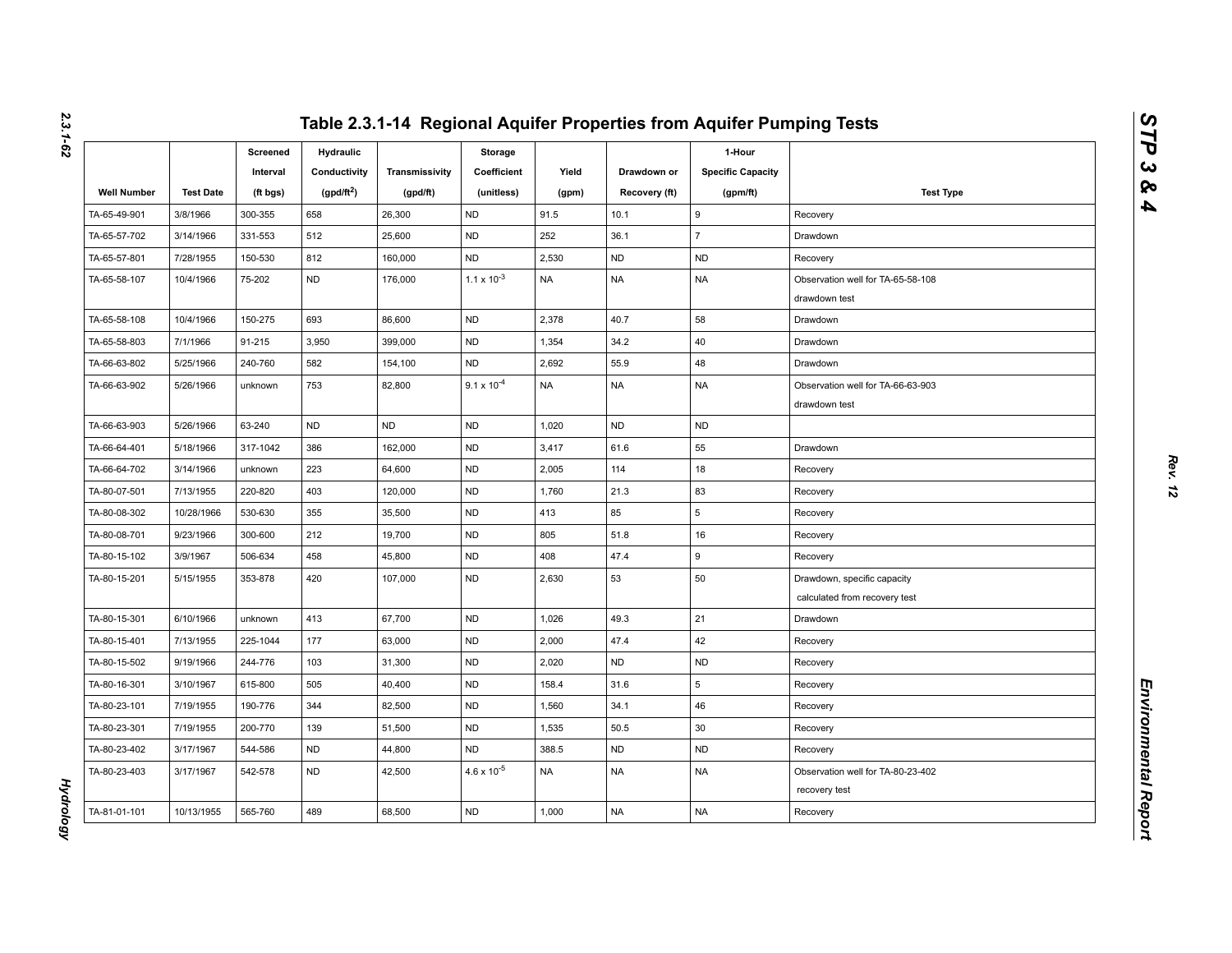|                                                              |                  | Screened<br>Interval  | <b>Hydraulic</b><br>Conductivity | Transmissivity | Storage<br>Coefficient | Yield     | Drawdown or   | 1-Hour<br><b>Specific Capacity</b> |                                                                                                 |
|--------------------------------------------------------------|------------------|-----------------------|----------------------------------|----------------|------------------------|-----------|---------------|------------------------------------|-------------------------------------------------------------------------------------------------|
| <b>Well Number</b>                                           | <b>Test Date</b> | (ft bgs)              | (gpd/ft <sup>2</sup> )           | (gpd/ft)       | (unitless)             | (gpm)     | Recovery (ft) | (gpm/ft)                           | <b>Test Type</b>                                                                                |
| TA-81-01-102                                                 | 10/13/1955       | 777-1020              | 214                              | 30,000         | <b>ND</b>              | 915       | 50            | 18                                 | Recovery                                                                                        |
| TA-81-01-601                                                 | 3/13/1967        | 218-660               | 379                              | 42,800         | <b>ND</b>              | 1,290     | 45.8          | 28                                 | Recovery                                                                                        |
| TA-81-01-802                                                 | 7/18/1955        | 150-250               | 269                              | 35,000         | <b>ND</b>              | 1,075     | 73.2          | 15                                 | Recovery                                                                                        |
| TA-81-09-401                                                 | 3/24/1966        | unknown               | 250                              | 44,300         | <b>ND</b>              | 1,182     | 83.3          | 14                                 | Specific capacity calculated from<br>drawdown, permeability and<br>transmissivity from recovery |
| TA-81-09-504                                                 | 7/19/1955        | 150-721               | 306                              | 53,000         | <b>ND</b>              | 2,000     | 52.4          | 38                                 | Recovery                                                                                        |
| TA-81-09-904                                                 | 3/16/1967        | 361-482               | 717                              | 43,000         | $1.27 \times 10^{-3}$  | <b>NA</b> | <b>NA</b>     | <b>NA</b>                          | Observation well for TA-81-09-905<br>recovery test                                              |
| TA-81-09-905                                                 | 3/16/1967        | 364-491               | 454                              | 29,500         | <b>ND</b>              | 338       | 27.3          | 12                                 | Recovery                                                                                        |
| TA-81-10-901                                                 | 4/28/1966        | 280-296               | ND                               | ND             | <b>ND</b>              | $6.4\,$   | <b>ND</b>     | ND                                 |                                                                                                 |
| TA-81-10-902                                                 | 4/28/1966        | unknown               | <b>ND</b>                        | 10,500         | $1.36 \times 10^{-4}$  | <b>NA</b> | <b>NA</b>     | <b>NA</b>                          | Observation well for TA-81-10-901<br>drawdown test                                              |
| PP-80-06-101                                                 | 7/8/1955         | 85-550                | 727                              | 189,000        | <b>ND</b>              | 1,485     | <b>ND</b>     | <b>NA</b>                          | Recovery                                                                                        |
| PP-80-06-102                                                 | 9/9/1963         | 104-364               | 790                              | 124,000        | ND                     | 1,690     | 29.9          | 57                                 | Drawdown                                                                                        |
| PP-80-06-104                                                 | 9/9/1963         | 50-215                | ND                               | 119,000        | $1.4 \times 10^{-3}$   | <b>NA</b> | <b>NA</b>     | NA                                 | Observation well for PP-80-06-102<br>drawdown test                                              |
| PP-80-06-703                                                 | 7/8/1955         | 154-590               | 359                              | 79,000         | <b>ND</b>              | 1,450     | 36.1          | 40                                 | Recovery                                                                                        |
| PP-80-06-704                                                 | 8/21/1963        | 146-430               | 616                              | 104,800        | <b>ND</b>              | 1,500     | 19.6          | 77                                 | Recovery                                                                                        |
| PP-80-22-501                                                 | 9/5/1963         | 288-370               | 361                              | 20,600         | ND                     | 540       | 33.2          | 16                                 | Recovery                                                                                        |
| ZA-66-62-904                                                 | 7/18/1955        | 162-573               | 382                              | 102,000        | <b>ND</b>              | 1,430     | 21            | 68                                 | Recovery                                                                                        |
| ZA-66-63-504                                                 | 3/15/1967        | 167-682               | 475                              | 195,300        | <b>ND</b>              | 2,508     | 37.7          | 67                                 | Recovery                                                                                        |
|                                                              |                  | <b>Geometric Mean</b> | 420                              | 63,640         | $4.7 \times 10^{-4}$   |           |               |                                    |                                                                                                 |
| Source: Reference 2.3.1-24                                   |                  |                       |                                  |                |                        |           | ft bgs $=$    | feet below ground surface          |                                                                                                 |
| Well County codes:                                           |                  |                       |                                  |                |                        |           | $gpd/ft2 =$   | gallons per day/square foot        |                                                                                                 |
| TA = Matagorda County                                        |                  |                       |                                  |                |                        |           | $gpd/ft =$    | gallons per day/foot               |                                                                                                 |
| PP = Jackson County                                          |                  |                       |                                  |                |                        |           | $gpm =$       | gallons per minute                 |                                                                                                 |
| ZA = Wharton County                                          |                  |                       |                                  |                |                        |           | $gpm/ft =$    | gallons per minute/foot            |                                                                                                 |
| NA = Not applicable to test performed<br>ND = Not Determined |                  |                       |                                  |                |                        |           |               |                                    |                                                                                                 |

**Hydrology** *Hydrology 2.3.1-63*

*STP 3 & 4*

2.3.1-63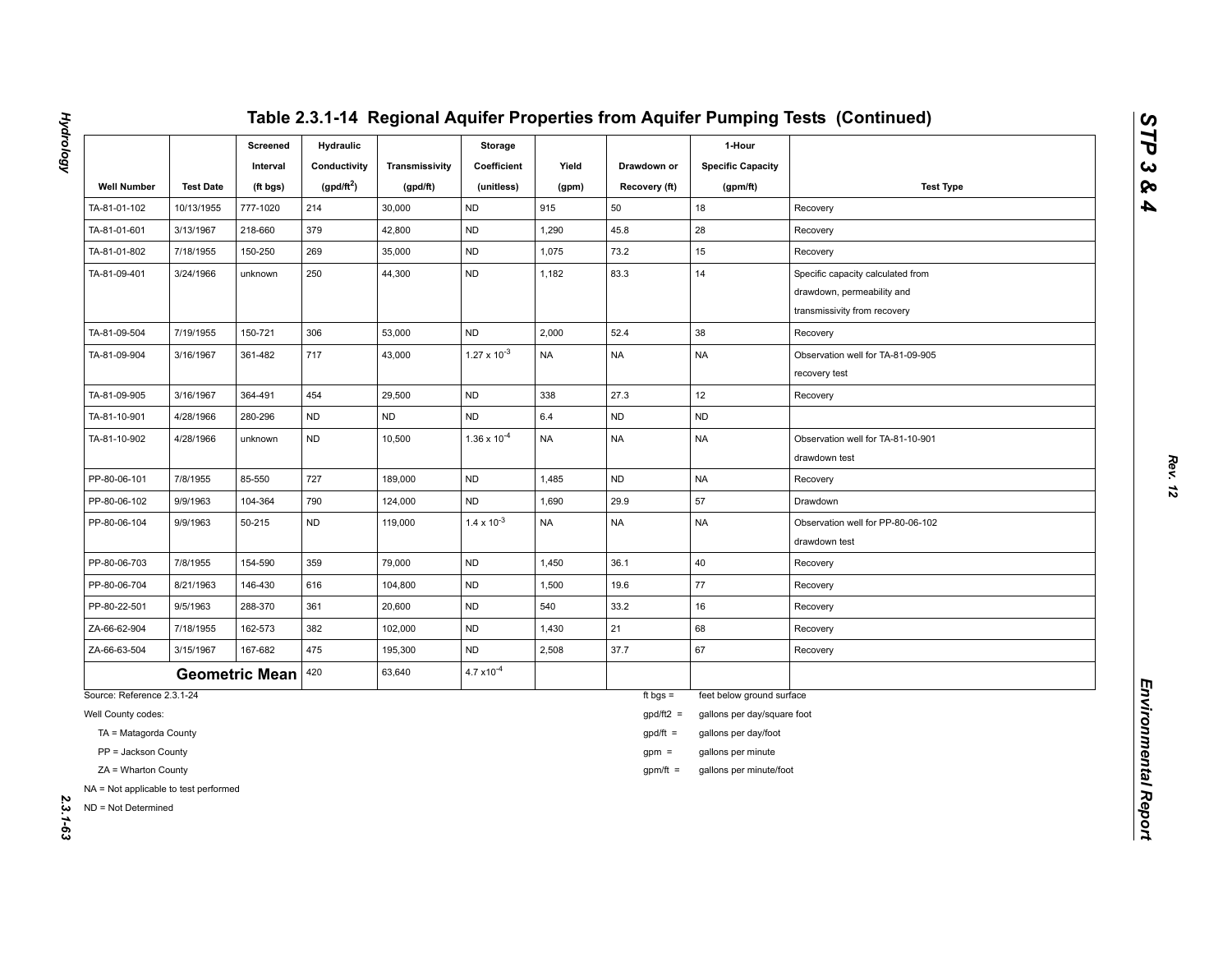*2.3.1-64*

| Well                   | <b>Screened</b><br>Interval<br>(ft bgs) | Aquifer          | <b>Test Start</b><br><b>Date</b>            | <b>Pumping</b><br>Rate<br>(gpm) | <b>Pumping</b><br><b>Duration</b><br>(hrs) | <b>Hydraulic</b><br><b>Conductivity</b><br>(gpd/ft <sup>2</sup> ) | <b>Transmissivity</b><br>(gpd/ft) | <b>Storage</b><br><b>Coefficient</b><br>(unitless)       |
|------------------------|-----------------------------------------|------------------|---------------------------------------------|---------------------------------|--------------------------------------------|-------------------------------------------------------------------|-----------------------------------|----------------------------------------------------------|
| Production Well 5      | 290-670                                 | Deep             | 1/27/1975                                   | 300/600                         | 8/72                                       | <b>ND</b>                                                         | 50,000                            | 2.2 $\times$ 10 <sup>-4</sup> to<br>$7.6 \times 10^{-4}$ |
| Production Well 6      | 340-685                                 | Deep             | 10/31/1977                                  | 320/614                         | 8/72                                       | <b>ND</b>                                                         | 24,201                            | <b>ND</b>                                                |
| Production Well 7      | 302-702                                 | Deep             | 1/13/1978                                   | 316/614                         | 8/72                                       | <b>ND</b>                                                         | 25,533                            | <b>ND</b>                                                |
| $WW-1$                 | 60-140                                  | Lower<br>Shallow | unknown                                     | 200/300                         | 67/24                                      | 413                                                               | 33,000                            | $7.1 \times 10^{-4}$                                     |
| <b>WW-2</b>            | 59-83                                   | Lower<br>Shallow | 11/21/1973                                  | 140                             | 120                                        | 605                                                               | 13,000                            | $4.5 \times 10^{-4}$                                     |
| WW-2 (Long Term) 59-83 |                                         | Lower<br>Shallow | 12/14/1973                                  | 140                             | 288                                        | 651                                                               | 14,000                            | <b>ND</b>                                                |
| $WW-3$                 | $20 - 43$                               | Upper<br>Shallow | 11/28/1973                                  | 10                              | 48                                         | 65                                                                | 1,100                             | $1.7 \times 10^{-3}$                                     |
| WW-4                   | $30 - 45$                               | Upper<br>Shallow | 1/4/1974                                    | 50                              | 46                                         | 735                                                               | 12,500                            | $7 \times 10^{-4}$                                       |
|                        |                                         |                  |                                             |                                 | <b>Geometric Mean All Tests</b>            | 334                                                               | 15,221                            | $6.3 \times 10^{-4}$                                     |
|                        |                                         |                  | <b>Geometric Mean Lower Shallow Aquifer</b> |                                 |                                            | 509                                                               | 21,107                            | $5.6 \times 10^{-4}$                                     |
|                        |                                         |                  | Geometric Mean Upper Shallow Aquifer 219    |                                 |                                            |                                                                   | 3,708                             | $1.1 \times 10^{-3}$                                     |
|                        |                                         |                  |                                             | Geometric Mean Deep Aquifer ND  |                                            |                                                                   | 31,379                            | $4.1 \times 10^{-4}$                                     |

*Rev. 12*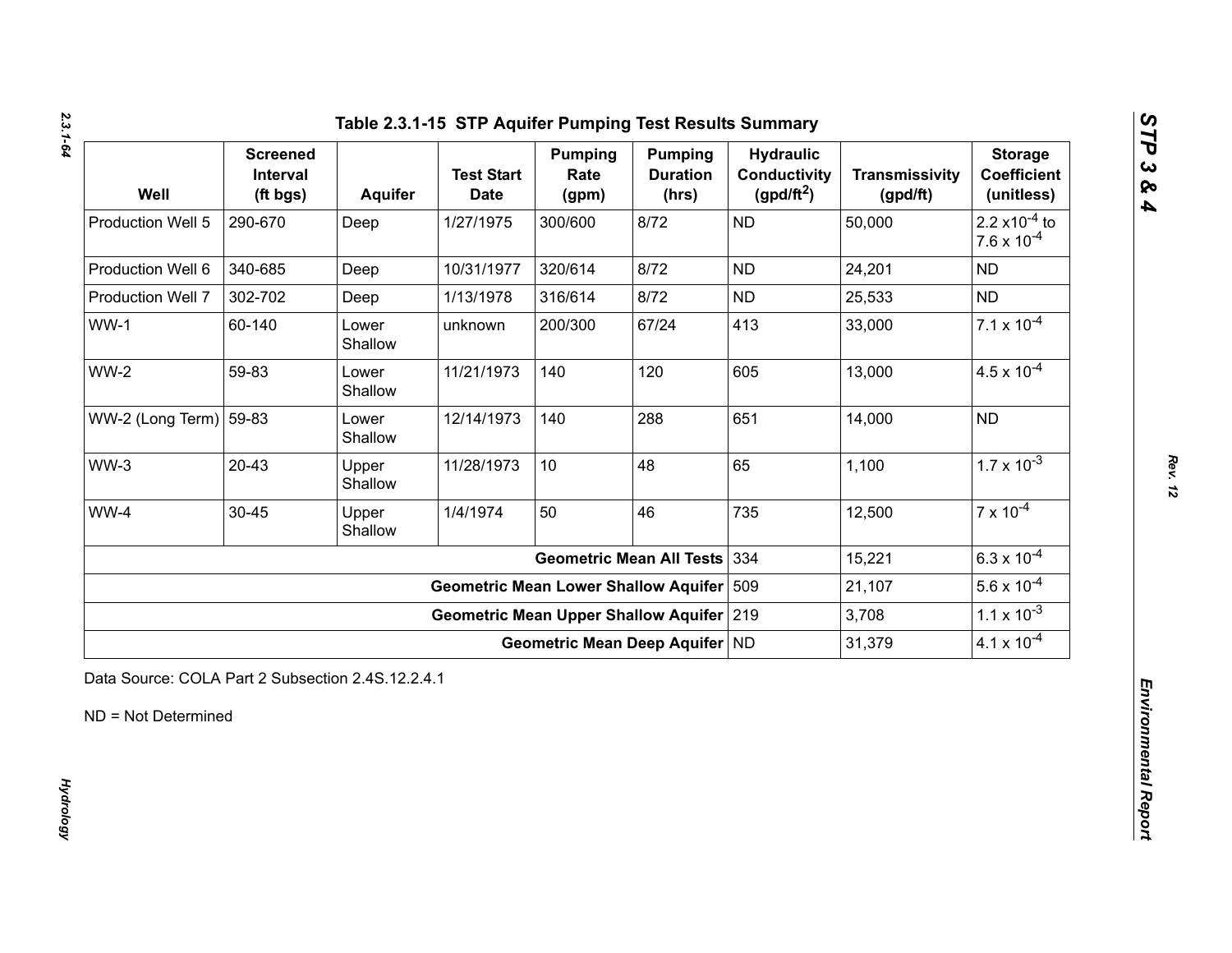|                |               |                                |                | <b>Test Type</b>                            |                                 |                |        | <b>Arithmetic Mean of Tests</b> |          |
|----------------|---------------|--------------------------------|----------------|---------------------------------------------|---------------------------------|----------------|--------|---------------------------------|----------|
|                |               | <b>Rising Head Test Method</b> |                |                                             | <b>Falling Head Test Method</b> |                |        |                                 |          |
| Well           | <b>Butler</b> | <b>KGS</b>                     | B-R            | <b>Butler</b>                               | <b>KGS</b>                      | B-R            | ft/day | $g$ pd/ft <sup>2</sup>          | cm/s     |
| <b>OW-308L</b> | 64            | 67                             | 65             | 72                                          | 73                              | 56             | 66     | 495                             | 2.33E-02 |
| OW-308U        | 70            | 64                             | 63             | 64                                          | 62                              | 68             | 65     | 488                             | 2.30E-02 |
| OW-332L        | 53            | 54                             | P              | 49                                          | 49                              | 55             | 52     | 389                             | 1.83E-02 |
| OW-332U        | 37            | 36                             | 27             | 19                                          | 18                              | 11             | 25     | 184                             | 8.70E-03 |
| OW-348L        | 58            | 46                             | 44             | 76                                          | 61                              | 39             | 54     | 404                             | 1.90E-02 |
| OW-348U        | P             | 83                             | 88             | 68                                          | 71                              | 65             | 75     | 561                             | 2.65E-02 |
| OW-349L        | 63            | 51                             | 35             | 43                                          | 40                              | 52             | 47     | 354                             | 1.67E-02 |
| OW-349U        | P             | P                              | 43             | P                                           | P                               | 53             | 48     | 359                             | 1.69E-02 |
| <b>OW-408L</b> | P             | 72                             | P              | 70                                          | 68                              | 50             | 65     | 486                             | 2.29E-02 |
| OW-408U        | 17            | 11                             | 11             | 22                                          | 32                              | 28             | 20     | 151                             | 7.11E-03 |
| OW-420U        | P             | 33                             | 45             | ND.                                         | ND                              | ND.            | 39     | 292                             | 1.38E-02 |
| <b>OW-438L</b> | 17            | 27                             | 10             | 15                                          | 28                              | 14             | 18     | 138                             | 6.53E-03 |
| <b>OW-438U</b> | 38            | 39                             | 26             | P                                           | P                               | 24             | 32     | 238                             | 1.12E-02 |
| OW-910L        | $\mathbf{3}$  | 0.3                            | 0.6            | $\overline{2}$                              | 0.9                             | 0.5            | 1      | 9                               | 4.29E-04 |
| OW-910U        | 26            | 29                             | 21             | P                                           | P                               | P              | 25     | 190                             | 8.94E-03 |
| OW-928L        | 19            | 11                             | $\overline{7}$ | P                                           | 24                              | 21             | 16     | 123                             | 5.79E-03 |
| <b>OW-928U</b> | 19            | P                              | 8              | 19                                          | 16                              | 16             | 16     | 117                             | 5.50E-03 |
| OW-929L        | 56            | 54                             | 29             | 59                                          | P                               | 59             | 51     | 384                             | 1.81E-02 |
| OW-929U        | P             | 3                              | 4              | P                                           | 12                              | $\overline{2}$ | 5      | 39                              | 1.85E-03 |
| OW-930L        | 40            | 37                             | 27             | 24                                          | 15                              | 19             | 27     | 202                             | 9.52E-03 |
| OW-930U        | P             | 23                             | 32             | P                                           | 47                              | 48             | 38     | 280                             | 1.32E-02 |
| OW-931U        | 34            | 23                             | 20             | P                                           | P                               | 49             | 32     | 236                             | 1.11E-02 |
| OW-932L        | 24            | 23                             | 18             | 22                                          | 22                              | 25             | 22     | 167                             | 7.88E-03 |
| OW-932U        | 21            | 13                             | 14             | P                                           | 16                              | 22             | 17     | 129                             | 6.07E-03 |
| OW-933L        | P             | 51                             | 63             | P                                           | P                               | 64             | 59     | 444                             | 2.09E-02 |
| OW-933U        | P             | 10                             | $\mathsf 3$    | 8                                           | 5                               | 3              | 6      | 43                              | 2.05E-03 |
| OW-934L        | P             | ٢                              | 35             | ٢                                           | ٢                               | 32             | 34     | 251                             | 1.18E-02 |
| <b>OW-934U</b> | P             | 32                             | 33             | 49                                          | P                               | 40             | 38     | 288                             | 1.36E-02 |
|                |               |                                |                |                                             | <b>Geometric Mean all tests</b> |                | 27     | 205                             | 9.66E-03 |
|                |               |                                |                | <b>Geometric Mean Upper Shallow Aquifer</b> |                                 |                | 26     | 192                             | 9.04E-03 |
|                |               |                                |                | <b>Geometric Mean Lower Shallow Aquifer</b> |                                 |                | 30     | 221                             | 1.04E-02 |

### **Table 2.3.1-16 STP Slug Test Results**

P = Poor curve match or questionable data Test Methods:

KGS = Kansas Geological Survey

B-R = Bouwer and Rice

ND = No data – data not recovered from data logger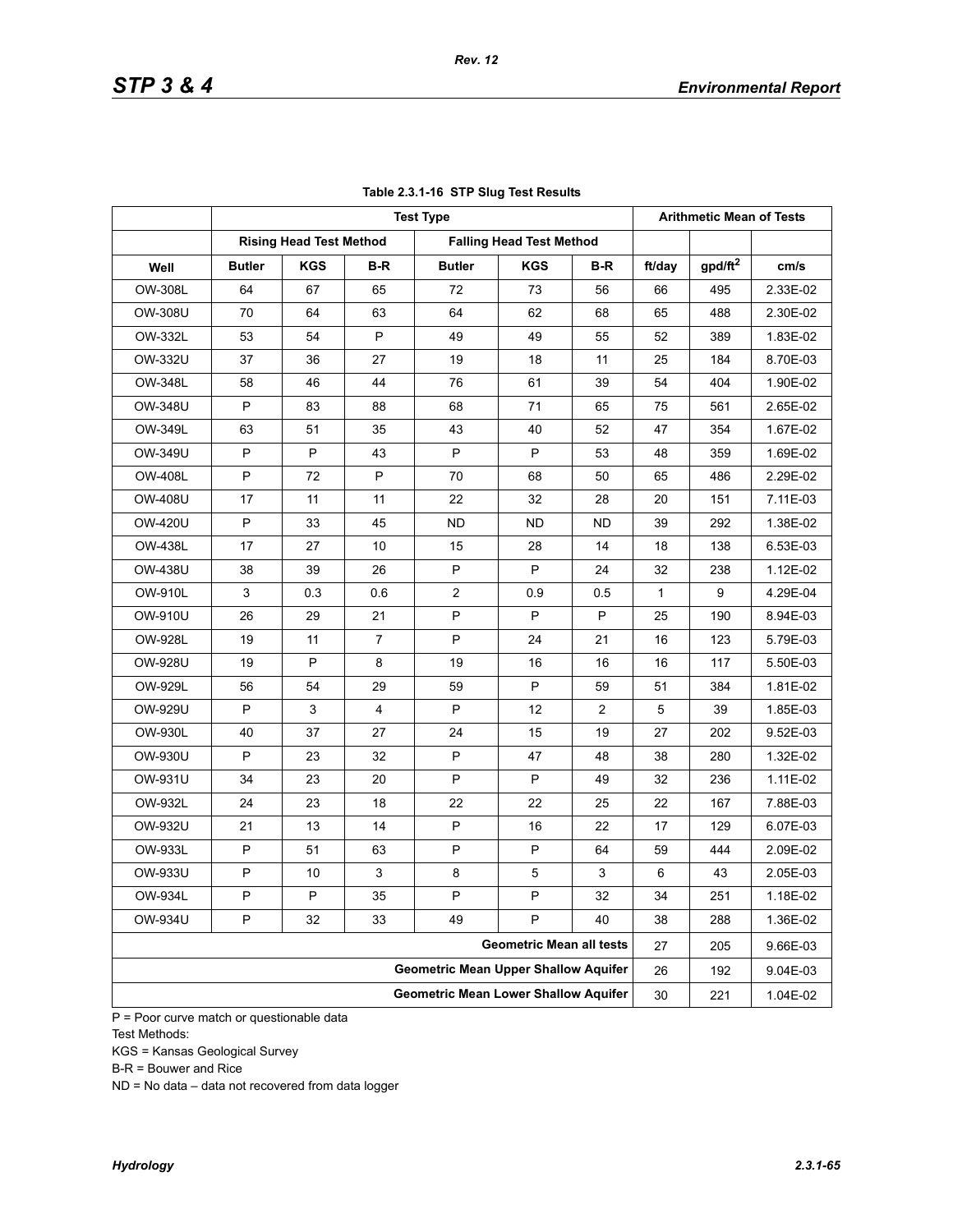| Hydrogeologic Unit            | <b>Parameter</b>       | <b>Bulk Density</b> | <b>Porosity</b> | <b>Effective Porosity or</b><br><b>Specific Yield</b> | <b>Grain Size Permeability</b>                   |
|-------------------------------|------------------------|---------------------|-----------------|-------------------------------------------------------|--------------------------------------------------|
|                               | Number of Tests        | 11                  | 11              | <b>NA</b>                                             | <b>NA</b>                                        |
| <b>Upper Shallow Aquifer</b>  | Mean or Geometric mean | $101$ pcf           | 40%             | <b>NA</b>                                             | <b>NA</b>                                        |
| <b>Confining Layer</b>        | Range                  | 96.4 - 114.9 pcf    | $31.8 - 42.8%$  | <b>NA</b>                                             | <b>NA</b>                                        |
|                               | Number of Tests        | $\overline{4}$      | $\overline{4}$  | $\overline{4}$                                        | $\mathbf{1}$                                     |
|                               | Mean or Geometric mean | 99 pcf              | 41%             | 33%                                                   | <b>NA</b>                                        |
| <b>Upper Shallow Aquifer</b>  | Range                  | $97.2 - 100.2$ pcf  | $39.5 - 41.7\%$ | $31.6 - 33.4%$                                        | 4.11 x $10^{-3}$ cm/s                            |
|                               | Number of Tests        | 9                   | 11              | <b>NA</b>                                             | <b>NA</b>                                        |
| <b>Lower Shallow Aquifer</b>  | Mean or Geometric mean | 99 pcf              | 42%             | <b>NA</b>                                             | <b>NA</b>                                        |
| <b>Confining Layer</b>        | Range                  | 87.3 - 107.7 pcf    | $36.1 - 47.2%$  | <b>NA</b>                                             | <b>NA</b>                                        |
|                               | Number of Tests        | 8                   | 9               | 9                                                     | 11                                               |
|                               | Mean or Geometric mean | 102 pcf             | 39%             | 31%                                                   | 6.05 x $10^{-3}$ cm/s                            |
| <b>Lower Shallow Aquifer</b>  | Range                  | $94.5 - 120.0$ pcf  | $28.8 - 43.9%$  | $23.0 - 35.1\%$                                       | $4.60 \times 10^{-3}$ –<br>1.02 x $10^{-2}$ cm/s |
|                               | Number of Tests        | 22                  | 23              | <b>NA</b>                                             | <b>NA</b>                                        |
| <b>Deep Aquifer Confining</b> | Mean or Geometric mean | 101 pcf             | 41%             | <b>NA</b>                                             | <b>NA</b>                                        |
| Layer                         | Range                  | 82.1 - 111.4 pcf    | $33.4 - 51.8%$  | <b>NA</b>                                             | <b>NA</b>                                        |
|                               | Number of Tests        | $\mathbf{1}$        | $\mathbf{1}$    | $\mathbf{1}$                                          | <b>NA</b>                                        |
|                               | Mean or Geometric Mean | <b>NA</b>           | <b>NA</b>       | <b>NA</b>                                             | <b>NA</b>                                        |
| <b>Deep Aquifer</b>           | Range                  | 103.1               | 38.8%           | 31.0%                                                 | <b>NA</b>                                        |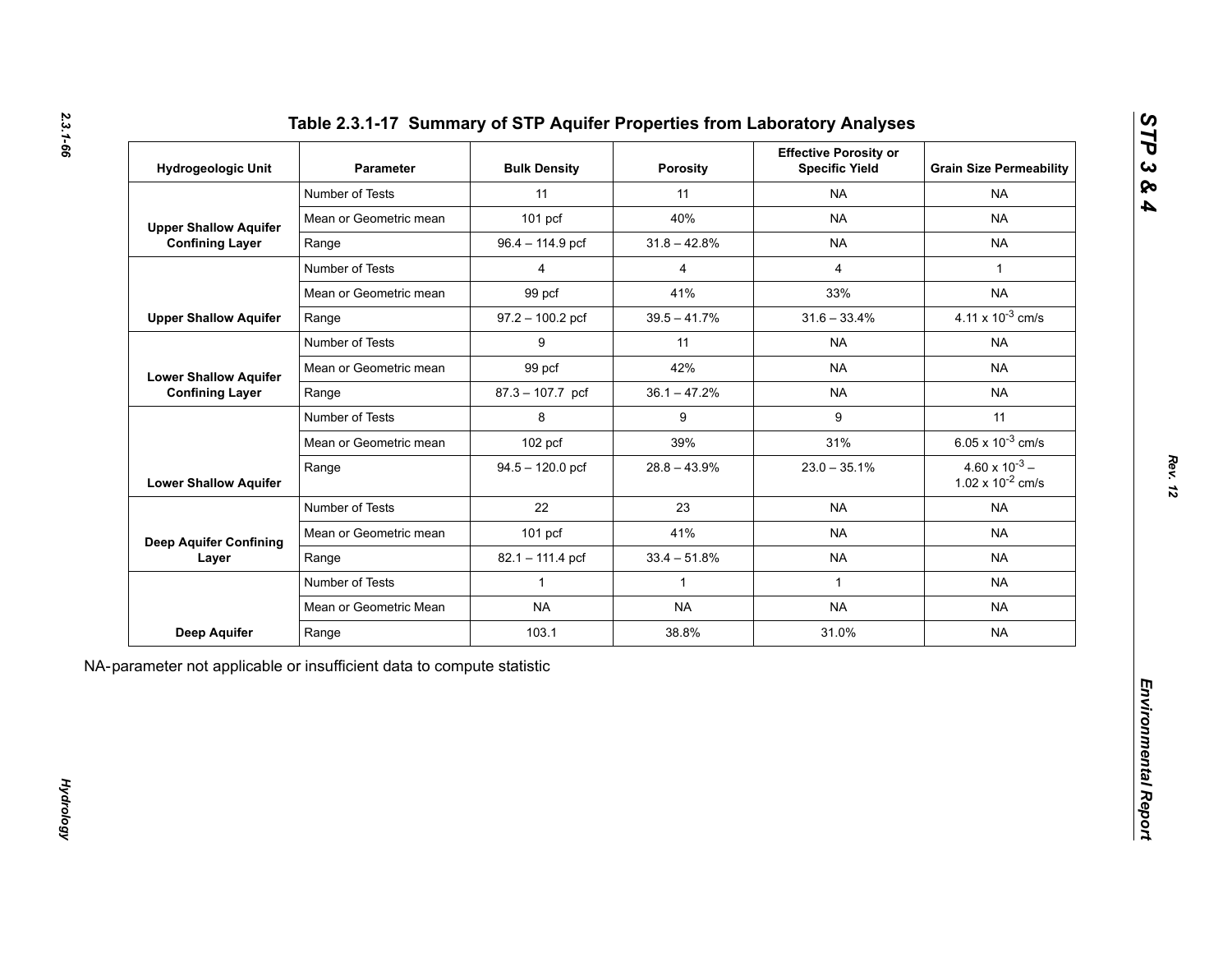| <b>Soil Boring/Sample</b> | Depth (ft)            | <b>Hydraulic Conductivity</b><br>(cm/s) | <b>Hydraulic Conductivity</b><br>(gpd/ft <sup>2</sup> ) |
|---------------------------|-----------------------|-----------------------------------------|---------------------------------------------------------|
| B-601 S2                  | 3                     | $3.6 \times 10^{-7}$                    | 0.0076                                                  |
| B-241 T <sub>3</sub>      | 9                     | $2.4 \times 10^{-6}$                    | 0.051                                                   |
| B-242 T <sub>3</sub>      | 9                     | $1.2 \times 10^{-6}$                    | 0.025                                                   |
| B-601 T5                  | 9                     | $2.4 \times 10^{-8}$                    | 0.00051                                                 |
| B-601 T9                  | 29                    | $2.6 \times 10^{-8}$                    | 0.00055                                                 |
| B-400 T11                 | 39                    | $4.0 \times 10^{-8}$                    | 0.00085                                                 |
|                           | <b>Geometric Mean</b> | $1.72 \times 10^{-7}$                   | 0.0036                                                  |

**Table 2.3.1-18 Hydraulic Conductivity of Clay** 

Source: Reference 2.3.1-9, Section 2.5.4.2.6.1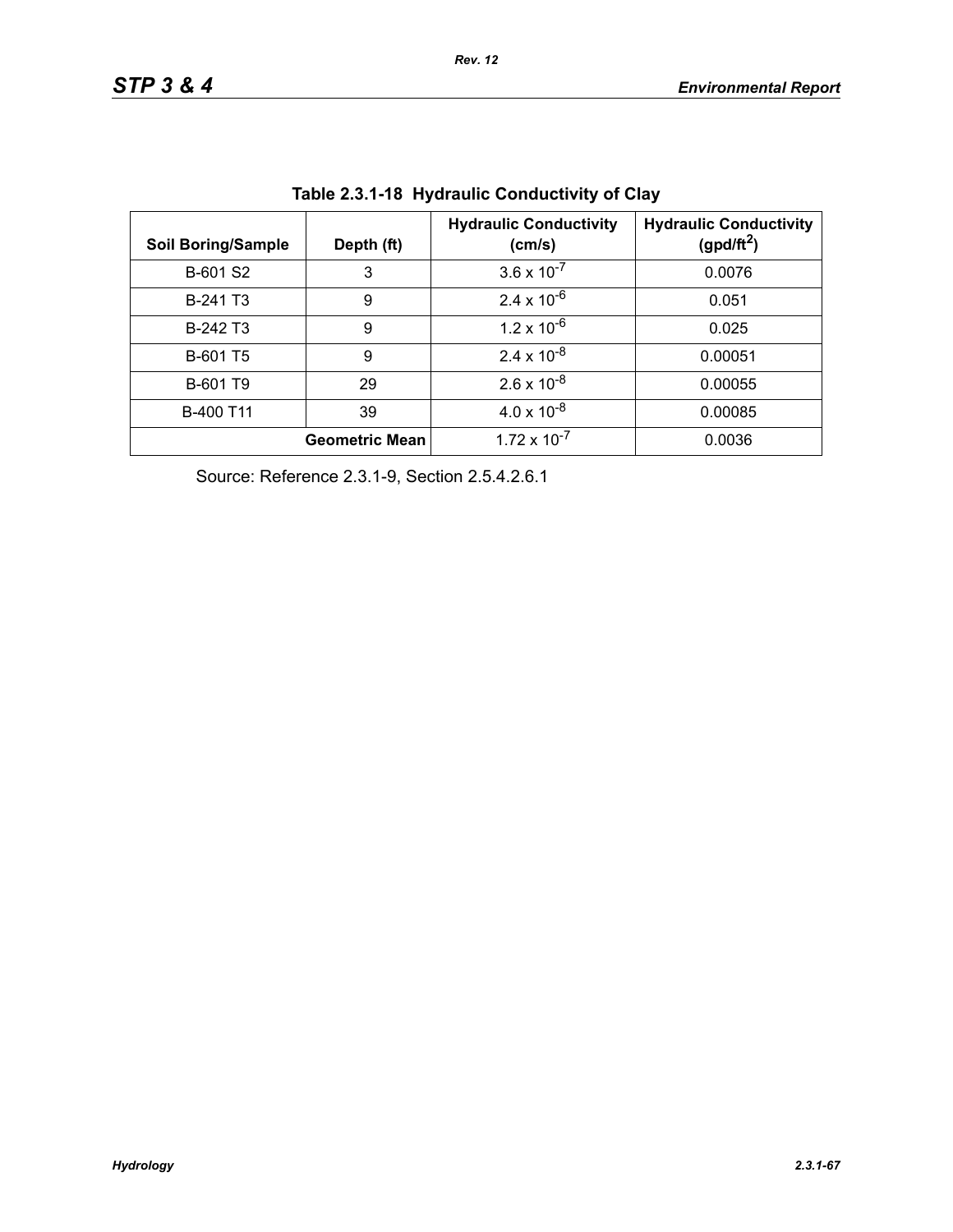|                                                                                                                                                                       |            |          |           |                                                                          |                      |                          |               |                 | Table 2.3.1-19 Regional Hydrogeochemical Data |         |                |                    |          |               |                |                   |
|-----------------------------------------------------------------------------------------------------------------------------------------------------------------------|------------|----------|-----------|--------------------------------------------------------------------------|----------------------|--------------------------|---------------|-----------------|-----------------------------------------------|---------|----------------|--------------------|----------|---------------|----------------|-------------------|
|                                                                                                                                                                       |            |          |           |                                                                          | Total                |                          |               |                 |                                               | Cations |                |                    |          | <b>Anions</b> |                |                   |
|                                                                                                                                                                       |            | Sample   | pH        | Specific                                                                 | <b>Dissolve</b><br>d | Total<br><b>Hardness</b> |               |                 |                                               |         |                |                    |          |               |                | Nitrate<br>(mg/L) |
|                                                                                                                                                                       | Sample     | Depth    | (standard | Conductance                                                              | <b>Solids</b>        | $(mg/L)$ as              | <b>Silica</b> | Calcium         | Magnesium                                     | Sodium  | Potassium      | <b>Bicarbonate</b> | Chloride | Sulfate       | Fluoride       |                   |
| Well                                                                                                                                                                  | Date       | (ft bgs) | units)    | (µmhos/cm)                                                               | (mg/L)               | CaCO3)                   | (mg/L)        | (mg/L)          | (mg/L)                                        | (mg/L)  | (mg/L)         | (mg/L)             | (mg/L)   | (mg/L)        | (mg/L)         |                   |
| TA-80-15-301                                                                                                                                                          | 6/10/1966  | 570      | 7.7       | 1550                                                                     | 880                  | 348                      | 22            | 82              | 35                                            | 195     | 3              | 382                | 302      | 47            | 0.7            | <b>BDL</b>        |
| TA-80-15-502                                                                                                                                                          | 9/2/1966   | 776      | 7.9       | 732                                                                      | 430                  | 77                       | 18            | 17              | 8                                             | 143     | <b>BDL</b>     | 306                | 79       | 14            | 0.6            | <b>BDL</b>        |
| TA-80-15-901                                                                                                                                                          | 12/2/1966  | 38       | 7.7       | 1840                                                                     | 1060                 | 314                      | 24            | 60              | 40                                            | 285     | 8              | 520                | 333      | 66            | 0.8            | <b>BDL</b>        |
| TA-80-15-902                                                                                                                                                          | 12/2/1966  | 20       | 7.4       | 884                                                                      | 530                  | 403                      | 28            | 98              | 39                                            | 33      | <b>BDL</b>     | 411                | 54       | 9             | 0.8            | 70 <sub>2</sub>   |
| TA-80-16-101                                                                                                                                                          | 6/12/1967  | 93       | 8.1       | 1200                                                                     | 710                  | 295                      | 25            | 65              | 32                                            | 160     | $\mathbf{3}$   | 489                | 153      | 33            | 0.8            | <b>BDL</b>        |
| TA-80-16-201                                                                                                                                                          | 9/19/1966  | 100      | 7.6       | 746                                                                      | 437                  | 216                      | 20            | 53              | 20                                            | 87      | <b>BDL</b>     | 349                | 73       | 11            | 0.7            | <b>BDL</b>        |
| TA-80-16-301                                                                                                                                                          | 7/11/1964  | 823      | 8.0       | 720                                                                      | 570                  | 46                       | 10            | 11              | 5                                             | 150     | <b>ND</b>      | 309                | 74       | 14            | <b>ND</b>      | <b>ND</b>         |
| TA-80-16-302                                                                                                                                                          | 7/31/1964  | 835      | 7.9       | 676                                                                      | 554                  | 47                       | 9             | 12              | $\overline{4}$                                | 143     | <b>ND</b>      | 312                | 62       | 14            | <b>ND</b>      | <b>ND</b>         |
| TA-80-16-303                                                                                                                                                          | 9/19/1966  | 98       | $7.8$     | 1051                                                                     | 620                  | 353                      | 20            | 79              | 38                                            | 110     | <b>ND</b>      | 530                | 111      | 3             | 0.6            | <b>BDL</b>        |
| TA-80-16-801                                                                                                                                                          | 12/8/1966  | 130      | 7.5       | 1760                                                                     | 1000                 | 355                      | 22            | 73              | 42                                            | 245     | <b>ND</b>      | 453                | 341      | 52            | 0.7            | <b>BDL</b>        |
| TA-80-23-301                                                                                                                                                          | 7/19/1955  | 770      | 8.3       | 846                                                                      | 488                  | 42                       | 17            | 9.9             | 4.3                                           | 177     | <b>ND</b>      | 344                | 94       | 11            | <b>ND</b>      | <b>BDL</b>        |
| TA-80-23-302                                                                                                                                                          | 6/12/1967  | 331      | 8.0       | 674                                                                      | 403                  | 55                       | 15            | 14              | 5                                             | 141     | <b>ND</b>      | 334                | 51       | 12            | 0.7            | <b>BDL</b>        |
| TA-80-23-501                                                                                                                                                          | 11/22/1966 | 68       | 7.5       | 2800                                                                     | 1570                 | 730                      | 25            | 191             | 62                                            | 297     | 6              | 375                | 760      | 41            | 0.4            | <b>BDL</b>        |
| TA-80-24-202                                                                                                                                                          | 11/3/1966  | 411      | 8.0       | 811                                                                      | 475                  | 36                       | 10            | $\overline{7}$  | 5                                             | 182     | $\overline{2}$ | 367                | 79       | 9             | $\overline{1}$ | <b>BDL</b>        |
| TA-81-09-401                                                                                                                                                          | 3/24/1966  | 360      | $7.8$     | 1290                                                                     | 730                  | 361                      | 25            | 79              | 39                                            | 138     | $\mathbf{3}$   | 368                | 240      | 25            | 0.5            | <b>BDL</b>        |
| TA-81-09-504                                                                                                                                                          | 7/19/1955  | 721      | 8.0       | 849                                                                      | 498                  | 128                      | 21            | 37              | 8.8                                           | 143     | <b>ND</b>      | 366                | 90       | 11            | ND             | 0.2               |
| TA-81-09-802                                                                                                                                                          | 9/30/1966  | 828      | 8.3       | 1600                                                                     | 910                  | 18                       | 15            | $5\phantom{.0}$ | $\mathbf{1}$                                  | 367     | <b>BDL</b>     | 550                | 253      | <b>BDL</b>    | 3.1            | <b>BDL</b>        |
| BDL = Below analytical detection limit<br>ND = Not Determined<br>National Primary Drinking Water Standard Exceeded (Reference 2.3.1-30)<br>Source: Reference 2.3.1-24 |            |          |           | National Secondary Drinking Water Standard Exceeded (Reference 2.3.1-30) |                      |                          |               |                 |                                               |         |                |                    |          |               |                |                   |

*2.3.1-68*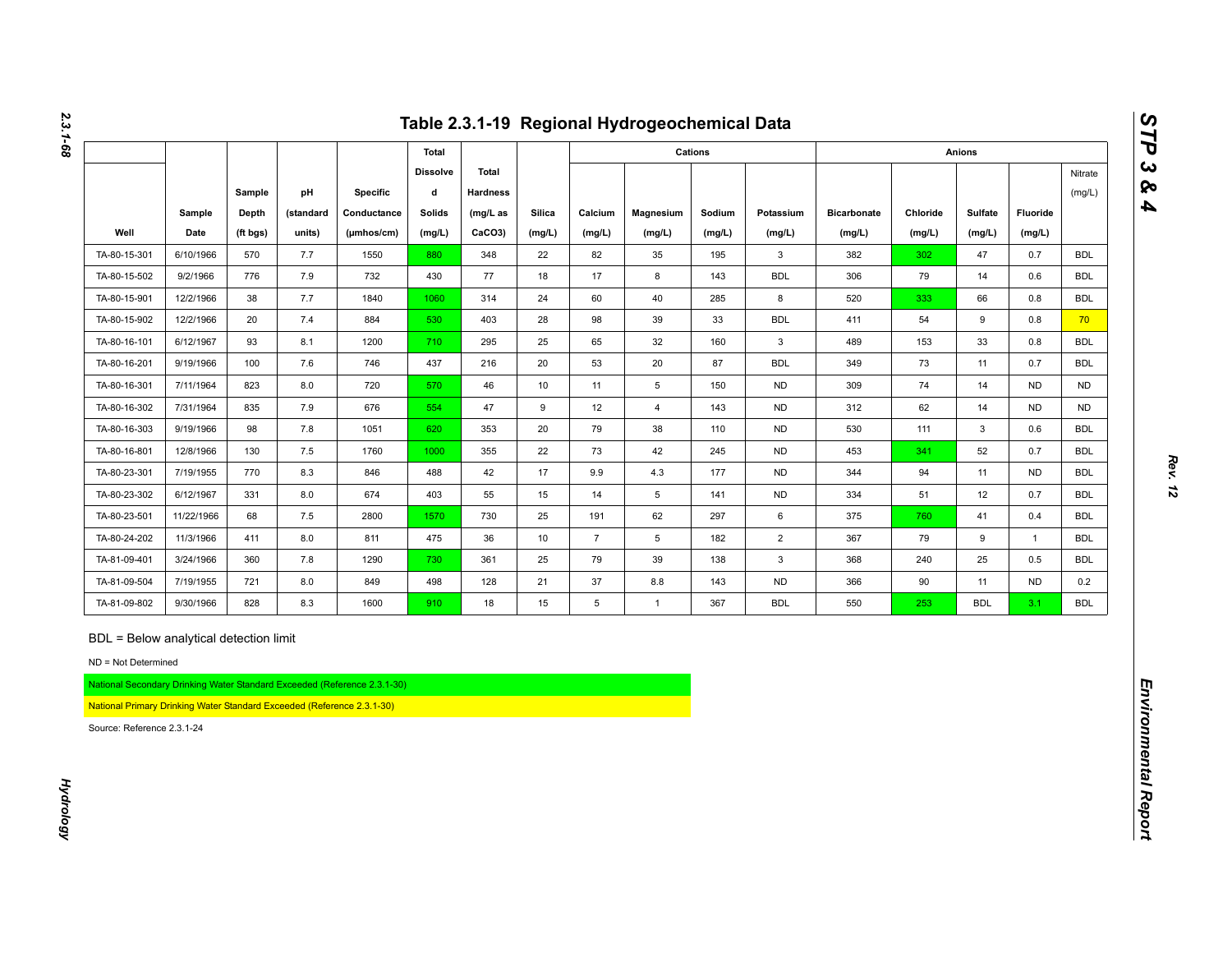| 12/17/1974                  | Sample Depth<br>(ft bgs)<br>105                                                                                                                                                                                                         | units)<br>(standard<br>苦<br>7.84                                                                                                                                                                                                          | Conductance<br>(µmhos/cm)<br>Specific                                                                                                                                             | Temperature<br>$\rm _{\rm C}^{\circ}$                                                                                                                                         | Dissolved<br>Solids (mg/L)<br><b>Total</b>                                                                                                                                                                                                               | Total Alkalinity<br>(mg/L as                                                                                                                                      | CaCO3)<br>Total Hardness<br>(mg/L as<br>CaCO <sub>3</sub>                                                                                                                                        | Silica (mg/L                                                                                                                                                                                                            | Calcium<br>(mg/L)                                                                                                                                                                                                                                              | Magnesium<br>(mg/L)                                                                                                                                   | Sodium<br>$($ mg/L)                                                                                                                                                        | Potassium<br>(mg/L)                                                                                                                                                 | lron (mg/L)                                                                                                                                                                                                                                            | Manganese<br>(mg/L)                                                                                                                                                                                                                                                                            | Bicarbonate<br>(mg/L)                                                                                                                                                                                                                                                                     | Chloride<br>(mg/L)                                                                                                                                     | Sulfate<br>(mg/L)                                                                                                                                    | Fluoride<br>(mg/L)                                                                                                                                   | Nitrate<br>(mg/L)                                                                                                                                                                                                   |
|-----------------------------|-----------------------------------------------------------------------------------------------------------------------------------------------------------------------------------------------------------------------------------------|-------------------------------------------------------------------------------------------------------------------------------------------------------------------------------------------------------------------------------------------|-----------------------------------------------------------------------------------------------------------------------------------------------------------------------------------|-------------------------------------------------------------------------------------------------------------------------------------------------------------------------------|----------------------------------------------------------------------------------------------------------------------------------------------------------------------------------------------------------------------------------------------------------|-------------------------------------------------------------------------------------------------------------------------------------------------------------------|--------------------------------------------------------------------------------------------------------------------------------------------------------------------------------------------------|-------------------------------------------------------------------------------------------------------------------------------------------------------------------------------------------------------------------------|----------------------------------------------------------------------------------------------------------------------------------------------------------------------------------------------------------------------------------------------------------------|-------------------------------------------------------------------------------------------------------------------------------------------------------|----------------------------------------------------------------------------------------------------------------------------------------------------------------------------|---------------------------------------------------------------------------------------------------------------------------------------------------------------------|--------------------------------------------------------------------------------------------------------------------------------------------------------------------------------------------------------------------------------------------------------|------------------------------------------------------------------------------------------------------------------------------------------------------------------------------------------------------------------------------------------------------------------------------------------------|-------------------------------------------------------------------------------------------------------------------------------------------------------------------------------------------------------------------------------------------------------------------------------------------|--------------------------------------------------------------------------------------------------------------------------------------------------------|------------------------------------------------------------------------------------------------------------------------------------------------------|------------------------------------------------------------------------------------------------------------------------------------------------------|---------------------------------------------------------------------------------------------------------------------------------------------------------------------------------------------------------------------|
|                             |                                                                                                                                                                                                                                         |                                                                                                                                                                                                                                           |                                                                                                                                                                                   |                                                                                                                                                                               |                                                                                                                                                                                                                                                          |                                                                                                                                                                   |                                                                                                                                                                                                  |                                                                                                                                                                                                                         |                                                                                                                                                                                                                                                                |                                                                                                                                                       |                                                                                                                                                                            |                                                                                                                                                                     |                                                                                                                                                                                                                                                        |                                                                                                                                                                                                                                                                                                |                                                                                                                                                                                                                                                                                           |                                                                                                                                                        |                                                                                                                                                      |                                                                                                                                                      |                                                                                                                                                                                                                     |
|                             |                                                                                                                                                                                                                                         |                                                                                                                                                                                                                                           | 1480                                                                                                                                                                              | <b>ND</b>                                                                                                                                                                     | 1095                                                                                                                                                                                                                                                     | 390                                                                                                                                                               | 324                                                                                                                                                                                              | 18                                                                                                                                                                                                                      | 74                                                                                                                                                                                                                                                             | 34                                                                                                                                                    | 211                                                                                                                                                                        | <b>ND</b>                                                                                                                                                           | <b>BDL</b>                                                                                                                                                                                                                                             | 0.2                                                                                                                                                                                                                                                                                            | 476                                                                                                                                                                                                                                                                                       | 245                                                                                                                                                    | 42                                                                                                                                                   | 0.8                                                                                                                                                  | 0.8                                                                                                                                                                                                                 |
|                             |                                                                                                                                                                                                                                         |                                                                                                                                                                                                                                           |                                                                                                                                                                                   |                                                                                                                                                                               |                                                                                                                                                                                                                                                          |                                                                                                                                                                   |                                                                                                                                                                                                  |                                                                                                                                                                                                                         |                                                                                                                                                                                                                                                                |                                                                                                                                                       |                                                                                                                                                                            |                                                                                                                                                                     |                                                                                                                                                                                                                                                        |                                                                                                                                                                                                                                                                                                |                                                                                                                                                                                                                                                                                           |                                                                                                                                                        |                                                                                                                                                      |                                                                                                                                                      |                                                                                                                                                                                                                     |
| 1/29/1975                   | 290-670                                                                                                                                                                                                                                 | 7.95                                                                                                                                                                                                                                      | 863                                                                                                                                                                               | <b>ND</b>                                                                                                                                                                     | 642                                                                                                                                                                                                                                                      | 284                                                                                                                                                               | 37                                                                                                                                                                                               | 14                                                                                                                                                                                                                      | 10                                                                                                                                                                                                                                                             | $\mathbf{3}$                                                                                                                                          | 176                                                                                                                                                                        | 1.3                                                                                                                                                                 | <b>BDL</b>                                                                                                                                                                                                                                             | <b>BDL</b>                                                                                                                                                                                                                                                                                     | 346                                                                                                                                                                                                                                                                                       | 87                                                                                                                                                     | 11                                                                                                                                                   | 0.9                                                                                                                                                  | <b>ND</b>                                                                                                                                                                                                           |
| 1/30/1975                   | 290-670                                                                                                                                                                                                                                 | 8.25                                                                                                                                                                                                                                      | 863                                                                                                                                                                               | <b>ND</b>                                                                                                                                                                     | 623                                                                                                                                                                                                                                                      | 286                                                                                                                                                               | 38                                                                                                                                                                                               | 13                                                                                                                                                                                                                      | 10                                                                                                                                                                                                                                                             | $\mathbf{3}$                                                                                                                                          | 177                                                                                                                                                                        | 1.3                                                                                                                                                                 | <b>BDL</b>                                                                                                                                                                                                                                             | <b>BDL</b>                                                                                                                                                                                                                                                                                     | 320                                                                                                                                                                                                                                                                                       | 87                                                                                                                                                     | 12                                                                                                                                                   | 0.9                                                                                                                                                  | <b>ND</b>                                                                                                                                                                                                           |
| 1/31/1975                   |                                                                                                                                                                                                                                         |                                                                                                                                                                                                                                           |                                                                                                                                                                                   |                                                                                                                                                                               |                                                                                                                                                                                                                                                          |                                                                                                                                                                   |                                                                                                                                                                                                  |                                                                                                                                                                                                                         |                                                                                                                                                                                                                                                                |                                                                                                                                                       |                                                                                                                                                                            |                                                                                                                                                                     |                                                                                                                                                                                                                                                        |                                                                                                                                                                                                                                                                                                |                                                                                                                                                                                                                                                                                           |                                                                                                                                                        |                                                                                                                                                      |                                                                                                                                                      | <b>ND</b>                                                                                                                                                                                                           |
|                             |                                                                                                                                                                                                                                         |                                                                                                                                                                                                                                           |                                                                                                                                                                                   |                                                                                                                                                                               |                                                                                                                                                                                                                                                          |                                                                                                                                                                   |                                                                                                                                                                                                  |                                                                                                                                                                                                                         |                                                                                                                                                                                                                                                                |                                                                                                                                                       |                                                                                                                                                                            |                                                                                                                                                                     |                                                                                                                                                                                                                                                        |                                                                                                                                                                                                                                                                                                |                                                                                                                                                                                                                                                                                           |                                                                                                                                                        |                                                                                                                                                      |                                                                                                                                                      | 0.36                                                                                                                                                                                                                |
|                             |                                                                                                                                                                                                                                         |                                                                                                                                                                                                                                           |                                                                                                                                                                                   |                                                                                                                                                                               |                                                                                                                                                                                                                                                          |                                                                                                                                                                   |                                                                                                                                                                                                  |                                                                                                                                                                                                                         |                                                                                                                                                                                                                                                                |                                                                                                                                                       |                                                                                                                                                                            |                                                                                                                                                                     |                                                                                                                                                                                                                                                        |                                                                                                                                                                                                                                                                                                |                                                                                                                                                                                                                                                                                           |                                                                                                                                                        |                                                                                                                                                      |                                                                                                                                                      | <b>BDL</b>                                                                                                                                                                                                          |
| 2/9/1983                    |                                                                                                                                                                                                                                         |                                                                                                                                                                                                                                           |                                                                                                                                                                                   |                                                                                                                                                                               |                                                                                                                                                                                                                                                          |                                                                                                                                                                   |                                                                                                                                                                                                  |                                                                                                                                                                                                                         |                                                                                                                                                                                                                                                                |                                                                                                                                                       |                                                                                                                                                                            |                                                                                                                                                                     |                                                                                                                                                                                                                                                        |                                                                                                                                                                                                                                                                                                |                                                                                                                                                                                                                                                                                           |                                                                                                                                                        |                                                                                                                                                      |                                                                                                                                                      | 0.3                                                                                                                                                                                                                 |
|                             |                                                                                                                                                                                                                                         |                                                                                                                                                                                                                                           |                                                                                                                                                                                   |                                                                                                                                                                               |                                                                                                                                                                                                                                                          |                                                                                                                                                                   |                                                                                                                                                                                                  |                                                                                                                                                                                                                         |                                                                                                                                                                                                                                                                |                                                                                                                                                       |                                                                                                                                                                            |                                                                                                                                                                     |                                                                                                                                                                                                                                                        |                                                                                                                                                                                                                                                                                                |                                                                                                                                                                                                                                                                                           |                                                                                                                                                        |                                                                                                                                                      |                                                                                                                                                      | 0.3                                                                                                                                                                                                                 |
|                             |                                                                                                                                                                                                                                         |                                                                                                                                                                                                                                           |                                                                                                                                                                                   |                                                                                                                                                                               |                                                                                                                                                                                                                                                          |                                                                                                                                                                   |                                                                                                                                                                                                  |                                                                                                                                                                                                                         |                                                                                                                                                                                                                                                                |                                                                                                                                                       |                                                                                                                                                                            |                                                                                                                                                                     |                                                                                                                                                                                                                                                        |                                                                                                                                                                                                                                                                                                |                                                                                                                                                                                                                                                                                           |                                                                                                                                                        |                                                                                                                                                      |                                                                                                                                                      | $\mathbf{1}$                                                                                                                                                                                                        |
|                             |                                                                                                                                                                                                                                         |                                                                                                                                                                                                                                           |                                                                                                                                                                                   |                                                                                                                                                                               |                                                                                                                                                                                                                                                          |                                                                                                                                                                   |                                                                                                                                                                                                  |                                                                                                                                                                                                                         |                                                                                                                                                                                                                                                                |                                                                                                                                                       |                                                                                                                                                                            |                                                                                                                                                                     |                                                                                                                                                                                                                                                        |                                                                                                                                                                                                                                                                                                |                                                                                                                                                                                                                                                                                           |                                                                                                                                                        |                                                                                                                                                      |                                                                                                                                                      | $\mathbf{1}$                                                                                                                                                                                                        |
|                             |                                                                                                                                                                                                                                         |                                                                                                                                                                                                                                           |                                                                                                                                                                                   |                                                                                                                                                                               |                                                                                                                                                                                                                                                          |                                                                                                                                                                   |                                                                                                                                                                                                  |                                                                                                                                                                                                                         |                                                                                                                                                                                                                                                                |                                                                                                                                                       |                                                                                                                                                                            |                                                                                                                                                                     |                                                                                                                                                                                                                                                        |                                                                                                                                                                                                                                                                                                |                                                                                                                                                                                                                                                                                           |                                                                                                                                                        |                                                                                                                                                      |                                                                                                                                                      | <b>BDL</b>                                                                                                                                                                                                          |
|                             |                                                                                                                                                                                                                                         |                                                                                                                                                                                                                                           |                                                                                                                                                                                   |                                                                                                                                                                               |                                                                                                                                                                                                                                                          |                                                                                                                                                                   |                                                                                                                                                                                                  |                                                                                                                                                                                                                         |                                                                                                                                                                                                                                                                |                                                                                                                                                       |                                                                                                                                                                            |                                                                                                                                                                     |                                                                                                                                                                                                                                                        |                                                                                                                                                                                                                                                                                                |                                                                                                                                                                                                                                                                                           |                                                                                                                                                        |                                                                                                                                                      |                                                                                                                                                      | <b>BDL</b>                                                                                                                                                                                                          |
|                             |                                                                                                                                                                                                                                         |                                                                                                                                                                                                                                           |                                                                                                                                                                                   |                                                                                                                                                                               |                                                                                                                                                                                                                                                          |                                                                                                                                                                   |                                                                                                                                                                                                  |                                                                                                                                                                                                                         |                                                                                                                                                                                                                                                                |                                                                                                                                                       |                                                                                                                                                                            |                                                                                                                                                                     |                                                                                                                                                                                                                                                        |                                                                                                                                                                                                                                                                                                |                                                                                                                                                                                                                                                                                           |                                                                                                                                                        |                                                                                                                                                      |                                                                                                                                                      | $\mathbf{1}$<br><b>BDL</b>                                                                                                                                                                                          |
|                             |                                                                                                                                                                                                                                         |                                                                                                                                                                                                                                           |                                                                                                                                                                                   |                                                                                                                                                                               |                                                                                                                                                                                                                                                          |                                                                                                                                                                   |                                                                                                                                                                                                  |                                                                                                                                                                                                                         |                                                                                                                                                                                                                                                                |                                                                                                                                                       |                                                                                                                                                                            |                                                                                                                                                                     |                                                                                                                                                                                                                                                        |                                                                                                                                                                                                                                                                                                |                                                                                                                                                                                                                                                                                           |                                                                                                                                                        |                                                                                                                                                      |                                                                                                                                                      | <b>BDL</b>                                                                                                                                                                                                          |
|                             |                                                                                                                                                                                                                                         |                                                                                                                                                                                                                                           |                                                                                                                                                                                   |                                                                                                                                                                               |                                                                                                                                                                                                                                                          |                                                                                                                                                                   |                                                                                                                                                                                                  |                                                                                                                                                                                                                         |                                                                                                                                                                                                                                                                |                                                                                                                                                       |                                                                                                                                                                            |                                                                                                                                                                     |                                                                                                                                                                                                                                                        |                                                                                                                                                                                                                                                                                                |                                                                                                                                                                                                                                                                                           |                                                                                                                                                        |                                                                                                                                                      |                                                                                                                                                      | 0.136                                                                                                                                                                                                               |
|                             |                                                                                                                                                                                                                                         |                                                                                                                                                                                                                                           |                                                                                                                                                                                   |                                                                                                                                                                               |                                                                                                                                                                                                                                                          |                                                                                                                                                                   |                                                                                                                                                                                                  |                                                                                                                                                                                                                         |                                                                                                                                                                                                                                                                |                                                                                                                                                       |                                                                                                                                                                            |                                                                                                                                                                     |                                                                                                                                                                                                                                                        |                                                                                                                                                                                                                                                                                                |                                                                                                                                                                                                                                                                                           |                                                                                                                                                        |                                                                                                                                                      |                                                                                                                                                      | 0.149                                                                                                                                                                                                               |
|                             |                                                                                                                                                                                                                                         |                                                                                                                                                                                                                                           |                                                                                                                                                                                   |                                                                                                                                                                               |                                                                                                                                                                                                                                                          |                                                                                                                                                                   |                                                                                                                                                                                                  |                                                                                                                                                                                                                         |                                                                                                                                                                                                                                                                |                                                                                                                                                       |                                                                                                                                                                            |                                                                                                                                                                     |                                                                                                                                                                                                                                                        |                                                                                                                                                                                                                                                                                                |                                                                                                                                                                                                                                                                                           |                                                                                                                                                        |                                                                                                                                                      |                                                                                                                                                      | 0.52                                                                                                                                                                                                                |
|                             |                                                                                                                                                                                                                                         |                                                                                                                                                                                                                                           |                                                                                                                                                                                   |                                                                                                                                                                               |                                                                                                                                                                                                                                                          |                                                                                                                                                                   |                                                                                                                                                                                                  |                                                                                                                                                                                                                         |                                                                                                                                                                                                                                                                |                                                                                                                                                       |                                                                                                                                                                            |                                                                                                                                                                     |                                                                                                                                                                                                                                                        |                                                                                                                                                                                                                                                                                                |                                                                                                                                                                                                                                                                                           |                                                                                                                                                        |                                                                                                                                                      |                                                                                                                                                      | 0.39                                                                                                                                                                                                                |
|                             |                                                                                                                                                                                                                                         |                                                                                                                                                                                                                                           |                                                                                                                                                                                   |                                                                                                                                                                               |                                                                                                                                                                                                                                                          |                                                                                                                                                                   |                                                                                                                                                                                                  |                                                                                                                                                                                                                         |                                                                                                                                                                                                                                                                |                                                                                                                                                       |                                                                                                                                                                            |                                                                                                                                                                     |                                                                                                                                                                                                                                                        |                                                                                                                                                                                                                                                                                                |                                                                                                                                                                                                                                                                                           |                                                                                                                                                        |                                                                                                                                                      |                                                                                                                                                      | 0.05                                                                                                                                                                                                                |
|                             |                                                                                                                                                                                                                                         |                                                                                                                                                                                                                                           |                                                                                                                                                                                   |                                                                                                                                                                               |                                                                                                                                                                                                                                                          |                                                                                                                                                                   |                                                                                                                                                                                                  |                                                                                                                                                                                                                         |                                                                                                                                                                                                                                                                |                                                                                                                                                       |                                                                                                                                                                            |                                                                                                                                                                     |                                                                                                                                                                                                                                                        |                                                                                                                                                                                                                                                                                                |                                                                                                                                                                                                                                                                                           |                                                                                                                                                        |                                                                                                                                                      |                                                                                                                                                      | 0.053                                                                                                                                                                                                               |
|                             |                                                                                                                                                                                                                                         |                                                                                                                                                                                                                                           |                                                                                                                                                                                   |                                                                                                                                                                               |                                                                                                                                                                                                                                                          |                                                                                                                                                                   |                                                                                                                                                                                                  |                                                                                                                                                                                                                         |                                                                                                                                                                                                                                                                |                                                                                                                                                       |                                                                                                                                                                            |                                                                                                                                                                     |                                                                                                                                                                                                                                                        |                                                                                                                                                                                                                                                                                                |                                                                                                                                                                                                                                                                                           |                                                                                                                                                        |                                                                                                                                                      |                                                                                                                                                      | 0.383                                                                                                                                                                                                               |
| 12/29/2006                  |                                                                                                                                                                                                                                         |                                                                                                                                                                                                                                           |                                                                                                                                                                                   |                                                                                                                                                                               |                                                                                                                                                                                                                                                          |                                                                                                                                                                   |                                                                                                                                                                                                  |                                                                                                                                                                                                                         |                                                                                                                                                                                                                                                                |                                                                                                                                                       |                                                                                                                                                                            |                                                                                                                                                                     |                                                                                                                                                                                                                                                        |                                                                                                                                                                                                                                                                                                |                                                                                                                                                                                                                                                                                           |                                                                                                                                                        |                                                                                                                                                      |                                                                                                                                                      | <b>BDL</b>                                                                                                                                                                                                          |
| 12/29/2006                  |                                                                                                                                                                                                                                         |                                                                                                                                                                                                                                           |                                                                                                                                                                                   |                                                                                                                                                                               |                                                                                                                                                                                                                                                          |                                                                                                                                                                   |                                                                                                                                                                                                  |                                                                                                                                                                                                                         |                                                                                                                                                                                                                                                                |                                                                                                                                                       |                                                                                                                                                                            |                                                                                                                                                                     |                                                                                                                                                                                                                                                        |                                                                                                                                                                                                                                                                                                |                                                                                                                                                                                                                                                                                           |                                                                                                                                                        |                                                                                                                                                      |                                                                                                                                                      | <b>BDL</b>                                                                                                                                                                                                          |
| 12/28/2006                  |                                                                                                                                                                                                                                         |                                                                                                                                                                                                                                           |                                                                                                                                                                                   |                                                                                                                                                                               |                                                                                                                                                                                                                                                          |                                                                                                                                                                   |                                                                                                                                                                                                  |                                                                                                                                                                                                                         |                                                                                                                                                                                                                                                                |                                                                                                                                                       |                                                                                                                                                                            |                                                                                                                                                                     |                                                                                                                                                                                                                                                        |                                                                                                                                                                                                                                                                                                |                                                                                                                                                                                                                                                                                           |                                                                                                                                                        |                                                                                                                                                      |                                                                                                                                                      | <b>BDL</b>                                                                                                                                                                                                          |
| 12/28/2006                  | 34.7                                                                                                                                                                                                                                    | 6.87                                                                                                                                                                                                                                      | 1152                                                                                                                                                                              | 22.4                                                                                                                                                                          | 623                                                                                                                                                                                                                                                      | 358                                                                                                                                                               | <b>ND</b>                                                                                                                                                                                        | <b>ND</b>                                                                                                                                                                                                               | 95.6                                                                                                                                                                                                                                                           | 31.5                                                                                                                                                  | 89.7                                                                                                                                                                       | <b>BDL</b>                                                                                                                                                          | <b>ND</b>                                                                                                                                                                                                                                              | <b>ND</b>                                                                                                                                                                                                                                                                                      | 436                                                                                                                                                                                                                                                                                       | 175                                                                                                                                                    | 16.8                                                                                                                                                 | 0.66                                                                                                                                                 | 0.16                                                                                                                                                                                                                |
| 12/29/2006                  | 88.8                                                                                                                                                                                                                                    | 6.93                                                                                                                                                                                                                                      | 1936                                                                                                                                                                              | 23.5                                                                                                                                                                          | 713                                                                                                                                                                                                                                                      | 392                                                                                                                                                               | <b>ND</b>                                                                                                                                                                                        | <b>ND</b>                                                                                                                                                                                                               | 63.4                                                                                                                                                                                                                                                           | 33.6                                                                                                                                                  | 149                                                                                                                                                                        | 2.93                                                                                                                                                                | <b>ND</b>                                                                                                                                                                                                                                              | <b>ND</b>                                                                                                                                                                                                                                                                                      | 478                                                                                                                                                                                                                                                                                       | 197                                                                                                                                                    | 25.6                                                                                                                                                 | 0.77                                                                                                                                                 | 0.069                                                                                                                                                                                                               |
| 12/29/2006                  | 38.8                                                                                                                                                                                                                                    | 7.28                                                                                                                                                                                                                                      | 1658                                                                                                                                                                              | 24.2                                                                                                                                                                          | 908                                                                                                                                                                                                                                                      | 367                                                                                                                                                               | <b>ND</b>                                                                                                                                                                                        | <b>ND</b>                                                                                                                                                                                                               | 39.2                                                                                                                                                                                                                                                           | 25.8                                                                                                                                                  | 273                                                                                                                                                                        | 1.9                                                                                                                                                                 | <b>ND</b>                                                                                                                                                                                                                                              | <b>ND</b>                                                                                                                                                                                                                                                                                      | 447                                                                                                                                                                                                                                                                                       | 294                                                                                                                                                    | 70.9                                                                                                                                                 | 2.1                                                                                                                                                  | <b>BDL</b>                                                                                                                                                                                                          |
| 12/31/2006                  | 100.3                                                                                                                                                                                                                                   | 7.10                                                                                                                                                                                                                                      | 1359                                                                                                                                                                              | 22.6                                                                                                                                                                          | 731                                                                                                                                                                                                                                                      | 380                                                                                                                                                               | <b>ND</b>                                                                                                                                                                                        | <b>ND</b>                                                                                                                                                                                                               | 62                                                                                                                                                                                                                                                             | 35.4                                                                                                                                                  | 185                                                                                                                                                                        | 2.3                                                                                                                                                                 | N <sub>D</sub>                                                                                                                                                                                                                                         | <b>ND</b>                                                                                                                                                                                                                                                                                      | 463                                                                                                                                                                                                                                                                                       | 189                                                                                                                                                    | 24.5                                                                                                                                                 | 0.78                                                                                                                                                 | <b>BDL</b>                                                                                                                                                                                                          |
| 12/31/2006                  | 42.4                                                                                                                                                                                                                                    | 6.91                                                                                                                                                                                                                                      | 1891                                                                                                                                                                              | 22.7                                                                                                                                                                          | 1020                                                                                                                                                                                                                                                     | 378                                                                                                                                                               | <b>ND</b>                                                                                                                                                                                        | <b>ND</b>                                                                                                                                                                                                               | 87.8                                                                                                                                                                                                                                                           | 56.2                                                                                                                                                  | 218                                                                                                                                                                        | <b>BDL</b>                                                                                                                                                          | ND                                                                                                                                                                                                                                                     | <b>ND</b>                                                                                                                                                                                                                                                                                      | 461                                                                                                                                                                                                                                                                                       | 412                                                                                                                                                    | 47.3                                                                                                                                                 | 1.4                                                                                                                                                  | 0.163                                                                                                                                                                                                               |
| ND = parameter not measured |                                                                                                                                                                                                                                         |                                                                                                                                                                                                                                           |                                                                                                                                                                                   |                                                                                                                                                                               |                                                                                                                                                                                                                                                          |                                                                                                                                                                   |                                                                                                                                                                                                  |                                                                                                                                                                                                                         |                                                                                                                                                                                                                                                                |                                                                                                                                                       |                                                                                                                                                                            |                                                                                                                                                                     |                                                                                                                                                                                                                                                        |                                                                                                                                                                                                                                                                                                |                                                                                                                                                                                                                                                                                           |                                                                                                                                                        |                                                                                                                                                      |                                                                                                                                                      |                                                                                                                                                                                                                     |
|                             |                                                                                                                                                                                                                                         |                                                                                                                                                                                                                                           |                                                                                                                                                                                   |                                                                                                                                                                               |                                                                                                                                                                                                                                                          |                                                                                                                                                                   |                                                                                                                                                                                                  |                                                                                                                                                                                                                         |                                                                                                                                                                                                                                                                |                                                                                                                                                       |                                                                                                                                                                            |                                                                                                                                                                     |                                                                                                                                                                                                                                                        |                                                                                                                                                                                                                                                                                                |                                                                                                                                                                                                                                                                                           |                                                                                                                                                        |                                                                                                                                                      |                                                                                                                                                      |                                                                                                                                                                                                                     |
|                             | 12/16/1982<br>12/7/1982<br>5/15/1991<br>12/20/1973<br>11/30/1973<br>11/4/1974<br>12/21/1973<br>12/21/1973<br>12/14/1973<br>12/14/1973<br>12/30/2006<br>12/30/2006<br>12/29/2006<br>12/29/2006<br>12/30/2006<br>12/30/2006<br>12/30/2006 | 290-670<br>290-670<br>330-670<br>302-682<br>449-552<br>59-83<br>$20 - 43$<br>$30 - 45$<br>79<br>40<br>40<br>100<br>97.8<br>48.9<br>104.6<br>47.6<br>83.2<br>44.3<br>50.5<br>124<br>41.1<br>104.6<br>BDL = parameter below detection limit | 8.25<br>7.90<br>7.65<br>7.83<br>8.20<br>7.7<br><b>ND</b><br><b>ND</b><br>7.6<br>7.5<br>7.8<br>7.7<br>7.11<br>6.93<br>7.07<br>7.03<br>7.07<br>6.99<br>6.94<br>6.99<br>6.82<br>7.06 | 863<br>818<br>809<br>831<br><b>ND</b><br>1490<br>4750<br>1610<br>6100<br>4020<br>2050<br>1930<br>1240<br>2348<br>1298<br>1582<br>1242<br>1764<br>2114<br>1168<br>2885<br>1506 | N <sub>D</sub><br>ND<br>N <sub>D</sub><br><b>ND</b><br><b>ND</b><br><b>ND</b><br>N <sub>D</sub><br>N <sub>D</sub><br>ND<br>N <sub>D</sub><br>N <sub>D</sub><br><b>ND</b><br>23.1<br>23.7<br>22.9<br>22.7<br>23.4<br>23.4<br>22.9<br>22.5<br>22.3<br>22.3 | 626<br>648<br>635<br>628<br>256<br>1044<br>2618<br>1103<br>3316<br>2326<br>1315<br>1257<br>661<br>1240<br>1020<br>870<br>650<br>913<br>1120<br>643<br>1560<br>726 | 284<br>289<br>298<br>288<br>197<br><b>ND</b><br><b>ND</b><br><b>ND</b><br><b>ND</b><br><b>ND</b><br><b>ND</b><br><b>ND</b><br>347<br>367<br>351<br>383<br>349<br>385<br>320<br>284<br>296<br>360 | 37<br>42<br>49<br>38<br>89<br>320<br>672<br>430<br>712<br>688<br>435<br>445<br><b>ND</b><br><b>ND</b><br>N <sub>D</sub><br><b>ND</b><br><b>ND</b><br><b>ND</b><br><b>ND</b><br><b>ND</b><br><b>ND</b><br>N <sub>D</sub> | 13<br>14<br>15<br>13<br><b>ND</b><br><b>ND</b><br><b>ND</b><br><b>ND</b><br><b>ND</b><br><b>ND</b><br><b>ND</b><br><b>ND</b><br><b>ND</b><br><b>ND</b><br><b>ND</b><br><b>ND</b><br><b>ND</b><br><b>ND</b><br><b>ND</b><br><b>ND</b><br><b>ND</b><br><b>ND</b> | 10<br>10<br>12<br>10<br>28.2<br>65<br>125<br>118<br>130<br>128<br>93<br>104<br>62.7<br>97.1<br>98.3<br>70.2<br>66<br>74.5<br>101<br>74<br>156<br>65.5 | $\overline{3}$<br>4<br>5<br>$\mathbf{3}$<br>4.28<br>38<br>88<br>33<br>95<br>90<br>49<br>45<br>34.2<br>55.6<br>53.5<br>35.9<br>32.5<br>38.6<br>46.8<br>36.2<br>51.6<br>34.7 | 176<br><b>ND</b><br><b>ND</b><br>168<br>70.8<br>192<br>680<br>191<br>920<br>548<br>265<br>238<br>149<br>298<br>208<br>213<br>145<br>240<br>259<br>110<br>315<br>200 | 1.3<br>N <sub>D</sub><br>N <sub>D</sub><br>1.4<br><b>ND</b><br><b>ND</b><br>N <sub>D</sub><br>N <sub>D</sub><br><b>ND</b><br><b>ND</b><br><b>ND</b><br><b>ND</b><br>5.47<br>2.53<br>2.98<br><b>BDL</b><br>1.97<br>1.64<br>1.79<br>2.37<br>2.03<br>2.66 | <b>BDL</b><br><b>BDL</b><br><b>BDL</b><br><b>BDL</b><br>0.06<br><b>ND</b><br><b>ND</b><br><b>ND</b><br><b>ND</b><br><b>ND</b><br><b>ND</b><br><b>ND</b><br><b>ND</b><br>N <sub>D</sub><br><b>ND</b><br><b>ND</b><br><b>ND</b><br><b>ND</b><br><b>ND</b><br><b>ND</b><br><b>ND</b><br><b>ND</b> | <b>BDL</b><br>0.13<br><b>BDL</b><br><b>BDL</b><br><b>BDL</b><br><b>ND</b><br><b>ND</b><br><b>ND</b><br><b>ND</b><br><b>ND</b><br><b>ND</b><br><b>ND</b><br><b>ND</b><br><b>ND</b><br><b>ND</b><br><b>ND</b><br><b>ND</b><br><b>ND</b><br><b>ND</b><br><b>ND</b><br><b>ND</b><br><b>ND</b> | 317<br>353<br>364<br>351<br>216<br>464<br>458<br>421<br>427<br>458<br>415<br>396<br>423<br>447<br>428<br>467<br>426<br>469<br>390<br>346<br>361<br>439 | 87<br>79<br>69<br>74<br>33<br>242<br>1180<br>304<br>1610<br>1010<br>452<br>436<br>199<br>558<br>439<br>240<br>195<br>344<br>505<br>197<br>815<br>260 | 11<br>10<br>14<br>8<br>12<br>42<br>86<br>36<br>134<br>91<br>41<br>38<br>24.4<br>76.6<br>43.9<br>104<br>21.6<br>29.5<br>44.9<br>17.1<br>$132$<br>28.2 | 0.9<br><b>ND</b><br><b>ND</b><br>0.8<br>0.37<br><b>ND</b><br><b>ND</b><br><b>ND</b><br><b>ND</b><br><b>ND</b><br><b>ND</b><br><b>ND</b><br>0.8<br>1.4<br>0.77<br>1.4<br>0.97<br>1.1<br>0.85<br>0.67<br>0.75<br>0.83 |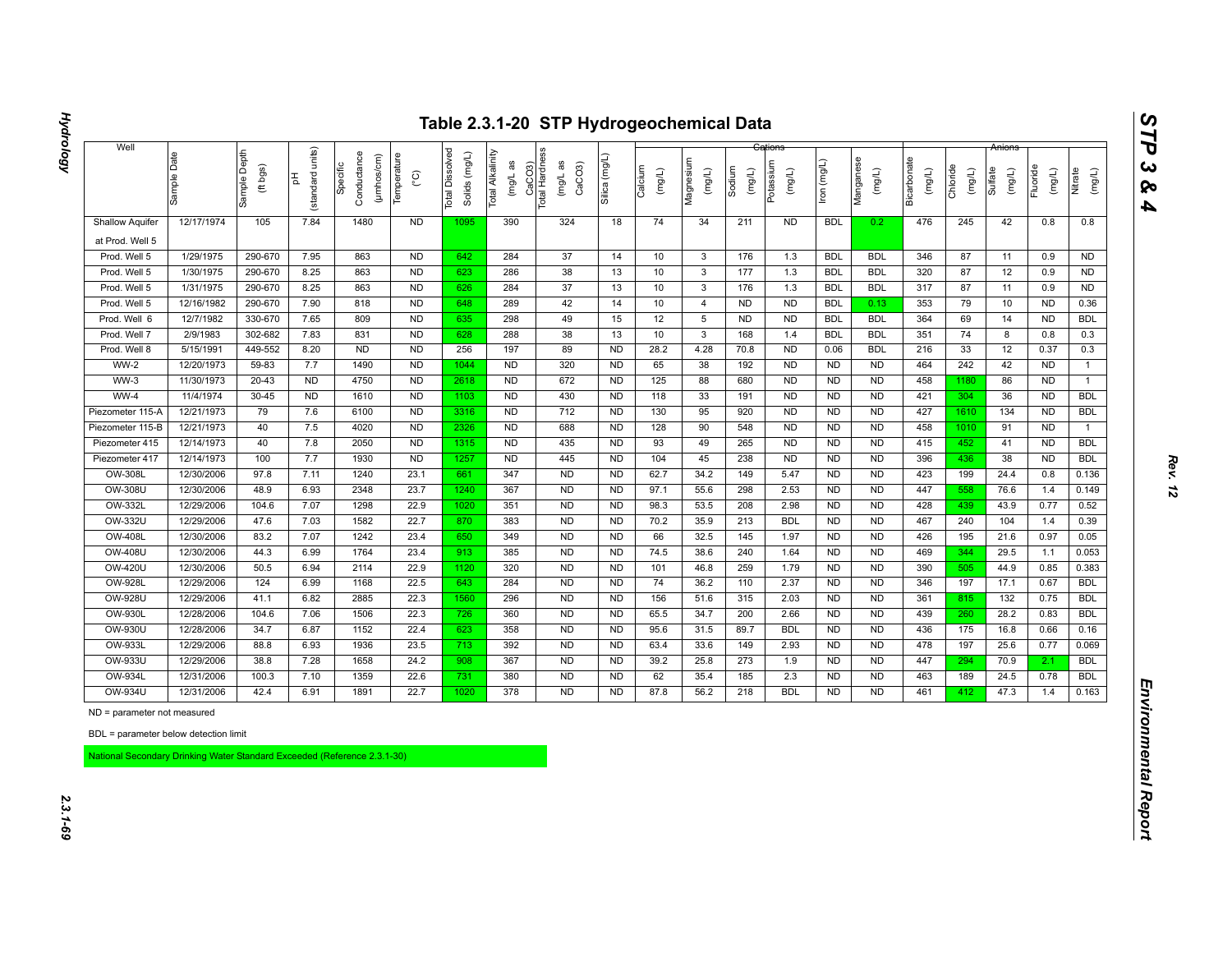| Hydrogeologic                                                |                              |                      |                         | <b>Effective</b><br>Porosity or | <b>Grain Size</b>                                |
|--------------------------------------------------------------|------------------------------|----------------------|-------------------------|---------------------------------|--------------------------------------------------|
| <b>Unit</b>                                                  | <b>Parameter</b>             | <b>Bulk Density</b>  | <b>Porosity</b>         | <b>Specific Yield</b>           | Permeability                                     |
| <b>Upper Shallow</b>                                         | Number of Tests              | 11                   | 11                      | <b>NA</b>                       | <b>NA</b>                                        |
| <b>Aquifer</b><br>Confining<br>Layer                         | Mean or<br>Geometric<br>mean | $\overline{101}$ pcf | 40%                     | <b>NA</b>                       | <b>NA</b>                                        |
|                                                              | Range                        | $96.4 - 114.9$ pcf   | $31.8 - 42.8%$          | <b>NA</b>                       | <b>NA</b>                                        |
|                                                              | <b>Number of Tests</b>       | 4                    | $\overline{\mathbf{4}}$ | 4                               | 1                                                |
| <b>Upper Shallow</b><br><b>Aquifer</b>                       | Mean or<br>Geometric<br>mean | 99 pcf               | 41%                     | 33%                             | <b>NA</b>                                        |
|                                                              | Range                        | $97.2 - 100.2$ pcf   | $39.5 - 41.7%$          | $31.6 - 33.4%$                  | $4.11 \times 10^{-3}$ cm/s                       |
|                                                              | <b>Number of Tests</b>       | 9                    | $\overline{11}$         | <b>NA</b>                       | <b>NA</b>                                        |
| <b>Lower Shallow</b><br><b>Aquifer</b><br>Confining<br>Layer | Mean or<br>Geometric<br>mean | 99 pcf               | 42%                     | <b>NA</b>                       | <b>NA</b>                                        |
|                                                              | Range                        | $87.3 - 107.7$ pcf   | $36.1 - 47.2%$          | <b>NA</b>                       | <b>NA</b>                                        |
|                                                              | <b>Number of Tests</b>       | 8                    | 9                       | 9                               | 11                                               |
| <b>Lower Shallow</b><br><b>Aquifer</b>                       | Mean or<br>Geometric<br>mean | $102$ pcf            | 39%                     | 31%                             | 6.05 x $10^{-3}$ cm/s                            |
|                                                              | Range                        | $94.5 - 120.0$ pcf   | $28.8 - 43.9\%$         | $23.0 - 35.1\%$                 | $4.60 \times 10^{-3}$ –<br>1.02 x $10^{-2}$ cm/s |
|                                                              | Number of Tests              | 22                   | 23                      | <b>NA</b>                       | <b>NA</b>                                        |
| <b>Deep Aquifer</b><br>Confining<br>Layer                    | Mean or<br>Geometric<br>mean | $101$ pcf            | 41%                     | <b>NA</b>                       | <b>NA</b>                                        |
|                                                              | Range                        | $82.1 - 111.4$ pcf   | $33.4 - 51.8%$          | <b>NA</b>                       | <b>NA</b>                                        |
|                                                              | Number of Tests              | 1                    |                         | 1                               | <b>NA</b>                                        |
| <b>Deep Aquifer</b>                                          | Mean or<br>Geometric<br>Mean | <b>NA</b>            | <b>NA</b>               | <b>NA</b>                       | <b>NA</b>                                        |
|                                                              | Range                        | 103.1                | 38.8%                   | 31.0%                           | <b>NA</b>                                        |

|  | Table 2.3.1-21  Representative Properties of Hydrogeologic Units |  |  |  |
|--|------------------------------------------------------------------|--|--|--|
|--|------------------------------------------------------------------|--|--|--|

NA = Not applicable to test performed

Source: COLA Part 2 Subsection 2.4S.12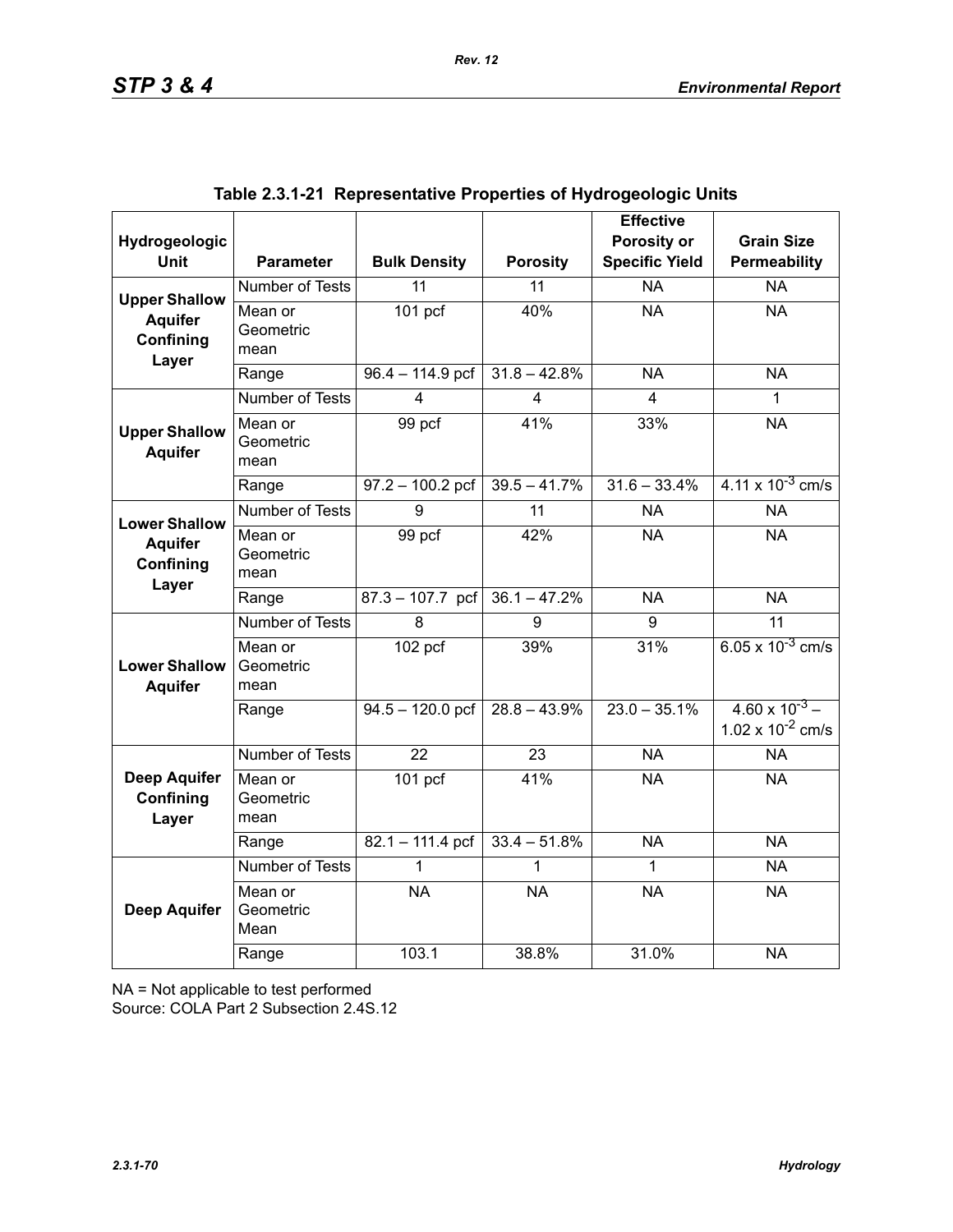| Month<br>(gallons)<br>(gallons)<br>(gallons)<br>(gallons)<br>(gallons)<br>(gallons)<br>(gallons)<br>(gallons)<br>(gallons)<br>(gallons)<br>(gallons)<br>(gallons)<br>31,115,804<br>28,909,250<br>January<br>7,765,025<br>41,812,919<br>39,525,831<br>36,128,090<br>34,041,991<br>35,446,250<br>44,476,292<br>36,279,188<br>40,797,000<br>37, 189, 345<br>12,521,357<br>36,180,612<br>29,461,480<br>30,568,014<br>31,944,711<br>February<br>37,551,891<br>32, 117, 186<br>42,574,575<br>36,198,000<br>33,323,394<br>37,531,591<br>34,819,000<br>22,598,920<br>38,532,459<br>36,223,601<br>29,792,357<br>32,643,753<br>48,053,000<br>32,713,000<br>35,201,420<br>March<br>41,169,835<br>33,244,000<br>28,020,000<br>38,458,117<br>April<br>24,601,783<br>43, 177, 241<br>35,683,774<br>33,649,929<br>27,093,385<br>35,652,764<br>40,828,467<br>29,628,405<br>28,524,378<br>36,309,169<br>31,956,336<br>34,964,690<br>25,618,936<br>45,752,274<br>38,428,753<br>38,956,861<br>35,593,523<br>36,847,100<br>35,327,680<br>37,118,205<br>43,365,000<br>27,088,736<br>37,782,730<br>May<br>36,310,300<br>19,654,117<br>42,057,320<br>33,220,900<br>June<br>41,995,128<br>35,811,044<br>31,347,265<br>40,259,759<br>35,534,592<br>36,604,000<br>29,816,000<br>28,819,186<br>37,885,740<br>31,055,407<br>43,862,008<br>33,538,680<br>35,369,911<br>41,054,570<br>37,595,060<br>43, 141, 872<br>35,660,218<br>30,254,000<br>36,912,782<br>31,785,000<br>40,315,960<br>July<br>33, 187, 388<br>32,728,731<br>42,628,395<br>36,127,366<br>36,092,764<br>43,008,513<br>38,193,859<br>29,863,036<br>45,828,000<br>30,803,058<br>38,457,620<br>32,946,400<br>August<br>24,719,646<br>37,324,840<br>34,910,719<br>36,325,308<br>41,838,634<br>Sept.<br>33,787,725<br>40,309,148<br>31,716,791<br>33,151,000<br>39,865,019<br>31,230,060<br>36,836,000<br>25,744,319<br>42,742,696<br>34,426,989<br>38,050,780<br>37,052,232<br>29,407,550<br>October<br>30,770,476<br>38,460,958<br>25,675,791<br>37,863,296<br>31,538,000<br>36,540,206<br>22,606,096<br>38,944,140<br>35,413,702<br>32,764,920<br>36,391,863<br>31,657,842<br>30,886,310<br>33,875,759<br>37,353,000<br>28,499,573<br>34,429,744<br>38,474,080<br>November<br>21,338,258<br>39,694,275<br>33,674,338<br>34,950,153<br>36,841,789<br>29,493,213<br>33,436,651<br>34,751,855<br>30,409,159<br>41,168,000<br>39,554,770<br>December<br>24,196,105<br>271,411,252<br>474,726,766<br>451,492,745<br>434,335,789<br>404,002,967<br>391,479,855<br>423,935,565<br><b>Total (gallons)</b><br>437,489,186<br>453,740,667<br>426,180,533<br>398,540,117<br>422,363,662<br>833<br>1,457<br>1,386<br>1,333<br>1,240<br>1,343<br>1,201<br>1,223<br>1,301<br>Total (acre-feet)<br>1,392<br>1,308<br>1,296 | 1995 | 1996 | 1997 | 1998 | 1999 | 2000 | 2001 | 2002 | 2003 | 2004 | 2005 | 2006 |
|-----------------------------------------------------------------------------------------------------------------------------------------------------------------------------------------------------------------------------------------------------------------------------------------------------------------------------------------------------------------------------------------------------------------------------------------------------------------------------------------------------------------------------------------------------------------------------------------------------------------------------------------------------------------------------------------------------------------------------------------------------------------------------------------------------------------------------------------------------------------------------------------------------------------------------------------------------------------------------------------------------------------------------------------------------------------------------------------------------------------------------------------------------------------------------------------------------------------------------------------------------------------------------------------------------------------------------------------------------------------------------------------------------------------------------------------------------------------------------------------------------------------------------------------------------------------------------------------------------------------------------------------------------------------------------------------------------------------------------------------------------------------------------------------------------------------------------------------------------------------------------------------------------------------------------------------------------------------------------------------------------------------------------------------------------------------------------------------------------------------------------------------------------------------------------------------------------------------------------------------------------------------------------------------------------------------------------------------------------------------------------------------------------------------------------------------------------------------------------------------------------------------------------------------------------------------------------------------------------------------------------------------------------------------------------------------------------------------------------------------------|------|------|------|------|------|------|------|------|------|------|------|------|
|                                                                                                                                                                                                                                                                                                                                                                                                                                                                                                                                                                                                                                                                                                                                                                                                                                                                                                                                                                                                                                                                                                                                                                                                                                                                                                                                                                                                                                                                                                                                                                                                                                                                                                                                                                                                                                                                                                                                                                                                                                                                                                                                                                                                                                                                                                                                                                                                                                                                                                                                                                                                                                                                                                                                               |      |      |      |      |      |      |      |      |      |      |      |      |
|                                                                                                                                                                                                                                                                                                                                                                                                                                                                                                                                                                                                                                                                                                                                                                                                                                                                                                                                                                                                                                                                                                                                                                                                                                                                                                                                                                                                                                                                                                                                                                                                                                                                                                                                                                                                                                                                                                                                                                                                                                                                                                                                                                                                                                                                                                                                                                                                                                                                                                                                                                                                                                                                                                                                               |      |      |      |      |      |      |      |      |      |      |      |      |
|                                                                                                                                                                                                                                                                                                                                                                                                                                                                                                                                                                                                                                                                                                                                                                                                                                                                                                                                                                                                                                                                                                                                                                                                                                                                                                                                                                                                                                                                                                                                                                                                                                                                                                                                                                                                                                                                                                                                                                                                                                                                                                                                                                                                                                                                                                                                                                                                                                                                                                                                                                                                                                                                                                                                               |      |      |      |      |      |      |      |      |      |      |      |      |
|                                                                                                                                                                                                                                                                                                                                                                                                                                                                                                                                                                                                                                                                                                                                                                                                                                                                                                                                                                                                                                                                                                                                                                                                                                                                                                                                                                                                                                                                                                                                                                                                                                                                                                                                                                                                                                                                                                                                                                                                                                                                                                                                                                                                                                                                                                                                                                                                                                                                                                                                                                                                                                                                                                                                               |      |      |      |      |      |      |      |      |      |      |      |      |
|                                                                                                                                                                                                                                                                                                                                                                                                                                                                                                                                                                                                                                                                                                                                                                                                                                                                                                                                                                                                                                                                                                                                                                                                                                                                                                                                                                                                                                                                                                                                                                                                                                                                                                                                                                                                                                                                                                                                                                                                                                                                                                                                                                                                                                                                                                                                                                                                                                                                                                                                                                                                                                                                                                                                               |      |      |      |      |      |      |      |      |      |      |      |      |
|                                                                                                                                                                                                                                                                                                                                                                                                                                                                                                                                                                                                                                                                                                                                                                                                                                                                                                                                                                                                                                                                                                                                                                                                                                                                                                                                                                                                                                                                                                                                                                                                                                                                                                                                                                                                                                                                                                                                                                                                                                                                                                                                                                                                                                                                                                                                                                                                                                                                                                                                                                                                                                                                                                                                               |      |      |      |      |      |      |      |      |      |      |      |      |
|                                                                                                                                                                                                                                                                                                                                                                                                                                                                                                                                                                                                                                                                                                                                                                                                                                                                                                                                                                                                                                                                                                                                                                                                                                                                                                                                                                                                                                                                                                                                                                                                                                                                                                                                                                                                                                                                                                                                                                                                                                                                                                                                                                                                                                                                                                                                                                                                                                                                                                                                                                                                                                                                                                                                               |      |      |      |      |      |      |      |      |      |      |      |      |
|                                                                                                                                                                                                                                                                                                                                                                                                                                                                                                                                                                                                                                                                                                                                                                                                                                                                                                                                                                                                                                                                                                                                                                                                                                                                                                                                                                                                                                                                                                                                                                                                                                                                                                                                                                                                                                                                                                                                                                                                                                                                                                                                                                                                                                                                                                                                                                                                                                                                                                                                                                                                                                                                                                                                               |      |      |      |      |      |      |      |      |      |      |      |      |
|                                                                                                                                                                                                                                                                                                                                                                                                                                                                                                                                                                                                                                                                                                                                                                                                                                                                                                                                                                                                                                                                                                                                                                                                                                                                                                                                                                                                                                                                                                                                                                                                                                                                                                                                                                                                                                                                                                                                                                                                                                                                                                                                                                                                                                                                                                                                                                                                                                                                                                                                                                                                                                                                                                                                               |      |      |      |      |      |      |      |      |      |      |      |      |
|                                                                                                                                                                                                                                                                                                                                                                                                                                                                                                                                                                                                                                                                                                                                                                                                                                                                                                                                                                                                                                                                                                                                                                                                                                                                                                                                                                                                                                                                                                                                                                                                                                                                                                                                                                                                                                                                                                                                                                                                                                                                                                                                                                                                                                                                                                                                                                                                                                                                                                                                                                                                                                                                                                                                               |      |      |      |      |      |      |      |      |      |      |      |      |
|                                                                                                                                                                                                                                                                                                                                                                                                                                                                                                                                                                                                                                                                                                                                                                                                                                                                                                                                                                                                                                                                                                                                                                                                                                                                                                                                                                                                                                                                                                                                                                                                                                                                                                                                                                                                                                                                                                                                                                                                                                                                                                                                                                                                                                                                                                                                                                                                                                                                                                                                                                                                                                                                                                                                               |      |      |      |      |      |      |      |      |      |      |      |      |
|                                                                                                                                                                                                                                                                                                                                                                                                                                                                                                                                                                                                                                                                                                                                                                                                                                                                                                                                                                                                                                                                                                                                                                                                                                                                                                                                                                                                                                                                                                                                                                                                                                                                                                                                                                                                                                                                                                                                                                                                                                                                                                                                                                                                                                                                                                                                                                                                                                                                                                                                                                                                                                                                                                                                               |      |      |      |      |      |      |      |      |      |      |      |      |
|                                                                                                                                                                                                                                                                                                                                                                                                                                                                                                                                                                                                                                                                                                                                                                                                                                                                                                                                                                                                                                                                                                                                                                                                                                                                                                                                                                                                                                                                                                                                                                                                                                                                                                                                                                                                                                                                                                                                                                                                                                                                                                                                                                                                                                                                                                                                                                                                                                                                                                                                                                                                                                                                                                                                               |      |      |      |      |      |      |      |      |      |      |      |      |
|                                                                                                                                                                                                                                                                                                                                                                                                                                                                                                                                                                                                                                                                                                                                                                                                                                                                                                                                                                                                                                                                                                                                                                                                                                                                                                                                                                                                                                                                                                                                                                                                                                                                                                                                                                                                                                                                                                                                                                                                                                                                                                                                                                                                                                                                                                                                                                                                                                                                                                                                                                                                                                                                                                                                               |      |      |      |      |      |      |      |      |      |      |      |      |
|                                                                                                                                                                                                                                                                                                                                                                                                                                                                                                                                                                                                                                                                                                                                                                                                                                                                                                                                                                                                                                                                                                                                                                                                                                                                                                                                                                                                                                                                                                                                                                                                                                                                                                                                                                                                                                                                                                                                                                                                                                                                                                                                                                                                                                                                                                                                                                                                                                                                                                                                                                                                                                                                                                                                               |      |      |      |      |      |      |      |      |      |      |      |      |
|                                                                                                                                                                                                                                                                                                                                                                                                                                                                                                                                                                                                                                                                                                                                                                                                                                                                                                                                                                                                                                                                                                                                                                                                                                                                                                                                                                                                                                                                                                                                                                                                                                                                                                                                                                                                                                                                                                                                                                                                                                                                                                                                                                                                                                                                                                                                                                                                                                                                                                                                                                                                                                                                                                                                               |      |      |      |      |      |      |      |      |      |      |      |      |
|                                                                                                                                                                                                                                                                                                                                                                                                                                                                                                                                                                                                                                                                                                                                                                                                                                                                                                                                                                                                                                                                                                                                                                                                                                                                                                                                                                                                                                                                                                                                                                                                                                                                                                                                                                                                                                                                                                                                                                                                                                                                                                                                                                                                                                                                                                                                                                                                                                                                                                                                                                                                                                                                                                                                               |      |      |      |      |      |      |      |      |      |      |      |      |
|                                                                                                                                                                                                                                                                                                                                                                                                                                                                                                                                                                                                                                                                                                                                                                                                                                                                                                                                                                                                                                                                                                                                                                                                                                                                                                                                                                                                                                                                                                                                                                                                                                                                                                                                                                                                                                                                                                                                                                                                                                                                                                                                                                                                                                                                                                                                                                                                                                                                                                                                                                                                                                                                                                                                               |      |      |      |      |      |      |      |      |      |      |      |      |